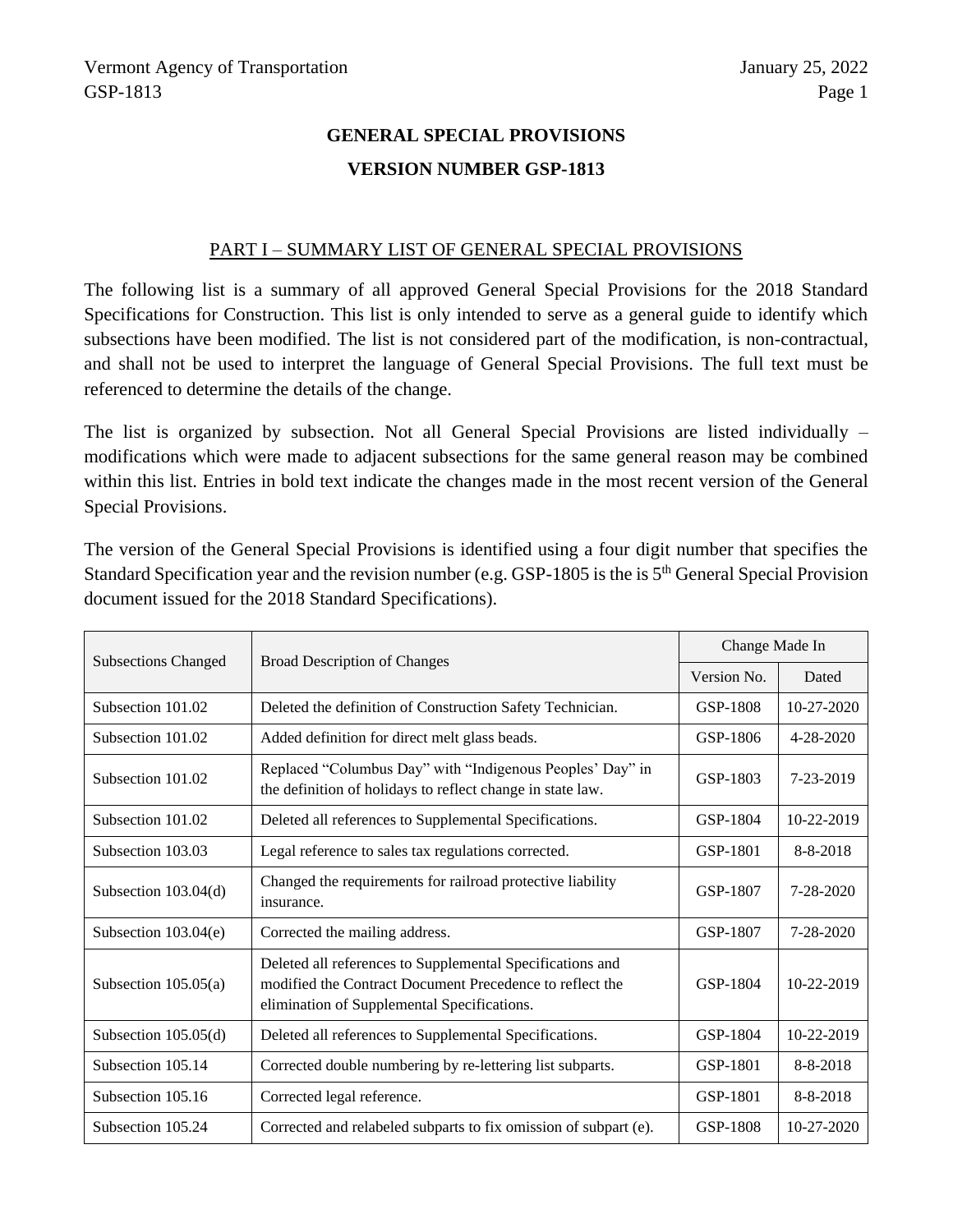| <b>Subsections Changed</b>                  | <b>Broad Description of Changes</b>                                                                                                                  | Change Made In  |                 |
|---------------------------------------------|------------------------------------------------------------------------------------------------------------------------------------------------------|-----------------|-----------------|
|                                             |                                                                                                                                                      |                 | Dated           |
| Subsection $105.24(e)$                      | Deleted and replaced subsection to clarify requirements for<br>contaminated materials and remove reference to the Construction<br>Safety Technician. | GSP-1808        | 10-27-2020      |
| Subsection 106.09(c)                        | Revised the stockpiling requirements for raw materials.                                                                                              | GSP-1804        | 10-22-2019      |
| <b>Subsection 107.12</b><br>(Table 107.12A) | Deleted and replaced table to correct error in units.                                                                                                | <b>GSP-1813</b> | 1-25-2022       |
| Subsection 108.09                           | Deleted subparts (b) and (c) and relabeled what were subparts (d)<br>through $(g)$ as $(b)$ through $(e)$                                            | GSP-1808        | 10-27-2020      |
| Subsection 108.12<br>(Table 108.12A)        | Replaced the liquidated damages table.                                                                                                               | GSP-1807        | 7-28-2020       |
| Subsections 203.03 and<br>204.03            | Added a requirement to submit construction drawings when<br>required by OSHA or VOSHA.                                                               | GSP-1803        | 7-23-2019       |
| Subsection 203.12                           | Added requirements prohibiting use of frozen material or<br>placement on frozen ground.                                                              |                 | 4-27-2021       |
| Subsection 210.03                           | Modified requirements for length of time milled surface can<br>remain unpaved                                                                        |                 | 7-23-2019       |
| Subsection 301.02                           | Deleted and replaced entire subsection to change requirements<br>for PGA and RCA.                                                                    |                 | $1 - 26 - 2021$ |
| Subsection 301.03                           | Added requirements prohibiting use of frozen material or<br>placement on frozen ground.                                                              | GSP-1810        | 4-27-2021       |
| Subsection 301.03                           | Shifted the location of a sentence and deleted the last paragraph.                                                                                   |                 | 1-26-2021       |
| Subsection 406.03B                          | Added requirements for the Contractor to provide Hamburg<br>Wheel-Track and FIT testing data in mix designs.                                         | GSP-1803        | 7-23-2019       |
| Subsection 406.03C<br>(Table 406.03I)       | Corrected an outdated reference and slightly modified Note 4.                                                                                        | GSP-1803        | 7-23-2019       |
| Subsections $406.03C(e)$<br>and 406.19(c)   | Changed names of subsections to better match their contents and<br>the names of other subsections.                                                   | GSP-1801        | 8-8-2018        |
| Subsection<br>406.05(a)(12)                 | Changed internet requirements to reference Subsection<br>$631.02(a)(4)$ .                                                                            | GSP-1812        | 10-26-2021      |
| Subsection 406.14                           | Added a requirement to use a self-propelled pneumatic tired<br>roller for the levelling course of pavement.                                          |                 | 10-22-2019      |
| <b>Subsection 406.18</b>                    | Modified asphalt price adjustment procedures.                                                                                                        |                 | 1-25-2022       |
| Subsection 407.03                           | Deleted and replaced several paragraphs to correct equations and<br>the table.                                                                       | GSP-1803        | 7-23-2019       |
| Subsection 407.04                           | Deleted and replaced the entire subsection to modify acceptance<br>requirements.                                                                     | GSP-1809        | 1-26-2021       |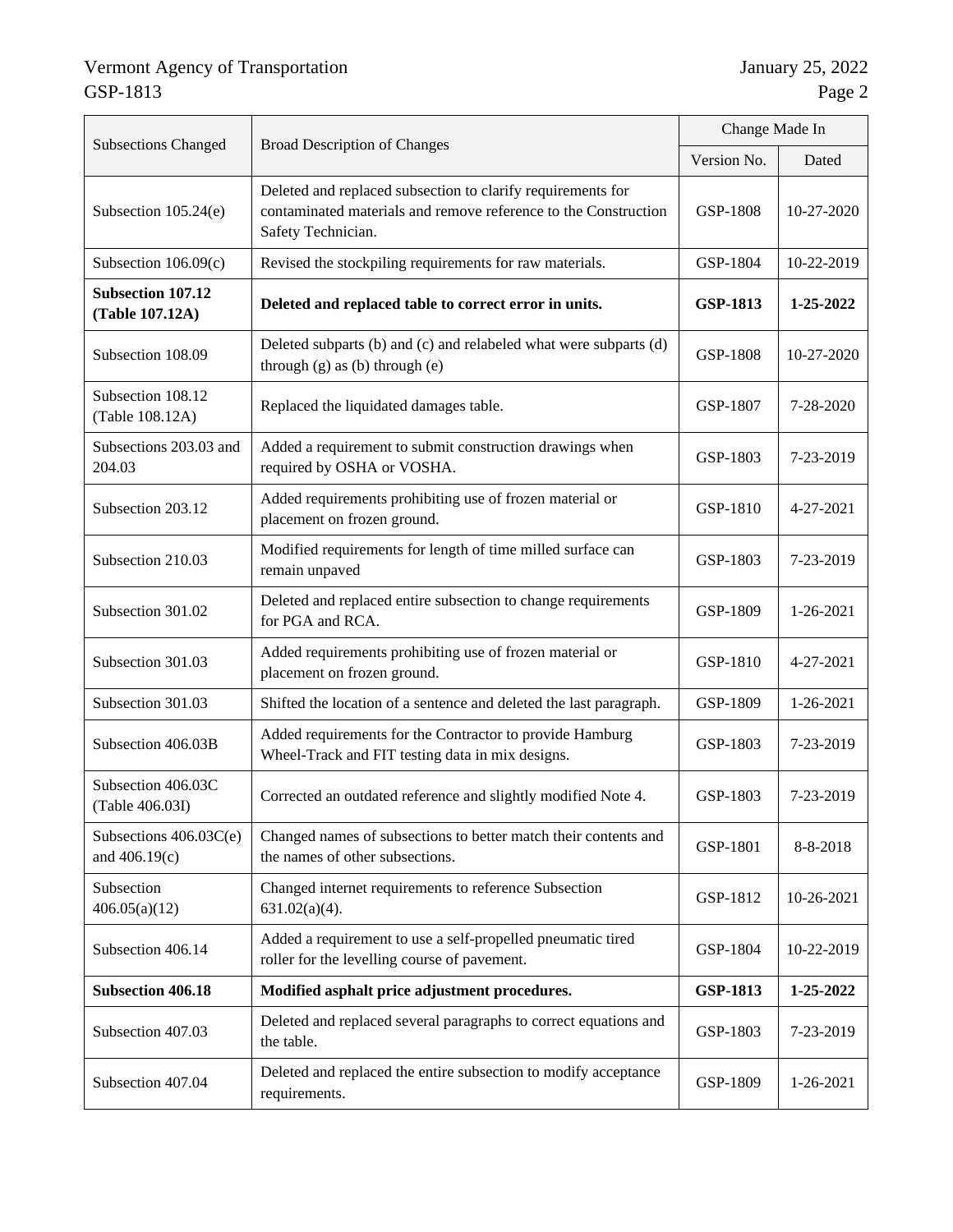|                                                                                                                                      |                                                                                                                                                                                            | Change Made In |            |
|--------------------------------------------------------------------------------------------------------------------------------------|--------------------------------------------------------------------------------------------------------------------------------------------------------------------------------------------|----------------|------------|
| <b>Subsections Changed</b><br><b>Broad Description of Changes</b>                                                                    |                                                                                                                                                                                            | Version No.    | Dated      |
| Subsection 407.05                                                                                                                    | Changed seasonal limitation date from October 15 <sup>th</sup> to September<br>$15th$ .                                                                                                    | GSP-1812       | 10-26-2021 |
| Subsection 407.08(b)                                                                                                                 | Deleted a sentence that allowed placement on damp surfaces.                                                                                                                                | GSP-1809       | 1-26-2021  |
| Section 418                                                                                                                          | Created a new section for Asphaltic Approach Material.                                                                                                                                     | GSP-1804       | 10-22-2019 |
| Subsection 501.02                                                                                                                    | Added a new material subsection to the list and deleted and<br>replaced a second material subsection to correct the name.                                                                  | GSP-1811       | 7-27-2021  |
| Subsection 501.03                                                                                                                    | Deleted and replaced the entire subsection to update testing and<br>mix design requirements.                                                                                               | GSP-1804       | 10-22-2019 |
| Subsection 501.04                                                                                                                    | Deleted and replaced paragraphs 1 through 3 to update the<br>batching requirements.                                                                                                        | GSP-1804       | 10-22-2019 |
| Subsection 501.04(b)                                                                                                                 | Changed internet requirements to reference Subsection<br>$631.02(a)(4)$ .                                                                                                                  |                | 10-26-2021 |
| Subsection $501.05(a)$                                                                                                               | Deleted and replaced subparts (2) and (3) to update the mixing<br>and delivery requirements.                                                                                               |                | 10-22-2019 |
| Updated the name of the subsection for one of the materials and<br>Subsection 506.02<br>added a new material subsection to the list. |                                                                                                                                                                                            | GSP-1803       | 7-23-2019  |
| Subsection 506.03                                                                                                                    | Deleted and replaced multiple paragraphs to clarify requirements<br>for fabrication drawings, the use of subcontractors for<br>fabrication, and the level of plant certification required. |                | 7-23-2019  |
| Subsection 506.03                                                                                                                    | Deleted and replaced multiple paragraphs to specify that<br>fabricators must be pre-qualified.                                                                                             |                | 4-27-2021  |
| Subsection $506.03(c)(1)$                                                                                                            | Deleted and replaced the subsection to provide additional details<br>about inspectors.                                                                                                     |                | 7-23-2019  |
| Subsection $506.03(c)(1)$                                                                                                            | Clarified inspector certification requirements.                                                                                                                                            | GSP-1810       | 4-27-2021  |
| Subsections<br>$506.03(d)(3)$ and<br>506.03(e)                                                                                       | Minor wording changes.                                                                                                                                                                     |                | 7-23-2019  |
| Subsection $506.04(c)$                                                                                                               | Deleted and replaced subsection to modify welding procedures.                                                                                                                              | GSP-1803       | 7-23-2019  |
| Subsection $506.04(c)$                                                                                                               | Clarified welding procedures.                                                                                                                                                              |                | 4-27-2021  |
| Subsection 506.04(e)                                                                                                                 | Created new subpart (e) regarding approval of procedures.                                                                                                                                  | GSP-1810       | 4-27-2021  |
| Subsection 506.05                                                                                                                    | Added a sentence stating that acceptance by VTrans does not<br>relieve fabricator of responsibility.                                                                                       | GSP-1810       | 4-27-2021  |
| Subsection 506.05(b)                                                                                                                 | Deleted a sentence.                                                                                                                                                                        | GSP-1803       | 7-23-2019  |
| Subsection 506.06(b)                                                                                                                 | Deleted and replaced subsection to modify inspector<br>requirements.                                                                                                                       | GSP-1803       | 7-23-2019  |
| Subsection 506.08                                                                                                                    | Added definition of main members.                                                                                                                                                          | GSP-1810       | 4-27-2021  |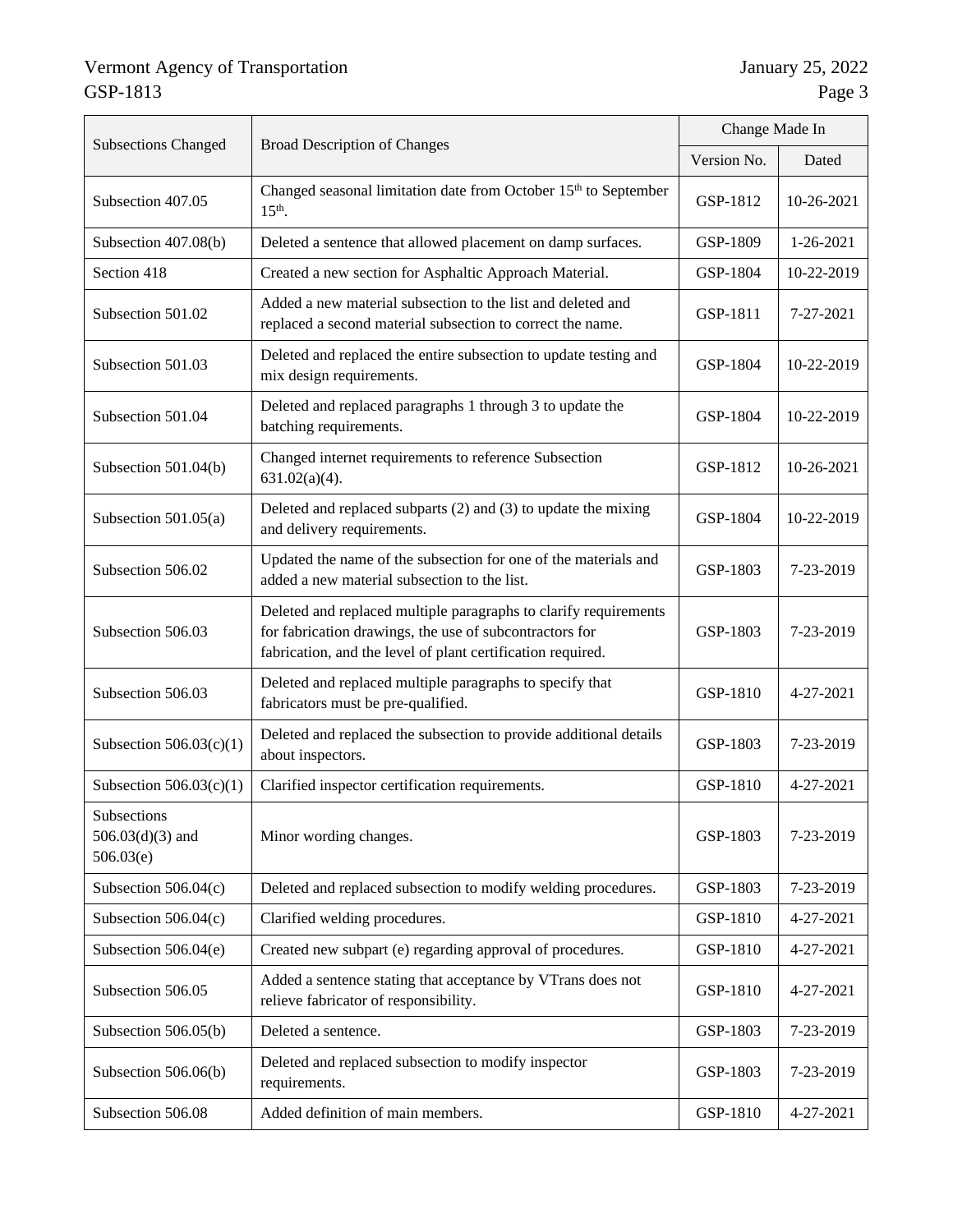|                                                |                                                                                                                        | Change Made In |                 |
|------------------------------------------------|------------------------------------------------------------------------------------------------------------------------|----------------|-----------------|
| <b>Subsections Changed</b>                     | <b>Broad Description of Changes</b>                                                                                    | Version No.    | Dated           |
| Subsections 506.10(b)<br>and $506.10(c)$       | Modified AWS references.                                                                                               | GSP-1810       | 4-27-2021       |
| Subsection 506.10(d)                           | Minor wording changes.                                                                                                 | GSP-1803       | 7-23-2019       |
| Subsection 506.10(d)                           | Added sentence prohibiting welding to tension members,<br>corrected cross reference.                                   | GSP-1810       | $4 - 27 - 2021$ |
| Subsection $506.10(e)(1)$                      | Deleted two paragraphs.                                                                                                | GSP-1803       | 7-23-2019       |
| Subsection $506.12(c)$                         | Clarified that air used for cooling must be dry air.                                                                   | GSP-1810       | 4-27-2021       |
| Subsection 506.12(d)                           | Minor wording changes.                                                                                                 | GSP-1803       | 7-23-2019       |
| Subsection 506.14                              | Deleted and replaced subsection to clarify surface preparation<br>requirements.                                        | GSP-1803       | 7-23-2019       |
| Subsection $506.16(c)$                         | Clarified shipping requirements.                                                                                       | GSP-1810       | 4-27-2021       |
| Subsection 506.18(a)                           | Corrected AASHTO reference.                                                                                            | GSP-1807       | 7-28-2020       |
| Subsection 506.18(b)                           | Deleted and replaced subparts (2) and (3) to clarify alignment,<br>drilling and reaming requirements.                  | GSP-1803       | 7-23-2019       |
| Subsections 506.19(a)<br>and 506.19(b)         | Minor wording changes.                                                                                                 | GSP-1803       | 7-23-2019       |
| Subsection $506.19(c)$                         | Added a sentence stating that standard bolts are to be Grade A<br>325.                                                 | GSP-1801       | 8-8-2018        |
| Subsection $506.19(c)$                         | Clarified that reaming holes is not allowed unless approved by<br>the engineer.                                        |                | 4-27-2021       |
| Subsection 506.19                              | Relabeled existing subparts in order to correct duplicate list<br>numbering. Also corrected internal cross references. |                | 8-8-2018        |
| Subsections<br>$506.19(d)(1)$ and<br>506.19(e) | Minor wording changes.                                                                                                 | GSP-1803       | 7-23-2019       |
| Subsection<br>506.19(d)(2)                     | Added requirement to provide hardened washers when required<br>by manufacturer.                                        | GSP-1810       | 4-27-2021       |
| Subsection 506.22                              | Simplified and clarified language regarding payment.                                                                   | GSP-1810       | 4-27-2021       |
| Subsection 506.23                              | Deleted and replaced entire subsection to add additional coating<br>requirements.                                      | GSP-1803       | 7-23-2019       |
| Subsection 506.23                              | Clarified timing of coating application and added information<br>regarding repairs to galvanizing.                     | GSP-1810       | 4-27-2021       |
| Subsection $506.23(e)$<br>and 506.23(f)        | Inserted a new subpart (e) to cover field connections and<br>relabeled what was subpart (e) as subpart (f).            | GSP-1810       | 4-27-2021       |
| Subsection 506.24(a)                           | Deleted and replaced several subparts to clarify measurement by<br>weight.                                             | GSP-1810       | 4-27-2021       |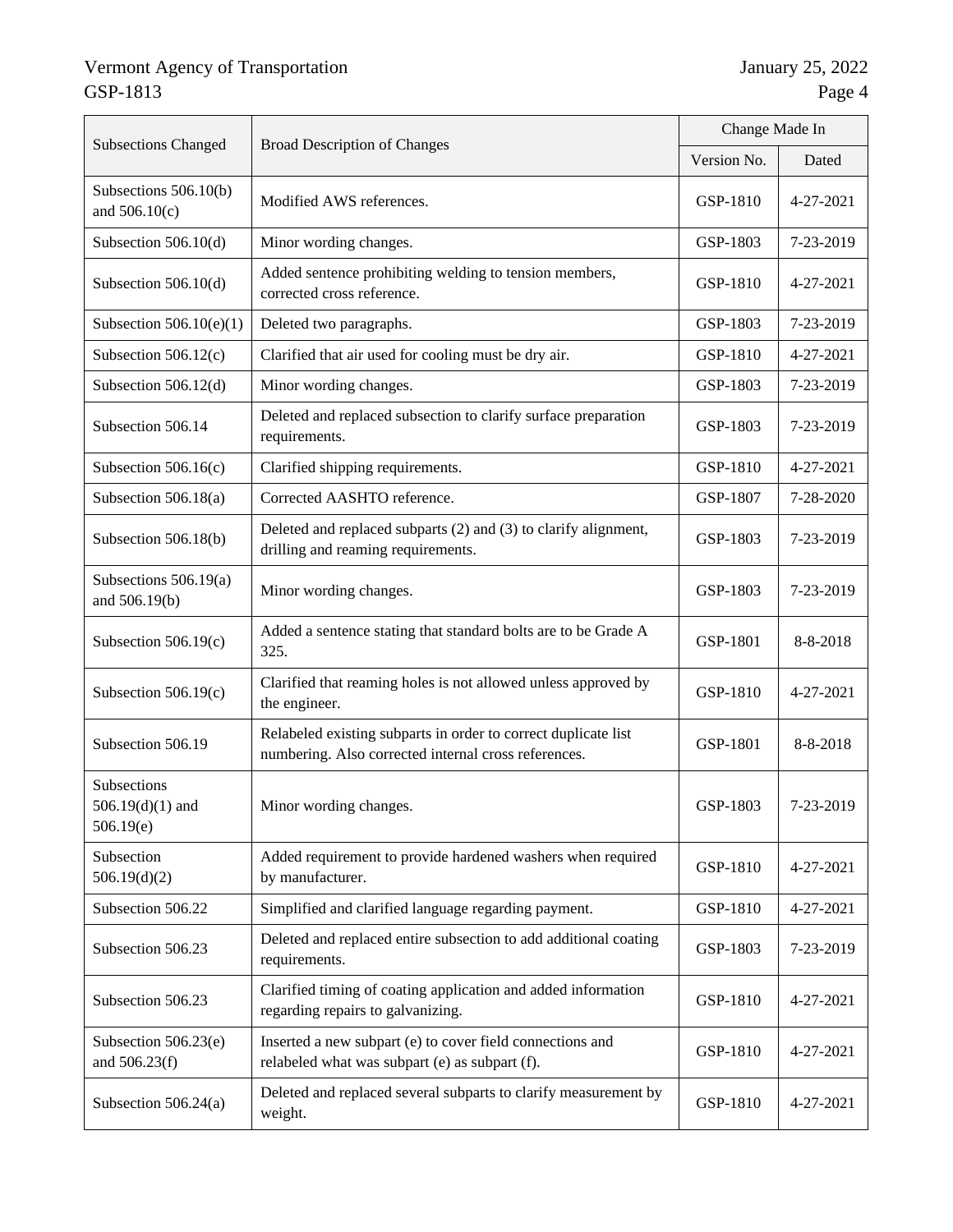|                                        |                                                                                                                      | Change Made In |            |
|----------------------------------------|----------------------------------------------------------------------------------------------------------------------|----------------|------------|
| <b>Subsections Changed</b>             | <b>Broad Description of Changes</b>                                                                                  |                | Dated      |
| Subsection 506.25                      | Deleted and replaced entire subsection.                                                                              | GSP-1803       | 7-23-2019  |
| Subsection 510.02                      | Added a new material subsection to the list.                                                                         | GSP-1811       | 7-27-2021  |
| Subsection 510.02                      | Renamed material subsection list item to reflect changes to<br>Section 780.                                          | GSP-1812       | 10-26-2021 |
| Subsection 510.06                      | Changed internet requirements to reference Subsection<br>$631.02(a)(4)$ .                                            | GSP-1812       | 10-26-2021 |
| Subsections 510.12(b)<br>and 540.11(b) | Corrected internal cross references.                                                                                 | GSP-1801       | 8-8-2018   |
| Subsection 516.02                      | Updated materials list item to reflect name change of Subsection<br>707.15                                           | GSP-1804       | 10-22-2019 |
| Subsection 516.02                      | Deleted metalizing from materials list.                                                                              | GSP-1810       | 4-27-2021  |
| Subsection 516.02                      | Deleted and replaced a material subsection to correct the name.                                                      | GSP-1811       | 7-27-2021  |
| Subsection 516.04                      | Deleted reference to metalizing expansion devices.                                                                   | GSP-1810       | 4-27-2021  |
| Subsections 516.05 and<br>516.08       | Changed "epoxy bonding compound" to "epoxy bonding<br>systems".                                                      | GSP-1811       | 7-27-2021  |
| Subsection 519.02                      | Deleted and replaced subsection to reflect changes made in<br>Subsection 726.11.                                     | GSP-1804       | 10-22-2019 |
| Subsection 524.02                      | Updated materials list to reflect name change of Subsection<br>707.15                                                | GSP-1804       | 10-22-2019 |
| Subsection 525.04                      | Deleted sentence requiring fabrication in an approved plant as<br>that is covered in Section 506.                    | GSP-1810       | 4-27-2021  |
| Subsections 529.03 and<br>529.05       | Added language to cover the removal of bridge membranes.                                                             | GSP-1811       | 7-27-2021  |
| Subsection 531.04                      | Updated reference to Section 506, deleted sentence regarding<br>rounding of edges as that is covered in Section 506. | GSP-1810       | 4-27-2021  |
| Subsection 540.02                      | Updated material list to reflect changes made in Subsection<br>726.11.                                               | GSP-1804       | 10-22-2019 |
| Subsection 540.02                      | Added a new material subsection to the list.                                                                         | GSP-1811       | 7-27-2021  |
| Subsection 540.02                      | Renamed material list item to reflect changes to Section 780 and<br>added a new material to the list.                | GSP-1812       | 10-26-2021 |
| Subsection 540.06                      | Changed internet requirements to reference Subsection<br>$631.02(a)(4)$ .                                            | GSP-1812       | 10-26-2021 |
| Subsection 540.10                      | Updated internal cross reference to reflect changes made in<br>Subsection 726.11.                                    | GSP-1804       | 10-22-2019 |
| Subsection 540.12                      | Corrected internal cross reference.                                                                                  | GSP-1801       | 8-8-2018   |
| Subsection $540.14(b)$                 | Replaced the word "prestressed" with the word "precast".                                                             | GSP-1804       | 10-22-2019 |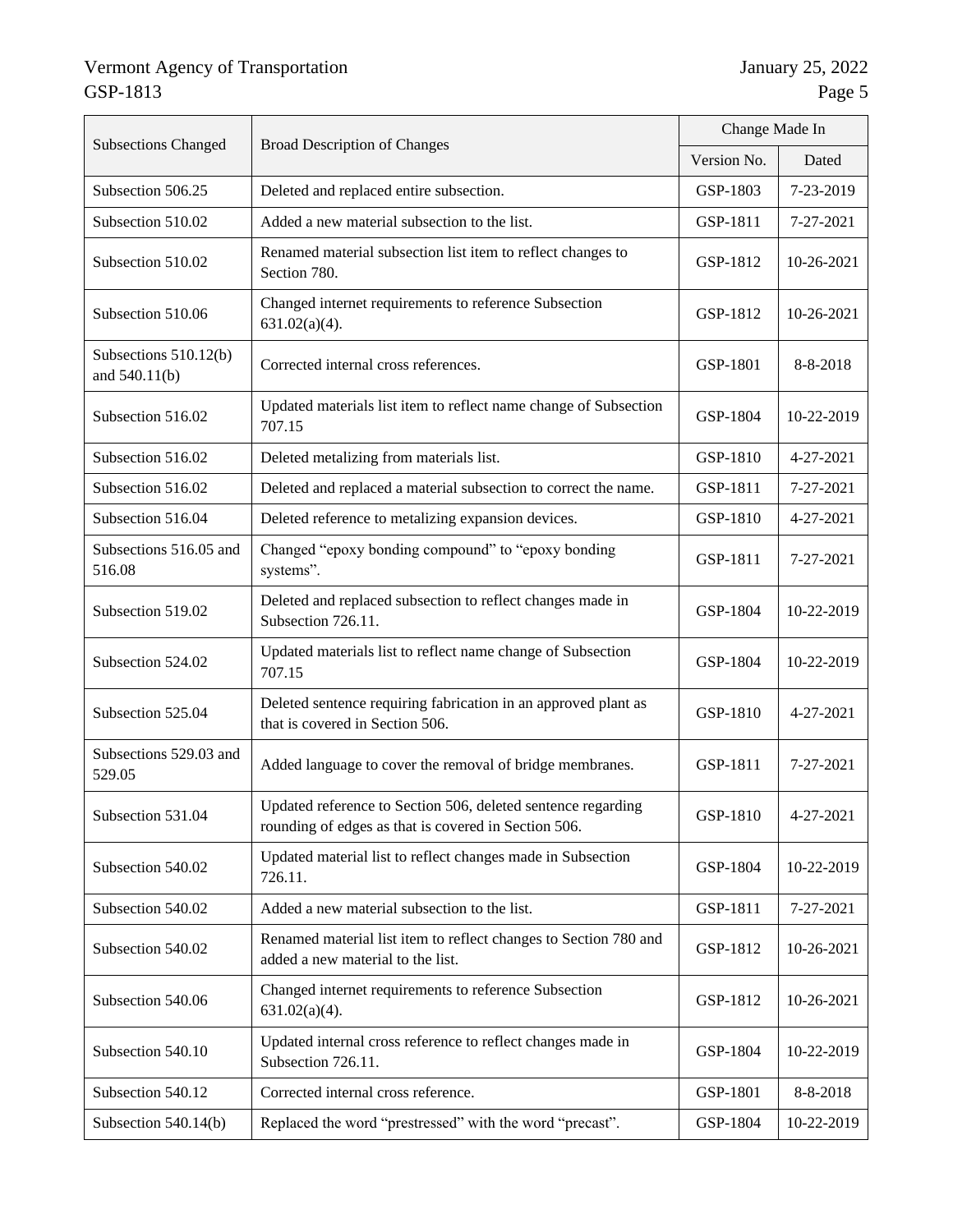| <b>Subsections Changed</b> | <b>Broad Description of Changes</b>                                                                                              | Change Made In |            |
|----------------------------|----------------------------------------------------------------------------------------------------------------------------------|----------------|------------|
|                            |                                                                                                                                  |                | Dated      |
| Subsection 541.02          | Added a new material subsection to the list.                                                                                     | GSP-1811       | 7-27-2021  |
| Subsection 541.04(b)       | Changed internet requirements to reference Subsection<br>631.02(a)(4)                                                            | GSP-1812       | 10-26-2021 |
| Subsection 541.07          | Changed requirements related to supplying thermometers for<br>monitoring concrete temperature.                                   | GSP-1811       | 7-27-2021  |
| Subsection 543.04          | Deleted and replaced sentence to correct submittal requirements.                                                                 | GSP-1803       | 7-23-2019  |
| Subsection 544.02          | Deleted and replaced subsection to reflect changes to Section<br>780.                                                            | GSP-1812       | 10-26-2021 |
| Subsection 580.02          | Deleted and replaced subsection to reflect changes to Section<br>780.                                                            | GSP-1812       | 10-26-2021 |
| Subsections 580.06         | Changed "epoxy bonding compound" to "epoxy bonding<br>systems".                                                                  | GSP-1811       | 7-27-2021  |
| Subsection 580.06          | Added a paragraph to reflect changes to Section 780                                                                              | GSP-1812       | 10-26-2021 |
| Subsection 605.02          | Updated materials list to reflect name change of Subsection<br>707.15                                                            | GSP-1804       | 10-22-2019 |
| Subsection 605.02          | Added a new material subsection to the list and deleted internal<br>cross reference. Changes made to conform to new Section 720. | GSP-1801       | 8-8-2018   |
| Subsection 605.02          | Deleted and replaced subparts (a) through (d) to remove the word<br>perforated from description of pipe types.                   | GSP-1806       | 4-28-2020  |
| Section 617                | Deleted and replaced entire section to clarify difference between<br>remove and reset and remove and replace.                    | GSP-1808       | 10-27-2020 |
| Subsection 621.02          | Deleted emulsified asphalt from the material list.                                                                               | GSP-1812       | 10-26-2021 |
| Subsection 625.02          | Deleted incorrect material reference.                                                                                            | GSP-1802       | 1-18-2019  |
| Subsection 621.07          | Updated requirements for using traffic barrier meeting MASH or<br>NCHRP 350.                                                     | GSP-1807       | 7-28-2020  |
| Subsection 630.01          | Minor wording changes.                                                                                                           | GSP-1803       | 7-23-2019  |
| Subsection 630.02(b)       | Deleted and replaced subsection to modify flagger apparel<br>requirements.                                                       | GSP-1803       | 7-23-2019  |
| Subsection 630.04(a)       | Modified flagger training requirements.                                                                                          | GSP-1802       | 1-18-2019  |
| Subsection $631.02(a)(4)$  | Updated internet speed requirements.                                                                                             | GSP-1812       | 10-26-2021 |
| Subsection 631.06          | Added additional required bituminous testing equipment.                                                                          | GSP-1805       | 1-28-2020  |
| Subsection 631.08          | Modified requirements for grout molds.                                                                                           | GSP-1802       | 1-18-2019  |
| Subsection 631.09          | Deleted a sentence that dictated an Agency process.                                                                              | GSP-1804       | 10-22-2019 |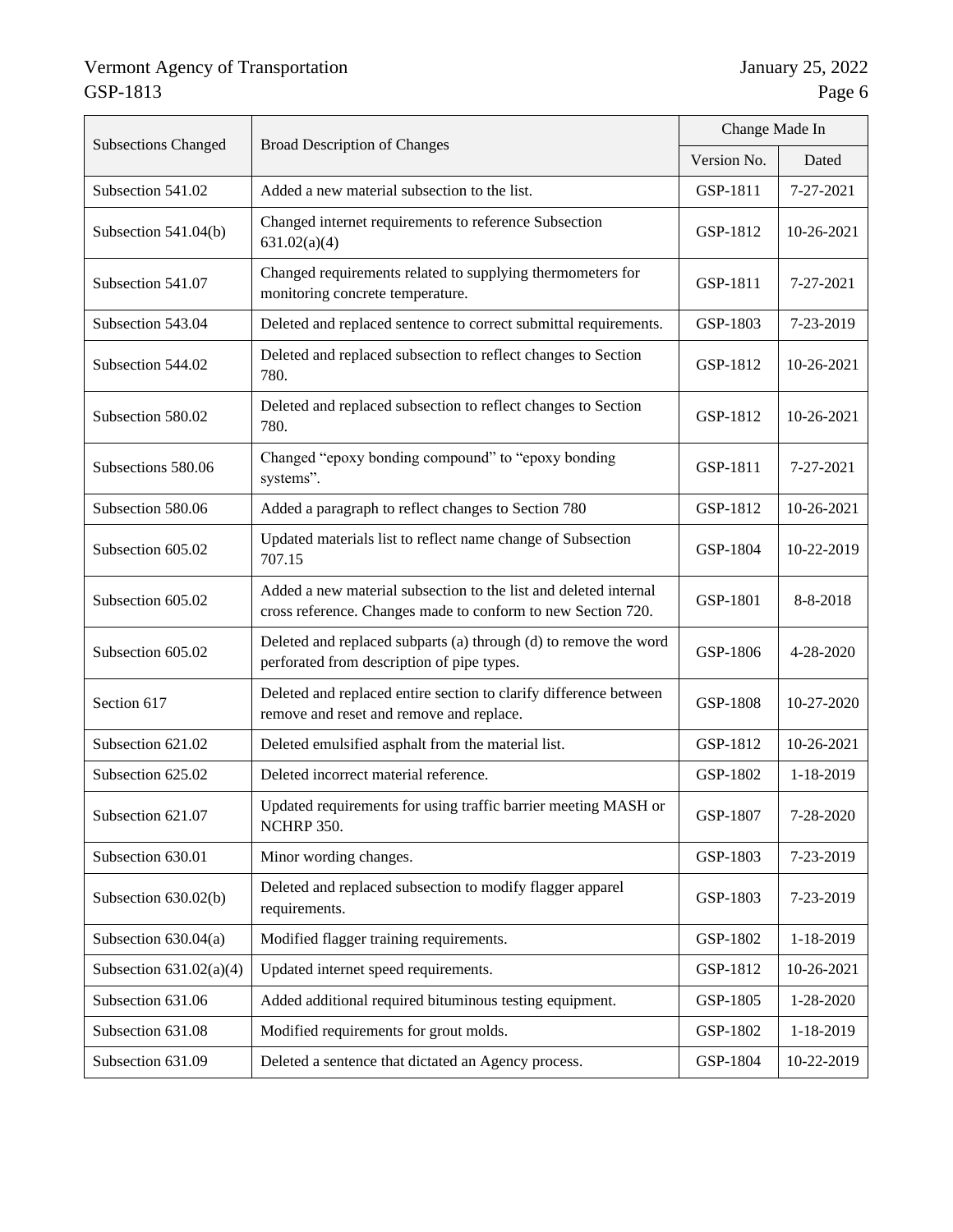| <b>Subsections Changed</b>                                                                        | <b>Broad Description of Changes</b>                                                                                                      | Change Made In |            |
|---------------------------------------------------------------------------------------------------|------------------------------------------------------------------------------------------------------------------------------------------|----------------|------------|
|                                                                                                   |                                                                                                                                          | Version No.    | Dated      |
| Subsection 641.02                                                                                 | Deleted and replaced several paragraphs in order to add new<br>subparts and clarify the difference between the traffic control<br>items. | GSP-1803       | 7-23-2019  |
| Subsection 641.03                                                                                 | Added paragraph requiring security system for PCMS.                                                                                      | GSP-1802       | 1-18-2019  |
| Subsection 641.07                                                                                 | Deleted and replaced entire subsection to clarify basis of<br>payment.                                                                   | GSP-1803       | 7-23-2019  |
| Section 646                                                                                       | Deleted and replaced entire section.                                                                                                     | GSP-1806       | 4-28-2020  |
| Subsection 649.02                                                                                 | Deleted and replaced existing subsection so it would conform<br>with the new Section 720.                                                | GSP-1801       | 8-8-2018   |
| Subsection 653.02                                                                                 | Added new material subsections to the list and deleted internal<br>cross reference. Changes made to conform to new Section 720.          | GSP-1801       | 8-8-2018   |
| Subsection $653.03(a)$                                                                            | Added information for when an EPSC Plan is not included in the<br>Contract.                                                              | GSP-1807       | 7-28-2020  |
| Subsection<br>$653.08(a)(1)$ , $653.09(a)$ ,<br>$653.09(b)(1)$ and<br>653.09(b)(3)                | Corrected references to various geotextile requirements to<br>conform to new Section 720.                                                | GSP-1801       | 8-8-2018   |
| Subsection 653.17                                                                                 | Added requirement that EPSC monitoring reports will not be paid<br>for unless received within 7 calendar days of the event.              |                | 4-27-2021  |
| Subsection 675.02                                                                                 | Deleted internal cross reference.                                                                                                        |                | 1-18-2019  |
| Subsection<br>675.07(b)(2)                                                                        | Deleted and replaced subsection to modify the requirements.                                                                              |                | 7-23-2019  |
| Subsection $675.07(d)$                                                                            | Added two new sentences to add additional requirements for<br>fasteners.                                                                 |                | 7-23-2019  |
| Subsection 677.03                                                                                 | Added a sentence removing the requirement for field verification<br>of DTI's.                                                            |                | 8-8-2018   |
| Subsection 679.02                                                                                 | Deleted one material from the materials list and added two new<br>ones to match changes in Subsection 753.04.                            |                | 1-18-2019  |
| Subsection 679.05                                                                                 | Deleted existing first sentence and added two new paragraphs                                                                             |                | 1-18-2019  |
| Subsection 679.09                                                                                 | Added a sentence removing the requirement for field verification<br>of DTI's.                                                            |                | 8-8-2018   |
| Subsection 680.02                                                                                 | Changed materials list entry.                                                                                                            |                | 10-26-2021 |
| Subsection 680.02                                                                                 | Deleted a material from the materials list.                                                                                              |                | 1-18-2019  |
| Subsection 680.06                                                                                 | Changed material requirement from peastone to drainage<br>aggregate.                                                                     | GSP-1812       | 10-26-2021 |
| Deleted and replaced reserved section to add fuel price<br>Section 690<br>adjustment to the book. |                                                                                                                                          | GSP-1806       | 4-28-2020  |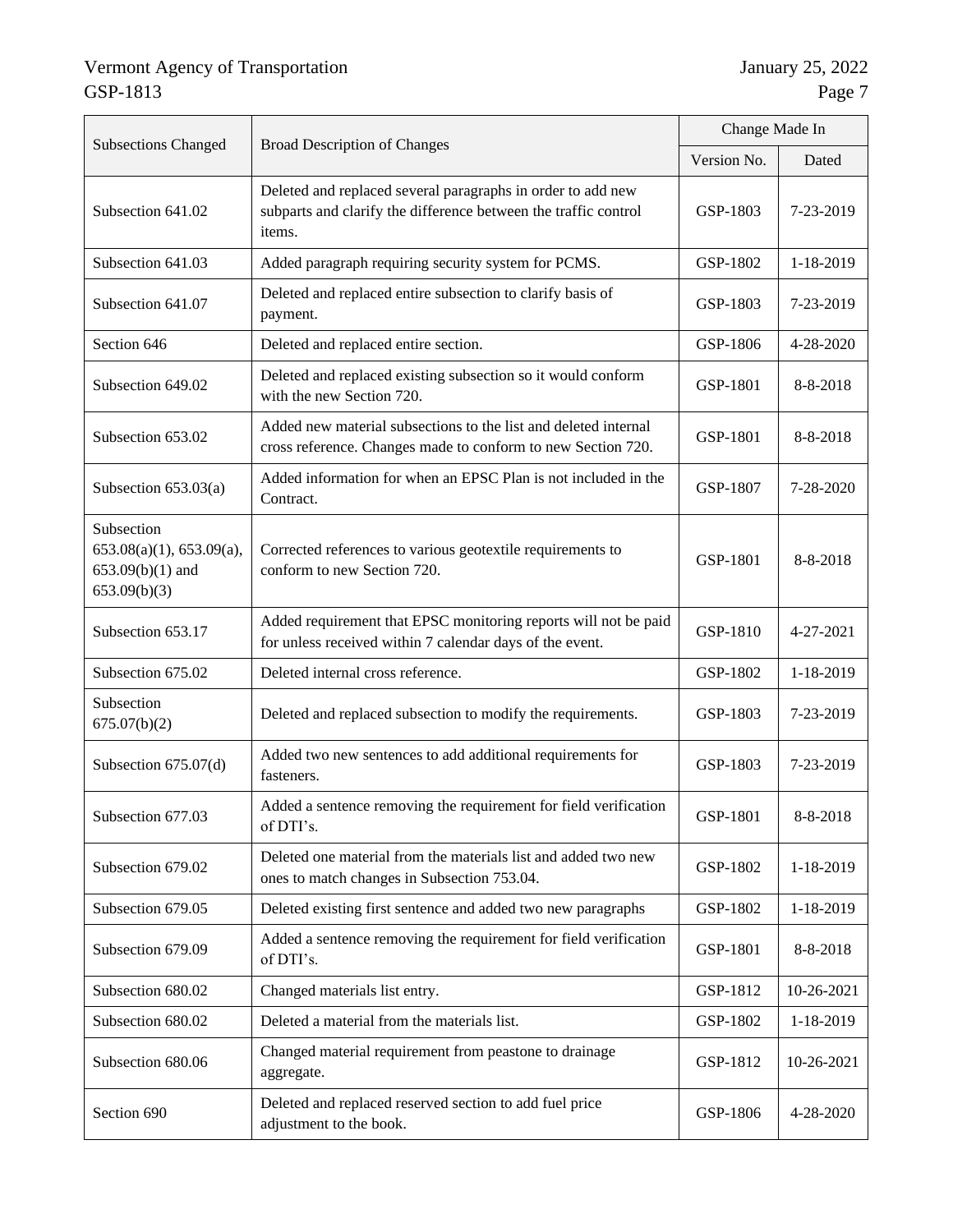| <b>Subsections Changed</b><br><b>Broad Description of Changes</b> |                                                                                                                    | Change Made In |            |
|-------------------------------------------------------------------|--------------------------------------------------------------------------------------------------------------------|----------------|------------|
|                                                                   |                                                                                                                    |                | Dated      |
| Subsection 690.02<br>(Table 690.02A)                              | Changed fuel usage factor and threshold quantity for the Cold<br>Mixed Recycled Bituminous Pavement work category. | GSP-1810       | 4-27-2021  |
| Section 701                                                       | Deleted and replaced entire section to update requirements for<br>hydraulic cement.                                | GSP-1811       | 7-27-2021  |
| Subsection 702.06<br>(Table 702.06A)                              | Deleted and replaced table to correct some temperatures and add<br>a new row.                                      | GSP-1803       | 7-23-2019  |
| Subsection 702.07                                                 | Deleted and replaced entire subsection to modify anti-stripping<br>requirements.                                   | GSP-1809       | 1-26-2021  |
| Subsection $704.01(b)$                                            | Corrected ambiguity associated with organic impurities.                                                            | GSP-1805       | 1-28-2020  |
| Subsection 704.10(a)                                              | Added a sentence regarding anti-stripping additives.                                                               | GSP-1809       | 1-26-2021  |
| Subsection $704.10(a)$                                            | Corrected AASHTO references.                                                                                       | GSP-1803       | 7-23-2019  |
| Subsection 704.10<br>(Table 704.10D)                              | Removed special percent wear requirements for bonded wearing<br>course aggregate.                                  | GSP-1807       | 7-28-2020  |
| Subsection 704.11                                                 | Deleted and reserved subsection.                                                                                   |                | 10-26-2021 |
| Subsection 704.15                                                 | Deleted and replaced entire subsection to modify anti-stripping<br>requirements.                                   | GSP-1809       | 1-26-2021  |
| Subsection 704.20                                                 | Added new section to provide PGA requirements.                                                                     | GSP-1809       | 1-26-2021  |
| Subsection 704.21                                                 | Added new section to provide RCA requirements.                                                                     | GSP-1809       | 1-26-2021  |
| Subsection 706.06                                                 | Deleted and reserved entire subsection.                                                                            | GSP-1805       | 1-28-2020  |
| Subsection $707.01(a)$                                            | Added a cross reference.                                                                                           | GSP-1811       | 7-27-2021  |
| Subsection 707.14<br>(Table 707.14A)                              | Corrected AASHTO references.                                                                                       | GSP-1802       | 1-18-2019  |
| Subsection 707.15                                                 | Deleted and replaced entire subsection to update requirements.                                                     | GSP-1804       | 10-22-2019 |
| Subsection 707.17                                                 | Added a new subsection to provide material requirements for the<br>new Section 418.                                | GSP-1804       | 10-22-2019 |
| Subsection 708.03                                                 | Deleted and replaced entire subsection to provide new<br>requirements.                                             | GSP-1803       | 7-23-2019  |
| Subsection 708.06                                                 | Deleted and reserved entire subsection.                                                                            | GSP-1802       | 1-18-2019  |
| Subsection 708.08<br>(Table 708.08C)                              | Added two rows to the table.                                                                                       | GSP-1803       | 7-23-2019  |
| Subsection 708.09                                                 | Deleted and reserved entire subsection.                                                                            | GSP-1806       | 4-28-2020  |
| Subsection 708.11                                                 | Deleted and reserved entire subsection.                                                                            | GSP-1803       | 7-23-2019  |
| Subsection 708.12                                                 | Deleted and replaced entire subsection to provide new<br>requirements.                                             | GSP-1803       | 7-23-2019  |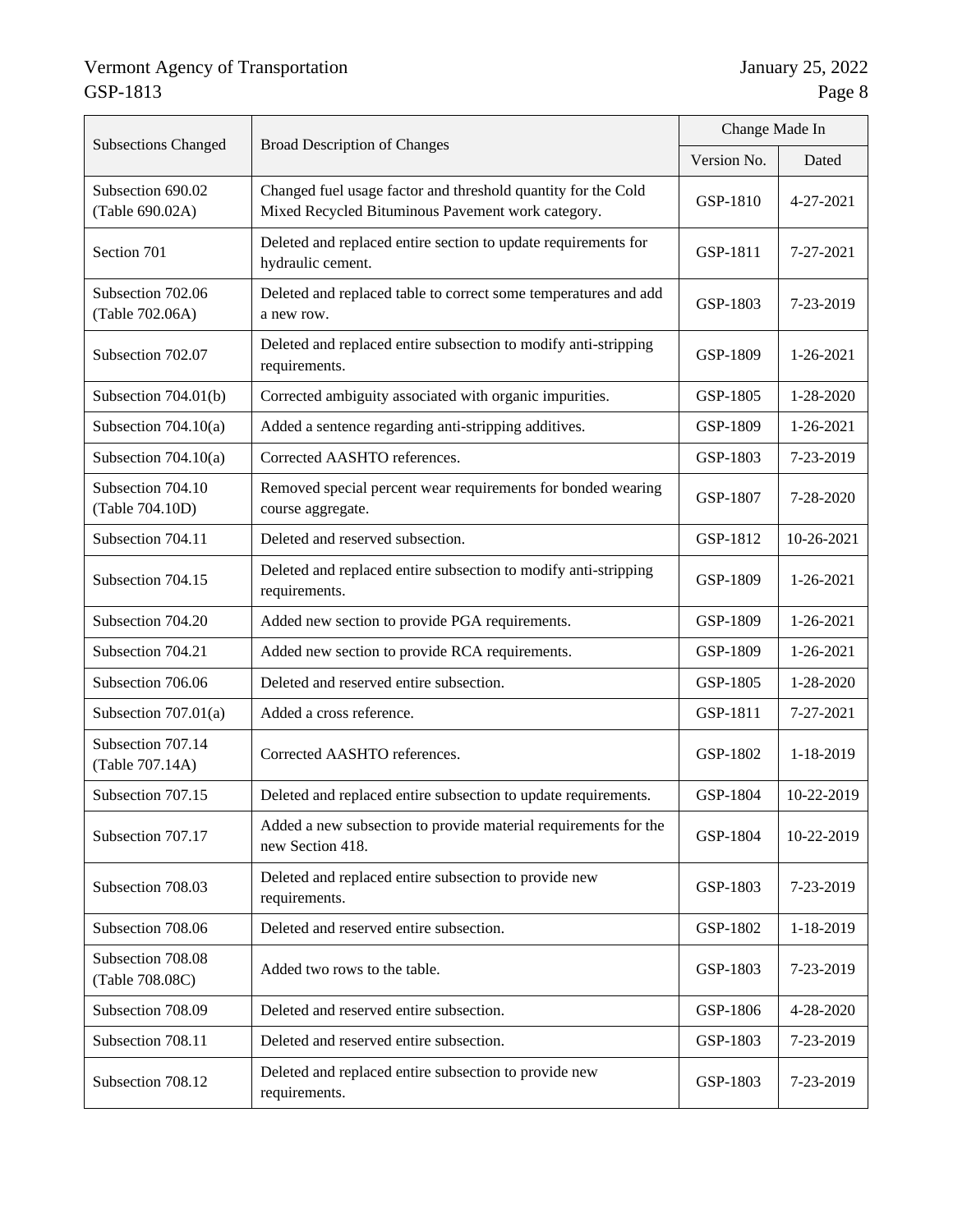|                                            |                                                                                                       | Change Made In |            |
|--------------------------------------------|-------------------------------------------------------------------------------------------------------|----------------|------------|
| <b>Subsections Changed</b>                 | <b>Broad Description of Changes</b>                                                                   |                | Dated      |
| Subsection 710.03                          | Deleted and replaced subsection to update material requirements<br>for corrugated polyethylene pipe.  | GSP-1806       | 4-28-2020  |
| Subsection 710.07                          | Deleted and replaced subsection to update material requirements<br>for corrugated polypropylene pipe. | GSP-1806       | 4-28-2020  |
| Subsection 711.02                          | Corrected internal cross reference.                                                                   | GSP-1802       | 1-18-2019  |
| Subsection 712.04                          | Deleted and reserved entire subsection.                                                               | GSP-1805       | 1-28-2020  |
| Subsections 713.04 and<br>713.05           | Corrected AASHTO references.                                                                          | GSP-1802       | 1-18-2019  |
| Subsection 714.01                          | Clarified requirements for CVN testing.                                                               | GSP-1809       | 1-26-2021  |
| Subsection 714.01                          | Deleted definition of main members.                                                                   | GSP-1810       | 4-27-2021  |
| Subsection 714.05                          | Deleted and replaced the first sentence to provide new<br>requirements.                               |                | 7-23-2019  |
| Subsection 714.05                          | Changed the word "painted" to "coated".                                                               |                | 1-26-2021  |
| Subsection 714.06                          | Deleted and replaced the first sentence to provide new<br>requirements.                               |                | 7-23-2019  |
| Subsection 714.06                          | Revised requirements related to coating of bolts, nuts, and<br>washers.                               | GSP-1811       | 7-27-2021  |
| Subsection 714.10                          | Corrected AASHTO/AWS material reference.                                                              | GSP-1806       | 4-28-2020  |
| Section 719                                | Deleted and replaced entire section to add detailed requirements<br>for epoxy resin materials.        |                | 7-27-2021  |
| Section 720                                | Deleted and replaced entire section in order to align it with<br>current AASHTO specifications.       | GSP-1801       | 8-8-2018   |
| Subsection 720.03<br>(Table 720.03A)       | Updated the MARV value for Apparent Opening Size (mm).                                                | GSP-1804       | 10-22-2019 |
| Subsection 720.06<br>(Table 720.06A)       | Updated the MARV value for Apparent Opening Size (mm).                                                |                | 10-22-2019 |
| Subsections $725.01(d)$<br>and $725.02(a)$ | Deleted and replaced both subparts to update requirements.                                            | GSP-1802       | 1-18-2019  |
| Subsection 725.03(b)                       | Deleted and replaced subpart to clarify the requirements.                                             | GSP-1811       | 7-27-2021  |
| Subsection 726.08                          | Clarified requirements for repairing damaged galvanizing.                                             | GSP-1806       | 4-28-2020  |
| Subsection 726.08                          | Clarified that repair requirements apply to zinc coatings in<br>general, not just galvanizing.        | GSP-1810       | 4-27-2021  |
| Subsection 726.09                          | Deleted and replaced entire subsection to clarify the<br>requirements.                                | GSP-1803       | 7-23-2019  |
| Subsection 726.09                          | Clarified metalizing requirements.                                                                    | GSP-1810       | 4-27-2021  |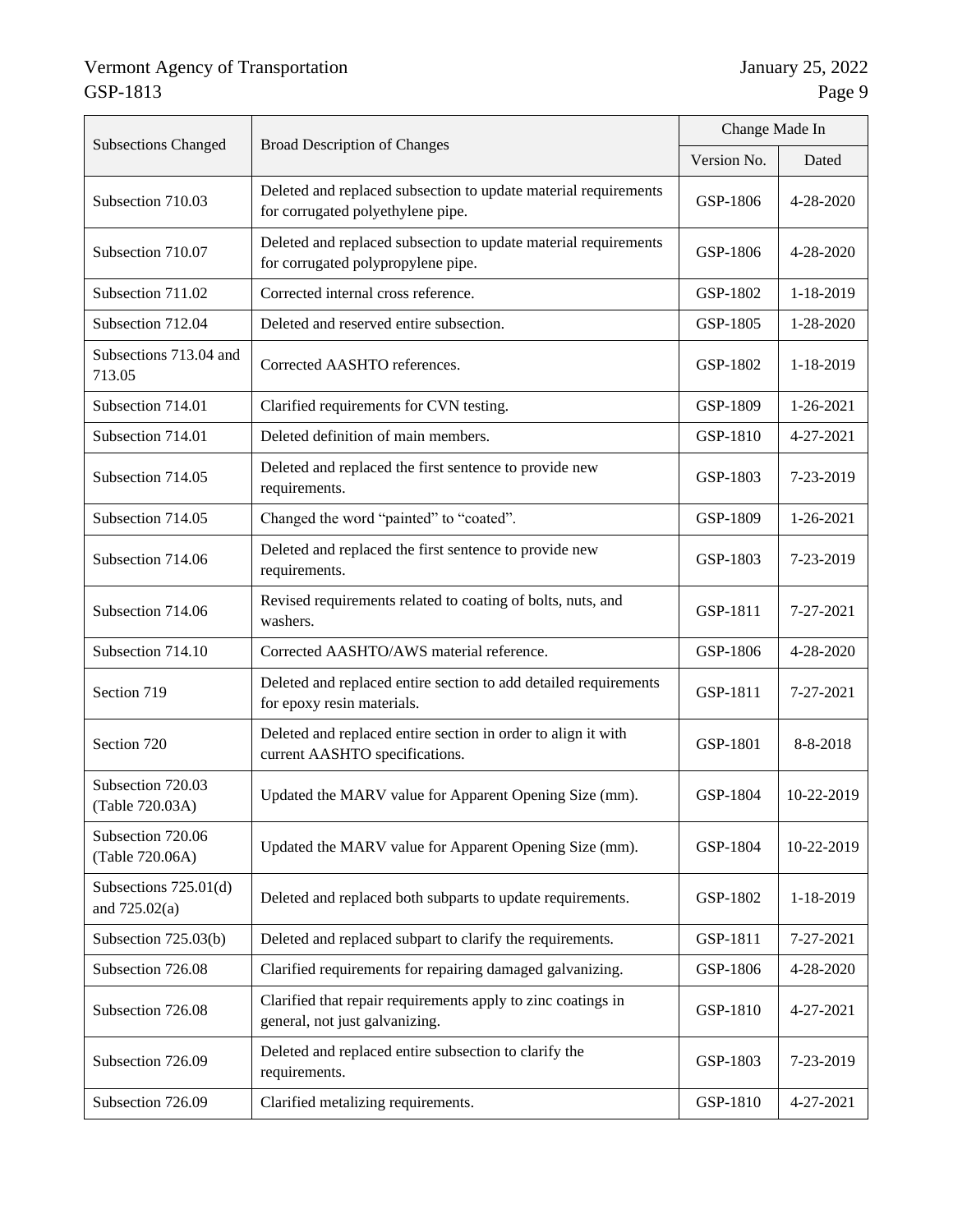| <b>Subsections Changed</b>         | <b>Broad Description of Changes</b>                                                                      | Change Made In |            |
|------------------------------------|----------------------------------------------------------------------------------------------------------|----------------|------------|
|                                    |                                                                                                          | Version No.    | Dated      |
| Subsection 726.11                  | Deleted and replaced entire subsection to update the requirements<br>for waterproofing membrane systems. | GSP-1812       | 10-26-2021 |
| Subsection 731.03                  | Corrected name of AASHTO reference.                                                                      | GSP-1807       | 7-28-2020  |
| Subsection 732.01                  | Added an ASTM reference.                                                                                 | GSP-1810       | 4-27-2021  |
| Subsections 732.03 and<br>732.04   | Deleted and replaced both subsections to modify CVN<br>requirements.                                     | GSP-1812       | 10-26-2021 |
| Subsection $751.01(b)$             | Deleted and replaced subpart to clarify the requirements.                                                | GSP-1811       | 7-27-2021  |
| Subsection 753.04                  | Created separate requirements for steel and aluminum bracket<br>arms.                                    | GSP-1802       | 1-18-2019  |
| Subsection 753.05                  | Deleted and replaced subsection to modify material requirements.                                         | GSP-1806       | 4-28-2020  |
| Section 754                        | Created a new section for pavement marking materials.                                                    | GSP-1803       | 7-23-2019  |
| Subsection 754.01                  | Added requirements for optics.                                                                           | GSP-1806       | 4-28-2020  |
| <b>Subsection 755.12</b>           | Corrections to references and assorted updates.                                                          |                | 1-25-2022  |
| Section 780                        | Deleted and replaced entire section to update requirements and<br>change material names.                 | GSP-1812       | 10-26-2021 |
| Alphabetical Index of<br>Pay Items | Corrected the name of item 406.38.                                                                       | GSP-1803       | 7-23-2019  |
| Alphabetical Index of<br>Pay Items | Added item 418.10.                                                                                       | GSP-1804       | 10-22-2019 |
| Alphabetical Index of<br>Pay Items | Deleted item 646.75.                                                                                     | GSP-1803       | 7-23-2019  |
| Alphabetical Index of<br>Pay Items | Added item 690.50.                                                                                       | GSP-1806       | 4-28-2020  |
|                                    |                                                                                                          |                |            |
|                                    |                                                                                                          |                |            |
|                                    |                                                                                                          |                |            |
|                                    |                                                                                                          |                |            |
|                                    |                                                                                                          |                |            |
|                                    |                                                                                                          |                |            |
|                                    |                                                                                                          |                |            |
|                                    |                                                                                                          |                |            |
|                                    |                                                                                                          |                |            |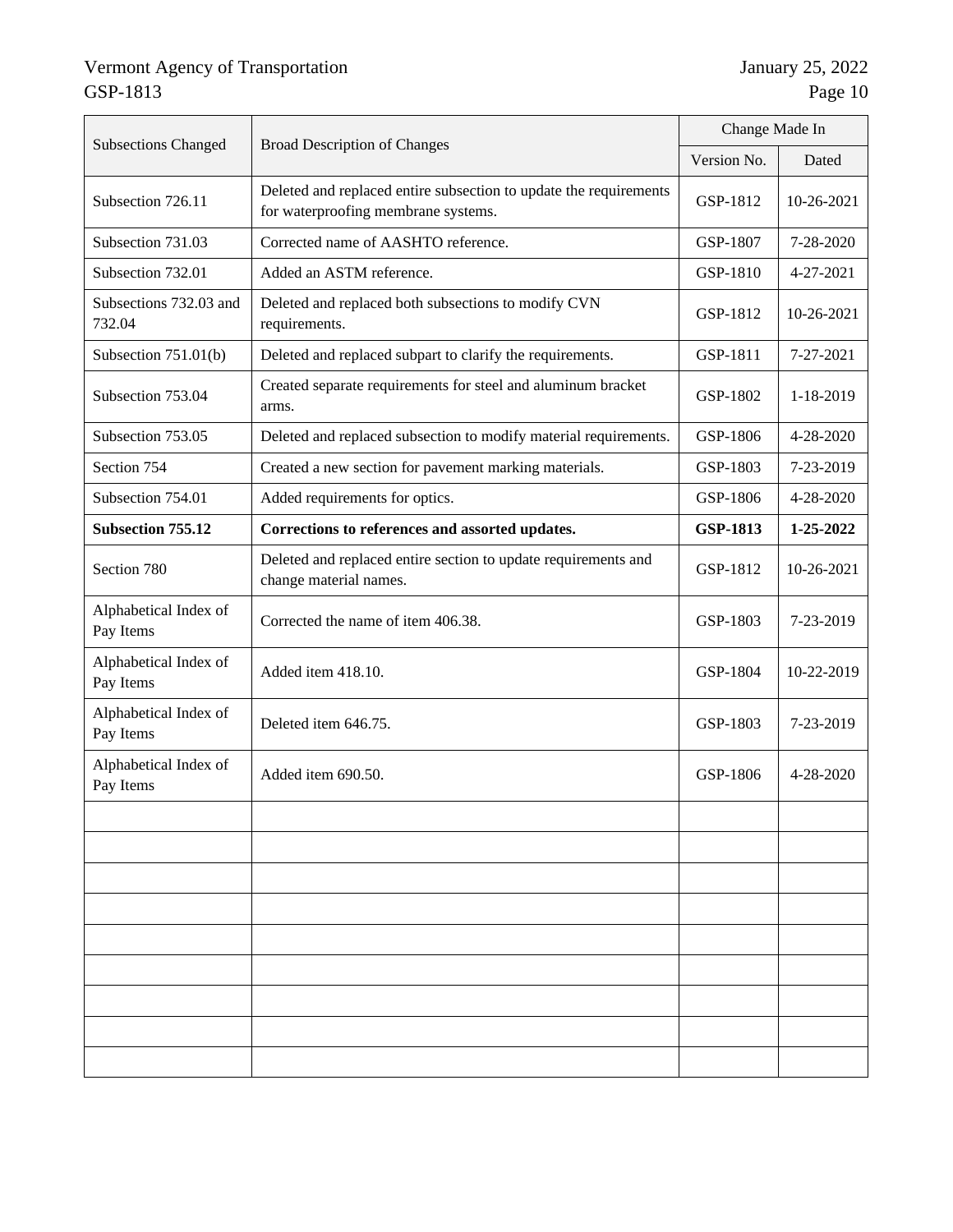#### PART II – GENERAL SPECIAL PROVISIONS FOR ALL PROJECTS

### **DIVISION 100**

# **GENERAL PROVISIONS**

#### SECTION 101 – DEFINITIONS AND TERMS

101.02 DEFINITIONS is hereby modified by deleting the entry for, and definition of, "Construction Safety Technician".

101.02 DEFINITIONS is hereby modified by adding the following definition in alphabetical order:

DIRECT MELT GLASS BEADS – Glass beads derived from recycled glass by returning the glass to a molten form, removing impurities, and refining the glass into near-virgin glass beads.

101.02 DEFINITIONS, the definition for "Holidays" is hereby modified by deleting the phrase "Columbus Day" from the first column and replacing it with the phrase "Indigenous Peoples' Day".

101.02 DEFINITIONS, is hereby modified by deleting the phrase "Supplemental Specifications," from the definitions for "Contract", "Project Special Provisions", and "Specifications".

101.02 DEFINITIONS is hereby modified by deleting the entry for, and definition of, "Supplemental Specifications".

#### SECTION 103 – TAXES AND INSURANCE

103.03 STATE SALES TAX is hereby modified by deleting the phrase "(see *Vermont Sales and Use Tax Regulations, No. 226-2* and *226-7* and *32 V.S.A. § 9743(4)*)" and the phrase "(see *32 V.S.A. § 9741(44)*)." from the first paragraph.

103.03 STATE SALES TAX is hereby further modified by adding the following reference to the end of the first paragraph:

(see *32 V.S.A. § 9743(4)*, *32 V.S.A. § 9741(30)*, *32 V.S.A. § 9741(44)*, and the *Vermont Sales and Use Tax Regulations*, *Reg. § 1.9741(34)-5* and *Reg. § 1.9743*).

103.04 INSURANCE REQUIREMENTS, subpart (d), is hereby modified by deleting the second paragraph, which begins with "The Contractor shall file..." and ends with "... to the Operating Railroad concerned.", and replacing it with the following: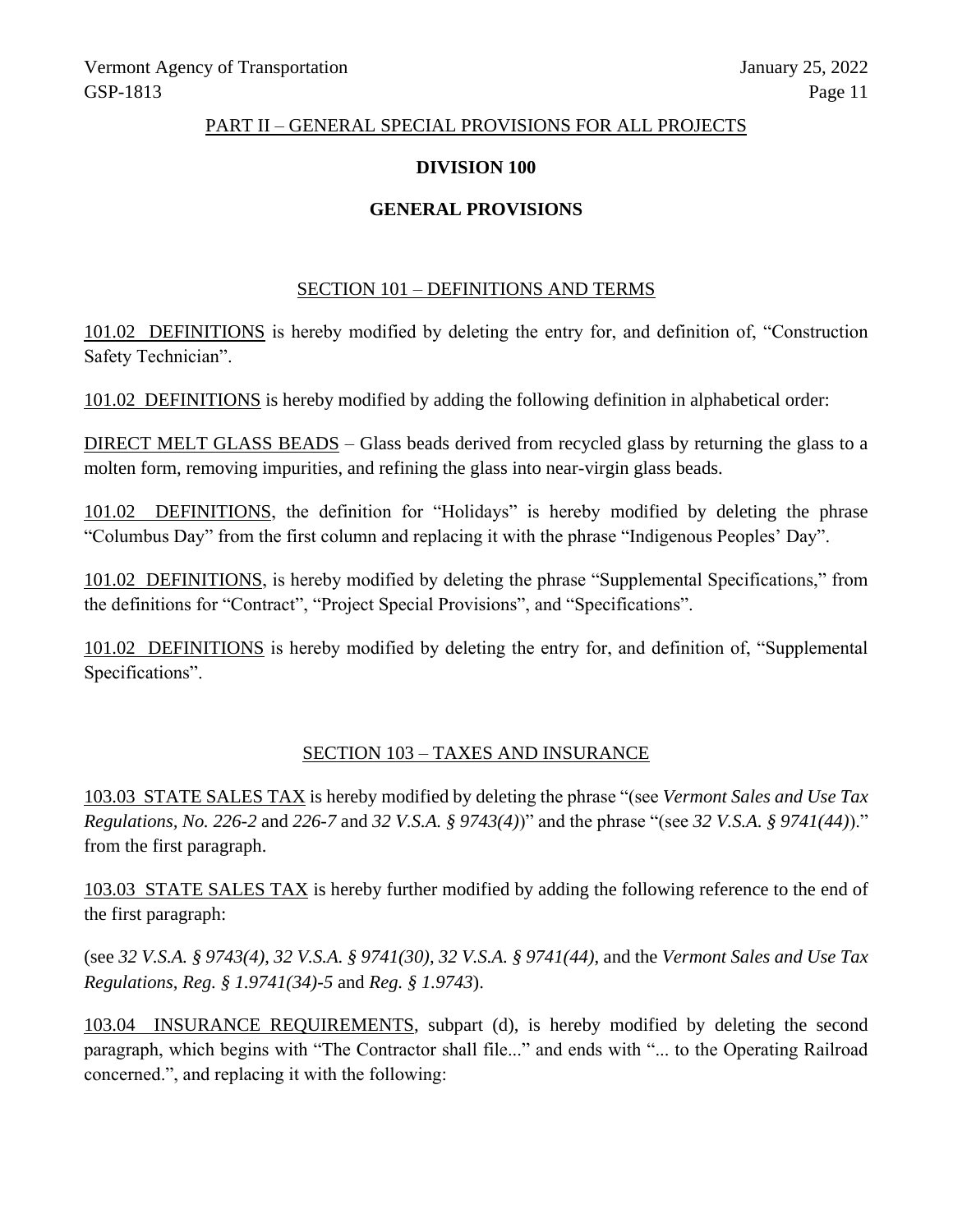Upon request by the Agency, the Contractor shall provide a copy of the railroad protective liability policy within 24 hours.

103.04 INSURANCE REQUIREMENTS, subpart (e), is hereby modified by deleting the phrase "*1 National Life Drive, Montpelier, Vermont 05633-5001*" from the ninth paragraph and replacing it with the phrase "*219 North Main Street, Barre, Vermont 05641*".

# SECTION 105 – CONTROL OF THE WORK

105.05 COORDINATION OF CONTRACT DOCUMENTS, subpart (a), is hereby modified by deleting the phrase "Supplemental Specifications," from the first sentence.

105.05 COORDINATION OF CONTRACT DOCUMENTS, subpart (a)(1), is hereby modified by deleting subpart g. in its entirety, relabeling subpart h. as subpart g., and relabeling subpart i. as subpart h.

105.05 COORDINATION OF CONTRACT DOCUMENTS, subpart (d), is hereby modified by deleting the phrase "Supplemental Specifications," from the last sentence.

105.14 SUNDAY, NIGHT, AND HOLIDAY WORK is hereby modified by relabeling subpart (c), "Application.", as "(d) Application." and subpart (d), "Other Provisions Not Affected.", as "(e) Other Provisions Not Affected."

105.16 LOAD RESTRICTIONS, subpart (c), is hereby modified by changing the phrase "*23 V.S.A. § 1391(a)*" to read "*23 V.S.A. § 1391a*".

105.24 POLLUTION CONTROL is hereby modified by relabeling subpart (f) as subpart (e), relabeling subpart (g) as subpart (f), and relabeling subpart (h) as subpart (g).

105.24 POLLUTION CONTROL, subpart (e), is hereby modified by being deleted in its entirety and replaced with the following:

- (e) Contaminated Materials and Hazardous Waste.
	- (1) Unanticipated Contamination. Should evidence of unanticipated contamination (such as chemical or petroleum odors or presence of non-native materials including, but not limited to, solid waste, asphalt, or ash) be discovered during construction, the Contractor shall immediately notify the Engineer. The Agency will work with the Contractor to notify regulators as necessary and to develop a plan to manage the materials, waste, or both.
	- (2) Generated Contamination. The Contractor shall provide documentation to the Engineer that any generated contaminated material or hazardous waste was characterized as necessary and disposed of in conformance with all applicable regulations.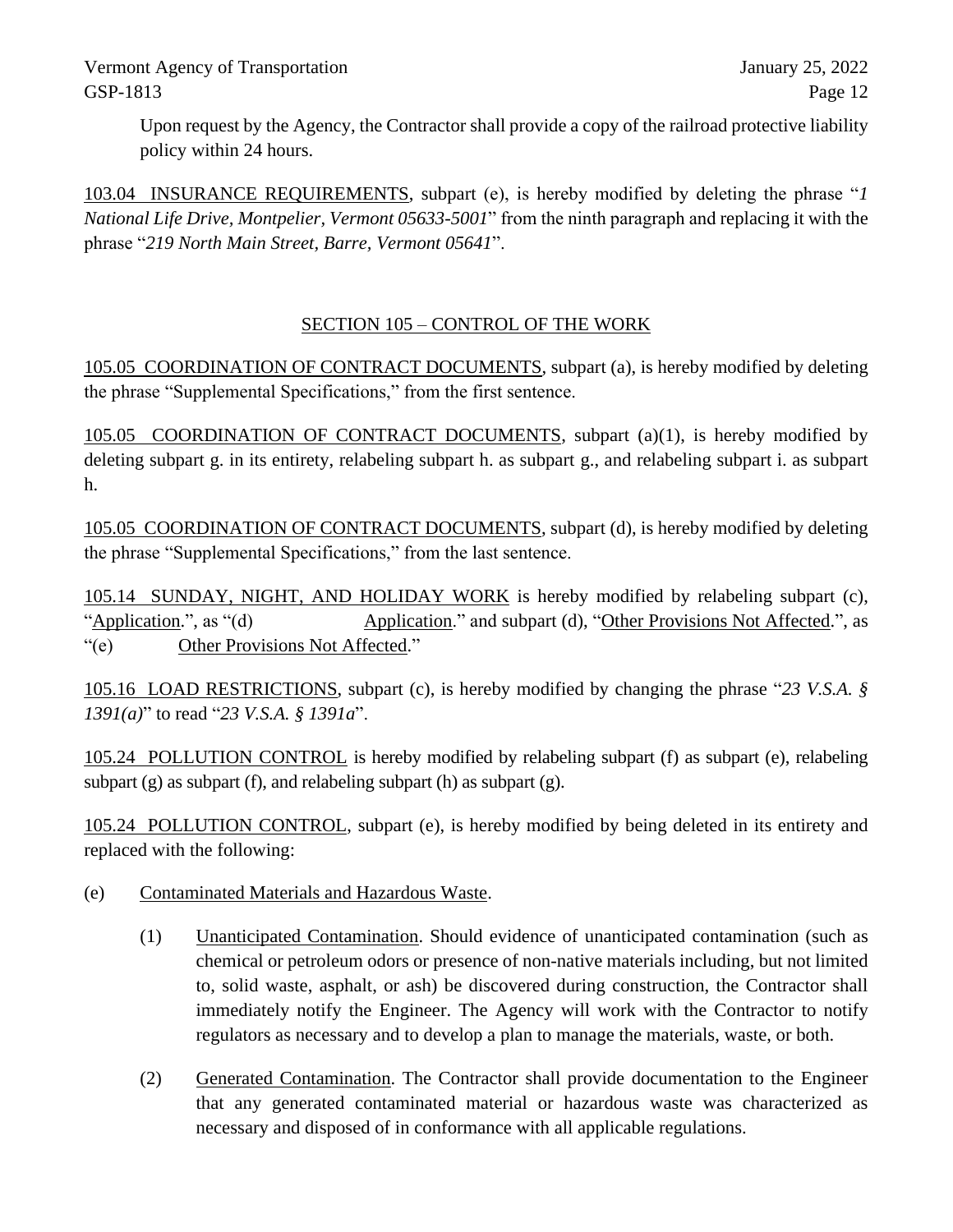The Agency may suspend work when it determines that a serious safety or environmental violation exists on the job site. The period of time work is suspended due to a serious safety or environmental violation will not be justification for an extension of time.

# SECTION 106 – CONTROL OF MATERIALS

106.09 STOCKPILING, subpart (c), is hereby modified by being deleted in its entirety and replaced with the following:

- (c) Raw Materials. In addition to the criteria set out above for other materials, raw material stockpiles shall be approved by the Construction Engineer and meet the following additional criteria:
	- (1) The various components of the finished product shall include all of the appropriate certifications, passing samples, passing tests, and any other documentation that may be required to certify that the materials are acceptable.
	- (2) For stockpiles of structural steel, invoices or quotes from the fabricator shall include supporting documentation such as mill invoices or quotes that show actual dimensions, quantities, and costs to the fabricator for the raw materials. The intent of this raw material payment is to reimburse the actual amount it cost the fabricator to purchase the raw materials for the specific Contract item. There will be no allowance for mark up of any type by the Contractor or fabricator. Stockpile payments will be limited to one payment per 6 months, per Contract item. There will be no raw material stockpile payment allowed for materials that do not meet the dimensions provided on the mill invoices.
	- (3) Any other criteria the Engineer deems necessary to allow for payment.

# SECTION 107 – LEGAL RELATIONS AND RESPONSIBILITY TO THE PUBLIC

107.12 PROTECTION AND RESTORATION OF PROPERTY, Table 107.12A, is hereby modified by being deleted in its entirety and replaced with the following:

| Type of Structure                                                          | Frequencies<br>$<$ 40 Hertz | Frequencies<br>$\geq$ 40 Hertz |
|----------------------------------------------------------------------------|-----------------------------|--------------------------------|
| Modern homes (drywall interior,<br>maximum PPV limit in inches/sec.)       | 0.75                        | 2.0                            |
| Older homes (plaster on wood or lath,<br>maximum PPV limit in inches/sec.) | 0.50                        | 2.0                            |

# TABLE 107.12A – MAXIMUM PEAK PARTICLE VELOCITY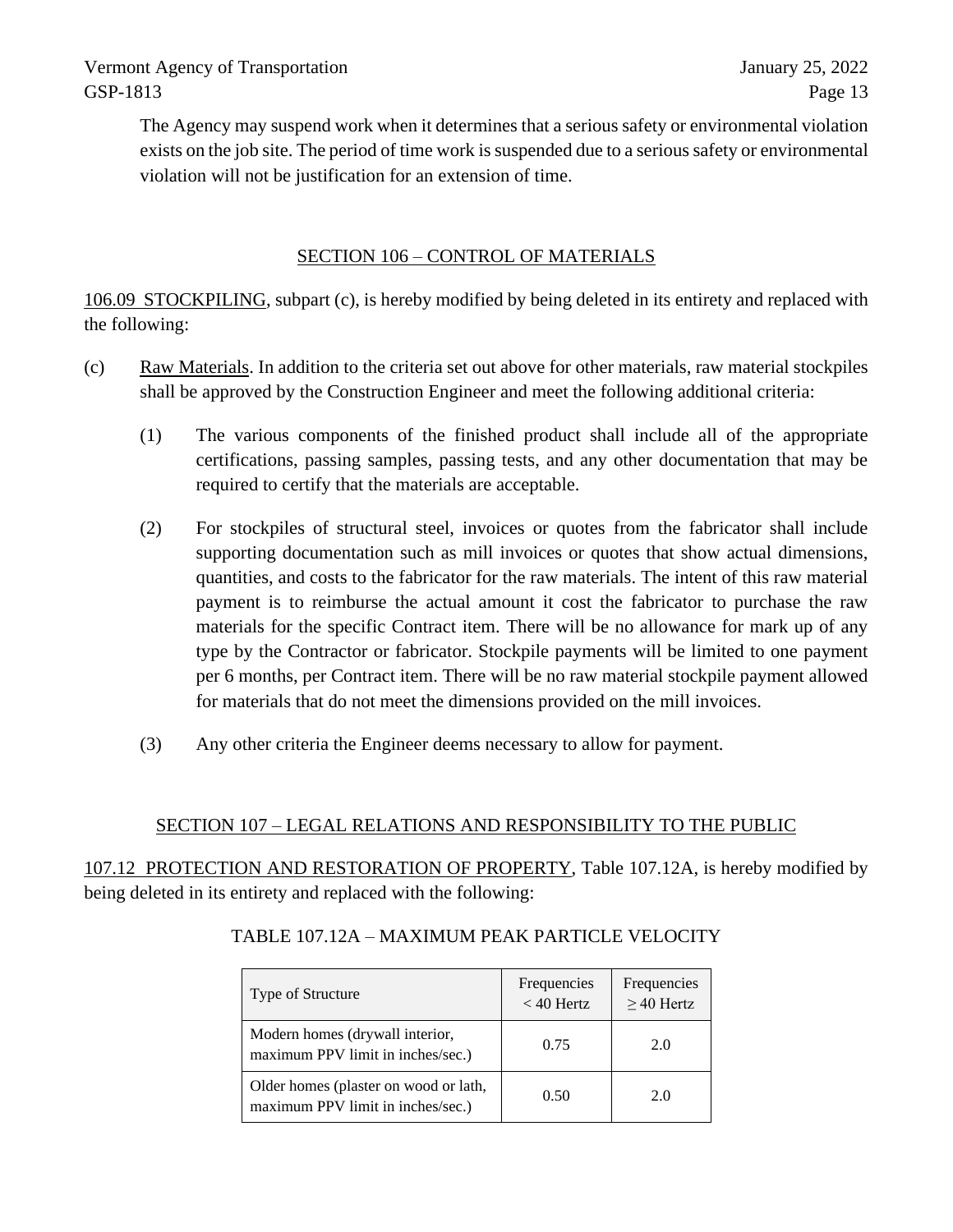# SECTION 108 – PROSECUTION AND PROGRESS

108.09 TEMPORARY SUSPENSION OF THE WORK is hereby modified by deleting subparts (b) and (c) in their entirety, relabeling subpart (d) as subpart (b), relabeling subpart (e) as subpart (c), relabeling subpart (f) as subpart (d), and relabeling subpart (g) as subpart (e).

108.12 FAILURE TO COMPLETE WORK ON TIME, Table 108.12A, is hereby modified by being deleted in its entirety and replaced with the following:

TABLE 108.12A – DAILY LIQUIDATED DAMAGES CHARGE PER WORKING DAY OF DELAY

| <b>Original Contract Amount</b> |                  | Daily Charge per     |
|---------------------------------|------------------|----------------------|
| From More Than                  | To and Including | Working Day of Delay |
| \$0                             | \$300,000        | \$1,900              |
| \$300,000                       | \$500,000        | \$2,000              |
| \$500,000                       | \$1,000,000      | \$2,100              |
| \$1,000,000                     | \$1,500,000      | \$2,200              |
| \$1,500,000                     | \$3,000,000      | \$2,500              |
| \$3,000,000                     | \$5,000,000      | \$3,000              |
| \$5,000,000                     | \$10,000,000     | \$4,000              |
| \$10,000,000                    | \$15,000,000     | \$5,200              |
| \$15,000,000                    | $^{+}$           | \$6,200              |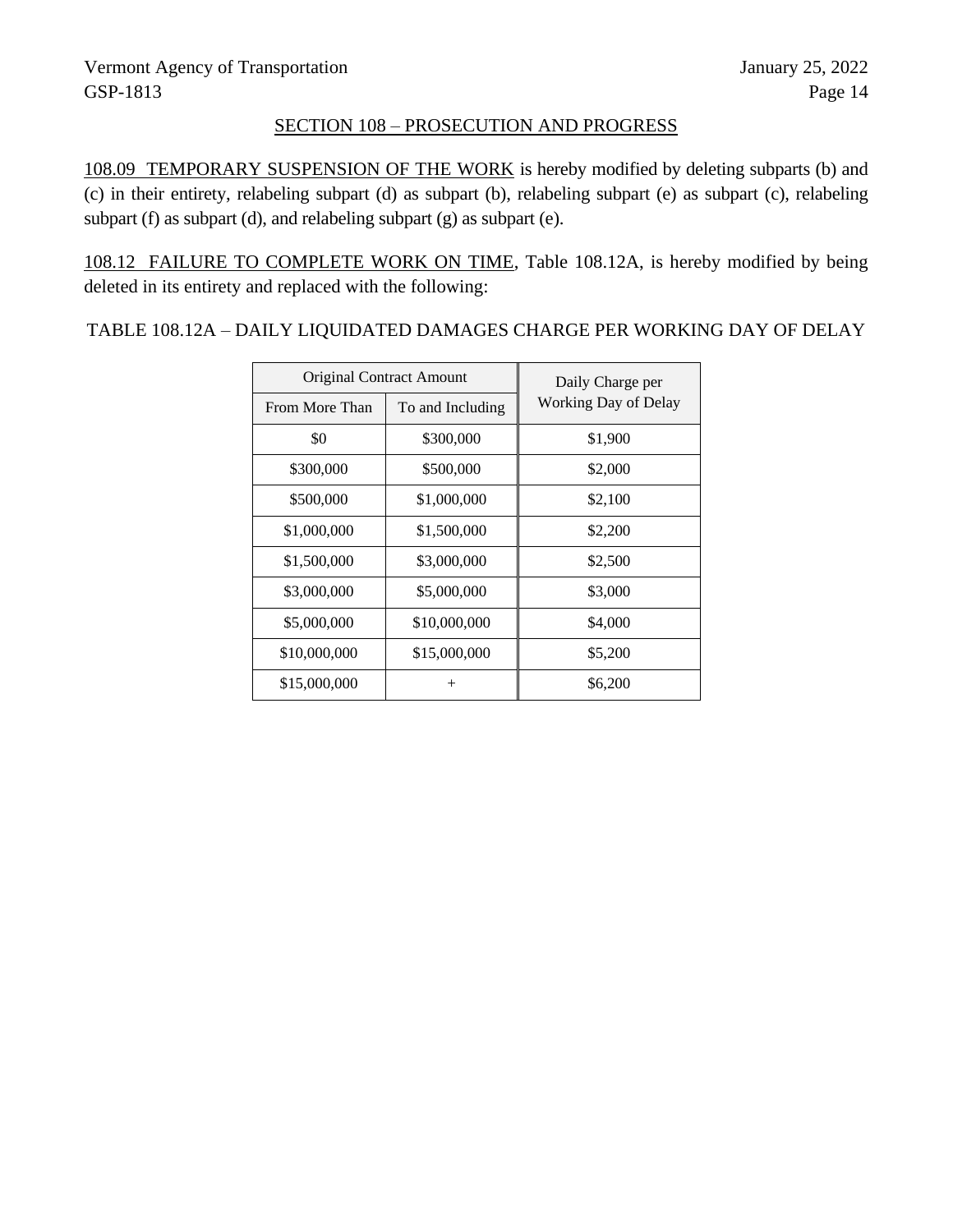#### **DIVISION 200**

### **EARTHWORKS**

#### SECTION 203 – EXCAVATION AND EMBANKMENTS

203.03 GENERAL CONSTRUCTION REQUIREMENTS is hereby modified by adding the following as the last sentence of the ninth paragraph:

Construction Drawings shall be submitted in accordance with Section 105 whenever OSHA or VOSHA regulations require a design by a Professional Engineer.

203.12 SUBGRADE is hereby modified by adding the following as the second and third sentences of the sixth paragraph:

Frozen material shall not be used in the construction of subbase. Subbase, base, or surface material shall not be deposited on frozen subgrade, and successive layers shall not be placed on material that has frozen.

# SECTION 204 – EXCAVATION FOR STRUCTURES

204.03 GENERAL CONSTRUCTION REQUIREMENTS is hereby modified by adding the following as the last sentence of the third paragraph:

Construction Drawings shall be submitted in accordance with Section 105 whenever OSHA or VOSHA regulations require a design by a Professional Engineer.

# SECTION 210 – COLD PLANING

210.03 GENERAL CONSTRUCTION REQUIREMENTS, subpart (b) is hereby modified by being deleted in its entirety and replaced with the following:

(b) The Contractor shall repave any coarse-milled areas within 14 Calendar Days and any fine-milled areas within 28 Calendar Days of milling, or when directed by the Engineer. Should the area remain unpaved for a period longer than specified herein, without the approval of the Engineer, no payment whatsoever will be made for the milled areas left exposed in excess of the 14 or 28 Calendar Day periods. If the Contractor lays down temporary pavement to avoid the above nonpayment for milling, temporary pavement and subsequent milling shall be at the Contractor's expense.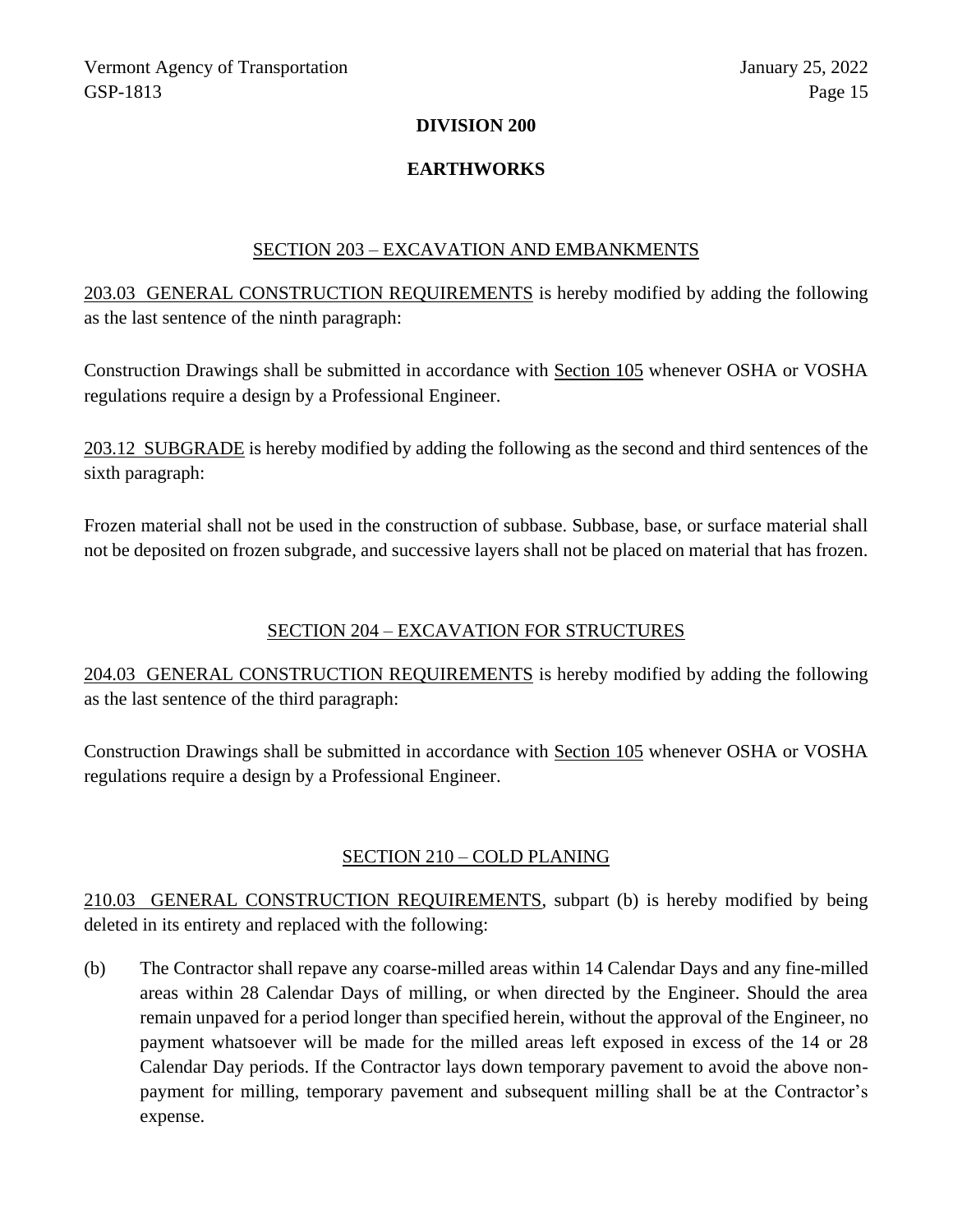#### **DIVISION 300**

#### **SUBBASE AND BASE COURSES**

#### SECTION 301 – SUBBASE

301.02 MATERIALS is hereby modified by being deleted in its entirety and replaced with the following:

301.02 MATERIALS. Materials shall meet the requirements of the following subsections:

At the option of the Contractor, unless otherwise specified in the Contract, processed glass aggregate (PGA) meeting the requirements of Subsection 704.20 or recycled concrete aggregate (RCA) meeting the requirements of Subsection 704.21 may be used to partially replace natural aggregate in materials specified to meet the requirements of Subsection 704.04, Subsection 704.05, and Subsection 704.06.

PGA subbase blends shall not contain more than 20% by weight of PGA. RCA subbase blends shall not contain more than 25% by weight of RCA. In no case shall PGA and RCA be combined in subbase. The final blend shall conform to the specified gradation for the subbase material. The blending process shall be complete to ensure that as thorough a distribution and as uniform a mixture as practicable has been obtained. In-place blending of PGA with other materials will not be permitted.

When specified for use on the project or as directed by the Engineer, Subbase, RAP shall include milled grindings which have been screened or crushed by the Contractor such that 100% pass the 1-1/2 inch (37.5 mm) sieve prior to blending.

The grindings shall be blended in equal proportions (50% by weight) with material meeting the requirements of Subbase of Crushed Gravel, Fine Graded as specified in Table 704.05B*.*

301.03 GENERAL CONSTRUCTION REQUIREMENTS is hereby modified by adding the following as the fourth paragraph:

Frozen material shall not be used in the construction of subbase. Subbase material shall not be deposited on frozen subgrade, and successive layers shall not be placed on material that has frozen.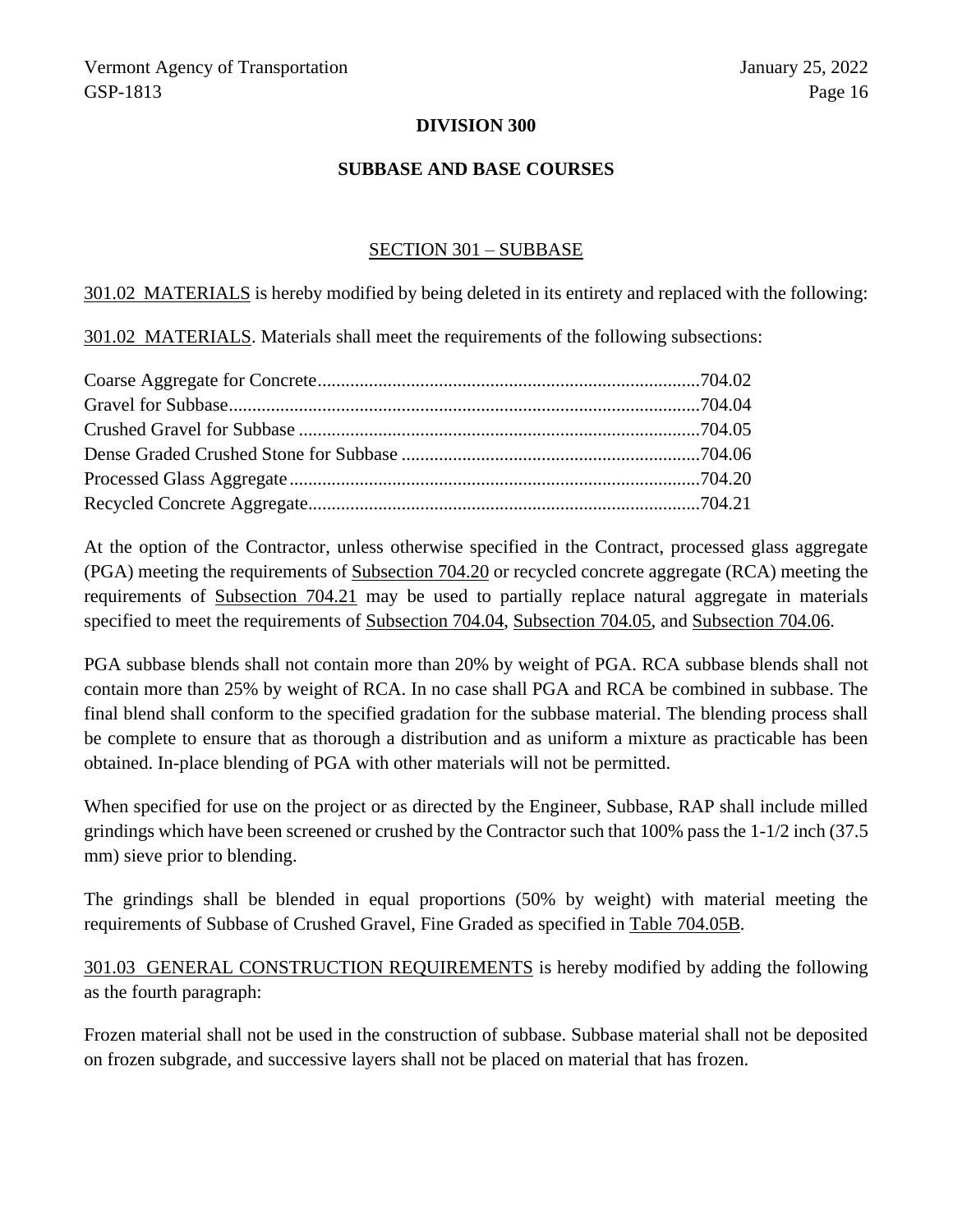301.03 GENERAL CONSTRUCTION REQUIREMENTS is hereby modified by adding "Care will be taken to prevent excessive moisture contents in subbase materials prior to compaction." as the last sentence of the sixth paragraph.

301.03 GENERAL CONSTRUCTION REQUIREMENTS is hereby further modified by deleting "Care will be taken to prevent excessive moisture contents in subbase materials prior to compaction." from the seventh paragraph.

301.03 GENERAL CONSTRUCTION REQUIREMENTS is hereby further modified by deleting the last paragraph. The deleted text begins with "If roadway shoulders are to remain unpaved…" and ends with "…in accordance with Subsection 402.03."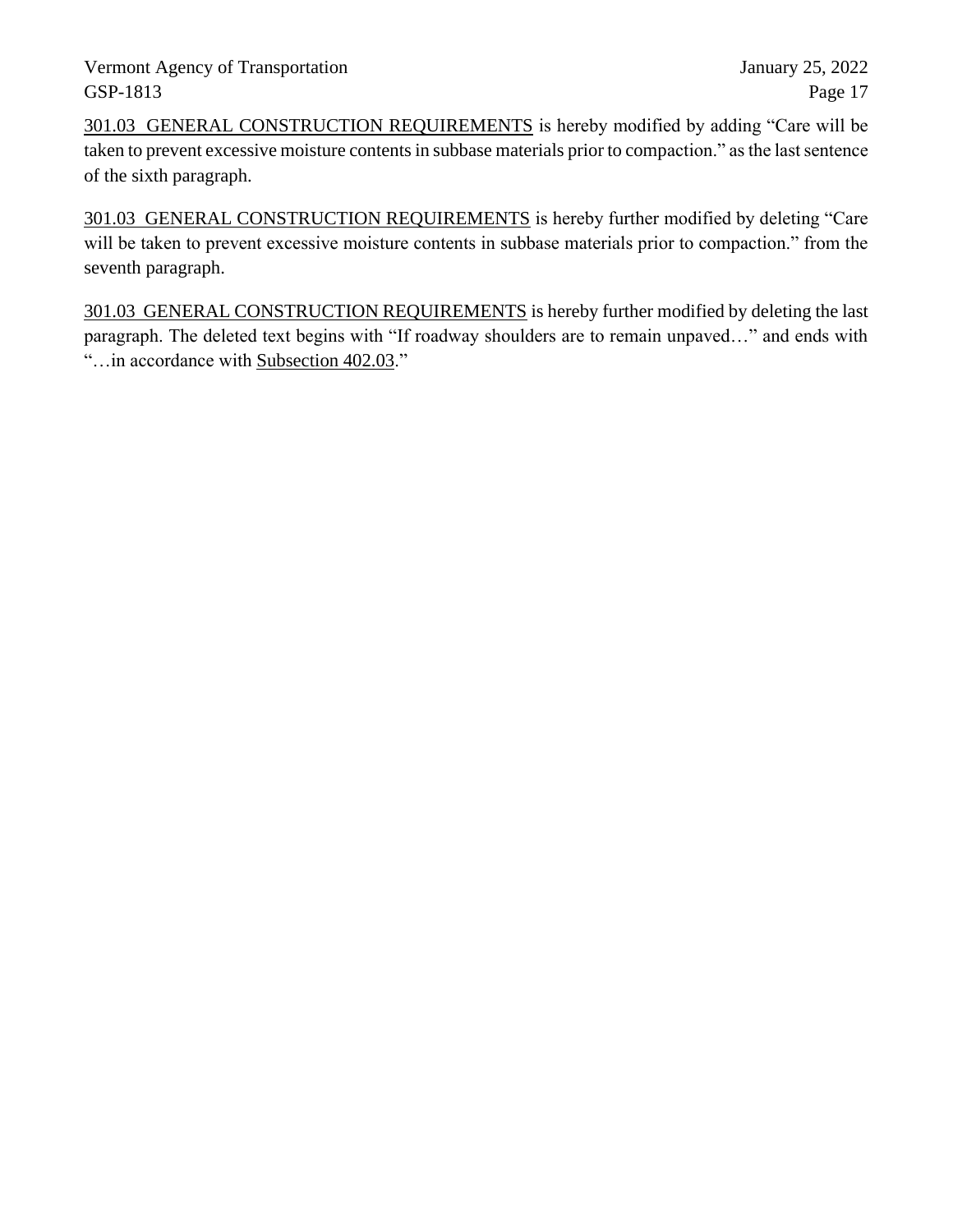#### **DIVISION 400**

#### **SURFACE COURSES AND PAVEMENT**

#### SECTION 406 – BITUMINOUS CONCRETE PAVEMENT

406.03B COMPOSITION OF MIXTURE – SUPERPAVE, subpart (c), is hereby modified by adding ", unless otherwise noted in this section." to the end of the sentence which begins with "For Superpave bituminous concrete pavement mixes, *AASHTO R 35*…".

406.03B COMPOSITION OF MIXTURE – SUPERPAVE, subpart (c), is hereby further modified by deleting the word "four" from the sentence which currently reads "The four principal parts of the Superpave Mix Design Method are:" and replacing it with the word "five".

406.03B COMPOSITION OF MIXTURE – SUPERPAVE, subpart (c), is hereby further modified by deleting subpart (4) in its entirety and replacing it with the following:

- (4) Evaluate moisture sensitivity and rutting susceptibility using *AASHTO T 324*. Test specimens for Hamburg Wheel-Track (HWT) testing shall be 150 mm (6.0 inches) in diameter with a  $60 \pm 1$  mm (2.36  $\pm$  0.04 inch) thickness and shall be short term conditioned in accordance with Section 7.2 of *AASHTO R 30*. HWT specimens shall be tested at  $45 \pm$  $1^{\circ}$  C (113  $\pm$  1.8° F), with the machine pre-set to end the test once a maximum rut depth of 12.5 mm (0.50 inches) is reached. If the difference in the rut depth between the two pairs of specimens is 6 mm (0.24 inches) or more, and/or only one pair of specimens has a final rut depth of 12.5 mm (0.50 inches), the test results will be deemed invalid and not acceptable for mix design qualification. Slab specimens shall not be used.
- (5) Determine cracking susceptibility using *AASHTO TP 124*. Test specimens for the FIT shall be fabricated in a Superpave Gyratory Compactor and short term conditioned in accordance with Section 7.2 of *AASHTO R 30*. Specimens that are fabricated to a height of 50 mm (2.0 inches), in lieu of fabricating 160 mm (6.30 inch) or 115 mm (4.50 inch) specimens as part of the test specimen preparation procedures outlined in *AASHTO TP 124*, will be allowed.

406.03C REQUIREMENTS FOR BOTH MARSHALL AND SUPERPAVE BITUMINOUS MIXTURES is hereby modified by changing the name of subpart (e) from "Pay Factor Determination." to "Air Voids Pay Factor (*PFAV*) Determination."

406.03C REQUIREMENTS FOR BOTH MARSHALL AND SUPERPAVE BITUMINOUS MIXTURES, Table 406.03I, is hereby modified by deleting the phrase "*ASTM D 5821*" and replacing it with the phrase "*AASHTO T 335*" in the third column of the fifth row.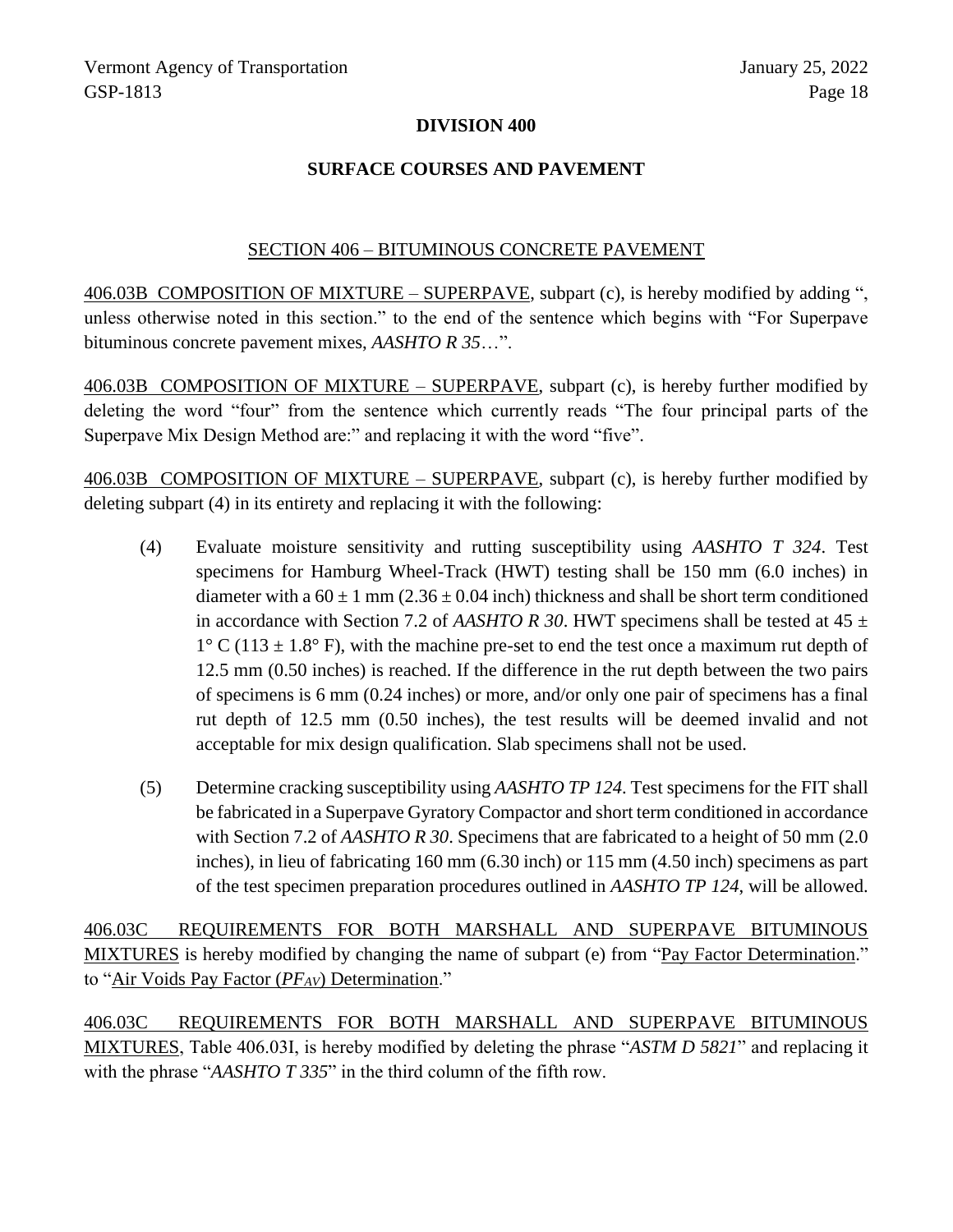406.03C REQUIREMENTS FOR BOTH MARSHALL AND SUPERPAVE BITUMINOUS MIXTURES, Table 406.03I, Note 4, is hereby modified by deleting the word "more" and replacing it with the word "less".

406.05 BITUMINOUS MIXING PLANT AND TESTING, subpart (a)(12), is hereby modified by deleting the fifth paragraph, which begins with "Private telephone service…" and ends with "…using an online speed test.", in its entirety and replacing it with the following:

> Dedicated private telephone and internet services shall be provided to the laboratory in accordance with Subsection  $631.02(a)(4)$ , except that approval by the Engineer is not required.

406.14 COMPACTION is hereby modified by adding "Leveling courses shall be compacted using a selfpropelled pneumatic tired roller for intermediate rolling, unless otherwise permitted in writing by the Engineer." as the second sentence.

406.18 ASPHALT PRICE ADJUSTMENT, subpart (b)(3), is hereby modified by being deleted in its entirety and replaced with the following:

(3) QEA and ACEA for Emulsified Asphalt. The *QEA* is determined per the requirements of Subsection 404.11. The amount of Asphalt Price Adjustment will be based upon the asphalt content of the emulsified asphalt used, which is calculated by multiplying the *QEA* used by the asphalt content fraction for that emulsified asphalt type.

The Asphalt Content of Emulsified Asphalt (*ACEA*) factor will be determined in the following order:

- a. The *ACEA* factor will be the minimum residual asphalt content required by the applicable emulsified asphalt specification.
- b. If the minimum residual asphalt content is not specified, the *ACEA* factor will be determined from Table 406.18A.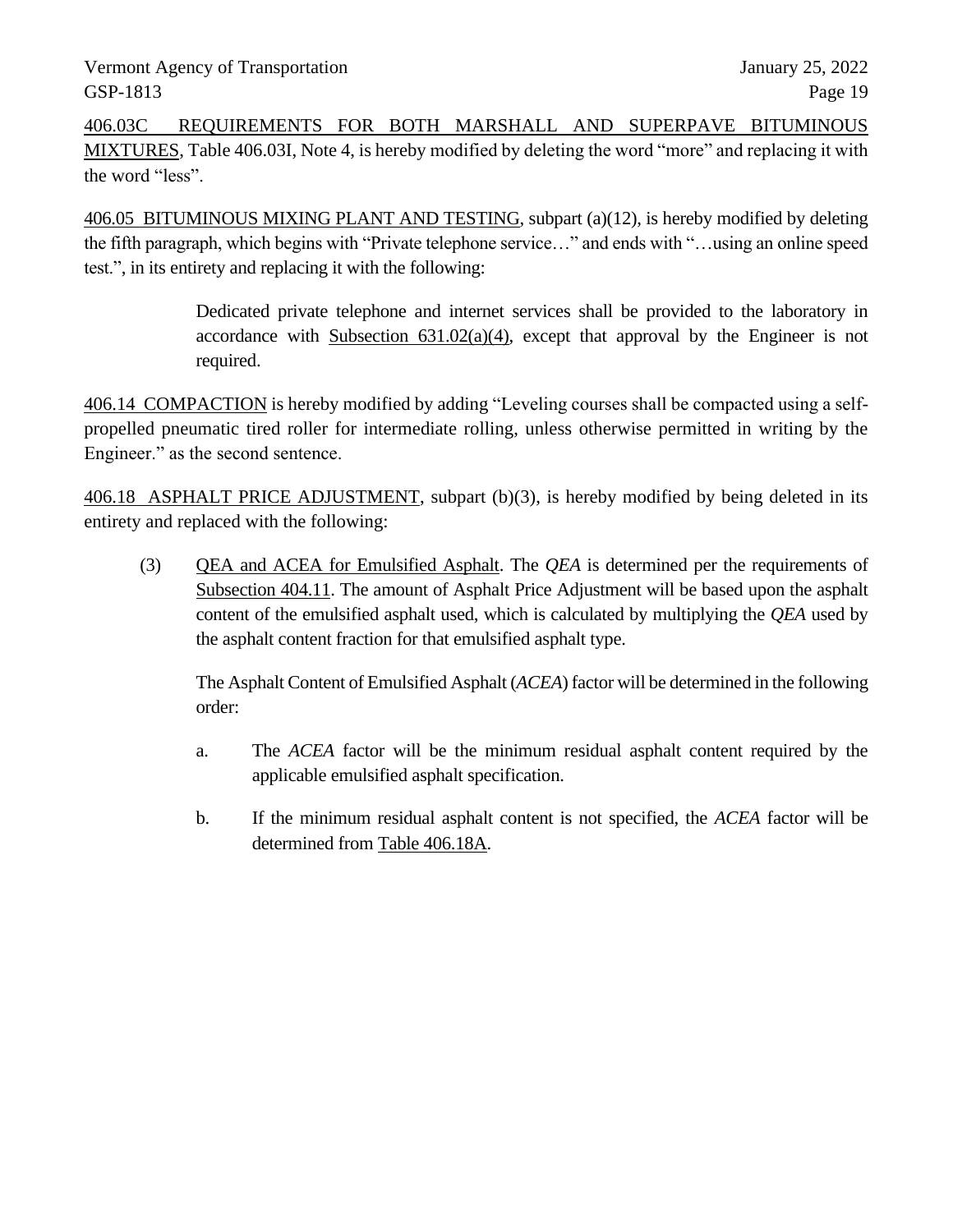| <b>Emulsified Asphalt Type</b> | <b>ACEA</b> Factor |
|--------------------------------|--------------------|
| $CSS-1h$                       | 0.57               |
| $MS-1$                         | 0.55               |
| $RS-1$                         | 0.55               |
| $RS-1h$                        | 0.55               |
| $CRS-1h$                       | 0.55               |
| $CRS-1p$                       | 0.63               |
| $CSS-1h$ Fog                   | 0.28               |

# TABLE 406.18A – ASPHALT CONTENT OF EMULSIFIED ASPHALTS

c. If the emulsion type used in the work is not listed in Table 406.18A, the *ACEA* factor will be determined by averaging Agency test results.

406.18 ASPHALT PRICE ADJUSTMENT, subpart (c), is hereby modified by deleting the phrase "(from Table 406.18A)".

406.19 METHOD OF MEASUREMENT is hereby modified by changing the name of subpart (c) from "Longitudinal Joint Pay Factor." to "Longitudinal Joint Pay Adjustment."

# SECTION 407 – BONDED WEARING COURSE

407.03 COMPOSITION OF MIXTURE is hereby modified by deleting the portion of the Subsection beginning with "PG Binder percentage shall be based on a minimum film thickness of 10.0 microns..." and ending with Table 407.03B, and replacing the deleted text and table with the following:

The asphalt cement content shall be based on a minimum asphalt film thickness of 0.394 mils (10.0 microns). The minimum asphalt cement content shall be calculated according to the following formulas and the factors in Table 407.03B.

| For English units:         | $W = 0.0052 \times A_s \times T \times G_h$ |
|----------------------------|---------------------------------------------|
| For metric units:          | $W = 0.001 \times A_s \times T \times G_h$  |
| and, for consistent units: | $P_{bmin} = \frac{W}{1+W} \times 100$       |

where:

*W* = Intermediate variable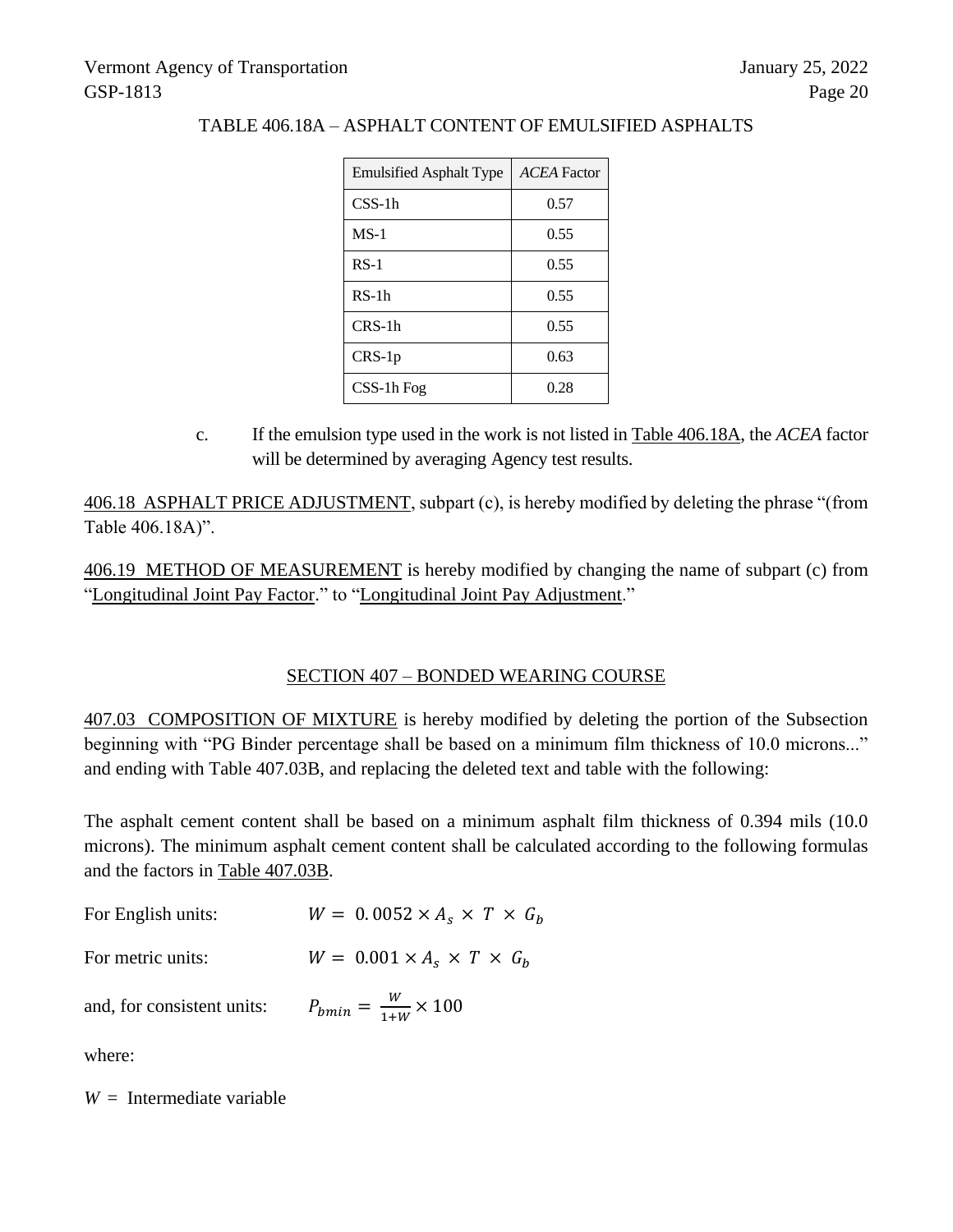$A<sub>s</sub>$  = Total aggregate surface area<sup>\*</sup> (square feet per pound or square meters per kilogram of aggregate)

 $T =$  Minimum asphalt film thickness (mils or microns)

 $G_b$  = Specific gravity of asphalt cement

 $P_{bmin}$  = Minimum asphalt cement content (percent by mass)

\* The total aggregate surface area is calculated by multiplying the percent passing each sieve (as a decimal, e.g.  $30\% = 0.30$ ) in the JMF by the corresponding factor in Table 407.03B and summing the resultant values.

|                                | <b>Surface Area Factors</b> |       |          |          |          |          |
|--------------------------------|-----------------------------|-------|----------|----------|----------|----------|
| Sieve Designation              | Type A                      |       | Type B   |          | Type C   |          |
|                                | SF/lb                       | SM/kg | SF/lb    | SM/kg    | SF/lb    | SM/kg    |
| $3/4$ inch $(19.0 \text{ mm})$ |                             |       |          |          | 2.0      | 0.41     |
| $1/2$ inch $(12.5 \text{ mm})$ |                             |       | 2.0      | 0.41     | $\Omega$ | $\theta$ |
| $3/8$ inch $(9.50$ mm)         | 2.0                         | 0.41  | $\Omega$ | $\Omega$ | $\Omega$ | $\Omega$ |
| No. $4(4.75 \text{ mm})$       | 2.0                         | 0.41  | 2.0      | 0.41     | 2.0      | 0.41     |
| No. 8 (2.36 mm)                | 4.0                         | 0.82  | 4.0      | 0.82     | 4.0      | 0.82     |
| No. $16(1.18 \text{ mm})$      | 8.00                        | 1.64  | 8.00     | 1.64     | 8.00     | 1.64     |
| No. $30(0.600 \text{ mm})$     | 14.0                        | 2.87  | 14.0     | 2.87     | 14.0     | 2.87     |
| No. $50(0.300 \text{ mm})$     | 30.0                        | 6.14  | 30.0     | 6.14     | 30.0     | 6.14     |
| No. $100(0.150 \text{ mm})$    | 60.00                       | 12.29 | 60.00    | 12.29    | 60.00    | 12.29    |
| No. 200 (0.075 mm)             | 160.0                       | 32.77 | 160.0    | 32.77    | 160.0    | 32.77    |

#### TABLE 407.03B – AGGREGATE SURFACE AREA FACTORS

407.04 QUALITY ACCEPTANCE is hereby modified by being deleted in its entirety and replaced with the following:

#### 407.04 REQUIREMENTS FOR BONDED WEARING COURSE MIXTURES.

(a) Control of Mixture. The plant shall be operated so that no intentional deviations are made from the job-mix formula. The production of the actual mixture shall not vary from the job-mix formula by more than tolerances specified in Table 407.03A.

The Contractor shall provide quality control adequate to produce work of acceptable quality. The Contractor shall perform quality control sampling, testing, and inspection during all phases of the work at a rate sufficient to ensure that the work conforms to the Contract requirements.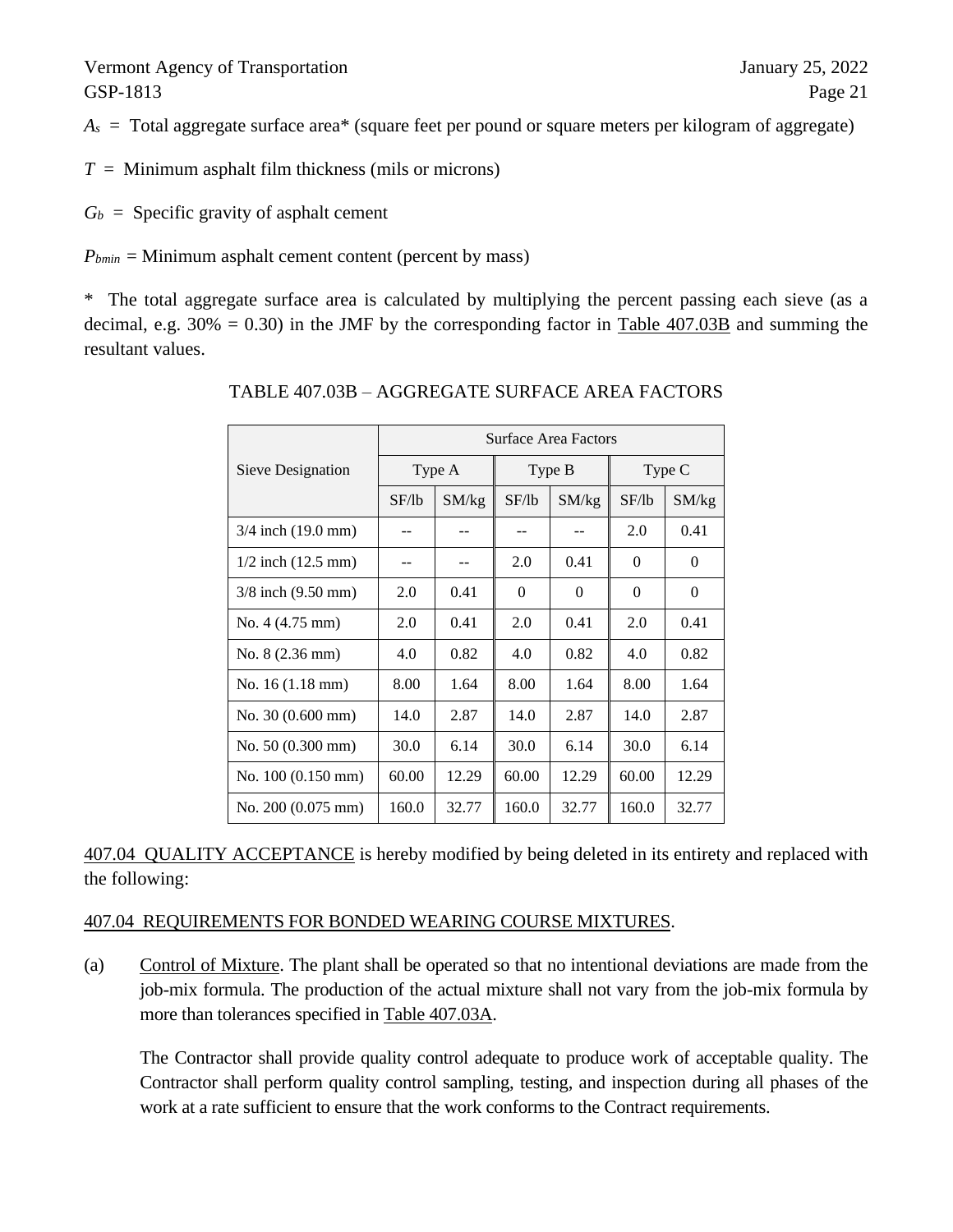- (b) Control of Production. If any acceptance sample test conducted at the production facility is outside of the production tolerances or other design criteria as defined herein, immediate adjustments shall be made by the Contractor. Following the first failing acceptance sample test result, the mix will again be sampled and tested for compliance with these specifications. Production shall cease if a second consecutive failing acceptance sample test result occurs. In this event, additional adjustments shall be made and tested by the Contractor on a trial basis until the deficiency is corrected. With the permission of the Engineer, the plant may continue production, pending results of these tests, but if the Engineer deems that it is in the best interest of the project, the Engineer may at any time order plant production stopped.
- (c) Acceptance. Bonded Wearing Course acceptance samples obtained from the production facility or project site will be tested to ensure the requirements specified in Table 407.03A are being met. Any acceptance sample test result that is outside of the production tolerances specified in Table 407.03A will be considered non-conforming. Polymer-modified emulsified asphalt will be tested at the rate of once per day of production and in accordance with the requirements specified in *AASHTO M 316* and Table 407.02A.

407.05 WEATHER AND SEASONAL LIMITATIONS is hereby modified by deleting the phrase "October  $15<sup>th</sup>$ " from the third paragraph and replacing it with the phrase "September  $15<sup>th</sup>$ ".

407.08 CONSTRUCTION REQUIREMENTS, subpart (b), is hereby modified by deleting the sentence "A damp surface is acceptable if favorable weather conditions are expected during paving operations."

# SECTION 418 – ASPHALTIC APPROACH MATERIAL

SECTION 418 – ASPHALTIC APPROACH MATERIAL is hereby made a new section of the specifications as follows:

# SECTION 418 – ASPHALTIC APPROACH MATERIAL

418.01 DESCRIPTION. This work shall consist of furnishing and installing asphaltic approach material at the transition between bituminous concrete pavement and Portland cement concrete, steel or other materials.

418.02 MATERIALS. Materials shall meet the requirements of the following Subsections:

Asphalt Plug Joint Binder..........................................................................................707.17

418.03 INSTALLATION. Asphaltic approach material shall be installed at the locations(s) and to the depth and configuration shown in the Plans and as directed by the Engineer.

418.04 METHOD OF MEASUREMENT. The quantity of Asphaltic Approach Material to be measured for payment will be the number of square feet used in the complete and accepted work.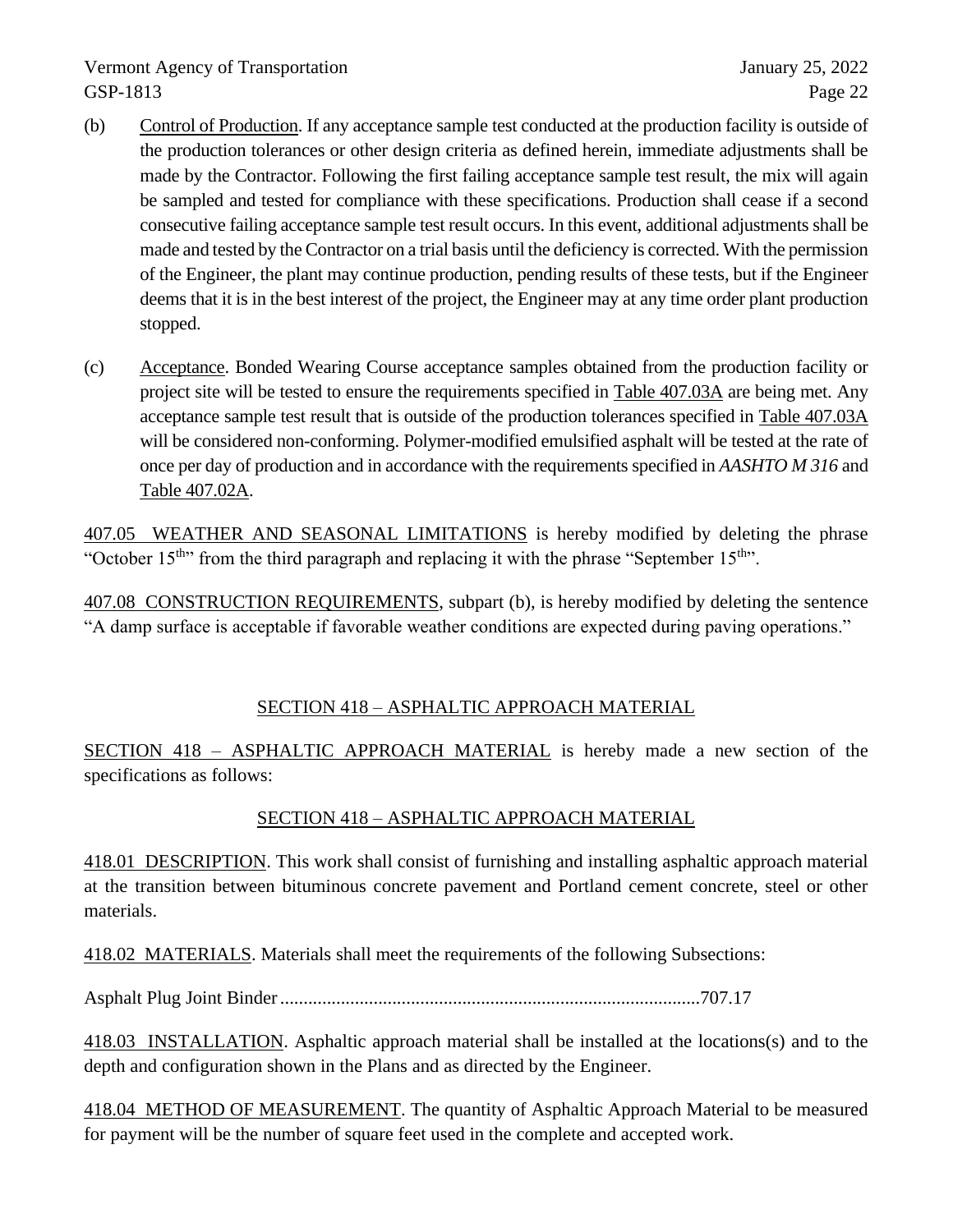418.05 BASIS OF PAYMENT. The accepted quantity of Asphaltic Approach Material will be paid for at the Contract unit price per square foot. Payment will be full compensation for detailing, furnishing, handling, transporting, and placing the material specified, including surface preparation, and for furnishing all labor, tools, equipment, and incidentals necessary to complete the work.

Tack, prime, or seal coats of bituminous material required for the installation of asphaltic approach material will not be paid for separately, but will be considered incidental to the Contract unit price for Asphaltic Approach Material.

Removal of any existing asphaltic, bituminous or Portland cement concrete materials to allow for the installation of asphaltic approach material will not be paid for separately, but will be considered incidental to the Contract unit price for Asphaltic Approach Material.

Payment will be made under:

Pay Item Pay Unit

418.10 Asphaltic Approach Material........................................................................Square Foot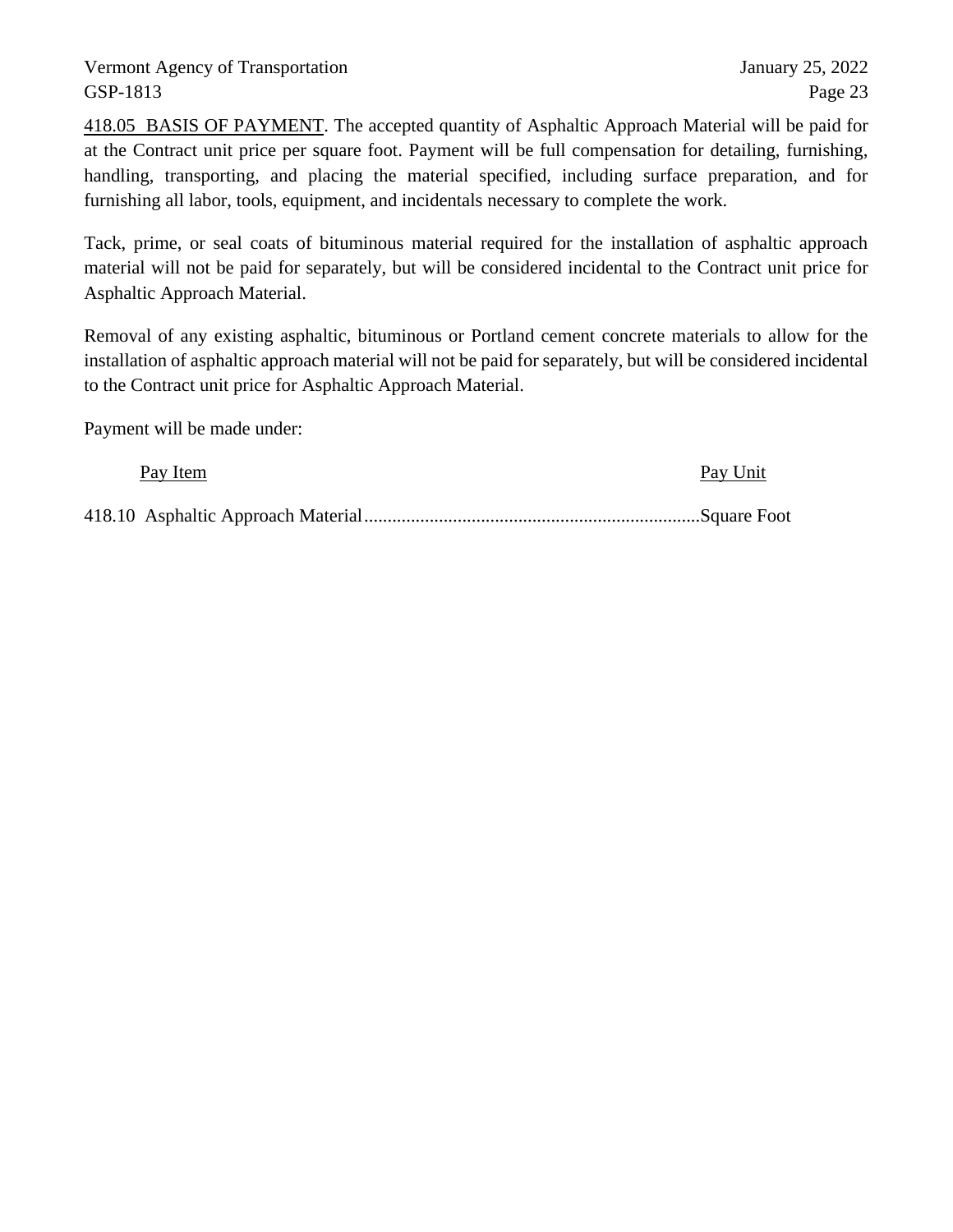#### **DIVISION 500**

#### **STRUCTURES**

#### SECTION 501 – PERFORMANCE BASED STRUCTURAL CONCRETE

501.02 MATERIALS is hereby modified by inserting the following entry into the material subsection list in numerical order:

Portland-Limestone Cement ......................................................................................701.06

501.02 MATERIALS is hereby further modified by deleting the entry in the subsection list for "Epoxy Bonding Compound....................................719.02" and replacing it with the following:

Epoxy Bonding Systems............................................................................................719.02

501.03 CLASSIFICATION AND PROPORTIONING is hereby modified by being deleted in its entirety and replaced with the following:

501.03 CLASSIFICATION AND PROPORTIONING. The following classes of concrete, shown in Table 501.03A, are included in these Specifications and shall be used as shown on the Plans.

TABLE 501.03A – PERFORMANCE-BASED CONCRETE CLASSES AND PROPERTIES

| Class of<br>Concrete $1$ | $28$ -Day<br>Compressive<br>Strength (psi) $^2$ | Target<br>W/CM<br>Ratio $3$ | <b>VSI</b>               | Slump/Spread<br>Target and<br>Range (in.) | Max.<br>Slump<br>(in.) | Air Content<br>Limits <sup>4</sup> | Free<br>Shrinkage <sup>5</sup> | Max. 56-Day<br>Surface<br>Resistivity <sup>6</sup> |
|--------------------------|-------------------------------------------------|-----------------------------|--------------------------|-------------------------------------------|------------------------|------------------------------------|--------------------------------|----------------------------------------------------|
| <b>PCD</b>               | 4.000                                           | <b>TBD</b>                  | $\overline{\phantom{m}}$ | TBD $\pm$ 1.5 <sup>7</sup>                | 9                      | $5.5\% - 8.5\%$                    | 0.032%                         | Low                                                |
| <b>PCS</b>               | 3,500                                           | <b>TBD</b>                  | $\overline{\phantom{m}}$ | TBD $\pm$ 2.5 <sup>7</sup>                | 9                      | $5.5\% - 8.5\%$                    | 0.042%                         | Low                                                |
| <b>SCC</b>               | 4,000                                           | TBD                         | $\leq$ 1                 | TBD <sup>8</sup>                          | $- -$                  | $6.5\% - 8.5\%$                    | --                             | Low                                                |

**<sup>1</sup>** PCD = Performance Concrete, Deck

PCS = Performance Concrete, Substructure

SCC = Self Consolidating Concrete

**<sup>2</sup>** The listed 28-day compressive strength is the minimum strength required to meet the design intent.

**<sup>3</sup>** The target W/CM ratio is to be determined by the contractor. During production the W/CM ratio shall be within + 0.05 of the target W/CM ratio. At no time may the W/CM ratio exceed 0.500, nor the total water content exceed 280 lbs/yd<sup>3</sup>. For Class SCC, the maximum W/CM ratio shall be determined by the Contractor.

**<sup>4</sup>** See Subsection 501.03(b)(2).

- <sup>5</sup> The Contractor shall determine the free shrinkage in accordance with Subsection 501.03(c)(3).
- <sup>6</sup> The Contractor shall determine the surface resistivity in accordance with Subsection 501.03(c)(4).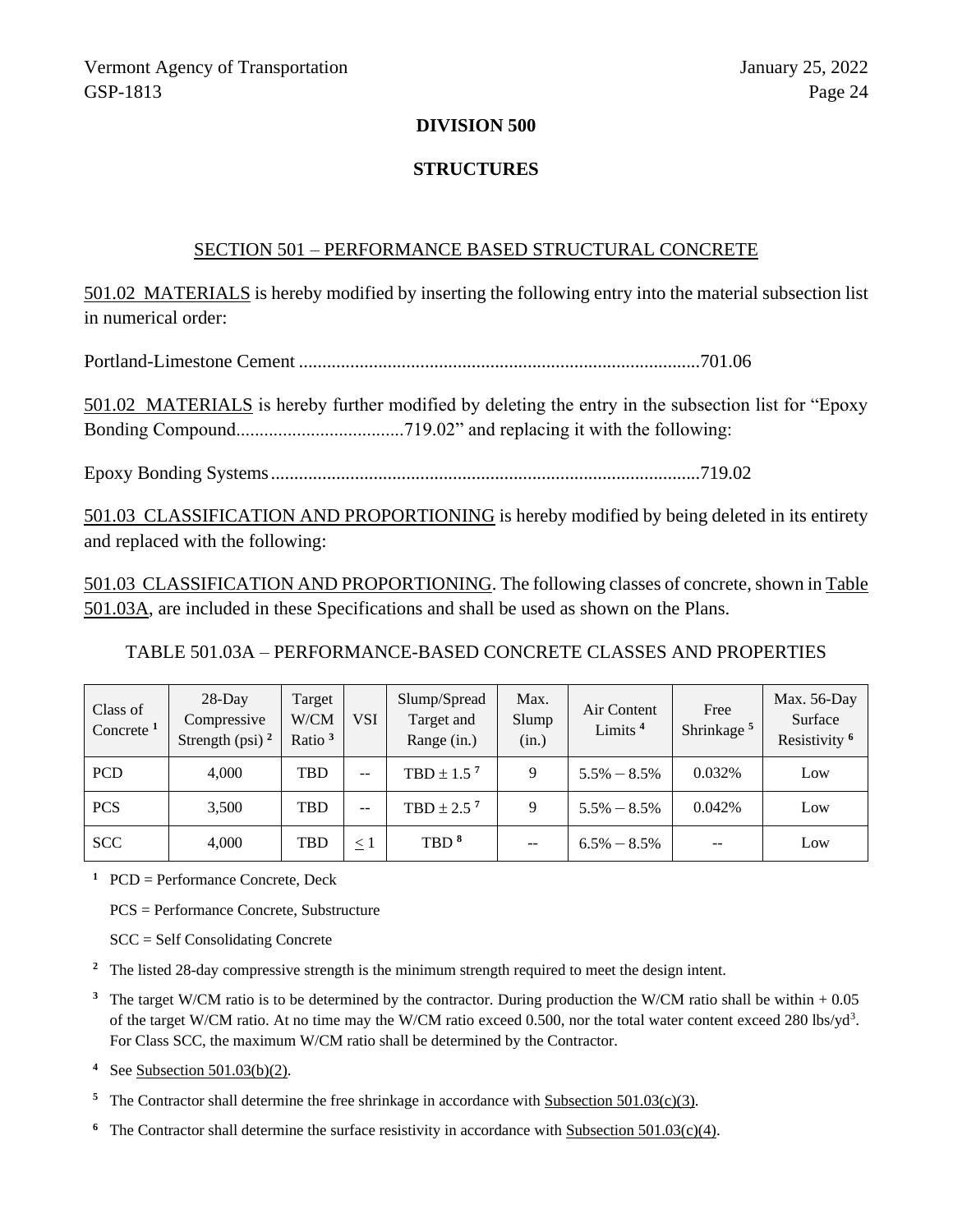- **<sup>7</sup>** The Contractor shall determine a slump target that will allow enough workability to be placed and finished per Contract requirements. The slump shall be maintained within the specified range for the placement. The mix shall not exhibit segregation. If the mix does exhibit segregation or exceeds the maximum slump, the load shall be rejected and subsequent loads shall be tested by the Contractor until the mix meets the allowable limits.
- **<sup>8</sup>** The Contractor shall determine the spread target and limits in accordance with Subsection 501.03(b)(1). The spread shall be maintained within the determined spread limits for the placement. The mix shall not exhibit segregation. If the mix does exhibit segregation or exceeds the upper spread limit, the load shall be rejected and subsequent loads shall be tested by the Contractor until the mix meets the allowable limits. The Engineer may perform a J-ring test at the time of placement if blocking is a concern.

If a nominal maximum aggregate size is not specified, the Contractor shall determine the nominal maximum aggregate size using guidance from *ACI 211.1* to do so. In no case will the maximum aggregate size exceed 1/5 of the narrowest dimension between sides of the forms, 1/3 the depth of slabs, nor 3/4 of the minimum clear spacing between individual reinforcing bars, bundles of bars, or pre-tensioning strands unless approved by the Engineer.

The Contractor may use industry methods to develop gradations not specified in Section 704 in order to create better optimized gradations to satisfy the required concrete performance characteristics. If the Contractor is using a combined gradation, they shall provide the method or methods of how they will monitor gradation, the limits of the gradation ranges, and the frequency of monitoring.

Lightweight fine aggregate may be used up to 30% by volume replacement for normal weight sand. The gradation of the lightweight fine aggregate shall conform to the requirements of *AASHTO M 195*. The lightweight fine aggregate shall be conditioned for enough time to fully saturate the material.

The stockpile shall be constructed so that it contains uniform moisture content throughout the pile. The stockpile will be allowed to drain 12 to 15 hours immediately prior to use, unless an alternate procedure is approved by the Structural Concrete Engineer. The Contractor shall state the method, duration and procedure used to confirm that the material is at or above its saturated surface dry (SSD) value, by weight, throughout the pile.

The mix may contain a shrinkage compensating admixture conforming to the requirements of *AASHTO M 194 M/M 194* or *ASTM C 494/C 494 M*.

The use of chlorides or admixtures containing chlorides is prohibited. All admixtures will be considered incidental to the work and included in the Contract Unit Price of the concrete.

The concrete shall have air content by volume as specified. The entrained air shall be obtained using an approved admixture.

The concrete materials may be proportioned using the absolute volumes method in accordance with the specified requirements. The volumetric proportioning method such as that outlined in *ACI 211.1*. or other approved volumetric proportioning methods, shall be employed in the mix design.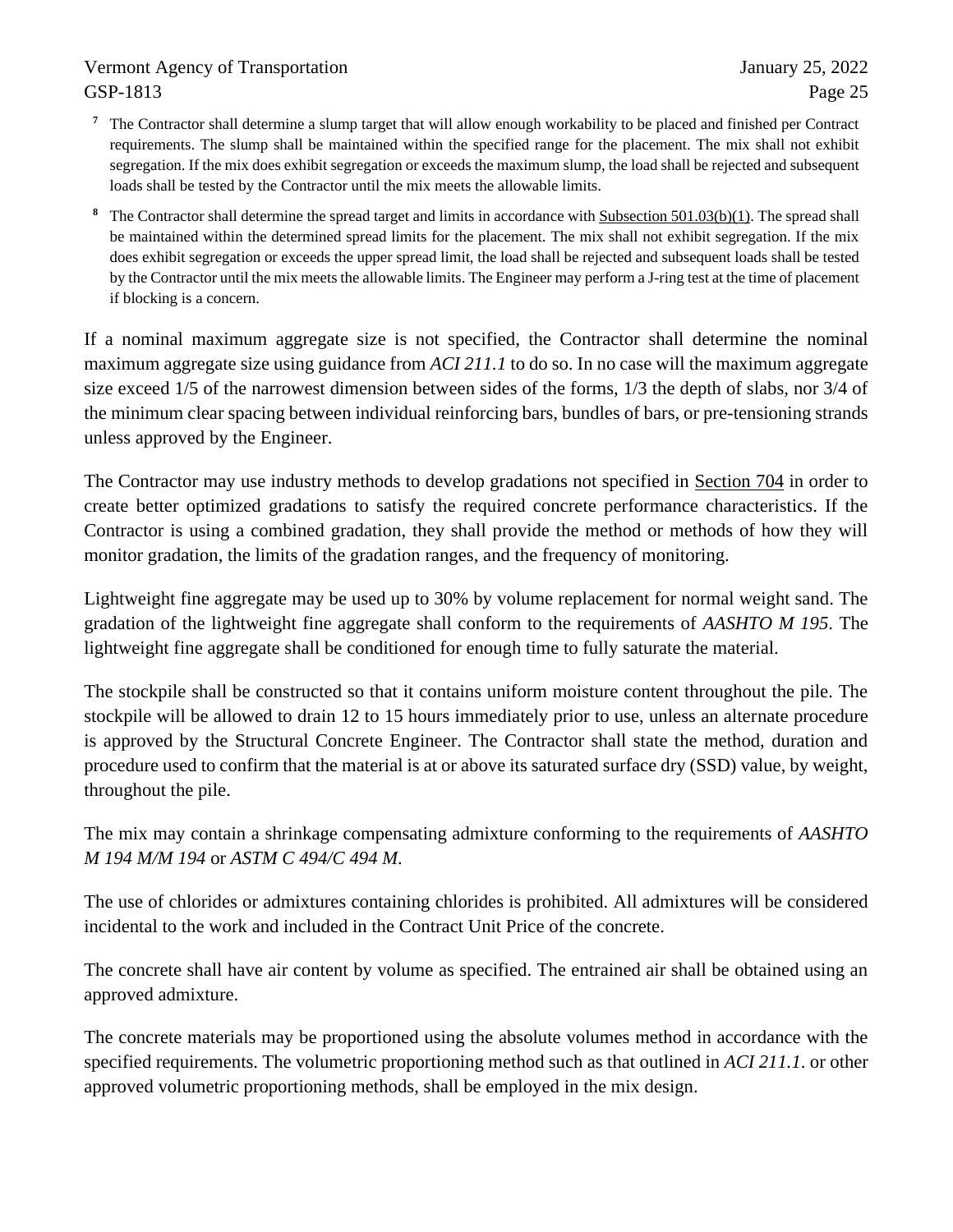A minimum of 30 Calendar Days prior to placement of the trial pour (or prior to the pre-placement meeting, if the trial pour is waived by the Engineer), the Contractor shall submit for approval the mix design for the class of concrete specified. The mix designs shall be submitted to the Structural Concrete Engineer at the Agency's Materials Section Central Laboratory. No class of concrete shall be placed on a project, including the trial pour, until the mix design is approved.

- (a) The mix design must contain the following information:
	- (1) Class of concrete.
	- (2) Type of mix, conventional or self-consolidating concrete (SCC).
	- (3) Specify if saturated surface dry or dry weights.
	- (4) Aggregates Types, sources, specific gravities, and absorption values.
	- (5) Specified 28-day design compressive strength, psi.
	- (6) Cementitious content and the amount of each, pounds per cubic yard.
	- (7) Air content lower limit and upper limit, percent.
	- (8) Specified surface resistivity value.
	- (9) Slump range for conventional concrete, inches.
	- (10) Determined spread lower limit and upper limit for SCC.
	- (11) Water/cementitious materials (W/CM) ratio target value.
	- (12) Volumetric quantities of each material in the mix design.
	- (13) Design unit weight of the mix.
	- (14) Chemical Admixtures Types, brand names, and dosages.

Concrete test mix or mixes shall be used to obtain the test results where applicable. All wet testing shall be done by personnel with current ACI Concrete Field Testing Technician Grade I certifications. All other tests shall be performed by an independent Laboratory that is accredited in the particular test method, or as allowed by the Engineer.

- (b) The following preliminary mix qualification tests shall be performed:
	- (1) The contractor shall determine the lower and upper spread limit for SCC concrete. The J-Ring Test and the Spread Test will be conducted at both the lower and upper spread limits.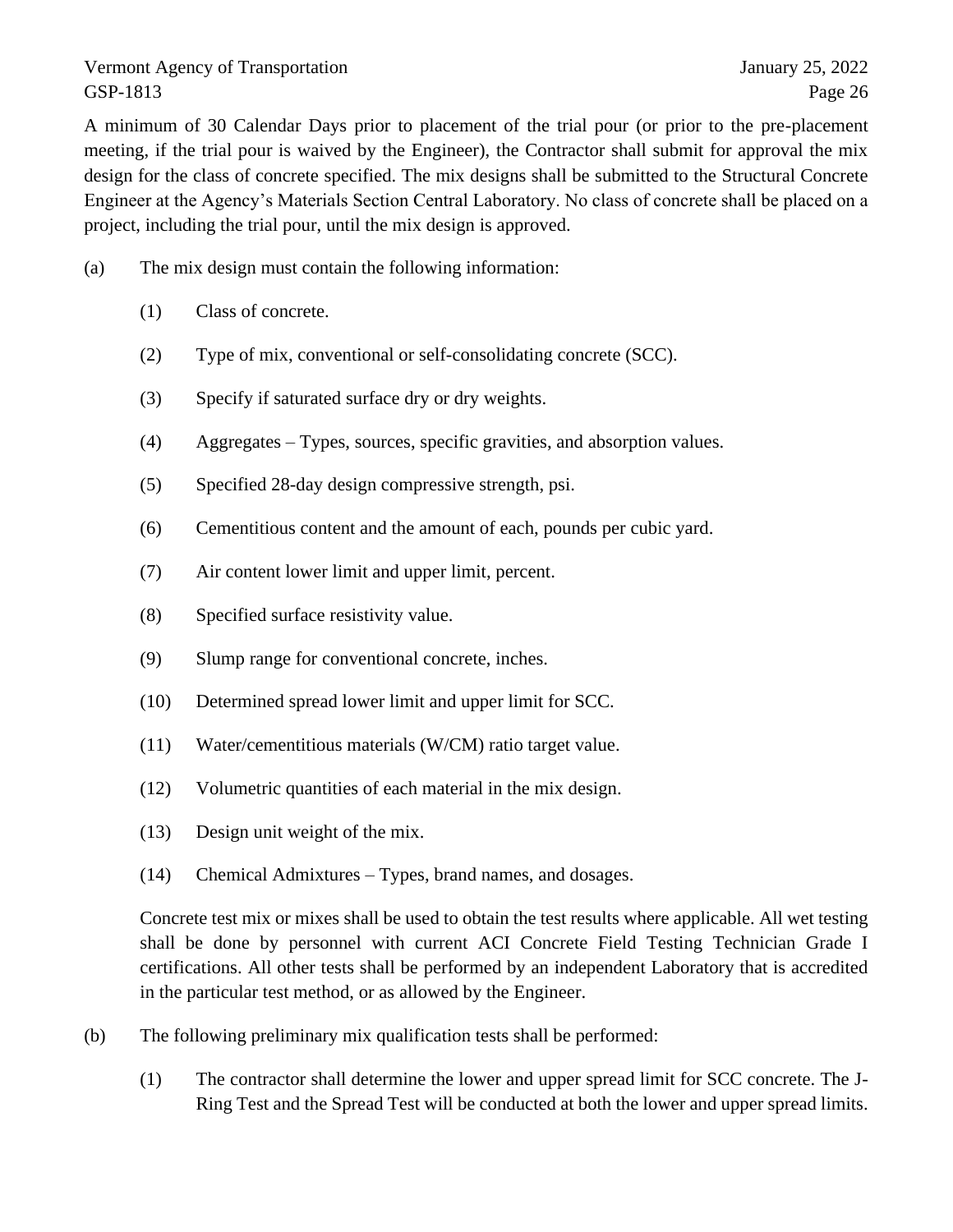The J-Ring Test will be conducted per the requirements of *ASTM C 1621/C 1621 M*, and the Spread Test will be conducted per the requirements of *ASTM C 1611/C 1611 M.*

The J-Ring test results shall be compared to the Spread Test results at both the upper and lower limits. The difference between the two tests at both the upper and lower limit shall not be greater than 2 inches. At both the upper and lower limits, the Visual Stability Index (VSI) shall not be greater than 1.

- (2) The contractor shall provide test results that establish the quality of the entrained air void structure and the freeze-thaw durability of the concrete. Sampling shall be performed in accordance with *AASHTO R 60* on a trial batch of concrete that is a minimum of 3 cubic yards, and which meets the following requirements:
	- a. For all concrete, the air content shall be no more than 1.5% above the lower limit established in Table 501.03A.
	- b. For conventional concrete, the slump shall not exceed 5 inches.
	- c. For SCC concrete, the spread shall not be more than 5 inches greater than the minimum spread determined as specified in Subsection 501.03(b)(1), nor shall the spread exceed the maximum spread determined as specified in Subsection  $501.03(b)(1)$ .

Conventional concrete shall be tested for slump (*AASHTO T 119 M/T 119*), air content (*AASHTO T 152*), concrete temperature (*ASTM C 1064/C 1064 M*), and characterization of the air-void system of freshly mixed concrete by the sequential pressure method (*AASHTO TP 118*). The Contractor shall make a minimum of 2 concrete cylinders per *AASHTO T 23*.

SCC concrete shall be tested for spread (*ASTM C 1611/C 1611 M*, Procedure B), air content (*AASHTO T 152*), concrete temperature (*ASTM C 1064/C 1064 M*)*,* and characterization of the air-void system of freshly mixed concrete by the sequential pressure method (*AASHTO TP 118*)*.* The Contractor shall make a minimum of 2 concrete cylinders per *AASHTO T 23.*

The cylinders shall be cured for a minimum of 5 Calendar Days prior to being tested according to the requirements of *ASTM C 457*. The wet test results shall be included with the *ASTM C 457* results.

The tests required in Subsection 501.03(b)(2) will be used by the Agency to evaluate the quality of the entrained air void structure of the concrete. These test results will be used for informational purposes only and will not be used to determine the acceptability of the mix design.

(c) The additional mix qualification test results specified below shall accompany the mix design. Testing should be done on the same test batch where applicable.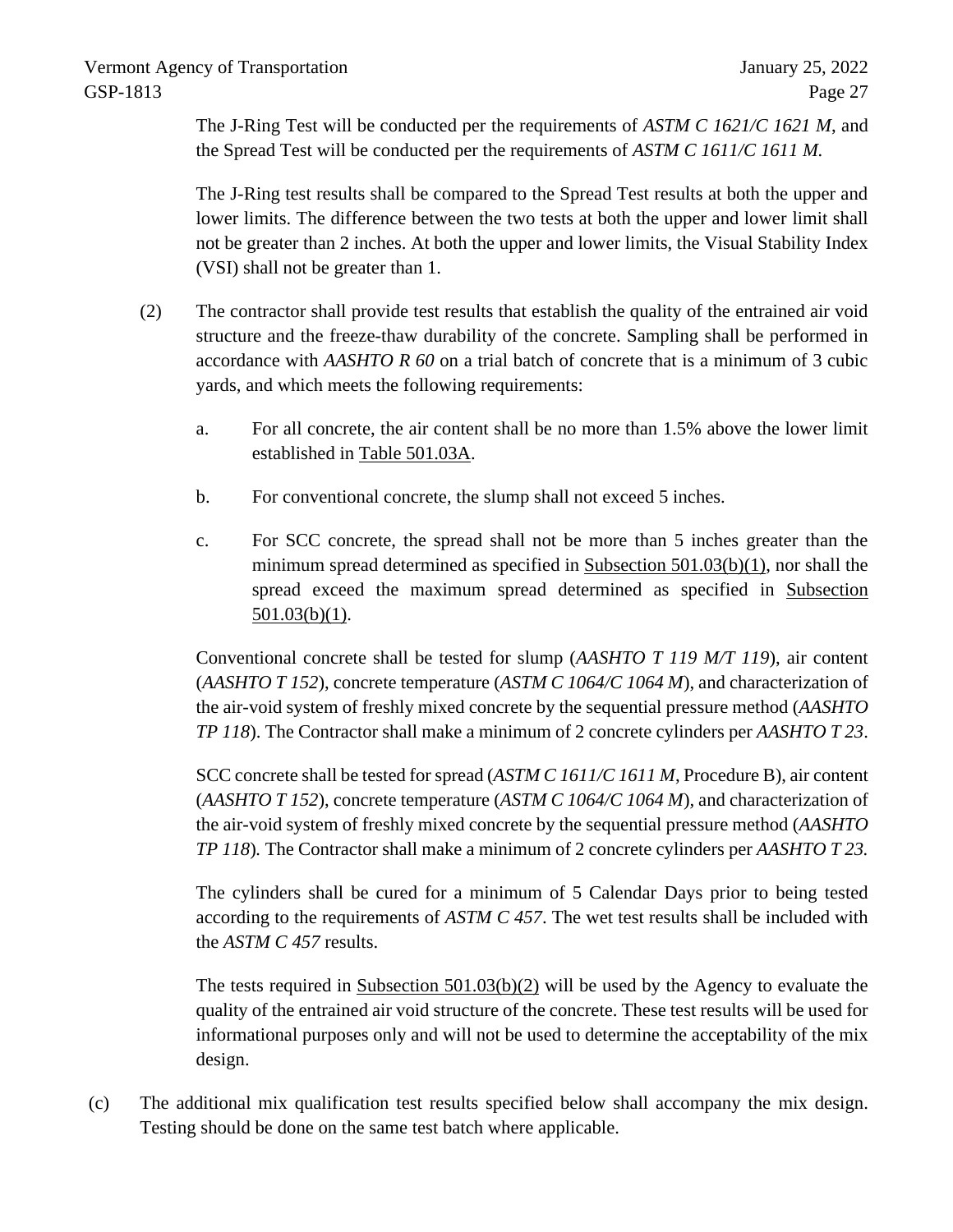- (1) The concrete used to determine the additional mix qualification properties shall meet the following requirements:
	- a. For all concrete, the air content shall be not be more than 1.5% above the lower limit.
	- b. For conventional concrete, the slump shall be between 5 inches and 9 inches, and the W/CM ratio shall be 0.05 above the target.
	- c. For SCC concrete, the spread shall be within 5 inches of the maximum spread limit, and the W/CM ratio shall be the maximum W/CM ratio, as determined by the contractor.
- (2) The compressive strength of the concrete shall be measured based on the requirements of *AASHTO T 22* for 7, 14, and 28-Calendar Day standard cured cylinders.
- (3) The free shrinkage rate of the concrete shall be tested per the requirements of *AASHTO T 160*. The test specimen shall be a prism of 4 inch square cross section. Procedure 11.1.2 of *AASHTO T 160* shall be followed for storage and measurements, and all specified test age results shall be submitted. Specimen testing may be terminated after 28 Calendar Days of drying. Testing shall be performed by an independent Laboratory accredited in the specific test method.
- (4) The surface resistivity of the test mix shall be measured at 28 and 56 Calendar Days based on the requirements of *AASHTO T 358*. Results shall be categorized as Low, Very Low, or Negligible in accordance with *AASHTO T 358*, Table 1.
- (d) The Alkali-Silica Reactivity (ASR) of each type of aggregate shall be measured separately based on the requirements of *AASHTO T 303*. If one or more of the aggregates exceeds 0.10% expansion, then the aggregate shall be tested again according to the requirements of *ASTM C 1567*.

The Contractor may elect to go directly to *ASTM C 1567* testing if they suspect that the aggregate may exceed the 0.10% expansion if tested by *AASHTO T 303*. Testing shall be performed by an independent Laboratory accredited in the specific test method.

(e) After the mix design furnished by the Contractor has been reviewed and approved by the Structural Concrete Engineer, no new materials shall be incorporated. In no case shall concrete from more than one mix design be permitted to be used during the same pour without prior written approval of the Engineer.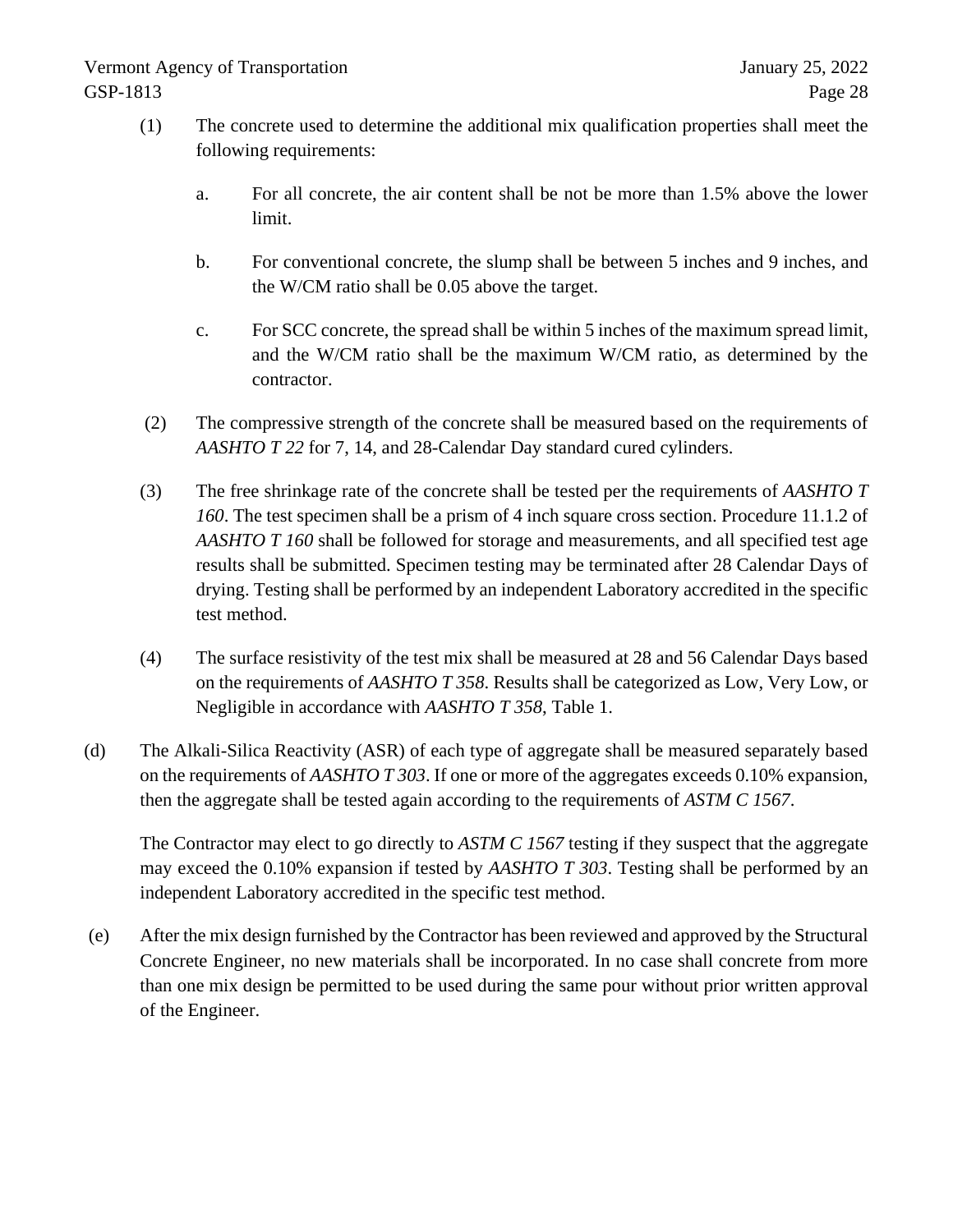Mix design approvals will be valid for a 12-month period. The approved mix design will be allowed a two consecutive year re-approval if no material proportioning or material sources have changed from the previous year's approved mix design and the mix design is submitted with updated aggregate properties and volumes adjusted accordingly. The aggregate properties shall be tested within 60 Calendar Days of the mix design submission. The properties to be tested include, but are not limited to, specific gravity, unit weight, and absorption. The mix design shall be accompanied by the previously completed and accepted test mix data and any applicable updated test information.

501.04 BATCHING is hereby modified by deleting paragraphs one, two and three in their entirety and replacing them with the following:

501.04 BATCHING. Measuring and batching of materials shall be done at an approved batch plant. Batch plants shall have an inspection completed prior to the first concrete placement on an Agency project if it has been longer than 12 calendar months from the last inspection. Request for inspection and required documentation must be received by the Materials Testing and Certification Section a minimum of 21 Calendar Days prior to the date of the requested inspection.

All deficiencies shall be corrected and verified a minimum of 5 Calendar Days prior to the first concrete placement for any Agency project. The batch plant shall meet the requirements of *AASHTO M 157*, except as modified in these Specifications, and shall always be maintained in good repair. The batch plant shall be subject to periodic inspections by Authorized Representatives of the Agency. The batch plant shall have approved methods of storing, measuring, and dispensing approved mineral admixtures.

All concrete batch plants offered for Agency approval shall be equipped for semi-automatic batching and proportioning of all cementitious material, aggregates, water, and for the automatic insertion of admixtures. The plants shall be equipped to automatically and accurately record, report, and print batch weight tickets in English units the quantity of all aggregates, cementitious material, and the water incorporated into each batch and shall identify and record the addition of the required admixtures. All materials added to the concrete batch after initial batching shall be added to the printed batch weight ticket prior to delivery.

501.04 BATCHING, subpart (b), is hereby modified by deleting "Dedicated private telephone and internet services shall be provided to the laboratory. The internet connection shall have a minimum download capacity of 3 Mbps (megabits per second) without utilizing compression algorithms and the bandwidth speed shall be verified using an online speed test." from the third paragraph and replacing it with the following:

Dedicated private telephone and internet services shall be provided to the laboratory in accordance with Subsection 631.02(a)(4), except that approval by the Engineer is not required.

501.05 MIXING AND DELIVERY, subparts (a)(2) and (a)(3), are hereby modified by being deleted in their entirety and replaced with the following: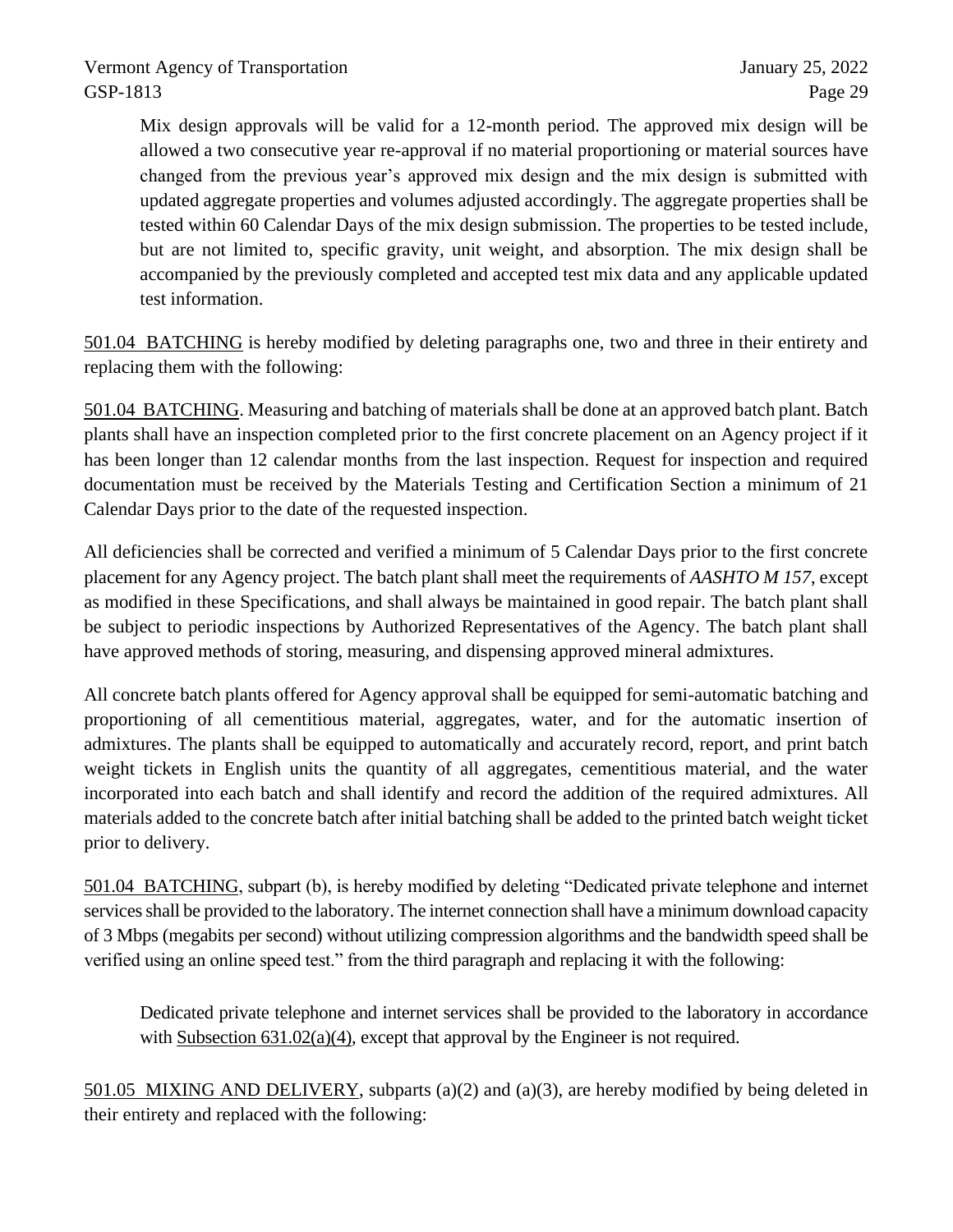- (2) Authorization by Field Inspection personnel must be obtained prior to the addition of water or admixtures at the project site. If water is added in excess of the specified maximum W/CM ratio, the concrete shall not be used.
- (3) Each load of concrete delivered at the job site shall be accompanied by a State of Vermont Batch Slip signed by the authorized Agency representative, if present, at the plant. If an Agency representative is not present at the time of batching, a batch weight ticket meeting the requirements of Subsection 501.04 shall accompany the delivery vehicle.

# SECTION 506 – STRUCTURAL STEEL

506.02 MATERIALS is hereby modified by deleting the entry in the subsection list for "Approved Structural Coating Systems....................................708.03" and replacing it with the following:

Structural Steel Coating Systems...............................................................................708.03

506.02 MATERIALS is hereby modified by inserting the following entry into the subsection list in numerical order:

Grease Rustproofing Compound................................................................................708.04

506.03 GENERAL FABRICATION REQUIREMENTS is hereby modified by deleting paragraphs three, four, five, six, seven, eight, and nine in their entirety and replacing them with the following:

Structural steel furnished under this section shall be fabricated in a plant having an AISC Certified Bridge Fabricator – Advanced (ABR), or Intermediate (IBR) Certification, and in a plant listed as a Category 1 Fabricator on the VTrans Pre-Qualified Fabricator list prior to Contract Execution. Structural steel components (such as bridge rail, bridge joints, bridge bearings, and overhead sign structures) which are fabricated under this section may be fabricated in a plant that does not have an ABR or IBR Certification, provided that the fabrication plant has either an AISC Certified Bridge Fabricator – Simple (SBR) Certification or an AISC Bridge Component QMS Certification, and is listed as a Category 2 Fabricator on the VTrans Pre-Qualified Fabricator list prior to Contract execution.

Minor steel components, including, but not limited to, downspouts, scuppers, and pedestrian hand railings may be fabricated in a plant that does not have an AISC Certification, provided that the fabrication plant is approved in writing by the Structural Steel Fabrication Engineer prior to Contract execution. All plants without certification shall have an organization, operation, and equipment capable of producing a product equal to a certified plant. These plants will be reviewed on a case-by-case basis.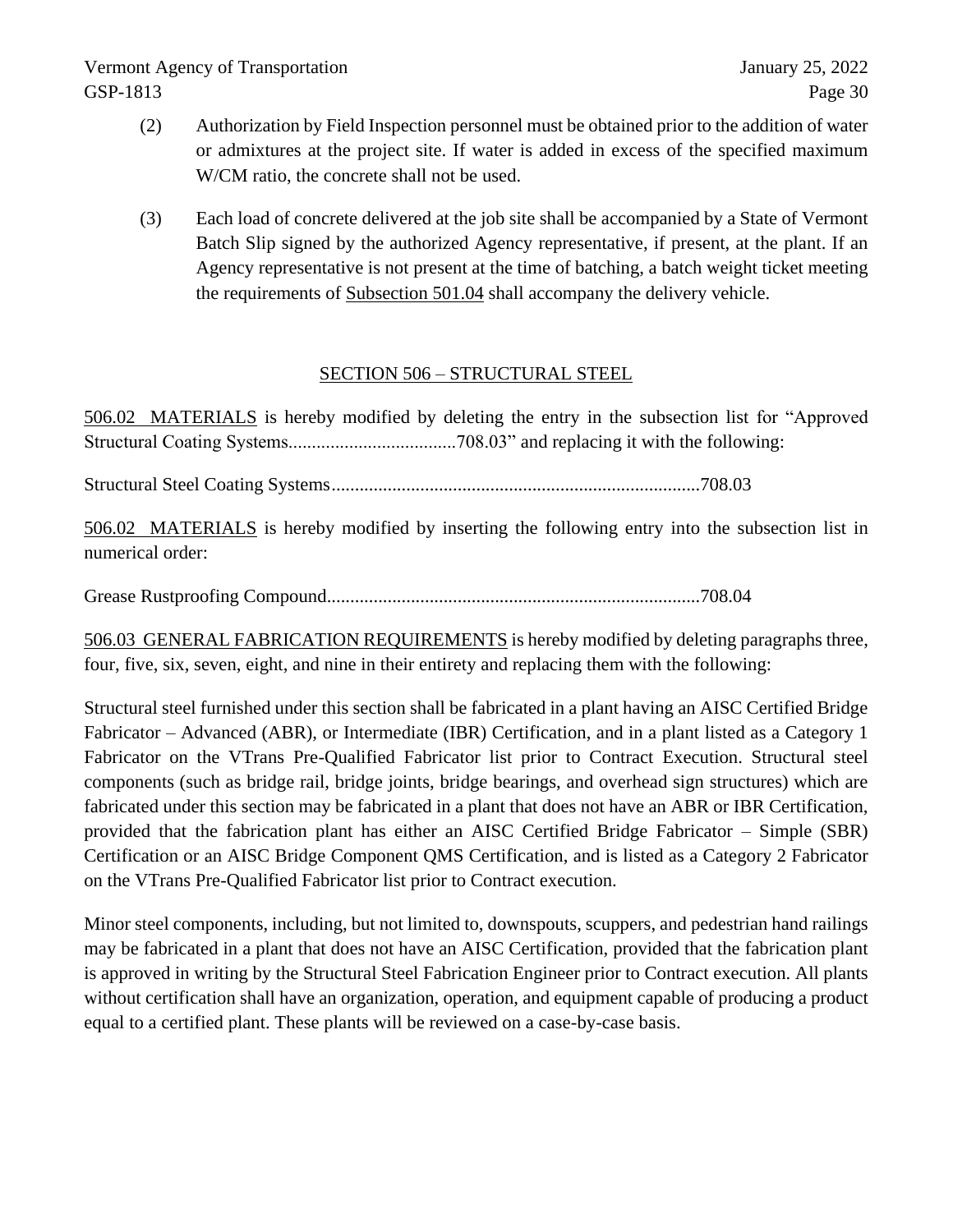Structural steel that is to be painted or metalized under this section shall be coated in a plant having an AISC Sophisticated Paint Endorsement – Enclosed or SSPC-QP 3 – Enclosed Shop certification and which is listed as a Category 3 Fabricator for the applicable coating on the VTrans Pre-Qualified Fabricator list prior to Contract execution. Structural steel that is to be galvanized or powder coated under this section shall also be listed as a Category 3 Fabricator for the applicable coating on the VTrans Pre-Qualified Fabricator list prior to Contract execution.

The VTrans Pre-Qualified Fabricator list can found on the Structures Website. It is the responsibility of the Fabricator to verify that they are on the Pre-Qualified Fabricator list prior to bidding on work. It shall be known that being listed on the Pre-Qualified Fabricator list does not waive any certification requirements that are required for performing the intended work. Any Fabricator who has been Pre-Qualified but does not perform any work for VTrans for a period of 5 years, will be automatically removed from the list without notice. It is the fabricator's responsibility to re-apply if desired to get back on the Pre-Qualified list.

When certified fabrication or coating plants are required, the plant shall maintain certified status throughout the duration of the work under the Contract.

VTrans reserves the right for the Structural Steel Fabrication Engineer to give written notification to any fabricator (regardless of certification level or status) restricting the types of items that they are approved to fabricate, up to and including restricting all structural steel fabrication for the Agency. Causes for such restrictions shall include concerns of quality, production, accountability, or any other cause that is deemed justifiable by the Agency.

The fabricator shall demonstrate full capability for fabricating materials meeting the requirements of the Contract. Failure to meet Contract requirements will result in rejection of the material being fabricated and the termination of the ability to fabricate material for the State.

Prior to performing any work under this section, the fabricator must have received approval for all fabrication drawings, welding procedures and any special Contract requirements and have notified the Agency's Structural Steel Fabrication Engineer in writing at least 10 working days in advance of fabrication. The Contractor shall bear full responsibility and costs for all materials ordered, raw materials stockpiled, or for work performed prior to approval of the fabrication drawings or written authorization from the Structures Engineer.

Excepted as noted in this subsection, all work shall be performed by the fabricator indicated on the approved fabrication drawings, unless otherwise authorized in writing by the Structural Steel Fabrication Engineer. For coatings, if the fabricator intends to use a Subcontractor, it shall be clearly outlined on the fabrication drawings to be submitted for review. At a minimum, the provided information shall include the Subcontractor's name and address; the name, phone number and e-mail address of the quality control (QC) contact; and an acknowledgement of the VTrans quality assurance (QA) inspection requirements which apply to the Subcontractor.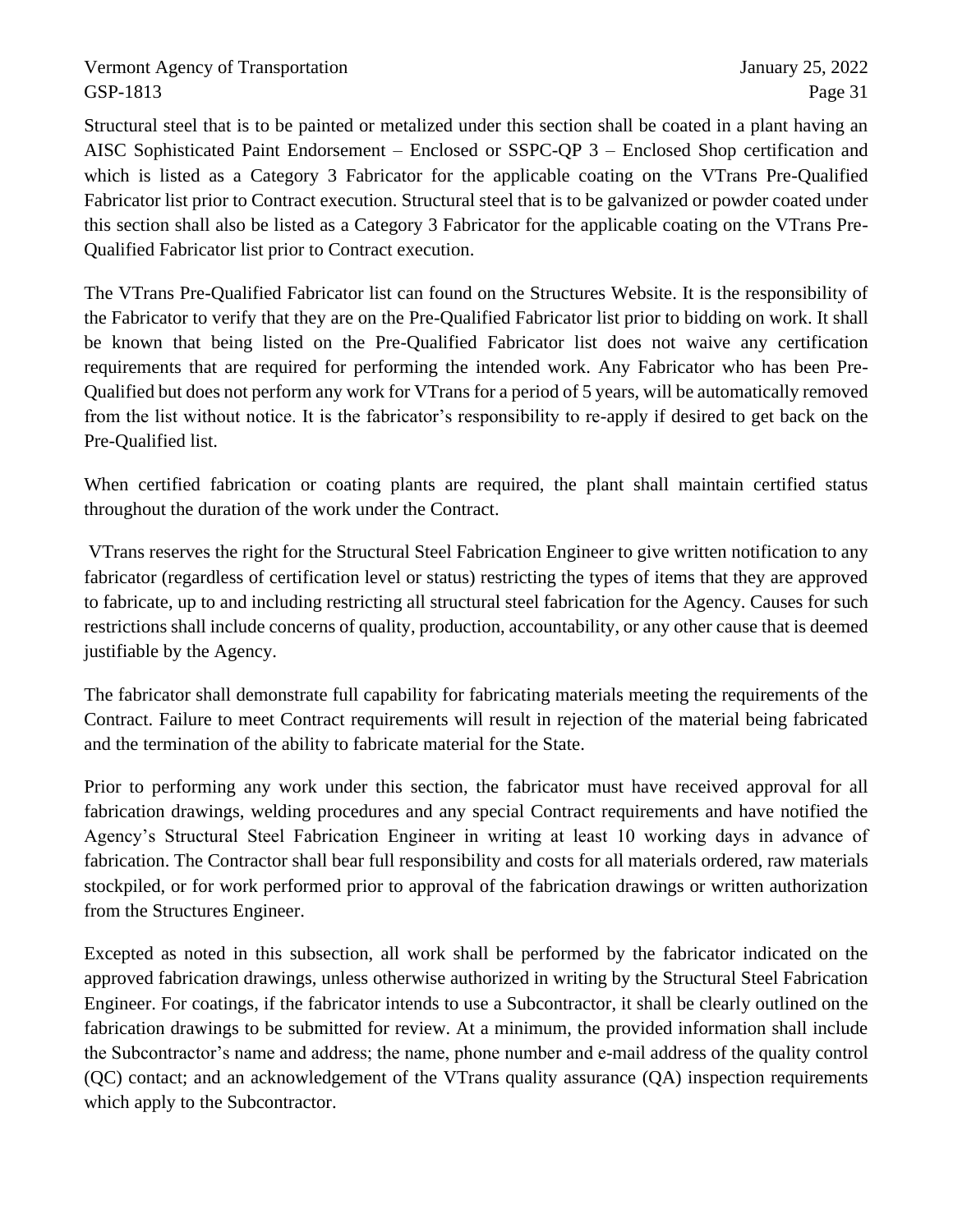If the fabricator wishes to request the use of a Subcontractor for material processing (e.g. cutting, drilling, bending, rolling, punching, machining, etc.), they shall include this information on the shop drawings that are submitted for review or they shall submit a set of the previously approved shop drawings to the Agency for review, with the requested changes and required information clearly marked and indicated (e.g. by making all additional notes red). At a minimum, the submittal shall include the Subcontractor's name and address; the name, phone number and e-mail address of the quality control (QC) contact; an acknowledgement of the VTrans quality assurance (QA) inspection requirements which apply to the Subcontractor; and clear information on the extent and limits of work to be performed by the Subcontractor.

Requests will be evaluated on a case-by-case basis and may be rejected by the Agency for any reason. Use of a Subcontractor does not relieve the fabricator of any responsibilities or quality control requirements specified by the Contract.

All steel fabrication plants must satisfy the following minimum requirements:

506.03 GENERAL FABRICATION REQUIREMENTS, subpart (c), is hereby modified by deleting subpart (1) in its entirety and replacing it with the following:

- (1) Inspectors. Quality control inspectors shall be onsite full time during any hot work (e.g. burning, heating, welding, etc.), as well during as any operations that may affect the quality of the coating system.
	- a. Fabrication Inspectors. The fabricator's representative responsible for fabrication inspection, testing and quality matters shall be qualified and certified in accordance with the provisions of *AWS QC 1*.
	- b. Coating Inspectors. The fabricator's coatings quality control manager shall possess a minimum classification as a NACE Coating Inspector Level 2 – Certified, SSPC Bridge Coatings Inspector (BCI) Level 2, or SSPC Protective Coatings Inspector (PCI) Level 2. The coatings quality control inspector shall possess a minimum classification as a NACE Coating Inspector Level 1 – Certified, SSPC Bridge Coatings Inspector (BCI) Level 1, or SSPC Protective Coatings Inspector (PCI) Level 1.

506.03 GENERAL FABRICATION REQUIREMENTS, subpart (d)(3), is hereby modified by deleting the last sentence, which begins with "The Engineer reserves the right..." and replacing it with "The Structural Steel Fabrication Engineer reserves the right to reject inadequate office facilities and require suitable alternatives."

506.03 GENERAL FABRICATION REQUIREMENTS, subpart (e), is hereby modified by adding the word "Execution" as the last word of the subsection.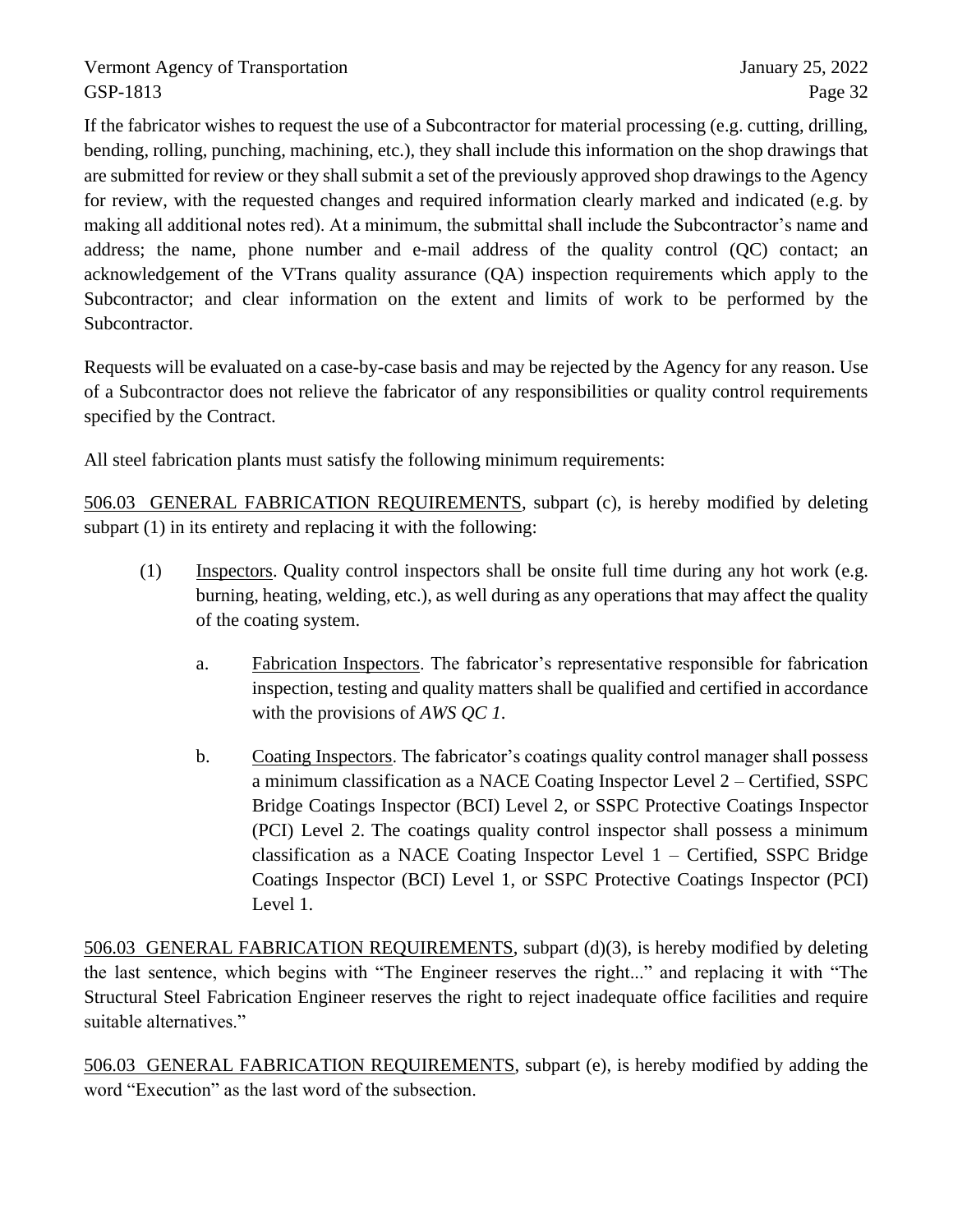506.04 DRAWINGS AND PROCEDURES, subpart (c), is hereby modified by being deleted in its entirety and replaced it with the following:

- (c) Welding Procedures. Detailed welding procedures shall be prepared in accordance with the provisions of the applicable AWS/ANSI/AASHTO code revisions and submitted in accordance with the following:
	- (1) All procedures shall be prequalified. Procedure qualification test records shall be submitted along with each procedure. Heat input values during welding shall be shown for each procedure (except for SMAW procedures). All weld procedure sheets shall identify the project name, number, structure, and procedure qualification record and/or fillet weld soundness test.
	- (2) Procedure qualification test records and welding procedure specifications shall be presented in a format similar to example forms as shown in *AWS D1.5* and *AWS D1.1* as applicable.
	- (3) Details of welded joints shall conform to the standard joint details per *AWS D1.5* (or *AWS D1.1* as applicable) unless otherwise approved by the Structural Steel Fabrication Engineer.

506.04 DRAWINGS AND PROCEDURES is hereby modified by adding the following new subpart:

(e) Approval of Procedures. All weld procedures, heat corrective procedures, coatings procedures, and any other procedures that are required to be submitted for approval, and are being used in production, shall bear a VTrans approved or approved as noted stamp.

506.05 QUALITY ACCEPTANCE is hereby modified by adding the following as the second sentence of the first paragraph:

Acceptance of materials, test results or completed fabricated items by the QAI/VTrans Structural Steel Fabrication Engineer does not relieve the fabricator of any responsibility to meet Contract requirements and specifications.

506.05 QUALITY ACCEPTANCE, subpart (b), is hereby modified by deleting the sentence "The QAI will have the authority to reject any material or work that does not conform to the Contract requirements." in its entirety.

506.06 QUALITY CONTROL, subpart (b), is hereby modified by being deleted in its entirety and replaced with the following:

(b) Qualifications of Inspectors. Inspectors shall meet the requirements of Subsection 506.03(c).

506.08 BASE METAL REQUIREMENTS is hereby modified by deleting the fourth, fifth, and sixth paragraphs and replacing them with the following: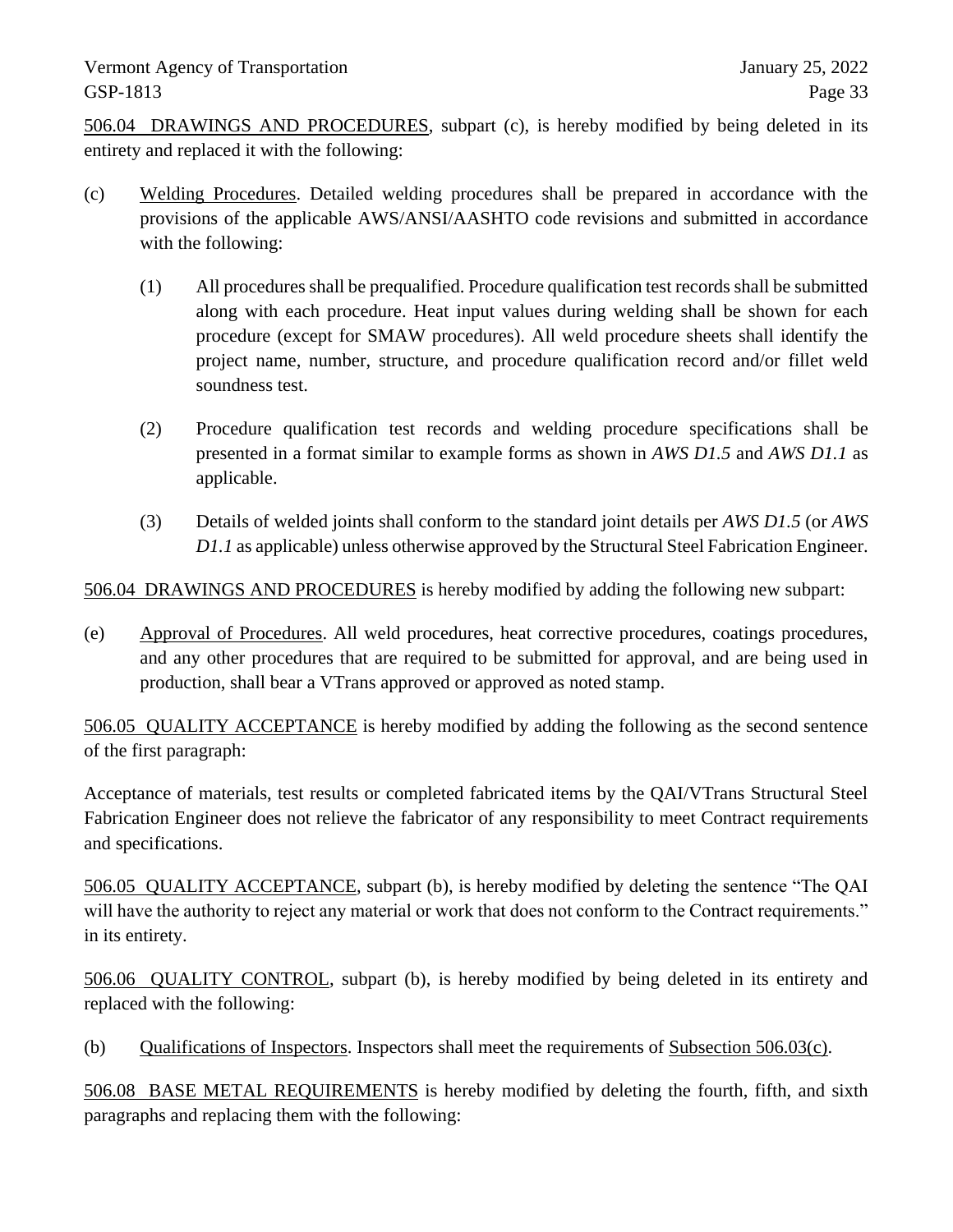Main members are defined as compression members, tension members, and members subject to reversals of stress, including stringers, girders, cover plates, rigid frames, floor beams, gusset plates, and curved girder cross frames. Other members may be indicated in the Contract as main members.

Material for main members shall be ordered and prepared so that the direction of rolling is parallel to the stress in the member, in accordance with the requirements of *AASHTO LRFD Bridge Construction Specifications,* Article 11.4.3.1. Charpy V-Notch (CVN) testing shall be as required in Subsection 714.01.

Members identified as "fracture critical" shall be subject to additional base metal requirements as specified in Subsection 506.11.

506.10 WELDING, subpart (b), is hereby modified by deleting the phrase ", Section 5" from the first sentence of the first paragraph.

506.10 WELDING, subpart (c), is hereby modified by deleting the phrase ", Section 5" from the first sentence of the first paragraph and by deleting the phrase ", Section 6" from the second sentence of the first paragraph.

506.10 WELDING, subpart (d), is hereby modified by adding the word "VTrans" immediately before the phrase "prequalified welder list." in the first paragraph, and by adding the word "VTrans" immediately before the phrase "*Field Welding Manual*" in the second paragraph.

506.10 WELDING, subpart (d), is hereby further modified by deleting "as defined in Subsection 714.01" from the first sentence of the fourth paragraph and replacing it with "as defined in Subsection 506.08".

506.10 WELDING, subpart (d), is hereby further modified by adding "Welding to tension members or tension components of members will not be allowed." as the second sentence of the fourth paragraph.

506.10 WELDING, subpart (e)(1), is hereby modified by deleting the third and fourth paragraphs in their entirety. The deleted text begins with "Process and procedure qualification record tests..." and ends with "... similar to those provided in *AWS D1.5*."

506.12 ASSEMBLY, subpart (c), is hereby modified by deleting the word "Air" from the fourth sentence of the second paragraph and replacing it with the phrase "Dry air".

506.12 ASSEMBLY, subpart (d), is hereby modified by adding "," (a comma) immediately following the phrase "All sharp corners".

506.12 ASSEMBLY, subpart (d), is hereby further modified by adding the word "minimum" immediately before the phrase "1/16 inch radius".

506.14 SURFACE PREPARATION is hereby modified by being deleted in its entirety and replaced it with the following: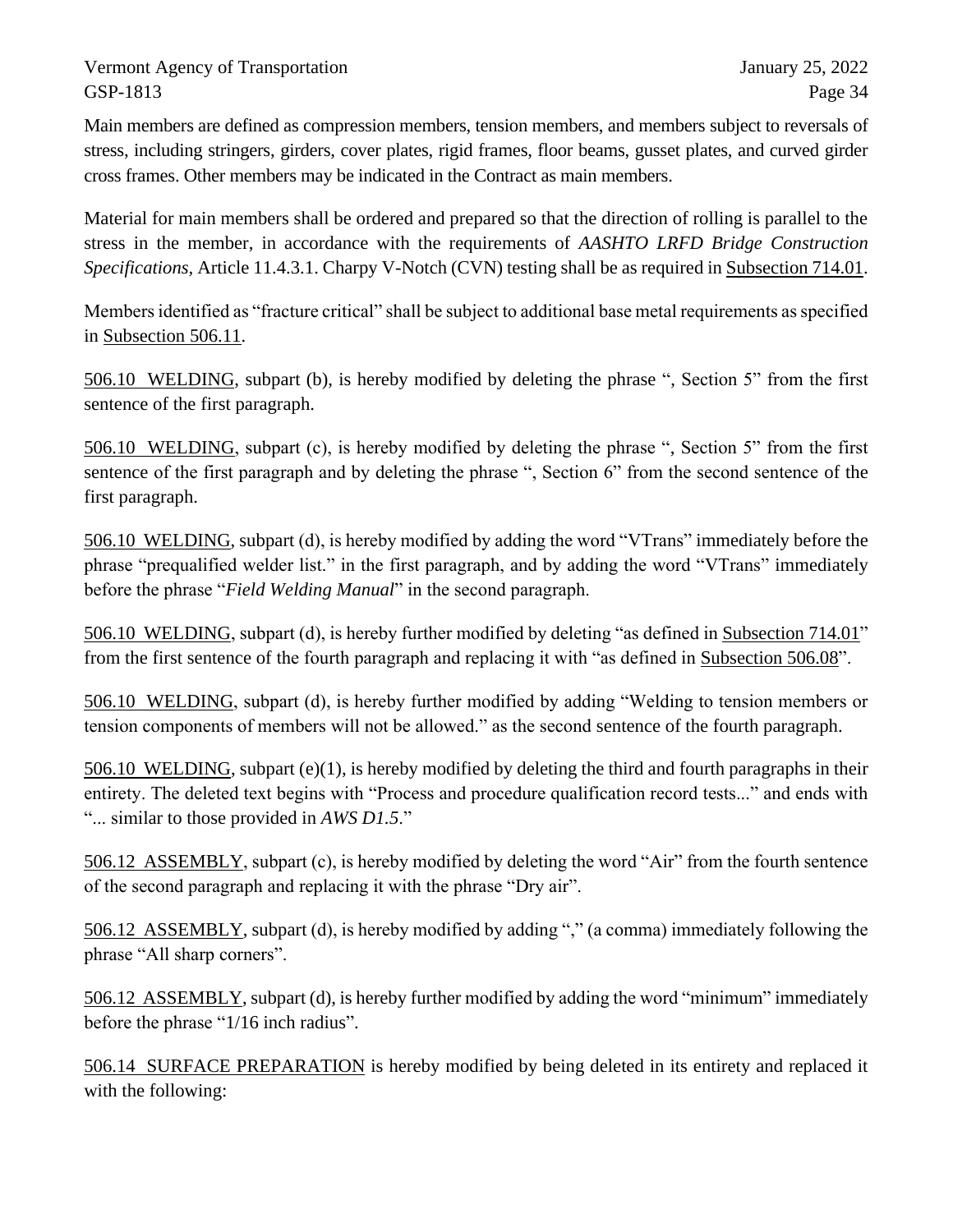506.14 SURFACE PREPARATION. All materials shall be blast-cleaned to the specified grade as defined by the *SSPC Painting Manual* and supplemented by reference to *SSPC-VIS 1*. Further preparation shall conform to the following:

- (a) Surfaces to Remain Uncoated. Surfaces shall be blast-cleaned at least equivalent to Preparation Grade *SSPC-SP 10.* This work may be performed either before or after fabrication. The final surface appearance after fabrication shall be clean and free from any contaminants or blemishes so as to allow the metal to weather uniformly.
- (b) Surfaces to be Coated. Prior to application of any coating, all material to be coated shall be cleaned and prepared in accordance with the appropriate Contract Specifications.

506.16 MARKING, STORING, AND SHIPPING, subpart (c), is hereby modified by deleting the second paragraph in its entirety and replacing it with the following:

The fabricator shall not ship any material, either to the project or to another manufacturer or subcontractor, without the Agency's approval. The Agency's Quality Assurance Inspector will place a seal of approval on all material (or on the bill of lading) that has been accepted for shipment and will accept the loading, positioning, and anchorage of all material being shipped. If the Quality Assurance Inspector is not available, the Structural Steel Fabrication Engineer shall be contacted for approval to ship.

506.18 ERECTION, subpart (a), is hereby modified by deleting the phrase "*AASHTO/NSBA S10.1*, Appendices E and F" and replacing it with the phrase "*AASHTO/NSBA S10.1*, Appendices B and C".

506.18 ERECTION, subpart (b), is hereby modified by deleting subparts (2) and (3) in their entirety and replacing them with the following:

(2) Drift pins shall be used to align and center the connections of main and secondary members. Only light drifting will be permitted. Any member subjected to drifting that results in distortion of the member or elongation of the holes will be rejected. Cylindrical erection pins, the same size as the hole, shall be used at least in the extreme corners of all main member connections.

Main members shall be match marked by the Fabricator and should fit together easily.

Main members shall not be reamed larger than the hole size indicated on the approved Fabrication Drawings without written authorization from the Project Manager. Secondary members may be subjected to limited field reaming with the written approval of the Engineer. Assembled parts that have been approved for field drilling or reaming shall be disassembled to remove any burrs, shavings, oils, or lubricants.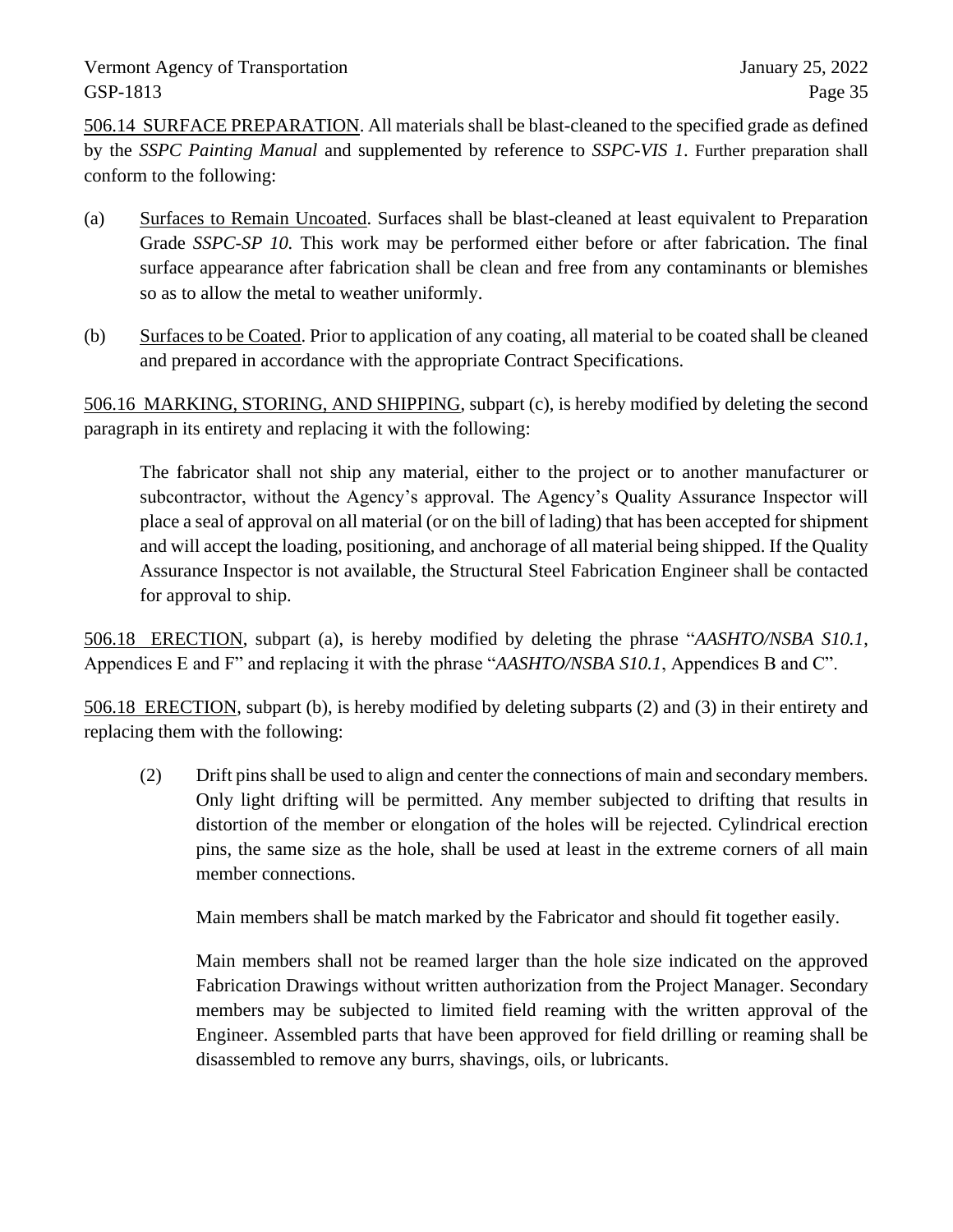Pins used for hinged connections and bearings shall be inserted with care and aligned so the members take full and even bearing. Nuts shall be adequately tightened and locked in position either by upsetting the threads or tack welding the nut to the bolt.

(3) Errors in shop fabrication that prevent proper assembly shall be reported immediately to the Engineer. The Engineer shall approve any corrective action prior to it occurring.

506.19 BOLTING AND CONNECTIONS, subpart (a), is hereby modified by adding the phrase "Structural Steel Fabrication" immediately before the word "Engineer" in the last sentence of subpart (a).

506.19 BOLTING AND CONNECTIONS, subpart (b), is hereby modified by deleting the sentence which reads "Faying surfaces of bolted connections shall meet the Class B slip coefficient value of not less than 0.50 as specified by AASHTO." and replacing it with "Unless otherwise specified in the Contract Documents, faying surfaces of bolted connections shall have a Class B slip coefficient value of not less than 0.50 as specified by AASHTO."

506.19 BOLTING AND CONNECTIONS, subpart (c)(3), is hereby modified by being deleted in its entirety and replaced with the following:

(3) Oversized and irregular hole conditions caused from field drilling or reaming (reaming shall not be allowed unless approved in writing by the Engineer)

506.19 BOLTING AND CONNECTIONS, subpart (c), is hereby modified by adding the sentence "Unless otherwise indicated on the plans, *ASTM F 3125/F 3125 M* Grade A 325 hex head bolts shall be used." immediately following the sentence "Bolts shall be tightened to develop a tension not less than 5% more than the minimum bolt tension specified in Table 506.19A."

506.19 BOLTING AND CONNECTIONS is hereby modified by relabeling subpart (d), "Acceptance of Bolt Tensioning." as "(e) Acceptance of Bolt Tensioning."

506.19 BOLTING AND CONNECTIONS is hereby further modified by adding a new subpart "(d) Bolt Tensioning Methods." The new subpart (d) will be composed of text that is currently located in subpart (c). The new subpart (d) will begin with the phrase "Bolts shall be tensioned by the Contractor in the presence of the Engineer…" and will contain all text and tables up to and including Note 4 of Table 506.19B.

All references to "Column 3 of Table 506.19B" within the text identified above shall be replaced with the phrase "Column 4 of Table 506.19B".

506.19 BOLTING AND CONNECTIONS, subpart (d)(1), is hereby modified by adding the sentence "This method shall only be used when required by the Contract." immediately following the sentence "This method shall be employed when installing button-headed or dome-headed high-strength bolts."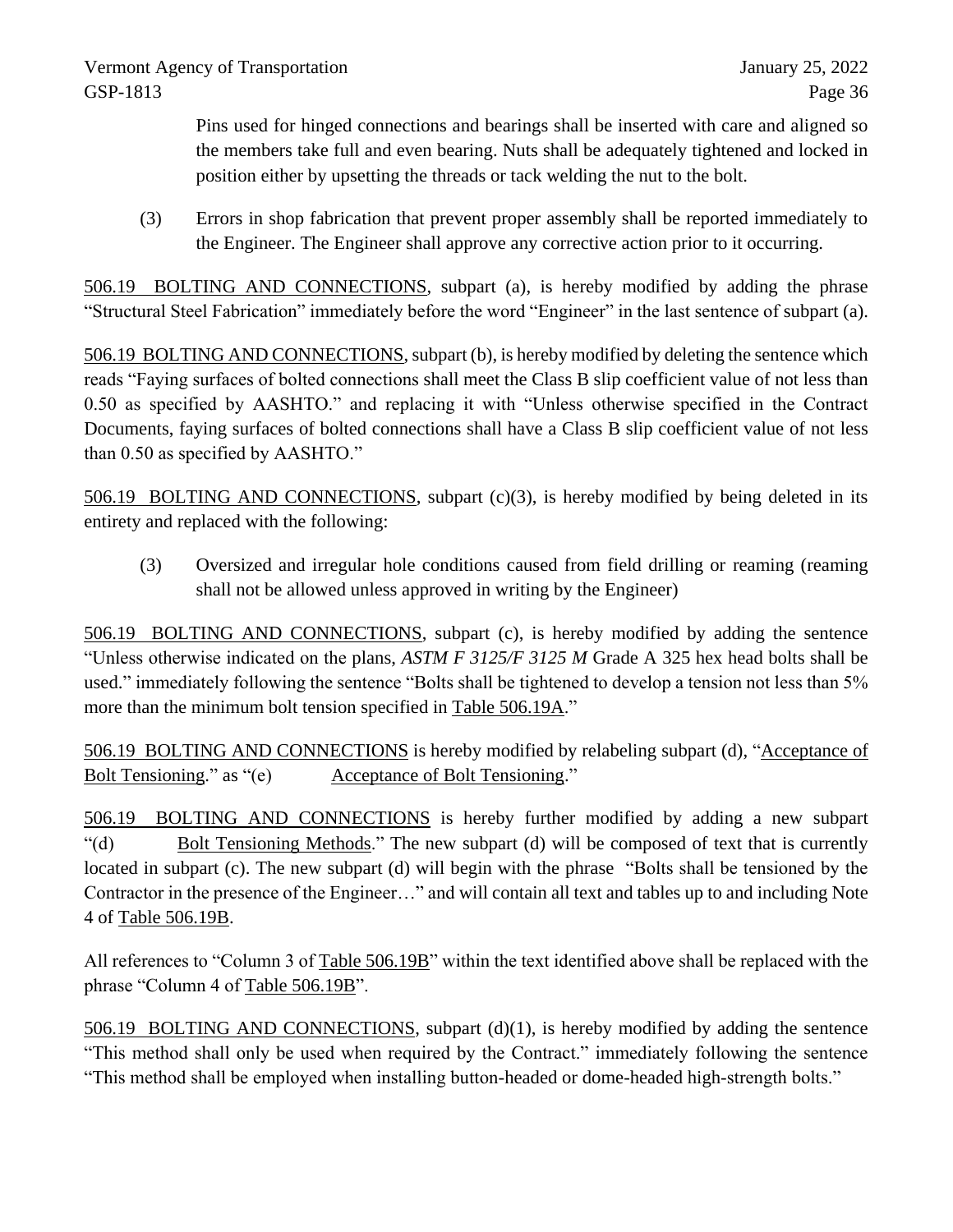506.19 BOLTING AND CONNECTIONS, subpart (d)(2), is hereby modified by adding "Additional hardened washers shall be provided if required by the DTI manufacturer for their specific product." as the second sentence of the second paragraph.

506.19 BOLTING AND CONNECTIONS, subpart (e), is hereby modified by deleting the phrase "or stick out not more than three threads" from the last sentence of the ninth paragraph.

506.22 FIELD CLEANING is hereby modified by being deleted in its entirety and replaced with the following:

506.22 FIELD CLEANING. When assembly of the fabricated structural components is complete, any rust, scale, dirt, grease, or other foreign material shall be removed from the metal components. The cost of such necessary cleaning will not be paid for directly but will be considered incidental to the Section 506 items in the Contract.

506.23 UNCOATED STEEL is hereby modified by being deleted in its entirety and replaced with the following:

506.23 STEEL SURFACES AND COATINGS. All welding and anticipated hot work shall be completed prior to applying any coatings on a given item unless approved in writing by the Structural Steel Fabrication Engineer.

- (a) Uncoated Steel. Care must be taken to keep chemicals and oils from contacting the exposed surfaces of unpainted steel during storage, erection, and construction of the deck.
	- (1) Staining of Masonry. The Contractor shall protect all concrete and masonry from staining due to oxide formation on the steel.
	- (2) Cleaning of Steel. After all concrete has been placed, the outside surface of the fascia beams and bottom surface of their lower flanges shall be cleaned of all foreign material to a uniform appearance. The Engineer may require the exposed surfaces to be blast cleaned to Preparation Grade *SSPC-SP 10*. The use of acids for cleaning is prohibited.
- (b) Galvanized Steel. All steel surfaces to be galvanized shall be coated in accordance with Subsection 726.08 and the following:
	- (1) Certifications as described in *ASTM A 123*, Section 10 for the completed products shall be furnished to the QA Inspector (or the Structural Steel Fabrication Engineer, if there is no QA Inspector assigned to the project) prior to shipment from the galvanizer's plant. Certifications shall include a report of all test results and measurements.
	- (2) Repairs to coating shall conform to Subsection 726.08 and shall be brush applied unless approved otherwise by the Engineer.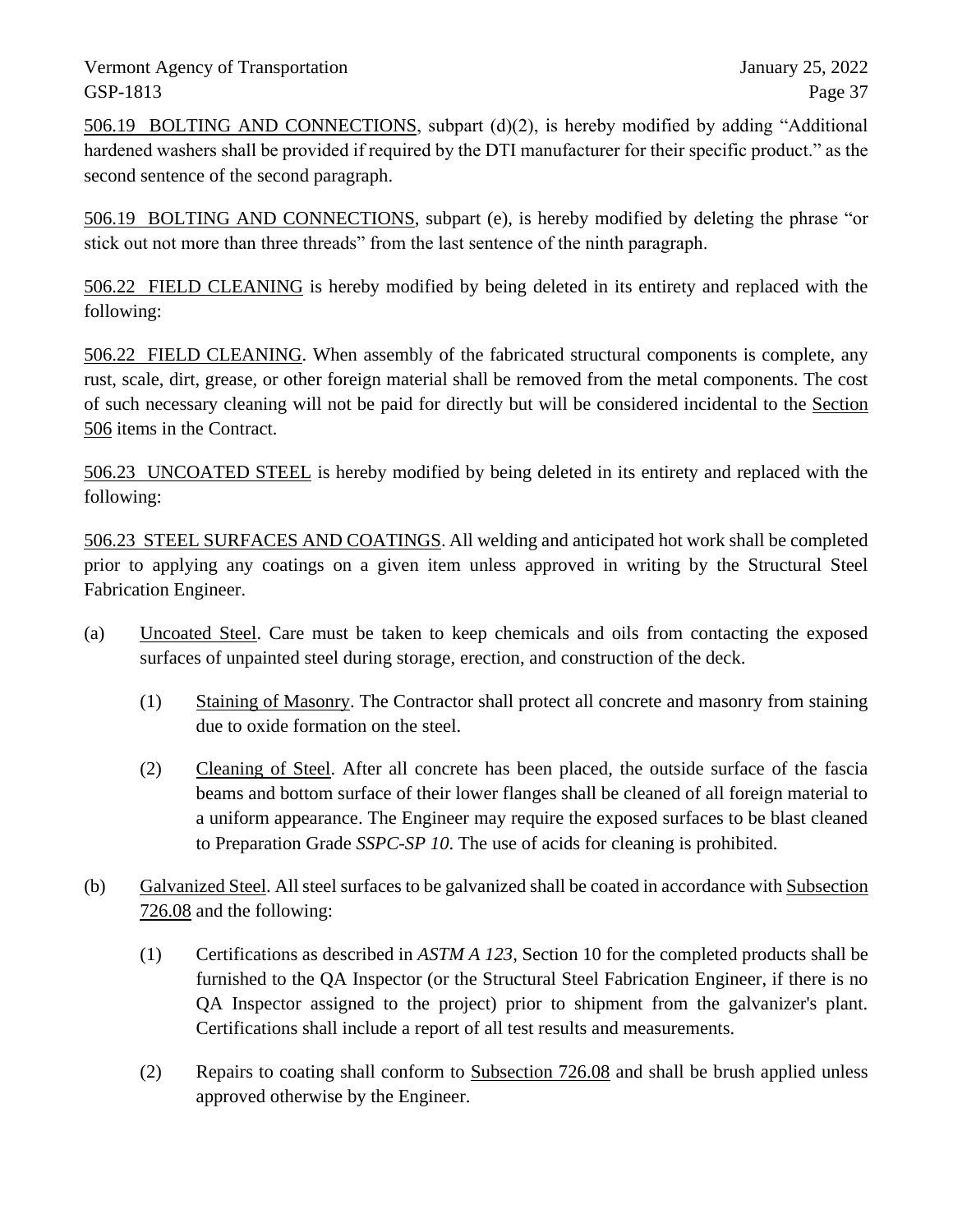- (c) Metalized Steel. All steel surfaces to be metalized per Contract Plans shall be metalized and seal coated in accordance with Subsection 726.09.
- (d) Painted Steel. When the Contract Plans specify shop painted structural steel, the work shall be performed in accordance with the requirements of this Subsection.
	- (1) Materials. The fabricator shall provide a three coat paint system meeting the requirements of Subsection 708.03.

Shop applied systems may have isolated areas where the coatings were damaged during shipping or erection and will have areas around faying surfaces that may need field applied primer, intermediate, and top coatings. Thus, any coating system that is used in the shop shall be acceptable for the field conditions that are expected to be encountered.

- (2) Submittals. The fabricator shall submit a complete package, in accordance with Subsection 105.03 for Construction Drawings, which includes the following information. The submittals shall be made sufficiently in advance of coating work to allow for review, resubmittals, and approval.
	- a. Surface Preparation/Painting Plan. The surface preparation/painting plan shall include the specified methods of surface preparation and type(s) of equipment to be utilized for removal of rust, mill scale, or foreign matter. The plan shall identify the solvents proposed for solvent cleaning, together with the solvent Safety Data Sheets (SDS). If any detergents, additives, or inhibitors are incorporated into the water used for any coating work operations, the plan shall include the names of the materials and their SDS.

The plan shall also include the methods of coating application, including any required stripe coats, and all equipment to be utilized.

The plan shall also identify all applicable QC/QA Hold Points. Specific inspection items throughout these specifications are designated as Hold Points. These Hold Points are for the QA Inspector to perform inspections. QA inspections will be performed only after a proper QC inspection by the fabricator. Permission to proceed beyond a Hold Point without a QA inspection will be granted solely at the discretion of the Structural Steel Fabrication Engineer, and only on a case-by-case basis. If re-work is necessary, as determined by a QA inspection, it shall be accomplished and a new Hold Point for the re-work shall be observed as defined above.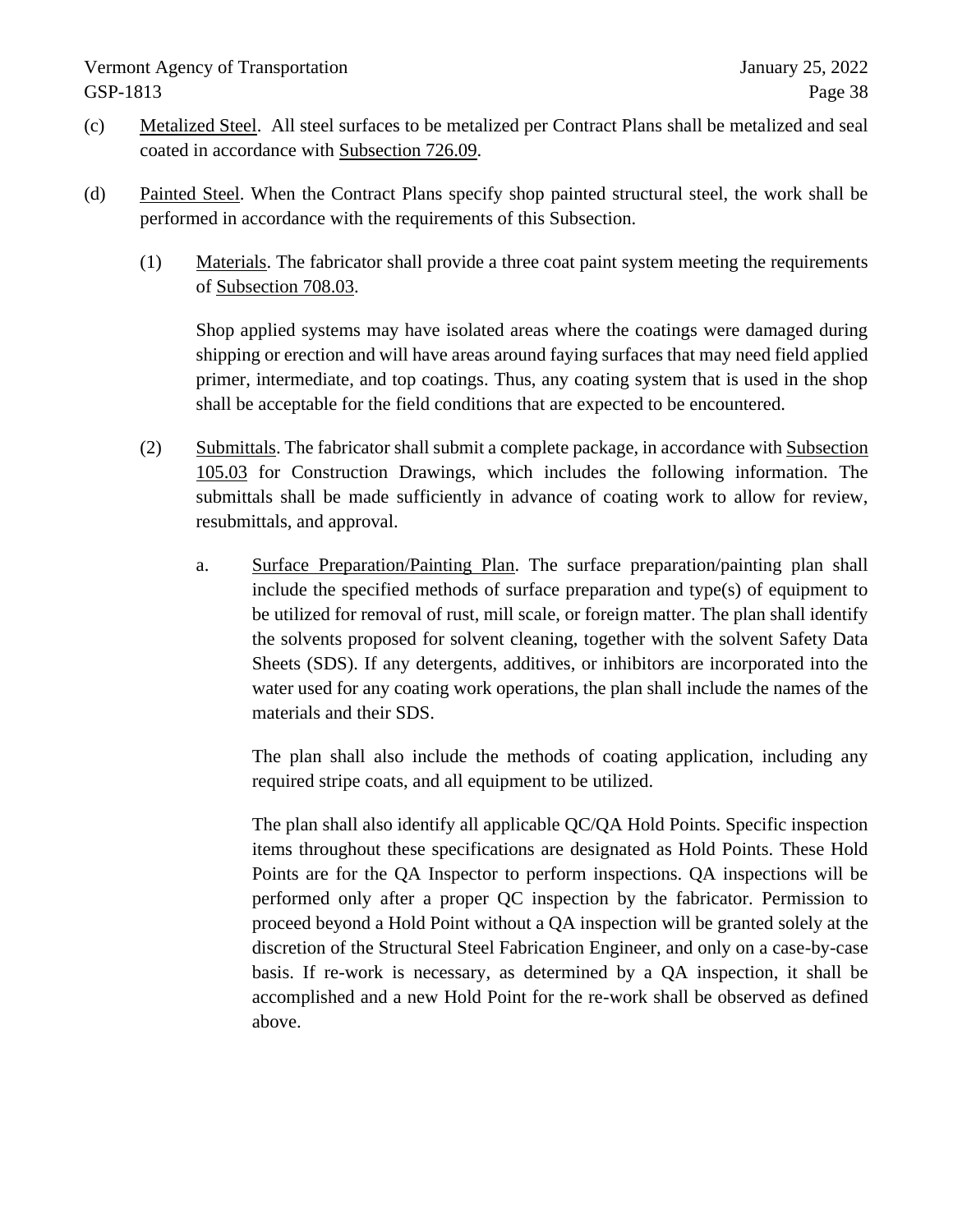- b. Abrasives. The fabricator shall submit the type of abrasives to be used for abrasive blast cleaning and their SDS. For expendable abrasives, the Contractor shall provide certification from the abrasive supplier that the abrasive meets the requirements of *SSPC-AB 1*. For steel grit abrasives, the certification shall indicate that the abrasive meets the requirements of *SSPC-AB 3*.
- c. Coating System Information. The fabricator shall submit the latest version of the product manufacturer's application and thinning instructions, SDS, and product data sheets for each and every coating, thinner, sealer, and grease rustproofing compound. Specific attention shall be drawn to storage temperatures and the temperatures of the material, surface, and ambient air at the time of application. Recommended minimum ambient weather conditions during curing shall also be included A letter or written instructions from the coating manufacturer shall be provided indicating the length of time that each coat must be protected from cold or inclement weather (e.g. exposure to rain) during the drying/curing period.

When the Agency accepts the submittals, the fabricator will receive written notification. The fabricator shall not construe Agency acceptance of the submittals to imply approval of any particular method or sequence for conducting the work, or for addressing health and safety concerns. Acceptance of the submittals does not relieve the fabricator from the responsibility to conduct the work according to the requirements of Federal, State, or local regulations, this Specification, or to adequately protect the health and safety of all workers involved in the project and any members of the public who may be affected by the project. The fabricator remains solely responsible for the adequacy and completeness of the programs and work practices, and adherence to them.

- (3) Quality Control (QC) Inspections. The fabricator shall perform first line, in progress QC inspections. The personnel performing any QC tests shall be trained in coatings inspection and the use of the testing instruments. Documentation of training shall be provided upon request. Painters shall perform wet film thickness measurements, with the Quality Control Inspector conducting random spot checks of the wet film. Reports for all quality control testing and observations shall be completed and provided to the QA Inspector on a daily basis.
	- a. Fabricator QC inspections shall include, but are not limited to, the following:
		- 1. Ambient conditions.
		- 2. Compressed air cleanliness.
		- 3. Surface preparation and surface profile (solvent cleaning, abrasive blast cleaning, etc.).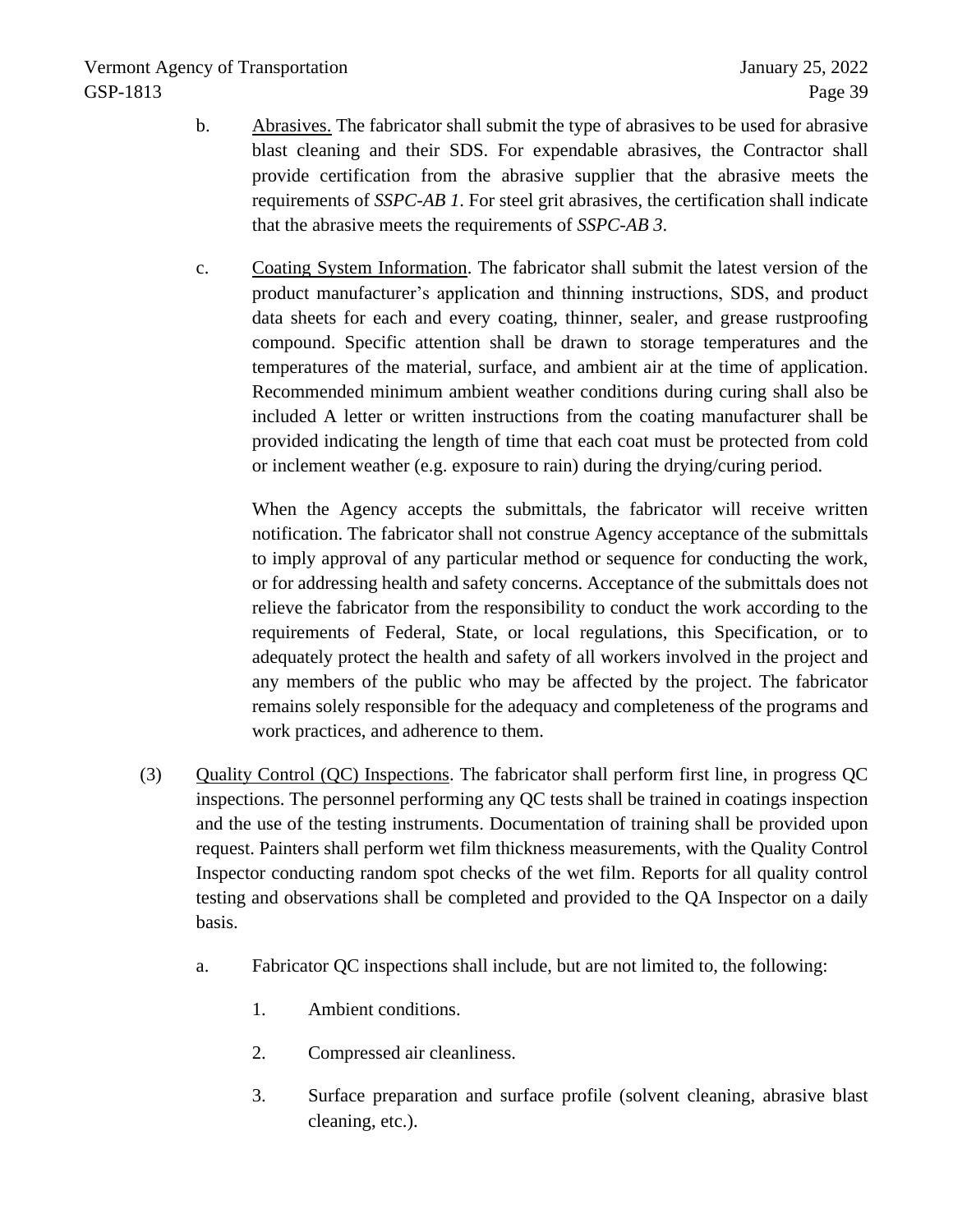- 4. Coating application (materials verification, mixing, thinning, induction/ sweat-in time, and wet/dry film thickness).
- 5. Recoat times and cleanliness between coats.
- 6. Coating continuity and coverage (freedom from runs, sags, overspray, dry spray, pinholes, shadow-through, skips, misses, etc.).
- 7. Records of fabricator QC inspections shall document any applicable product batch numbers.
- b. The following equipment shall be provided by the fabricator as necessary to perform QC inspections:
	- 1. Psychrometer or comparable equipment for the measurement of dew point and relative humidity, together with all necessary tables or psychrometric charts.
	- 2. Surface temperature Digital Spot Thermometer.
	- 3 *SSPC-VIS 1 - Guide and Reference Photographs for Steel Surfaces Prepared by Dry Abrasive Blast Cleaning* and *SSPC-VIS 3 - Visual Standard for Power and Hand-Tool Cleaned Steel*, as applicable.
	- 4. Commercially available putty knife of a minimum thickness of 40 mils and a width between 1 and 3 inches.
	- 5. Replica tape and spring micrometer.
	- 6. Wet film thickness gauge.
	- 7. Blotter paper for compressed air cleanliness checks.
	- 8. Type 2 electronic dry film thickness gauge per *SSPC-PA 2 Measurement of Dry Coating Thickness with Magnetic Gauges.*
	- 9. Calibration standards for dry film thickness gauge.
	- 10. Light meter for measuring light intensity during surface preparation, painting, and inspection activities.
	- 11. Printed copies of all applicable ASTM and SSPC Standards used for the work.
	- 12. *SSPC Manual of Good Painting Practice, Volume 1*.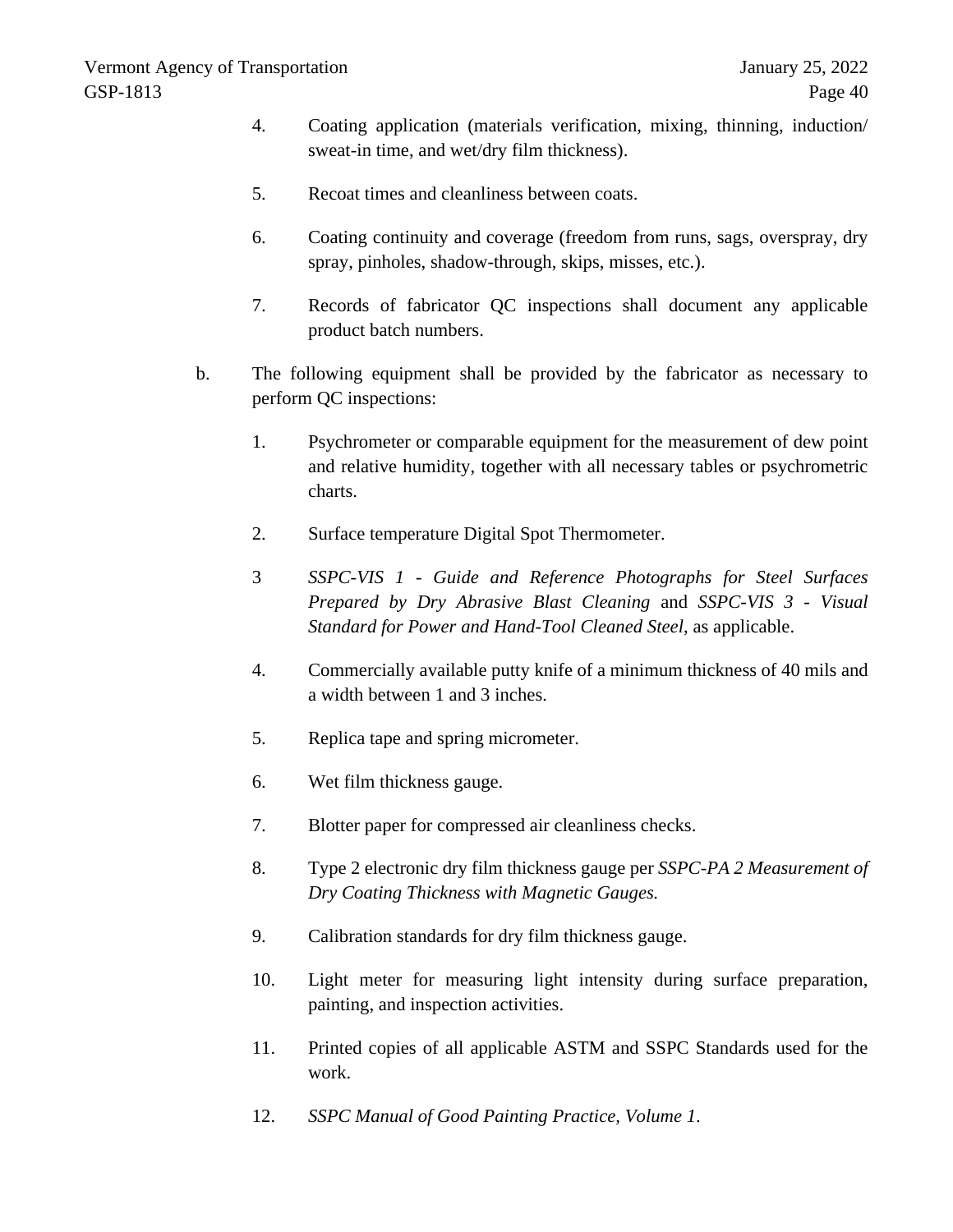The instruments shall be calibrated within 12 months of the date of Project usage or according to the equipment manufacturer's recommendations and the fabricator's QC Program if they require a shorter duration.

(4) Quality Assurance (QA) Observations. The QA Inspector will conduct QA observations of any or all phases of the work. The presence or activity of QA Inspector observations in no way relieves the fabricator of the responsibility to provide all necessary daily QC inspections and to comply with all requirements of this specification.

The Structural Steel Fabrication Engineer has the right to reject any work that was performed without adequate provision for QA observations.

- (5) Inspection Access and Lighting. The fabricator shall provide artificial lighting in areas where natural light is inadequate, to allow proper cleaning, inspection, and painting. Illumination for inspection shall be at least 30 foot-candles.
- (6) Surface Preparation and Painting Equipment. All cleaning and painting equipment shall include gauges capable of accurately measuring fluid and air pressures and shall have valves capable of regulating the flow of air, water, or paint as recommended by the equipment manufacturer. The equipment shall be maintained in proper working order.

Hand tools, power tools, abrasive blast cleaning equipment, brushes, rollers, and spray equipment shall be of suitable size and capacity to perform the work required. All power tools shall be equipped with vacuums and High Efficiency Particulate Air (HEPA) filtration. Appropriate filters, traps, and dryers shall be provided for the compressed air used for abrasive blast cleaning and conventional spray application. Paint pots shall be equipped with air operated continuous agitation devices unless prohibited by the coating manufacturer. The air discharge from power tools and air motors shall be directed away from steel surfaces; if this is not possible a filtering device shall be appropriately placed.

- (7) Ambient Conditions. Surfaces to be painted after cleaning shall remain free of moisture and other contaminants. The fabricator shall control operations to ensure that dust, dirt, or moisture does not come in contact with surfaces cleaned or painted that day. The following ambient conditions shall be met:
	- a. The surface and ambient temperatures shall be at least  $5^{\circ}$ F above the dew point during final surface preparation operations.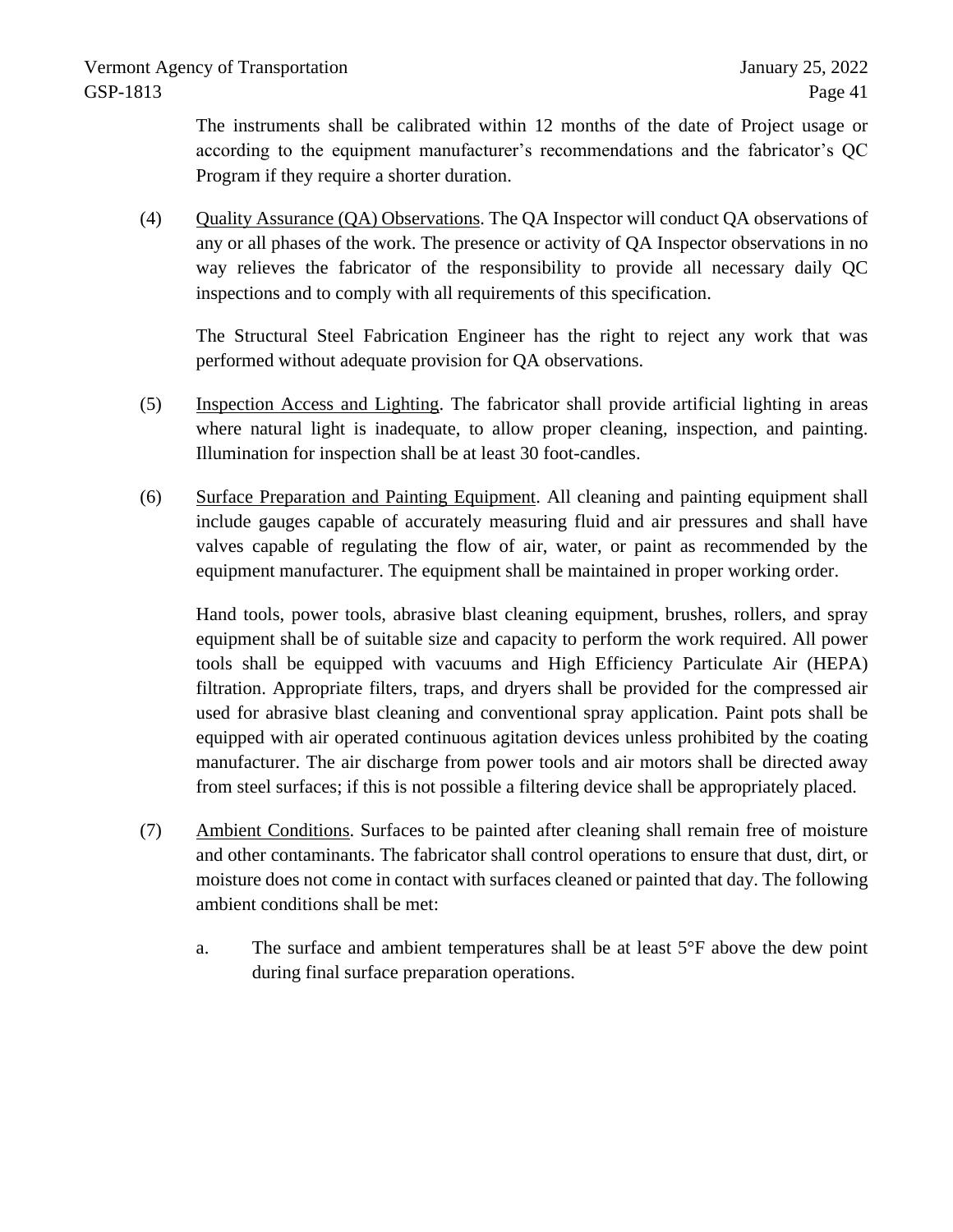b. The surface and ambient temperatures shall be a minimum of 40°F, at least 5°F above dew point, and the maximum relative humidity shall be less than or equal to 85% during the application and cure/dry time of each coat of the paint system. If the manufacturer's published literature is more restrictive it shall be followed for specific temperature, dew point, and humidity conditions during the application cure/dry of each coat. The cure/dry time shall be measured as the time following application when the ambient conditions are within the ranges above.

The fabricator shall monitor and document temperature, dew point, and relative humidity at the beginning of each Work Day and every 4 hours during surface preparation and coating application, in the specific areas where the work is being performed. The frequency of monitoring shall increase if weather conditions are changing. If the weather conditions are forecast to be borderline relative to the limits established by the manufacturer, monitoring shall continue at a minimum of 4 hour intervals throughout the curing/drying period. The Structural Steel Fabrication Engineer has the right to reject any work that was performed under unfavorable weather conditions. Rejected work shall be removed, re-cleaned, and repainted at the fabricator's expense.

- (8) Compressed Air Cleanliness. Prior to using compressed air for abrasive blast cleaning, blowing down the surfaces, and painting with conventional spray, the fabricator shall verify that the compressed air is free of moisture and oil contamination in accordance with the requirements of *ASTM D 4285*. The tests shall be conducted at least one time each shift for each compressor system in operation. If air contamination is evident, the fabricator shall change filters, clean traps, add moisture separators or filters, or make other adjustments as necessary to achieve clean, dry air. The fabricator shall also examine the work performed since the last acceptable test for evidence of defects or contamination caused by the compressed air. Affected work shall be repaired at the fabricator's expense.
- (9) Surface Preparation and Profile (Hold Point).
	- a. Surface Preparation. All steel surfaces to be painted shall be prepared by dry abrasive blast cleaning to meet the requirements of *SSPC-SP 10*.
	- b. Abrasives. Abrasive blast cleaning shall be performed using either expendable abrasives (other than silica sand), or recyclable steel grit abrasives. Expendable abrasives shall be used one time and disposed of. The fabricator shall verify that recycled abrasives are free of oil contamination by conducting oil content tests in accordance with *SSPC-AB 2* on a daily basis.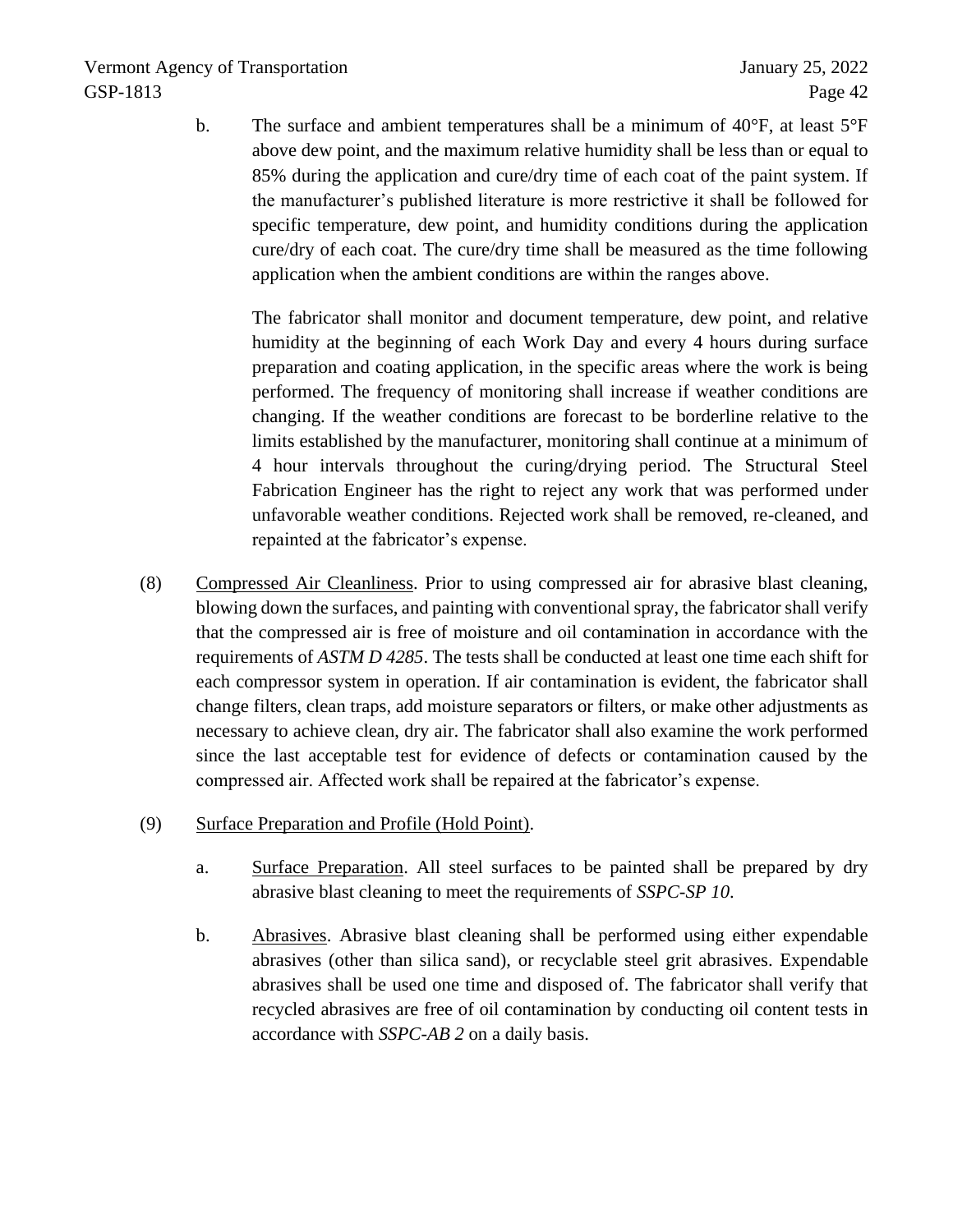c. Surface Profile. The abrasives used for blast cleaning shall have a gradation such that the abrasive will produce a uniform surface profile of 1.5 to 3.5 mils. If the profile requirements of the coating manufacturer are more restrictive, the fabricator shall advise the Structural Steel Fabrication Engineer and comply with the more restrictive requirements. For recycled abrasives, an appropriate operating mix shall be maintained in order to control the profile within these limits.

The surface profile produced by the fabricator's surface preparation procedures shall be determined by replica tape and spring micrometer at the beginning of the work, and each day that the surface preparation is performed. Areas having unacceptable measurements shall be further tested to determine the limits of the deficient area. The replica tape shall be attached to the daily report.

When unacceptable profiles are produced, work shall be suspended. The fabricator shall make the necessary adjustments to ensure that the correct surface profile is achieved on all surfaces. The fabricator shall not resume work until the new profile is verified by the QA observations and they confirm that the profile is acceptable.

d. Surface Condition Prior To Painting. Prepared surfaces shall meet the specified degrees of cleaning immediately prior to painting, and shall be painted before rusting appears on the surface. If rust appears or bare steel remains unpainted for more than 8 hours, the affected area shall be prepared again at the expense of the fabricator.

All surface preparation cleaning residue on steel surfaces shall be removed prior to painting.

The quality of surface preparation and cleaning of surface dust and debris must be accepted by the QA Inspector prior to painting. The Structural Steel Fabrication Engineer has the right to reject any work that was performed without adequate provision for QA observations to accept the degree of cleaning. Rejected coating work shall be removed and replaced at the fabricator's expense.

(10) General Paint Requirements. Paint storage, mixing, and application shall be accomplished according to these Specifications and as specified in the paint manufacturer's written instructions and product data sheets for the paint system used. In the event of a conflict between these specifications and the coating manufacturer's instructions and data sheets, the fabricator shall advise the Structural Steel Fabrication Engineer and comply with the most restrictive requirements.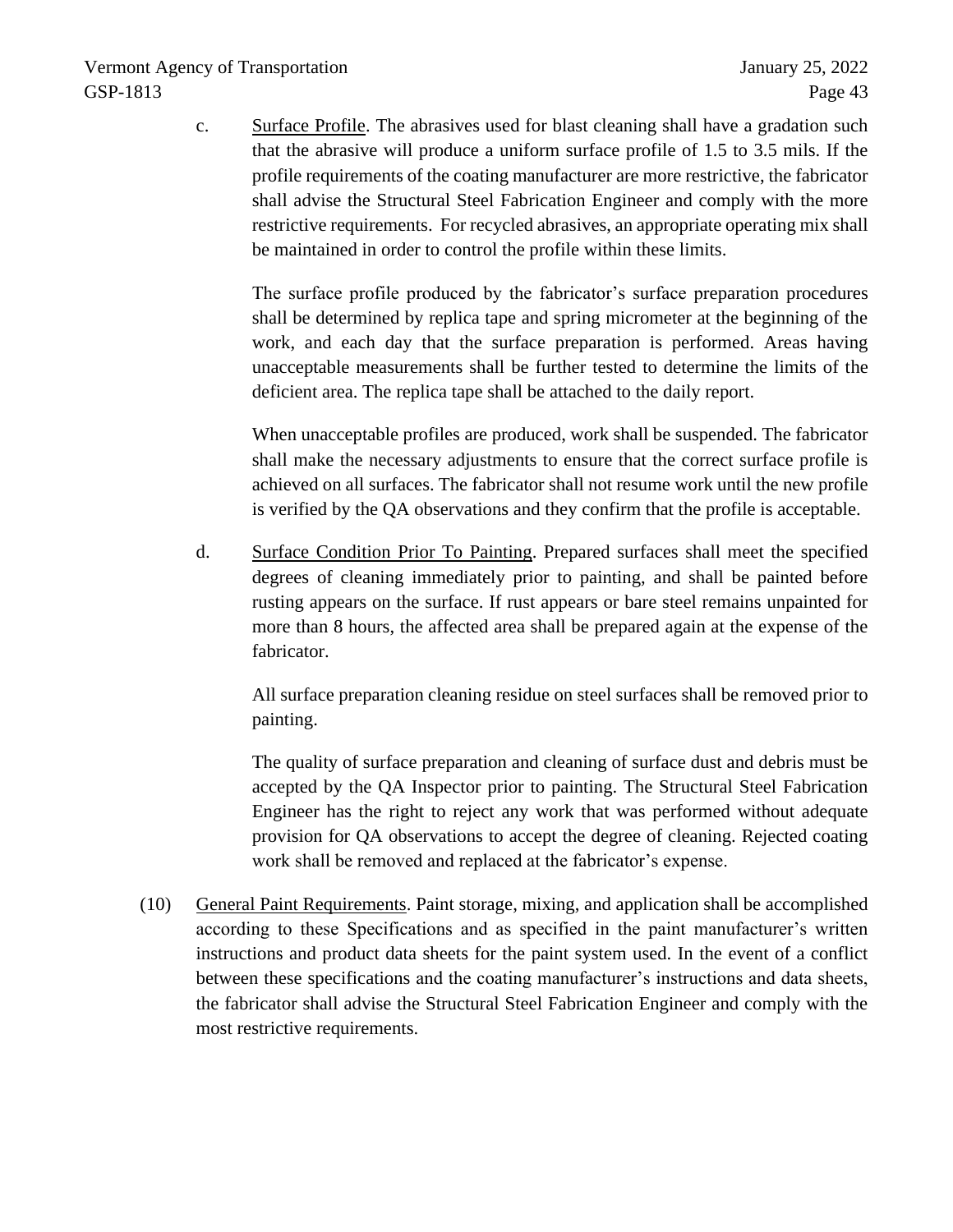a. Paint Storage and Mixing. All paint shall be stored according to the manufacturer's published instructions, including handling, minimum and maximum temperatures, and warming as required prior to mixing. All coatings shall be supplied in sealed containers bearing the manufacturer's name, product designation, batch number, and mixing/thinning instructions. Leaking containers shall not be used. The paint shall be stored in a secure fireproof location.

Mixing shall be performed according to the manufacturer's instructions. Thinning shall be performed using thinner provided by the manufacturer, and only to the extent allowed by the manufacturer's written instructions. In no case shall thinning be permitted that would cause the coating to exceed the local Volatile Organic Compound (VOC) emission restrictions. For multiple component paints, only complete kits shall be mixed and used. Partial mixing is not allowed.

The ingredients in the containers of paint shall be thoroughly mixed by mechanical power mixers according to the manufacturer's instructions, in the original containers before use or mixing with other containers of paint. The paint shall be mixed in a manner that will break up all lumps, completely disperse pigment, and result in a uniform composition. Paint shall be carefully examined after mixing for uniformity and to verify that no unmixed pigment remains on the bottom of the container.

Excessive skinning or partial hardening due to improper or prolonged storage will be cause for rejection of the paint, even though it may have been previously inspected and accepted. Manufacturer recommended induction/sweat-in times and temperature of mixed coatings shall be observed.

Multiple component coatings shall be discarded after the expiration of the pot life. Single component paint shall not remain in spray pots, paint buckets, etc. overnight and shall be stored in a covered container and remixed before use.

b. Paint Application. Unless prohibited by the coating manufacturer's written instructions, paint may be applied by spray methods, rollers, or brushes. If applied with conventional or airless spray methods, paint shall be applied in a uniform layer with overlapping at the edges of the spray pattern.

The painters shall monitor the wet film thickness of each coat during application. The wet film thickness shall be calculated based on the specified dry film thickness using the solids by volume of the material and the amount of thinner added.

When brushes or rollers are used to apply the coating, additional applications may be required to achieve the specified thickness per layer.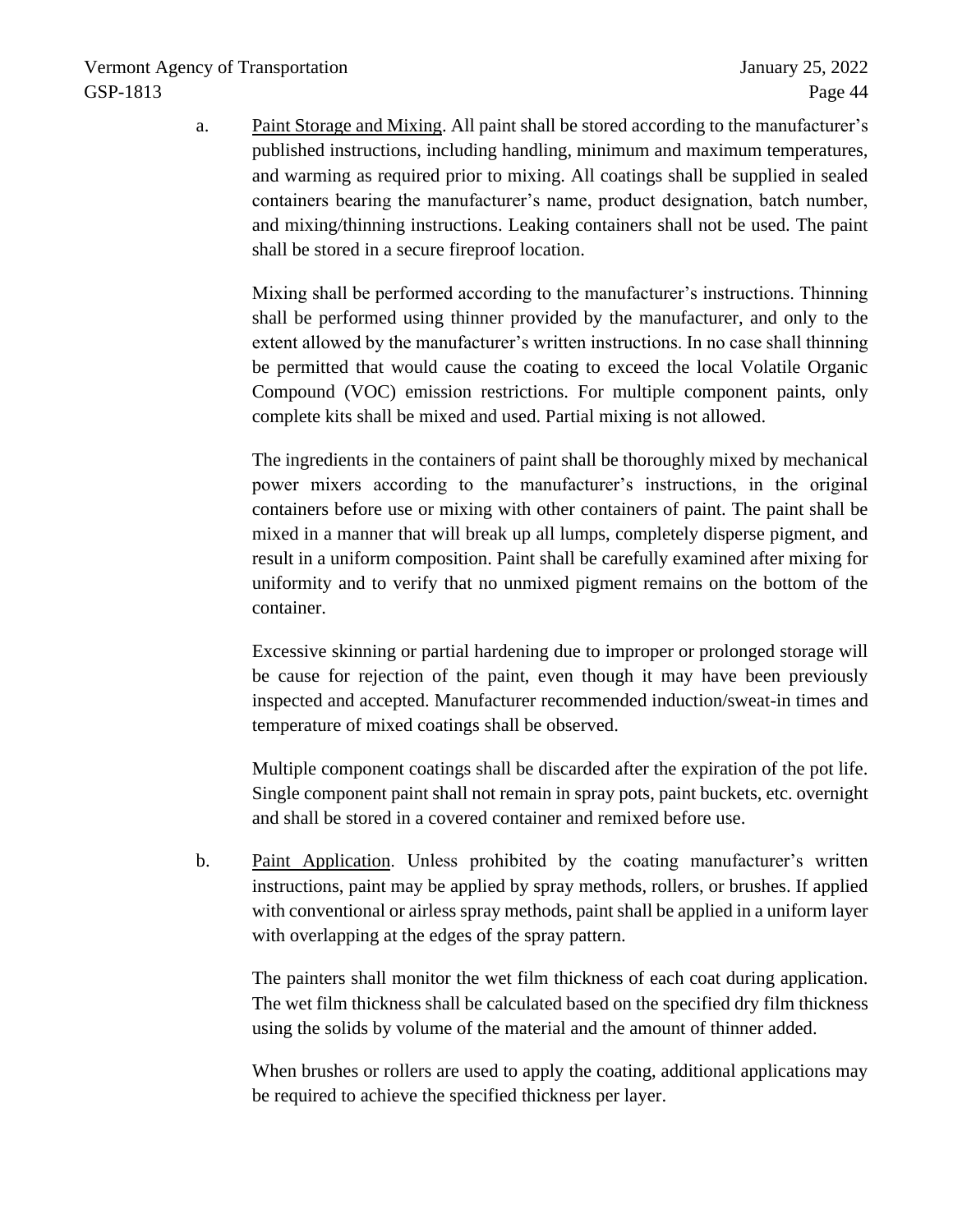- c. Re-coating and Film Continuity (Hold Point for Each Coat). Paint shall be considered dry for re-coating according to the re-coat time/temperature/humidity criteria provided in the manufacturer's instructions and when an additional coat can be applied without the development of film irregularities such as lifting, wrinkling, or loss of adhesion of the under coat.
- d. Stripe Coats. Unless indicated otherwise in the Contract, the Contractor shall apply an additional stripe coat to edges, crevices, welds, and similar surface irregularities for the prime coat and intermediate coat. The stripe coat shall be applied by brush or roller, as per manufacturer's recommendations, such that the coating is thoroughly worked into or on the irregular surfaces, and shall extend onto the surrounding steel a minimum of 1 inch in all directions. The purpose of the stripe coat is to build additional thickness and to assure complete coverage of these areas.

The stripe coat shall not be applied as part of the application of the full coat. The stripe coat shall be applied and dried separately according to the manufacturer's recommended drying times. Also, the color of the stripe coat shall contrast with the colors used for the full coats immediately preceding and succeeding the stripe coat.

- e. Coating Sequence. For locations painted under this specification, coatings shall be applied as follows:
	- 1. Prime Coat. The full prime coat shall be applied first to protect the steel. Once the full prime coat has dried, the prime stripe coat shall be applied.
	- 2. Intermediate Coat. After the prime stripe coat has dried, an intermediate stripe coat shall be applied and allowed to dry, followed by the full intermediate coat.
	- 3. Top Coat. After the full intermediate coat has dried, the full top coat shall be applied.
- f. Coating of Faying Surfaces. All faying surfaces (including surfaces in contact with the hardware) in bolted connections shall receive the prime coat only prior to final assembly unless specified otherwise in the Plans. The remaining coats of paint in the connection areas shall be applied after the final assembly and tension has been completed and accepted.
- (11) Coating Thickness. The dry film thicknesses of the full coats shall be as follows, as measured in accordance with *SSPC-PA 2*. If the manufacturer's upper or lower thickness limit is more restrictive, it shall be followed instead.
	- 1. The prime coat of organic zinc-rich primer shall be between 3.5 and 5.0 mils dry film thickness.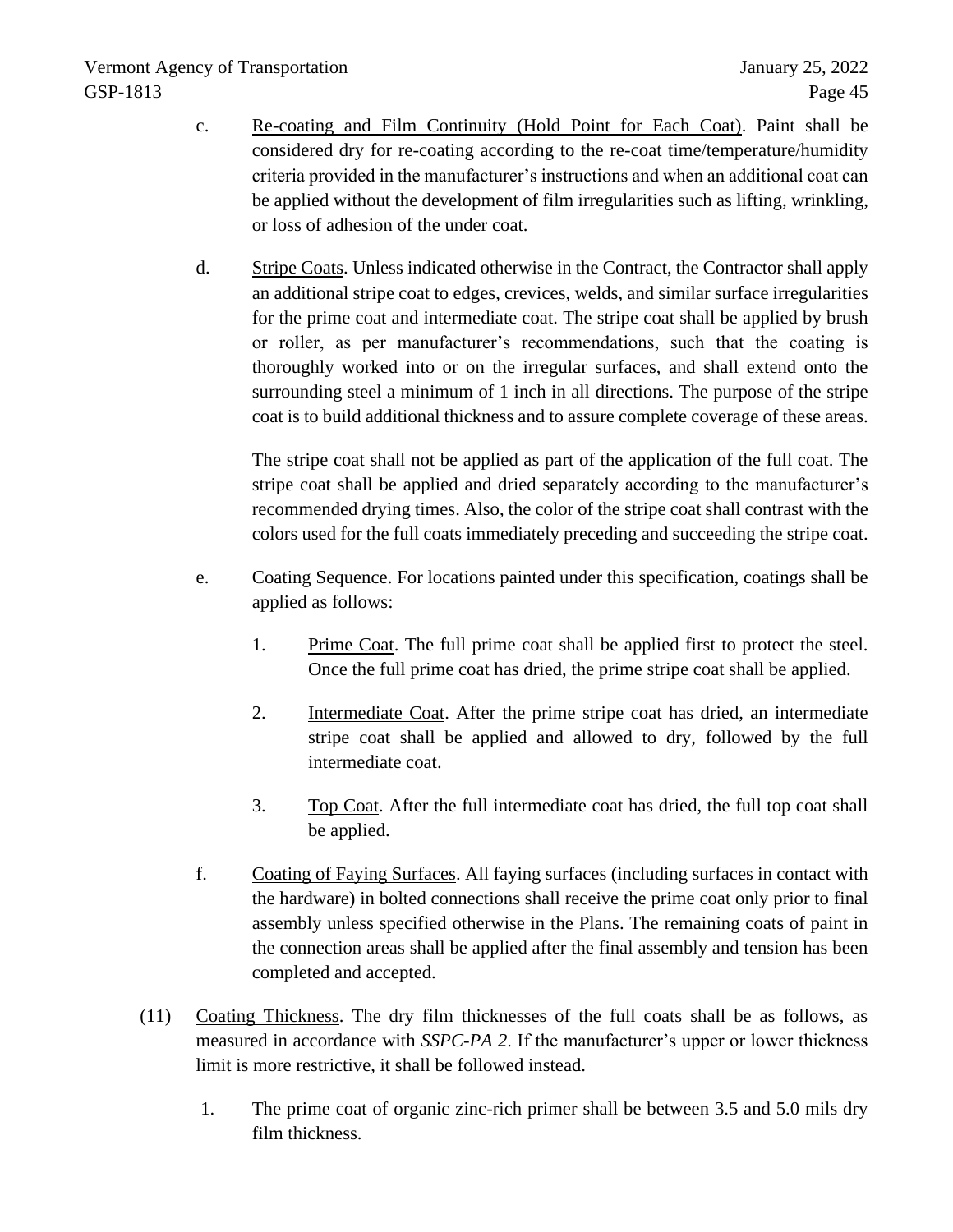- 2. The intermediate coat of epoxy or urethane shall be between 3.0 and 6.0 mils dry film thickness.
- 3. The finish coat of aliphatic urethane shall be between 2.5 and 4.0 mils dry film thickness. Finish coat color shall be according to Contract Documents.
- (12) Amine Blush. Amine blush is a residue that can form on newly applied epoxy coating films under certain conditions. Amine blush often appears as a yellowish milky and/or a blotchy residue on the coating surface and is a deterrent to the adhesion of subsequently applied coating layers. If amine blush is detected, the Contractor shall provide the Engineer with written procedures from the coating manufacturer for complete removal prior to the application of additional coating layers.

Painting shall be done in a neat and workmanlike manner. Each coat of paint shall be applied as a continuous film of uniform thickness free of defects including, but not limited to, runs, sags, overspray, dry spray, pinholes, voids, skips, misses, and shadow-through. Defects such as runs and sags shall be brushed out immediately during application.

(13) Repair of Damage to New Coating System. The Contractor shall repair all damage to the newly installed coating system, at no cost to the Agency. If the damage extends to the substrate, the damaged areas shall be prepared to meet *SSPC-SP 3*.

The surrounding coating at each repair location shall be feathered for a minimum distance of 1-1/2 inches to achieve a smooth transition between the prepared areas and the existing coating.

If the bare steel is exposed, all coats shall be applied to the prepared area. If only the intermediate and finish coats are damaged, the intermediate and finish coats shall be applied. If only the finish coat is damaged, the finish coat shall be applied.

All Hold Points and specifications are applicable to the repair of damaged areas and areas concealed by containment.

# (e) Field Connections.

(1) Waiver of Certifications. For applications of shop painting and field assembly, the Contractor may request that the Engineer waive the requirements for NACE certification and SSPC-QP 1 certification for the necessary field painting of the bolted connection areas. Requests will be reviewed on a case-by-case basis and will only be considered on projects with limited amounts of required field painting such as diaphragm and cross frame connections. If the Engineer grants the request, all other requirements for certifications, inspections, quality control, supplying inspection equipment, hold points, etc. will remain in effect.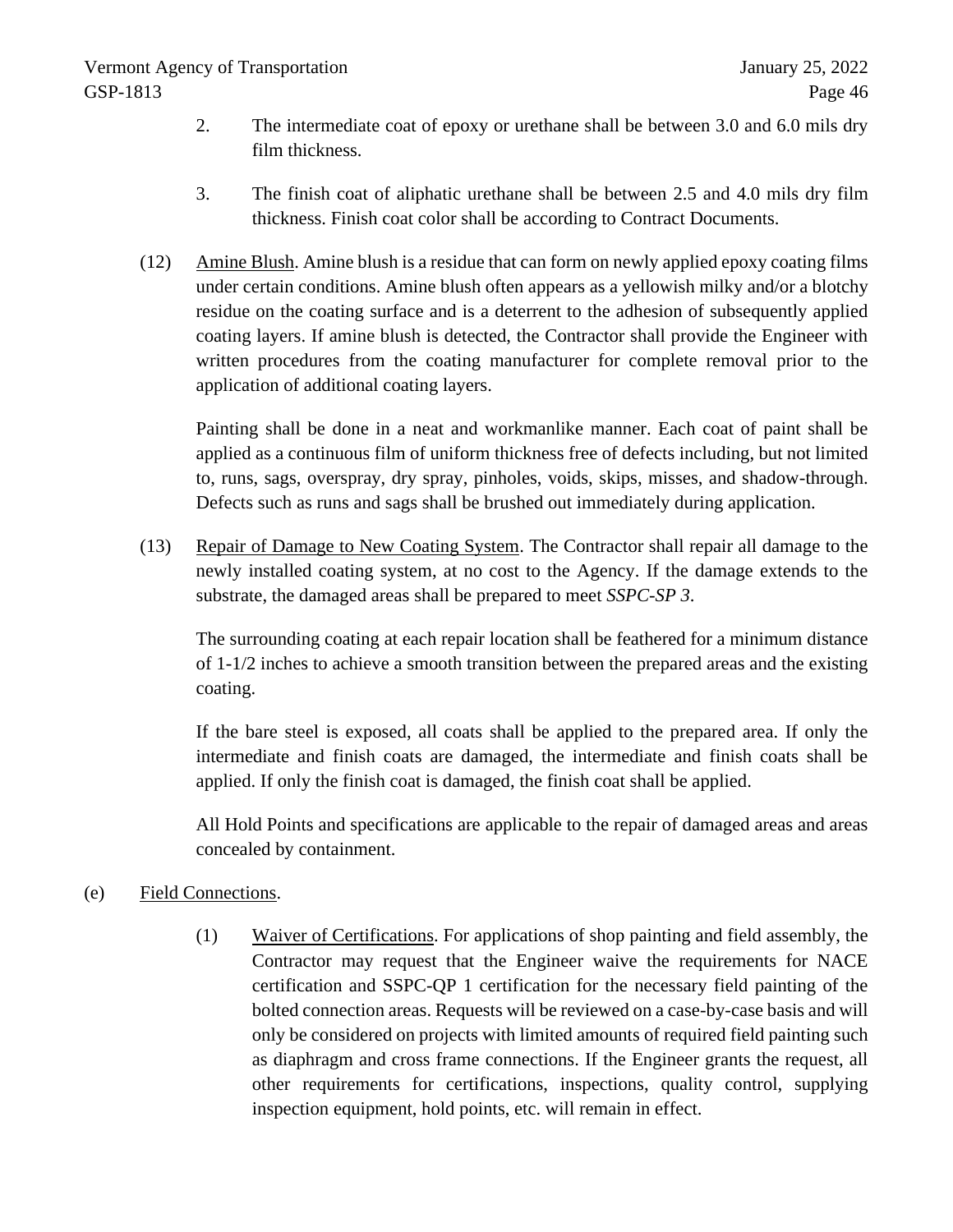(2) Surface Cleaning for Hardware. The requirements of this part shall apply when the Contract requires installation of bolts that are to be painted. This work shall occur after bolt tensioning has been completed. All exposed oils, lubricants, and wax on the bolts, nuts, washers, and surrounding surfaces to be painted shall be completely removed by solvent cleaning. This also includes any foreign material that has come out of the DTIs during the tensioning process. Light hand wire brushing or scrubbing with bristle brushes is allowed. Use of power tools is not allowed.

For galvanized hardware, the Contractor shall remove the colored lubricant from the nuts. The galvanizer may be able to provide information to the Contractor on the most effective solvent cleaner to remove the colored lubricant (common examples include methyl-ethyl-ketone (MEK), foaming glass cleaners containing ammonia, and foaming alkaline-type household cleaners). It is not necessary to remove 100% of the dye, and it is acceptable for some staining to remain after cleaning. A white cloth wipe test with no color transfer can be used to confirm that all lubricant and non-absorbed dye has been removed, leaving only the residual stain on the surface. The final cleanliness shall be acceptable to the Engineer.

(f) Grease Coating. When the Contract Plans specify that any steel surfaces are to be grease coated, all work shall be performed in accordance with Subsection 708.04.

Grease rustproofing compound shall be uniformly applied in a single coat by brush or spray at an approximate rate of 20 ft<sup>2</sup>/gal to the steel as specified. This shall occur after all concrete form work has been removed, and after the final coat of paint, including repairs, has fully cured. A fully cured condition has occurred when a thumbnail driven into the coating surface does not leave an impression and when a thumb firmly pushed against the surface and twisted does not disturb the coating.

Surfaces adjacent to areas being grease coated shall be protected against over-spray. Non-metallic and stainless steel surfaces shall not be coated.

506.24 METHOD OF MEASUREMENT, subpart (a), is hereby modified by deleting subparts (4), (5), (6), (7), and (8) and replacing them with the following:

- (4) All welding shall be considered as incidental work to the fabrication, and no measurement will be made for the weight of weld metal used.
- (5) The weight of permanent shop and field bolts, nuts, direct tension indicators, and washers incorporated into the structure and temporary erection bolts, nuts, and washers shall be incidental to the Structural Steel item and no measurement will be made for weight of the bolts, nuts, direct tension indicators, and washers.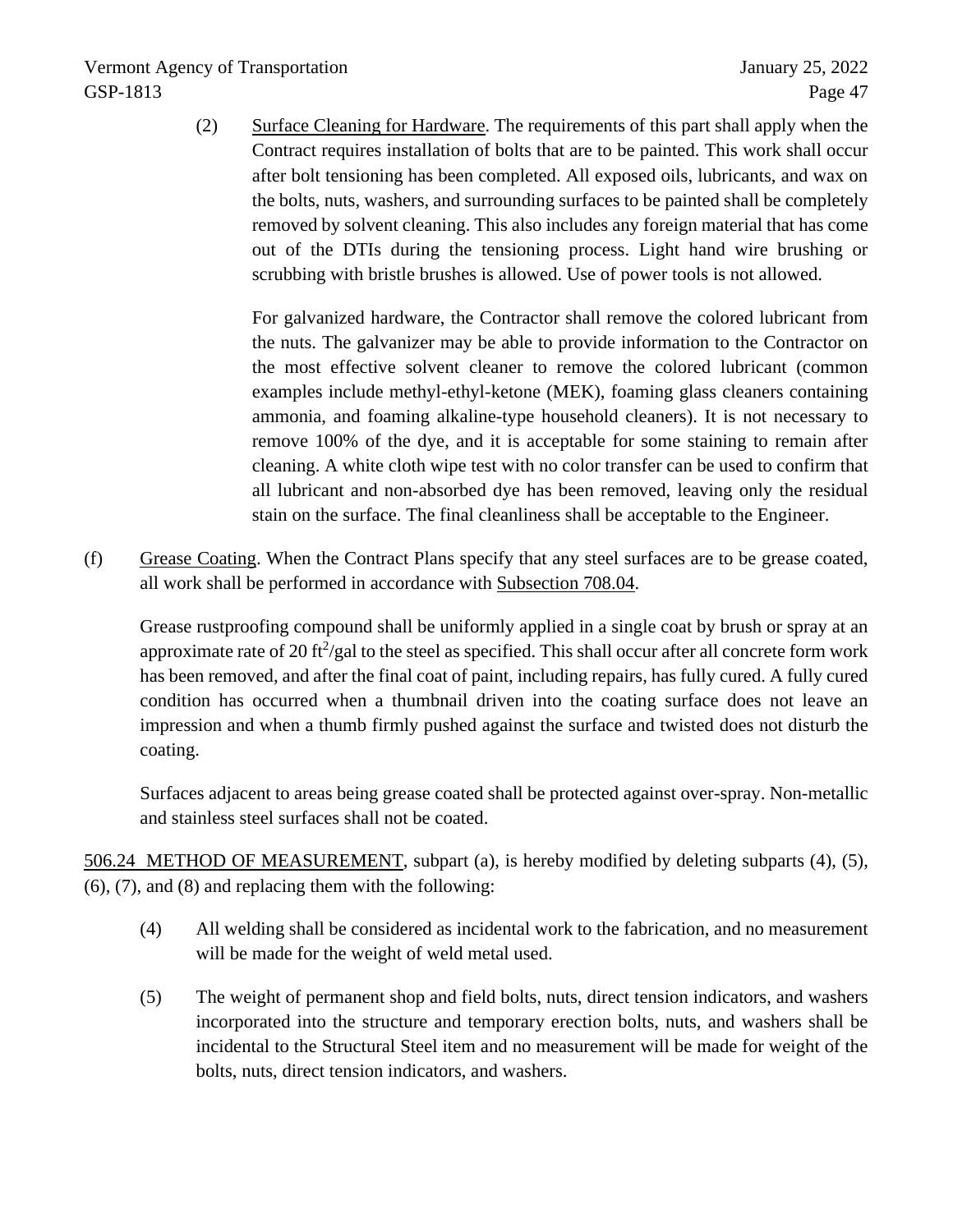506.25 BASIS OF PAYMENT is hereby modified by being deleted in its entirety and replaced with the following:

506.25 BASIS OF PAYMENT. The accepted quantity of Structural Steel will be paid for at the Contract Unit Price per pound for the items specified in the Contract. Payment will be full compensation for furnishing, detailing, handling, transporting, and placing the materials specified, including nondestructive testing of welds; for preparing the surface of new steel to be painted, galvanized, metalized, or to remain unpainted; for necessary field cleaning; and for painting, metalizing, sealing, galvanizing, or grease coating of surfaces, unless otherwise paid for. Payment will also be full compensation for furnishing and implementing the erection plan, and for furnishing all labor, tools, equipment, and incidentals necessary to complete the work.

Payment for Structural Steel on a lump sum basis will be full compensation for performing all work specified and for furnishing all labor, materials, tools, equipment, erection plans, and incidentals necessary to complete the work.

The Engineer may authorize progress payments in the following manner:

- (a) A maximum of 15% of the estimated quantity may be paid when the Fabrication Drawings are approved for fabrication.
- (b) A maximum of 75% of the estimated quantity may be paid when the steel has been entirely completed and accepted per the approved Fabrication Drawings, stored in a location and manor accepted by the Structural Steel Fabrication Engineer, and all applicable material certifications have been approved.
- (c) A maximum of 90% of the estimated quantity may be paid when the steel has been erected, falsework removed, and painting of connections, and "touch-up" completed where required.
- (d) After completion and acceptance of all work under this Section, including extended weights being received and checked, 100% of the quantity will be paid.

All nondestructive testing and required quality control activities will be considered incidental to fabrication, and no separate payment will be made.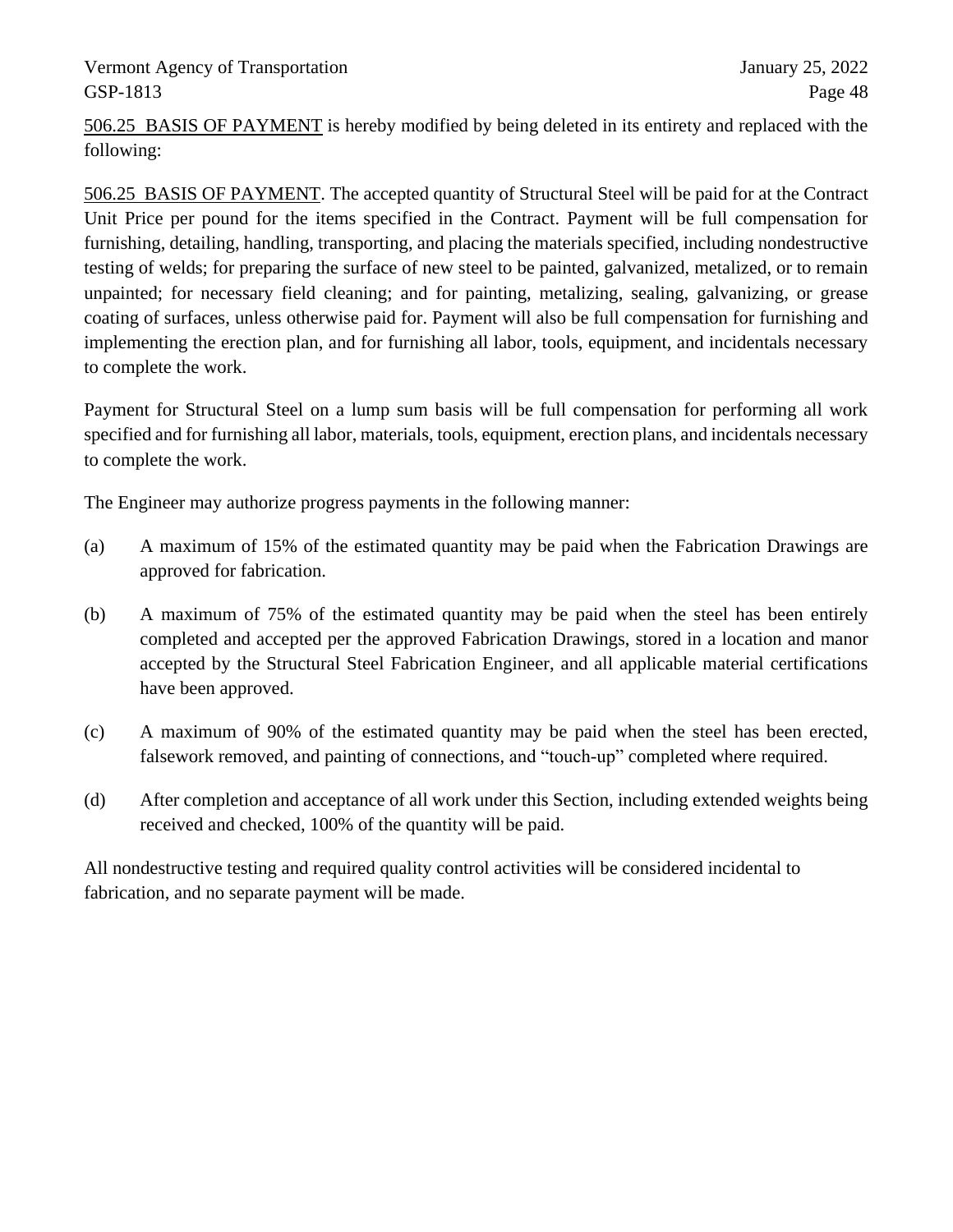Payment will be made under:

## Pay Item Pay Unit

# SECTION 510 – PRESTRESSED CONCRETE

510.02 MATERIALS is hereby modified by inserting the following entry into the material subsection list in numerical order:

Portland-Limestone Cement ......................................................................................701.06

510.02 MATERIALS is hereby further modified by deleting the entry in the subsection list for "Overhead and Vertical Concrete Repair Material....................................780.02" and replacing it with the following:

Concrete Repair Material, Type I ..............................................................................780.01(a)

510.06 INSPECTION is hereby modified by deleting the second paragraph, which begins with "The inspector shall be provided…" and ends with "…the production area as practicable.", in its entirety and replacing it with the following:

The Inspector shall be provided with a minimum office space of 100 square feet with the least dimension of 6 feet. A desk surface with minimum of two drawers, as well as dedicated private telephone and internet services, shall be provided to the laboratory. The phone and internet service shall be provided in accordance with Subsection 631.02(a)(4), except that approval by the Engineer is not required. Any variances shall be approved by the Structural Concrete Engineer. This office space shall be located on the premises as close to the production area as practicable.

510.12 GROUT, subpart (b), is hereby modified by deleting the phrase "requirements of Subsection  $707.03(c)(1)$  and Subsection  $707.03(c)(3)$ ." from the fifth paragraph and replacing it with the phrase "requirements of Subsection  $707.03(a)(1)$  and Subsection  $707.03(a)(3)$ ."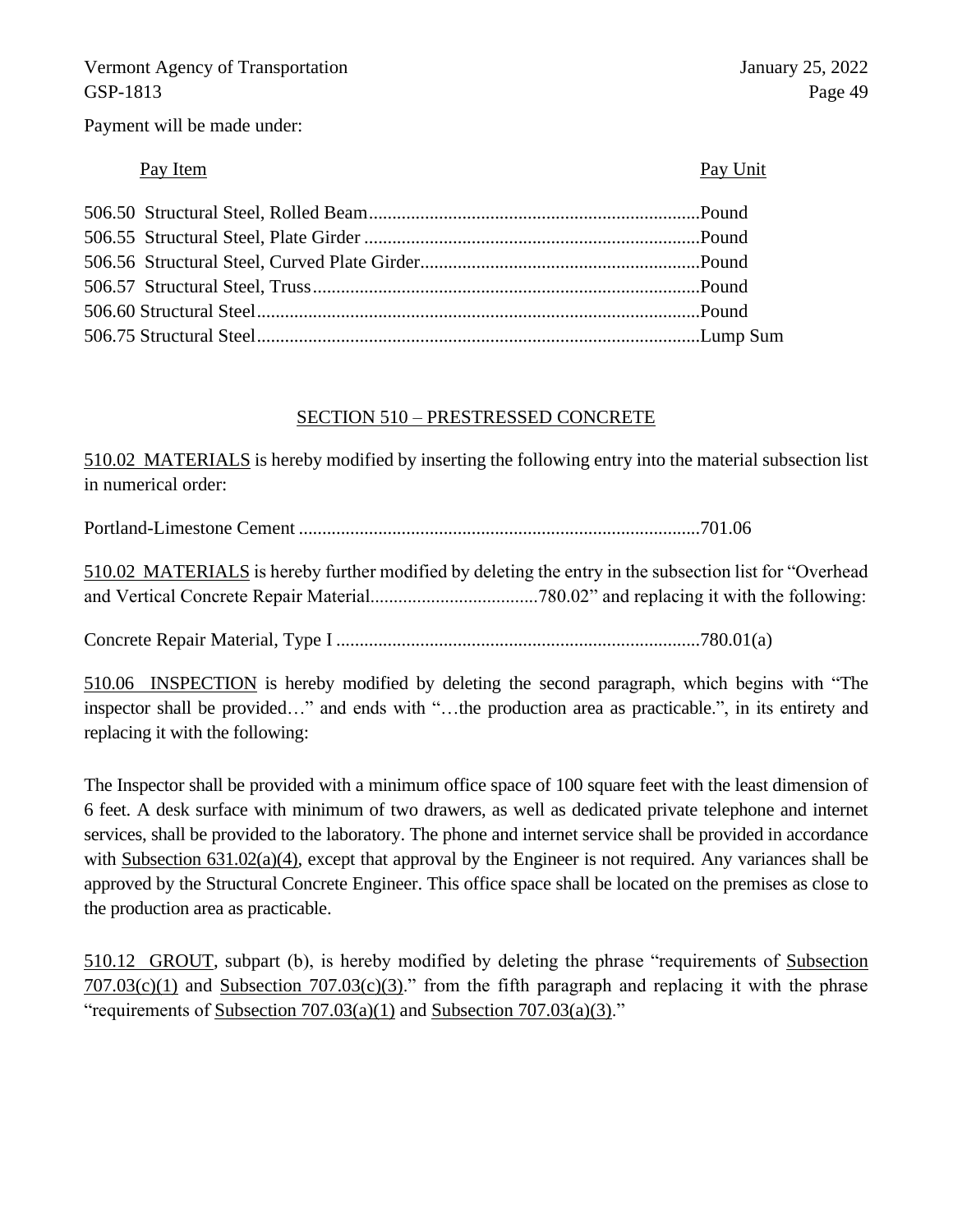## SECTION 516 – EXPANSION DEVICES

516.02 MATERIALS is hereby modified by deleting the entry for "Asphalt Plug Bridge Joint...........................................................707.15" from the subsection list and replacing it with the following:

Asphaltic Plug Joints for Bridges ..............................................................................707.15

516.02 MATERIALS is hereby further modified by deleting the entry in the subsection list for "Epoxy Bonding Compound....................................719.02" and replacing it with the following:

Epoxy Bonding Systems............................................................................................719.02

516.02 MATERIALS is hereby modified by deleting the entry for "Metalizing ...........................................................726.09" from the material list.

516.04 FABRICATION is hereby modified by deleting the phrase "or metalized" from the third paragraph.

516.05 INSTALLATION is hereby modified by deleting the last two sentences of the third paragraph, which begin with "Prior to the placement..." and end with "... with the manufacturer's recommendations." and replacing them with the following:

Prior to the placement of the concrete, all steel surfaces that will be embedded in concrete shall be coated with an epoxy bonding system. Application of the epoxy bonding system shall be done in accordance with the manufacturer's recommendations.

516.08 BASIS OF PAYMENT is hereby modified by deleting the phrase "epoxy bonding compound" from the second sentence of the first paragraph and replacing it with "epoxy bonding system."

## SECTION 519 – SHEET MEMBRANE WATERPROOFING

519.02 MATERIALS is hereby modified by being deleted in its entirety and replaced with the following:

519.02 MATERIALS. Materials shall meet the requirements of the following Subsections:

Spray applied membranes shall be a Waterproofing Membrane System, Type I, and torch applied membranes shall be a Waterproofing Membrane System, Type II.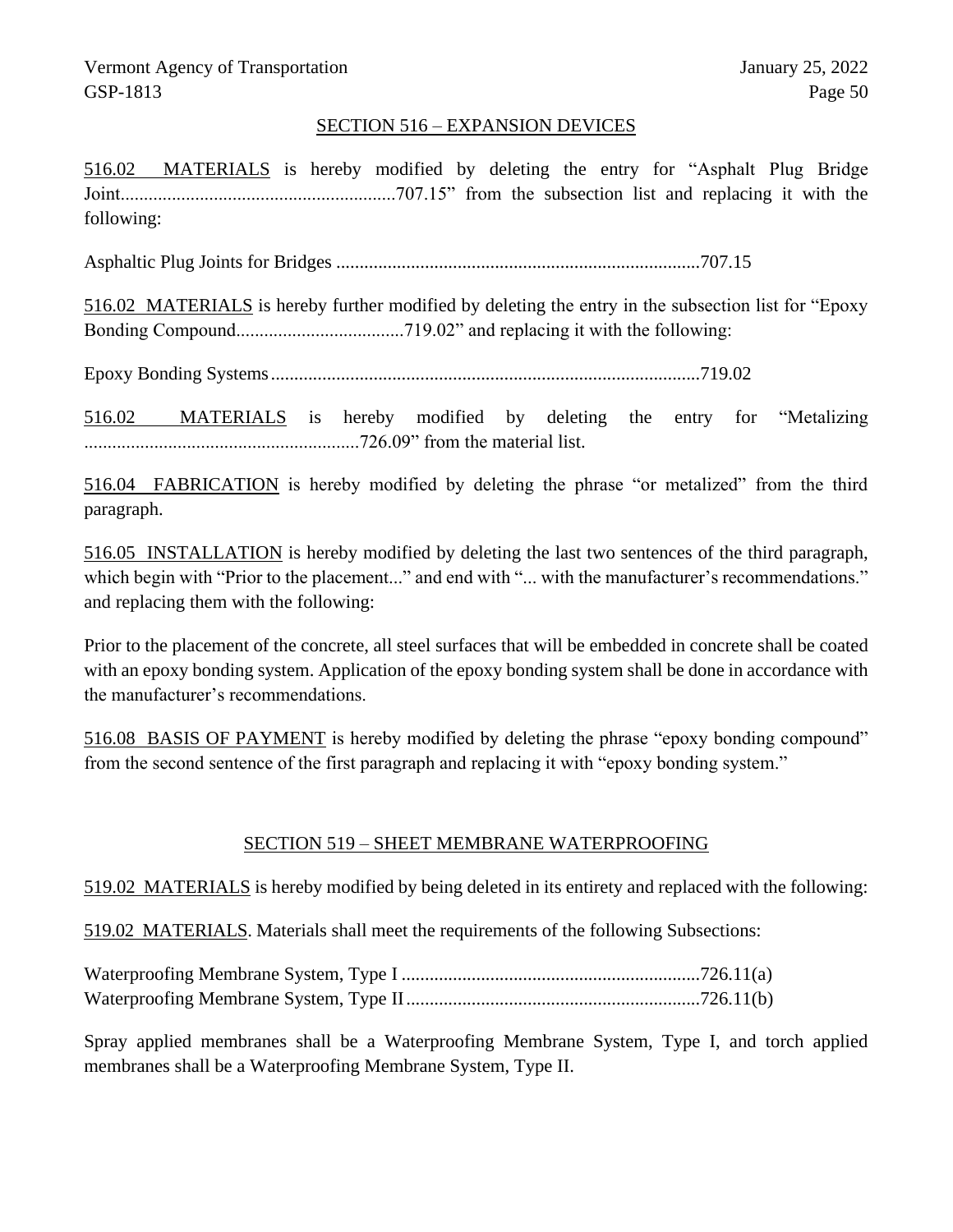# SECTION 524 – JOINT SEALER

524.02 MATERIALS is hereby modified by deleting the entry for "Asphalt Plug Bridge Joint...........................................................707.15" from the material list and replacing it with the following:

Asphaltic Plug Joints for Bridges ..............................................................................707.15

# SECTION 525 – BRIDGE RAILINGS

525.04 FABRICATION, subpart (a), is hereby modified by deleting the second sentence, which reads "Railing shall be fabricated in a plant approved by the Structures Engineer." in its entirety.

# SECTION 529 – REMOVAL OF STRUCTURES AND BRIDGE PAVEMENT

529.03 REMOVAL OF BRIDGE PAVEMENTS is hereby modified by being deleted in its entirety and replaced with the following:

529.03 REMOVAL OF BRIDGE PAVEMENTS. The removal of pavement on bridges shall include the removal of bituminous concrete material, and, when a new waterproofing membrane is included in the Contract or as directed by the Engineer, the removal of sealants or membranes. When not otherwise specified, sealants or membranes shall remain in place.

If removal is by milling, work shall be done in accordance with the requirements of Section 210. Removal methods shall be subject to the approval of the Engineer and shall be such as to prevent any damage to the remaining surface.

Any necessary deck repair will be paid for as shown on the Plans, except damage caused by Contractor's negligence shall be repaired at the Contractor's expense.

529.05 METHOD OF MEASUREMENT is hereby modified by adding ", sealants, and membranes" immediately after the phrase "bituminous pavements" in the first sentence of the first paragraph.

## SECTION 531 – BRIDGE BEARING DEVICES

531.04 FABRICATION, subpart (a), is hereby modified by deleting the first paragraph, which begins with "Material furnished under this Section..." and ends with "... must satisfy the requirements of Subsection 506.03." in its entirety and replacing it with the following:

General. Material furnished under this section shall conform to all applicable provisions of Section 506.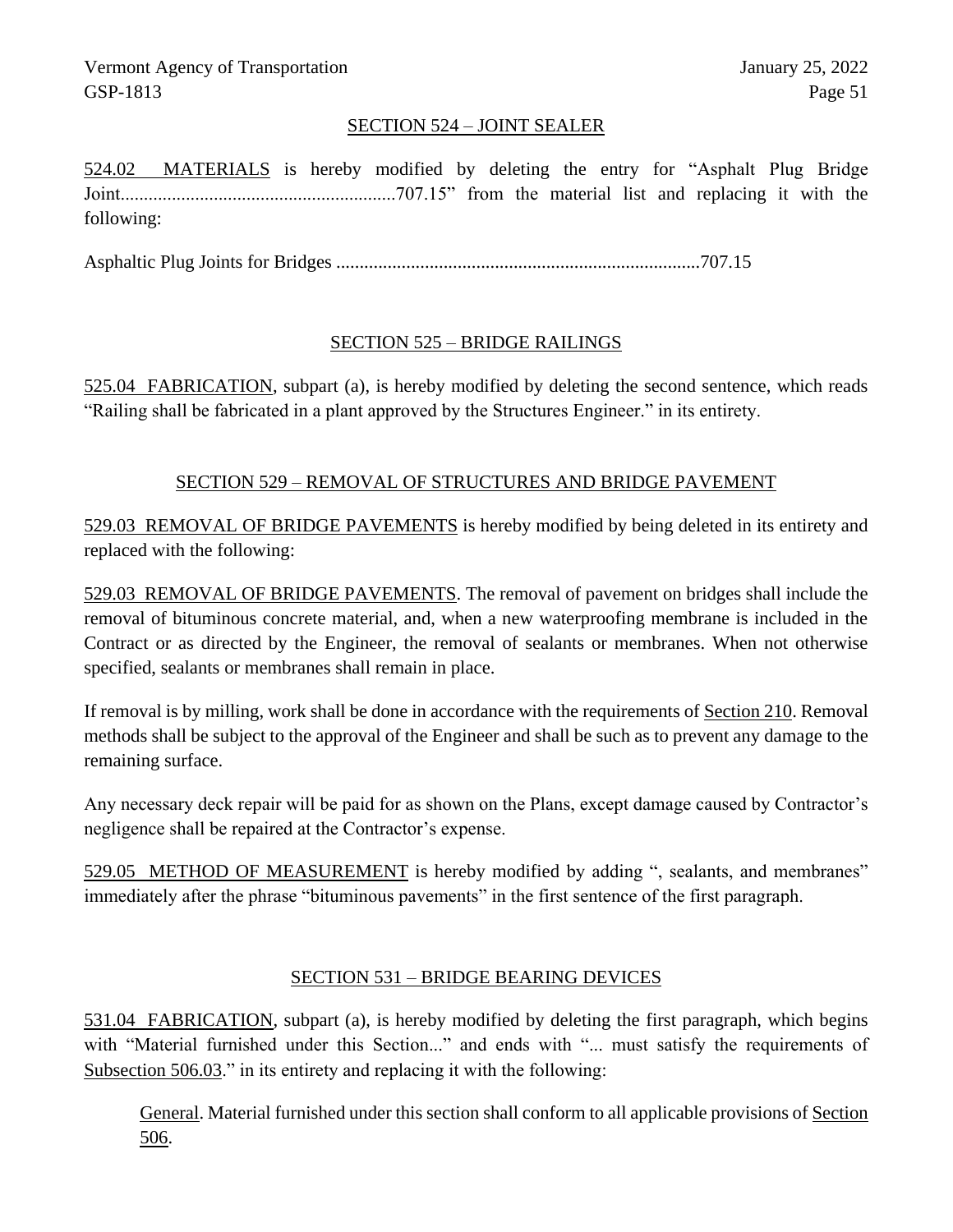531.04 FABRICATION, subpart (a), is hereby further modified by deleting the third paragraph, which reads "All corners and edges of steel plates shall be ground to a 1/16 inch radius." in its entirety.

## SECTION 540 – PRECAST CONCRETE

540.02 MATERIALS is hereby modified by inserting the following entry into the material subsection list in numerical order:

Portland-Limestone Cement ......................................................................................701.06

540.02 MATERIALS is hereby further modified by deleting the entry for "Sheet Membrane Waterproofing, Preformed Sheet...........................................................726.11" from the subsection list and replacing it with the following:

Waterproofing Membrane System, Type III..............................................................726.11(c)

540.02 MATERIALS is hereby further modified by deleting the entry in the subsection list for "Overhead and Vertical Concrete Repair Material....................................780.02" and replacing it with the following:

Concrete Repair Material, Type I ..............................................................................780.01(a)

540.02 MATERIALS is hereby modified by inserting the following entry into the material subsection list in numerical order:

Concrete Repair Material, Type II.............................................................................780.01(b)

540.06 INSPECTION is hereby modified by deleting the second paragraph, which begins with "The inspector shall be provided…" and ends with "…the production area as practicable.", in its entirety and replacing it with the following:

The Inspector shall be provided with a minimum office space of 100 square feet with the least dimension of 6 feet. A desk surface with minimum of two drawers, as well as dedicated private telephone and internet services, shall be provided to the laboratory. The phone and internet service shall be provided in accordance with Subsection 631.02(a)(4), except that approval by the Engineer is not required. Any variances shall be approved by the Structural Concrete Engineer. This office space shall be located on the premises as close to the production area as practicable.

540.10 INSTALLATION, subpart (c), is hereby modified by deleting the phrase "requirements of Subsection 726.11." from the fifth paragraph and replacing it with the phrase "requirements of Subsection  $726.11(c)$ ."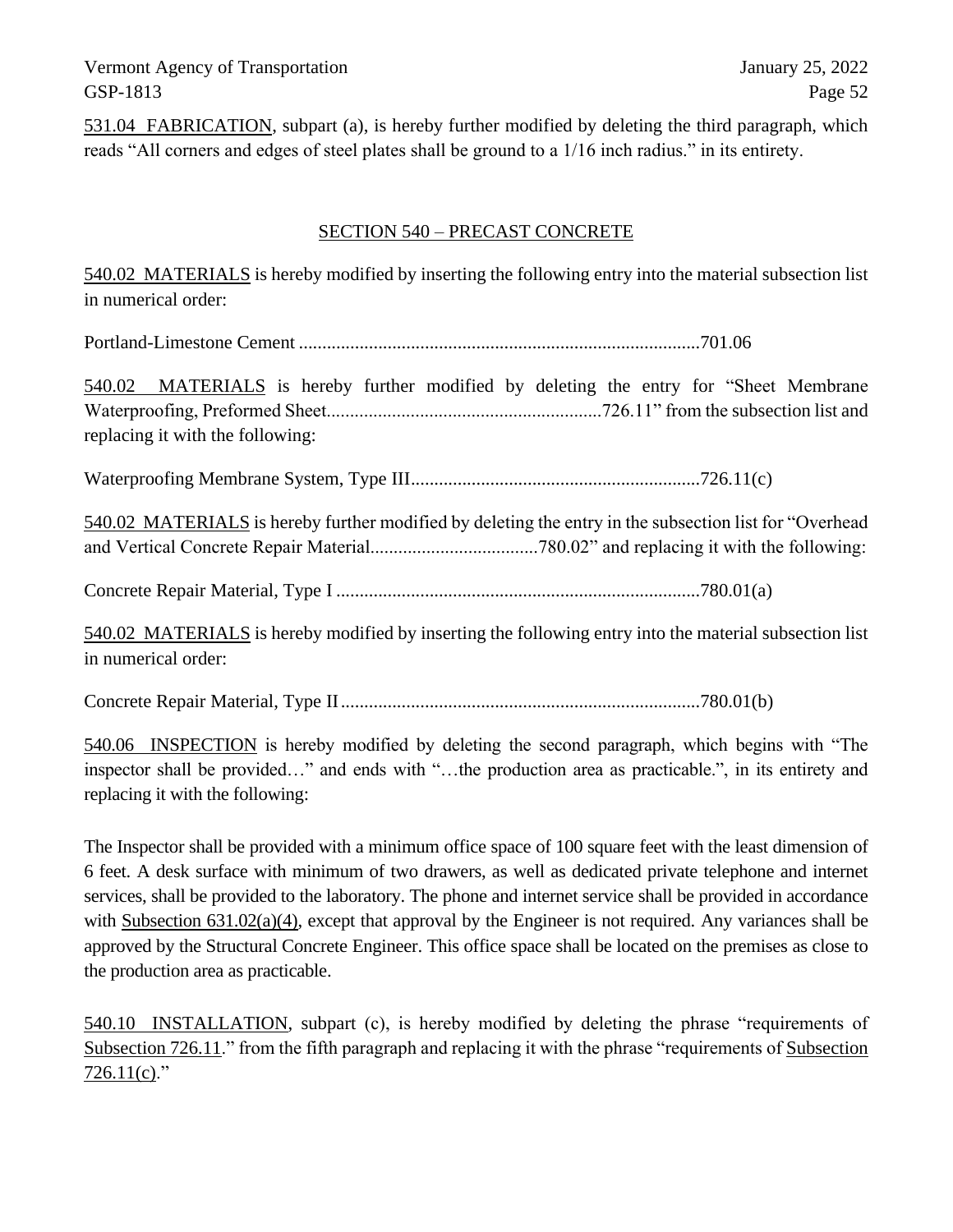540.11 GROUT, subpart (b), is hereby modified by deleting the phrase "requirements of Subsection  $707.03(c)(1)$  and Subsection  $707.03(c)(3)$ ." from the fifth paragraph and replacing it with the phrase "requirements of Subsection  $707.03(a)(1)$  and Subsection  $707.03(a)(3)$ ."

540.12 POST-TENSIONING is hereby modified by deleting the phrase "requirements of Subsection 510.12(b)." from the second paragraph and replacing it with the phrase "requirements of Subsection  $540.11(b)$ ."

540.14 BASIS OF PAYMENT, subpart (b), is hereby modified by deleting the word "prestressed" and replacing it with the word "precast".

# SECTION 541 – STRUCTURAL CONCRETE

541.02 MATERIALS is hereby modified by inserting the following entry into the material subsection list in numerical order:

Portland-Limestone Cement ......................................................................................701.06

541.04 BATCHING, subpart (b), is hereby modified by deleting "Dedicated private telephone and internet services shall be provided to the laboratory. The internet connection shall have a minimum download capacity of 3 Mbps without utilizing compression algorithms and the bandwidth speed shall be verified using an online speed test." from the third paragraph and replacing it with the following:

Dedicated private telephone and internet services shall be provided to the laboratory in accordance with Subsection  $631.02(a)(4)$ , except that approval by the Engineer is not required.

541.07 WEATHER AND TEMPERATURE LIMITATIONS – PROTECTION OF CONCRETE, subpart (b)(7), is hereby modified by deleting the fourth paragraph, which begins with "A thermometer shall be employed..." and ends with "... concrete and enclosure temperatures at varying locations." in its entirety and replacing it with the following:

> A thermometer shall be employed that can display the current ambient temperature with a maximum gradation of 1°F. The Inspector will use the thermometer to take periodic temperature measurements of the enclosure at varying locations.

> The Contractor shall provide a hand-held infrared thermometer capable of taking nocontact measurements that is accurate within plus or minus 2% of the reading. The thermometer's accuracy shall be certified once every 12 months, with the certificate provided with each thermometer.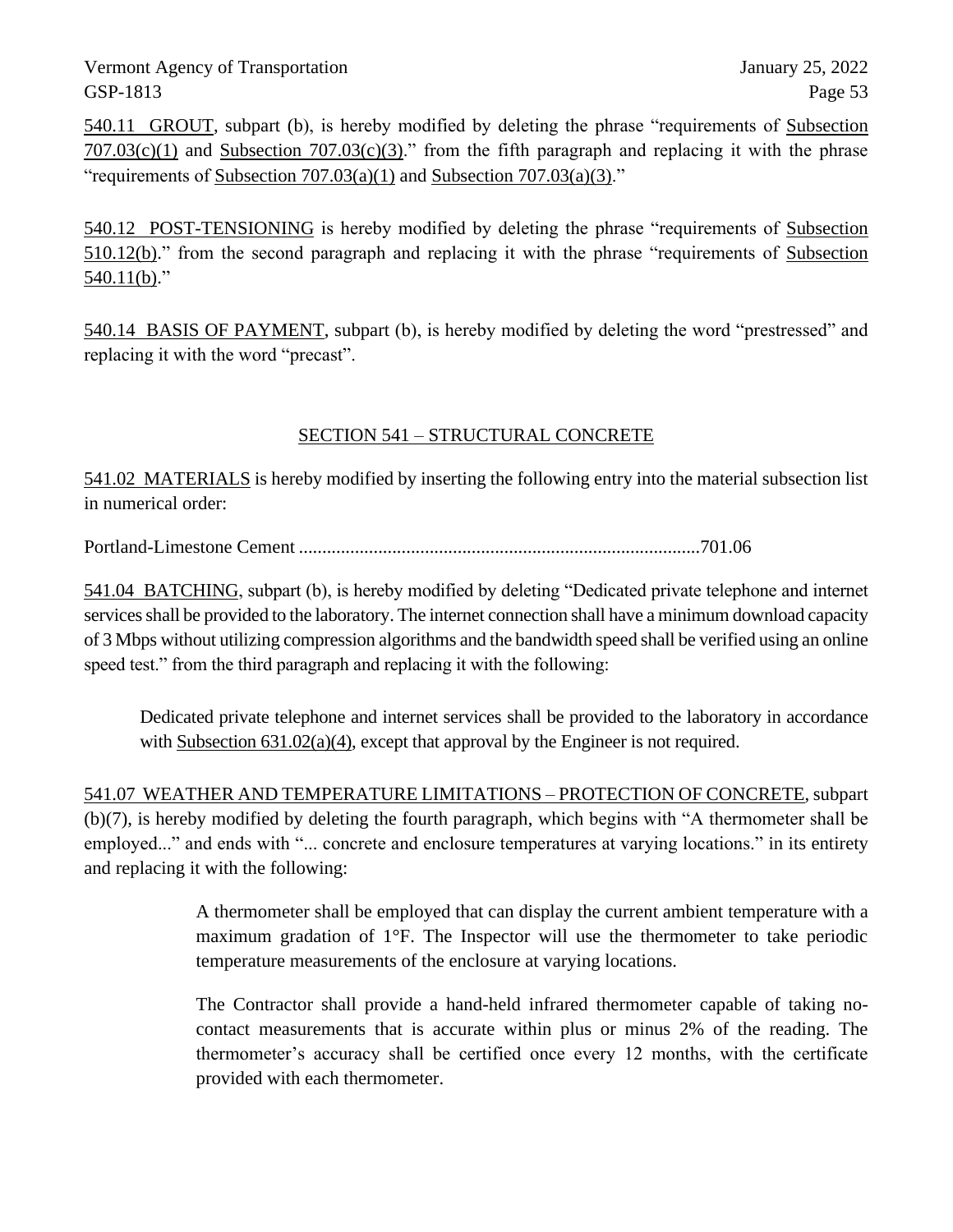## SECTION 543 – CONTRACTOR-FABRICATED PRECAST CONCRETE STRUCTURE

543.04 SUBMITTALS is hereby modified by deleting the first paragraph, which begins with "As soon as practical after award..." and ends with "...submitted as separate submittals", in its entirety and replacing it with the following:

As soon as practical after award of the Contract, all required information shall be prepared and submitted. Fabrication Drawings and erection plans shall be submitted as separate submittals.

# SECTION 544 – PREFABRICATED BRIDGE UNIT SUPERSTRUCTURE

544.02 MATERIALS is hereby modified by being deleted in its entirety and replaced with the following:

544.02 MATERIALS. Materials shall meet the material requirements specified in Subsection 501.02, Subsection 506.02, Subsection 507.02, Subsection 508.02, and the following subsections:

## SECTION 580 – STRUCTURAL CONCRETE REPAIR

580.02 MATERIALS is hereby modified by being deleted in its entirety and replaced with the following:

580.02 MATERIALS. Materials shall meet the requirements of the following subsections:

Coarse Aggregate for Concrete shall meet the requirements of Table 704.02A.

High Performance Concrete shall meet the applicable requirements of Subsection 501.02 through Subsection 501.19 and Concrete (Class AA, Class A, and Class B) shall meet the applicable requirements of Subsection 541.02 through Subsection 541.19. Where further references in this specification are made to concrete, they shall mean that class or corresponding class of concrete described in the governing concrete specifications.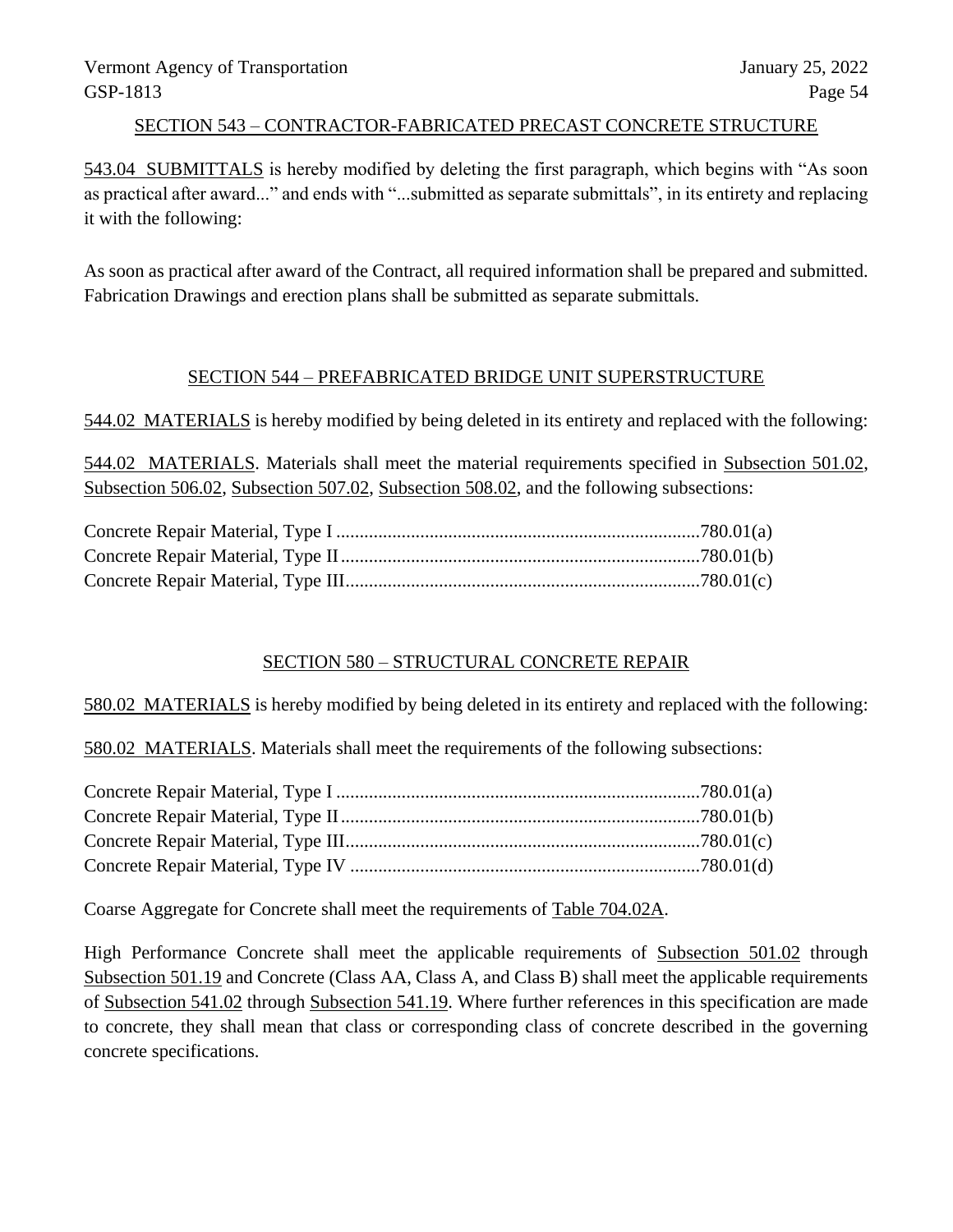580.06 PLACING CONCRETE, subpart (a), is hereby modified by deleting the phrase "When Epoxy Bonding Compound" from the first sentence of the first paragraph and replacing it with "When an epoxy bonding system".

580.06 PLACING CONCRETE, subpart (b), is hereby modified by adding the following as a new second paragraph:

Rapid Setting Concrete Repair Material shall be in accordance with Subsection 780.01(a). Overhead and Vertical Concrete Repair Material shall be in accordance with Subsection 780.01(b). Rapid Setting Concrete Repair Material with Coarse Aggregate shall be in accordance with Subsection 780.01(c). Polymer Concrete Repair Material shall be in accordance with Subsection 780.01(d).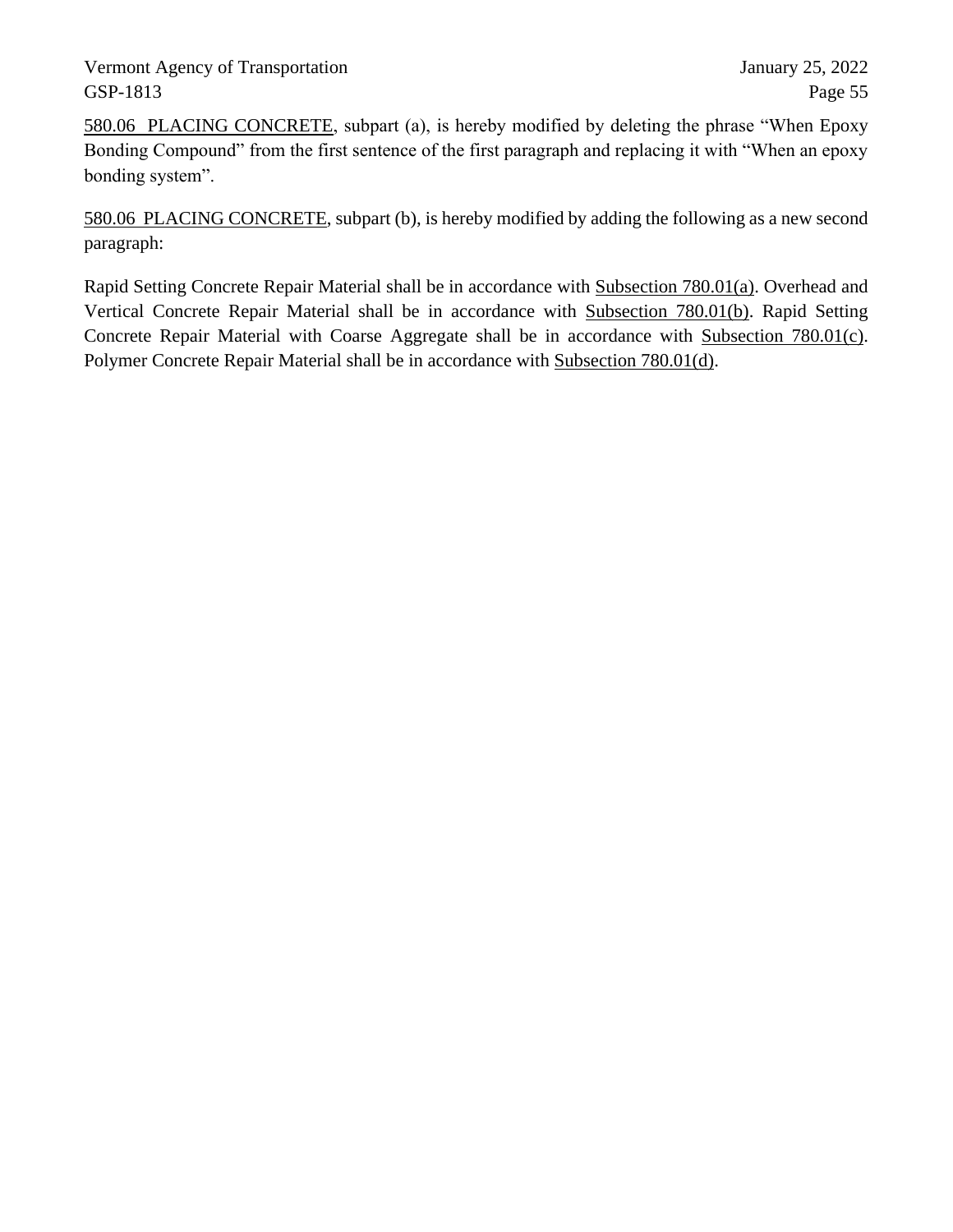## **DIVISION 600**

#### **INCIDENTAL CONSTRUCTION**

#### SECTION 605 – UNDERDRAINS

605.02 MATERIALS is hereby modified by adding the following entry into the subsection list in numerical order:

Geotextile for Underdrain Trench Lining..................................................................720.05

605.02 MATERIALS is hereby further modified by deleting the sentence "Geotextile shall meet the requirements of Table 720.01A for Geotextile for Underdrain Trench Lining."

605.02 MATERIALS is hereby further modified by deleting subparts (a), (b), (c), and (d) in their entirety and replacing them with the following:

- (a) Corrugated steel
- (b) Corrugated aluminum alloy
- (c) Corrugated polyethylene
- (d) PVC plastic

#### SECTION 617 – MAILBOXES

SECTION 617 – MAILBOXES is hereby modified by being deleted in its entirety and replaced with the following:

#### SECTION 617 – MAILBOXES

617.01 DESCRIPTION. This work shall consist of the removal and relocation of existing mailbox installations to permanent locations, or the removal of existing mailbox installations and replacement with new installations in permanent locations. The work shall include the replacement of any non-conforming mailboxes, supports, or attachment hardware.

617.02 MATERIALS. Materials shall meet the requirements of the following subsections:

Brackets and platforms shall be made of galvanized steel sheets. Holes shall be neatly punched or drilled.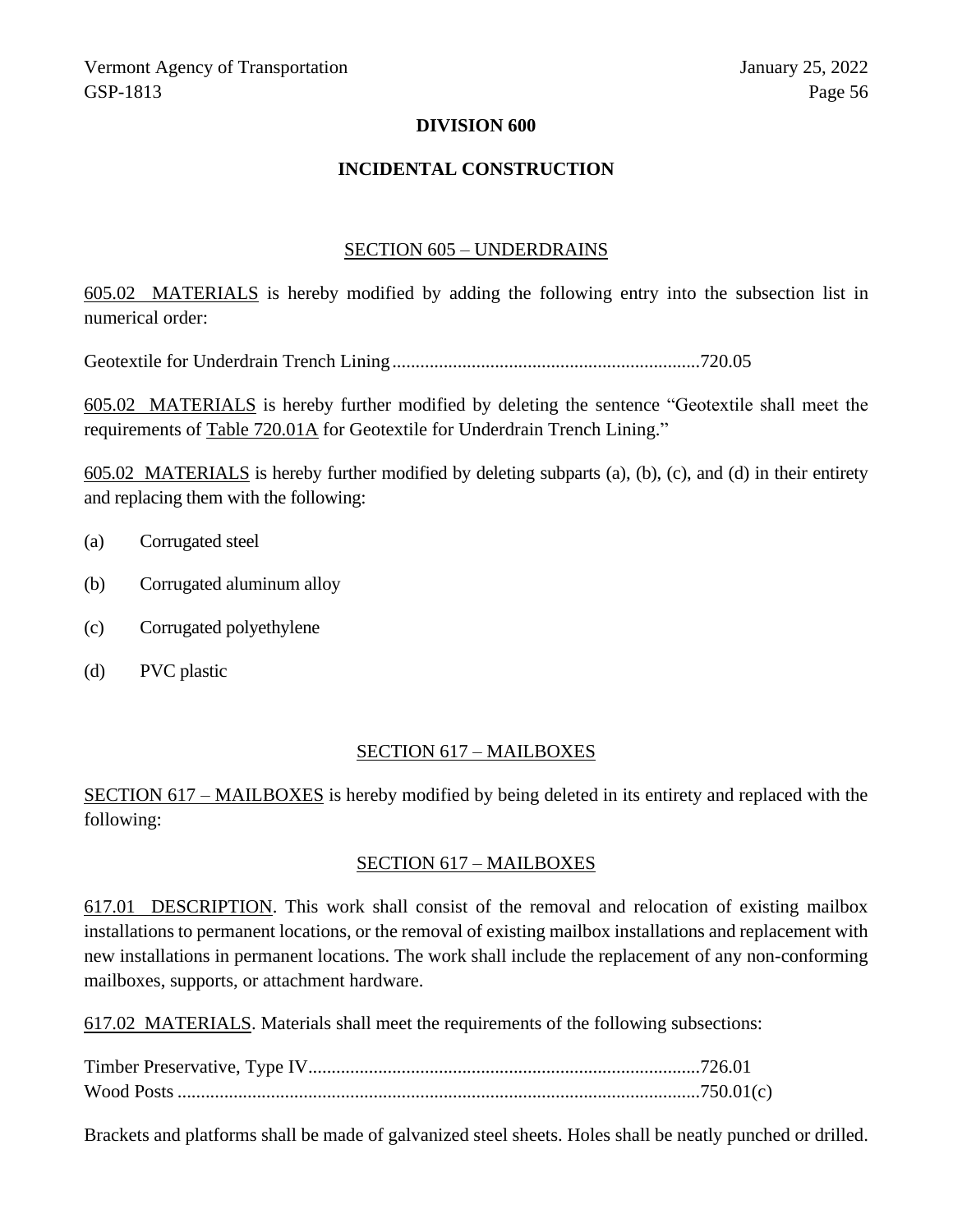Fasteners shall be galvanized in accordance with Subsection 726.08 and meet the requirements of *ASTM A 307*.

New mailboxes must meet the approval of the U.S. Postal Service.

617.03 GENERAL. Mailbox installations designated to be removed and reset shall be carefully removed and reinstalled as shown on the Plans. Any minor components (such as hardware, brackets, or lettering) of the existing installation that are missing, damaged, or become damaged during construction shall be replaced with new materials. Materials not reused shall remain the property of the owner.

Mailbox installations designated to be replaced shall be carefully removed. The removed materials shall remain the property of the owner. New mailbox installations shall be constructed and installed as shown on the Plans.

It is the Contractor's responsibility to ensure that each completed relocation has the approval of the mail carrier.

617.04 RELOCATION. Posts may be set in holes or they may be driven if the posts or any attached antitwist devices are not damaged. The installed posts shall be plumb and placed to the depth shown on the Plans. The space around the posts set in holes shall be backfilled with suitable granular material in 6 inch layers. The backfill material shall be thoroughly tamped.

Mailboxes shall be attached to the posts using either the existing mountings and hardware, or the mountings and hardware shown on the Plans. All fasteners shall be drawn sufficiently tight to ensure that the mailboxes do not pivot or otherwise move.

Existing nameplates shall be attached to any new mailboxes. Names and rural box numbers lettered on existing mailboxes shall be copied onto new mailboxes using good commercial-quality stick-on letters acceptable to the Engineer.

617.05 METHOD OF MEASUREMENT. The quantity of Remove and Reset Mailbox to be measured for payment will be the number of each type (Single or Multiple Support) relocated in the complete and accepted work, as determined by the Engineer.

The quantity of Remove and Replace Mailbox to be measured for payment will be the number of each type (Single or Multiple Support) replaced in the complete and accepted work, as determined by the Engineer.

617.06 BASIS OF PAYMENT. The accepted quantity of Remove and Reset Mailbox of the type specified will be paid for at the Contract unit price for each. Payment will be full compensation for removing the existing mailbox installation, reinstalling the mailbox installation in its permanent location, replacing minor broken or missing components (such as hardware, brackets, or lettering, but excluding posts and the mailbox itself), excavating as necessary, backfill, and for furnishing all labor, tools, equipment, and incidentals necessary to complete the work.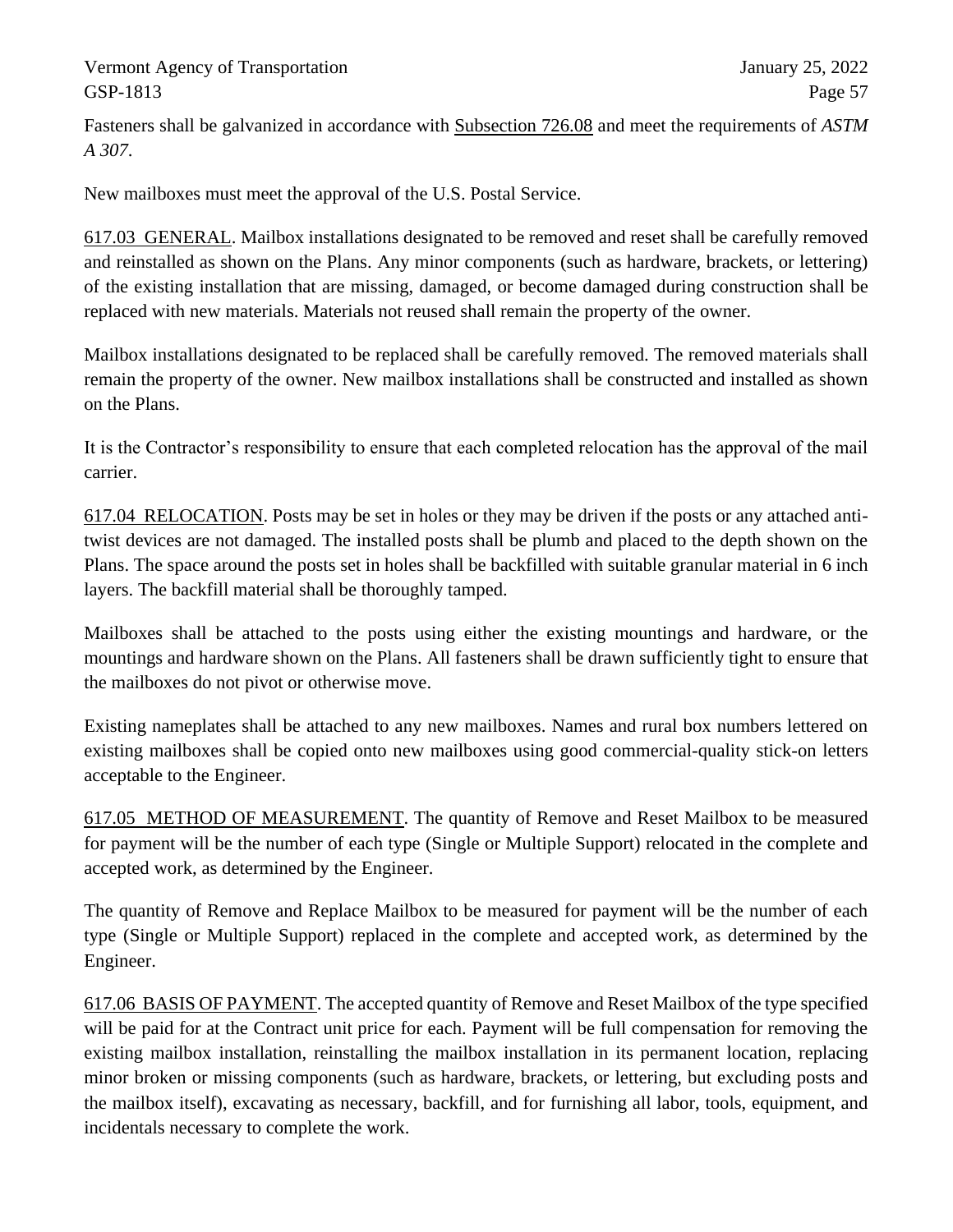If any major components (such as posts or the mailbox itself) of mailbox installations designated to be reset are missing, damaged, or become damaged during construction, the entire installation will be paid for as Remove and Replace Mailbox.

The accepted quantity of Remove and Replace Mailbox of the type specified will be paid for at the Contract unit price for each. Payment will be full compensation for removing the existing mailbox installation, furnishing all new materials, including mailboxes, supports, brackets, hardware, and lettering, installing the mailbox installation in its permanent location, excavating as necessary, backfill, and for furnishing all labor, tools, equipment, and incidentals necessary to complete the work.

Any temporary relocation of mailboxes due to project construction will not be paid under this section. The costs of this temporary work will be considered incidental to other Contract items.

Pay Item Pay Unit

# SECTION 621 – TRAFFIC BARRIERS

621.02 MATERIALS is hereby modified by deleting the entry for "Emulsified Asphalt ...........................................................702.04" from the subsection list.

621.07 TEMPORARY TRAFFIC BARRIER is hereby modified by deleting the third, fourth, and fifth sentences of the first paragraph. The deleted text begins with "The type of temporary traffic barrier shall be..." and ends with "...determined as described in the *MASH* publication."

621.07 TEMPORARY TRAFFIC BARRIER is hereby further modified by adding the following as a new second paragraph.

Temporary Traffic Barrier, and corresponding connections, manufactured prior to January 1, 2020 shall meet Test Level 3 criteria in accordance with *NCHRP Report 350* or *MASH*. Temporary Traffic Barrier, and corresponding connections, manufactured on or after January 1, 2020 shall meet Test Level 3 criteria in accordance with *MASH*. The Contractor shall provide the name of the Temporary Traffic Barrier and current FHWA eligibility letter for the Temporary Traffic Barrier to the Engineer prior to installation. If Temporary Traffic Barrier meeting *NCHRP Report 350* is used, the Contractor shall submit an affidavit certifying that it was manufactured prior to January 1, 2020.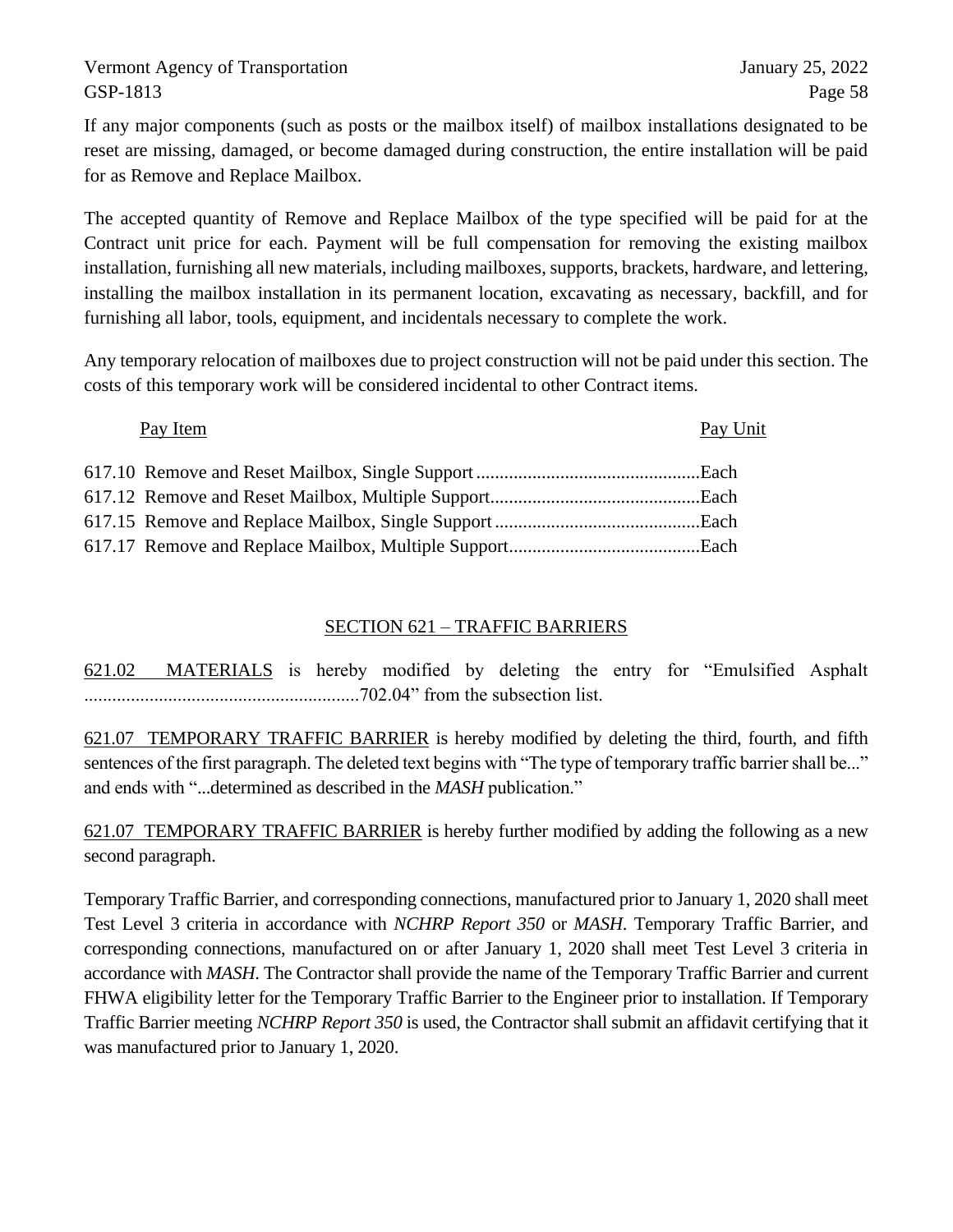### SECTION 625 – SLEEVES FOR UTILITIES

625.02 MATERIALS is hereby modified by deleting the entry for "Asphalt Plug Bridge Joint...........................................................707.15" from the subsection list and replacing it with the following:

Asphaltic Plug Joints for Bridges ..............................................................................707.15

625.02 MATERIALS is hereby further modified by deleting the entry for "Well Casing.......................................................................741.01" from the subsection list.

## SECTION 630 – UNIFORMED TRAFFIC OFFICERS AND FLAGGERS

630.01 DESCRIPTION is hereby modified by deleting the last sentence, which begins with "Flaggers and UTOs shall conform to..." and replacing it with "Flaggers and UTOs shall conform to the requirements of the Contract Documents and the current edition of the *MUTCD* and its latest revisions."

630.02 GENERAL, subpart (b), is hereby modified by being deleted in its entirety and replaced with the following:

(b) Safety Apparel. Traffic control personnel shall wear safety apparel in accordance with the most current edition of the *MUTCD* and its latest revisions. Traffic control personnel deemed to have unsuitable safety apparel by the Engineer shall be considered ineffective and shall be removed.

When operating during nighttime hours, between sunset and sunrise, traffic control personnel shall wear safety apparel meeting or exceeding performance Class 3 requirements of *ANSI/ISEA 107*, including Class E pants or gaiters.

630.04 FLAGGERS is hereby modified by deleting subpart (a) in its entirety and replacing it with the following:

- (a) Requirements. The Contractor shall verify that Flaggers meet the following requirements. Flaggers shall have successfully completed a 4-hour training course taught by a certified instructor within the last 24 months and shall carry proof of training at all times when on the Project. Certified instructors shall have successfully completed one of the following courses:
	- (1) Associated General Contractors of VT Traffic Control Technician/Flagger Trainer Course
	- (2) American Traffic Safety Services Association Flagger Instructor Training Course
	- (3) National Safety Council Flagger Instructor Course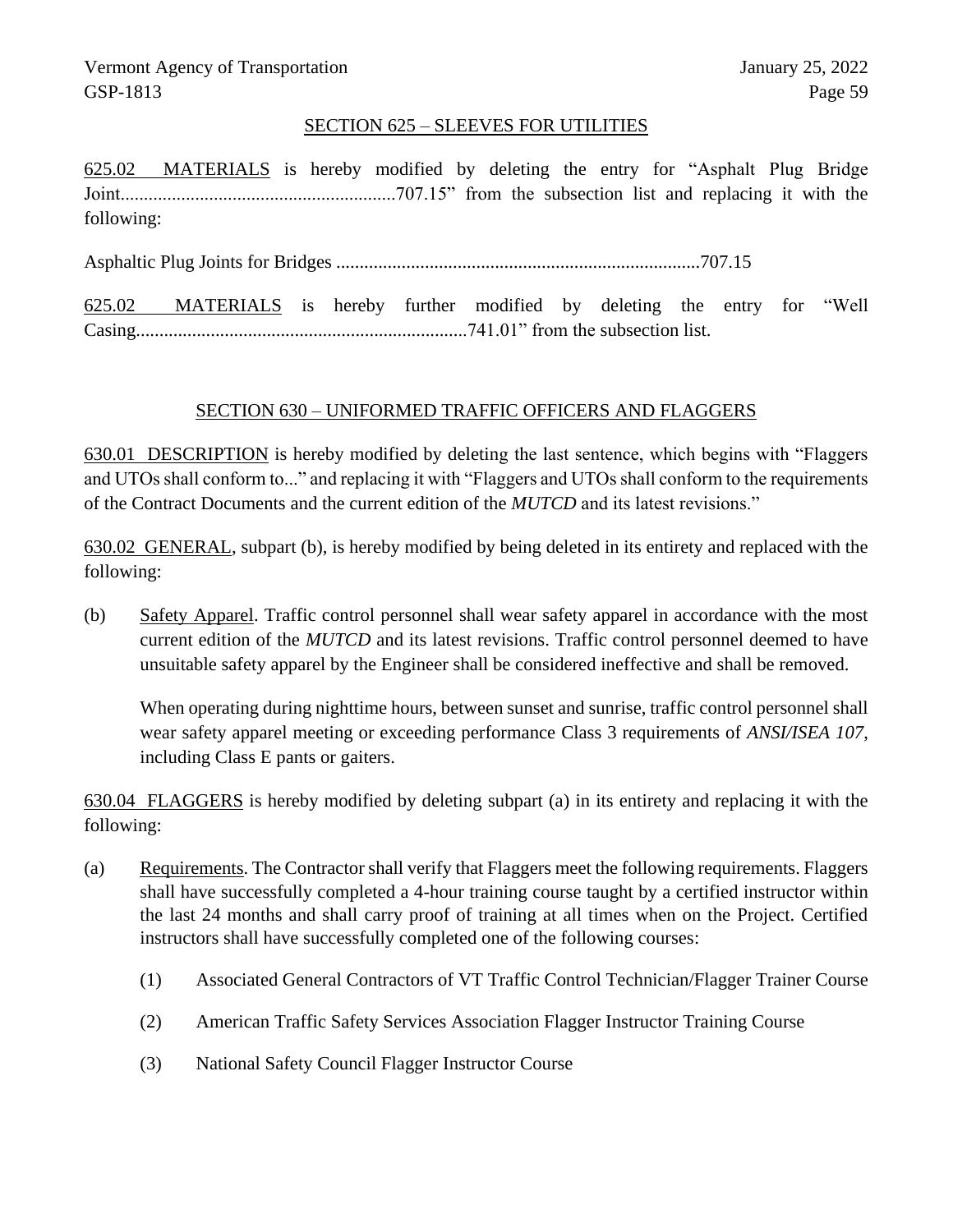# SECTION 631 – FIELD OFFICE

631.02 FIELD OFFICES, subpart (a)(4), is hereby modified by deleting the first paragraph, which begins with "Field Offices shall have…" and ends with "…the Field Office for both services.", in its entirety and replacing it with the following:

> Field Offices shall have independent telephone and internet services such that both can be used simultaneously without impacting functionality. The Contractor shall provide the Engineer with a list of all internet services available at the proposed Field Office location and the Engineer will select the service to be provided. In all cases, internet service shall have a minimum download speed of 4 Mbps and a minimum upload speed of 1 Mbps. The specified internet speeds shall be achieved without using compression algorithms. Jacks for connection to internet and telephone services shall be located at each end of the Field Office for both services.

631.06 TESTING EQUIPMENT, BITUMINOUS is hereby modified by adding the following as the fourth and fifth entries in the list of equipment, immediately following "1 Shovel, round-pointed with D-handle":

- 1 Metal shovel, square-head, 5.5 inch minimum width, with long handle
- 1 Metal spatula, of an appropriate size to clean shovels

631.06 TESTING EQUIPMENT, BITUMINOUS is hereby further modified by adding the following two paragraphs, immediately following "1 Relative humidity pen":

The Contractor shall provide a non-petroleum asphalt release agent for cleaning the bituminous testing equipment.

The Contractor shall provide 7.5 inch x 7.5 inch x 7.5 inch sampling containers meeting the requirements of *AASHTO R 97*. The number of containers provided shall be sufficient for the quantity of bituminous concrete material installed and the sampling frequency identified in the *Materials Sampling Manual*.

631.08 TESTING EQUIPMENT, GROUT is hereby modified by deleting "1 Set of specimen molds meeting the requirements of *AASHTO T 106 M/T 106*" and replacing it with the following:

Specimen molds meeting the requirements of *AASHTO T 106 M/T 106*. The number of molds shall be sufficient to perform both the acceptance testing required for the contract item and any necessary control of work testing. Each specimen mold shall be capable of producing 3 individual cubes.

631.09 METHOD OF MEASUREMENT is hereby modified by deleting the sentence "Upon entering the cost of the submitted bill into the next biweekly estimate, the Engineer will forward the original paid bill to the Construction Office to be retained with the Project records and will place a copy of the paid bill into the field office records." in its entirety.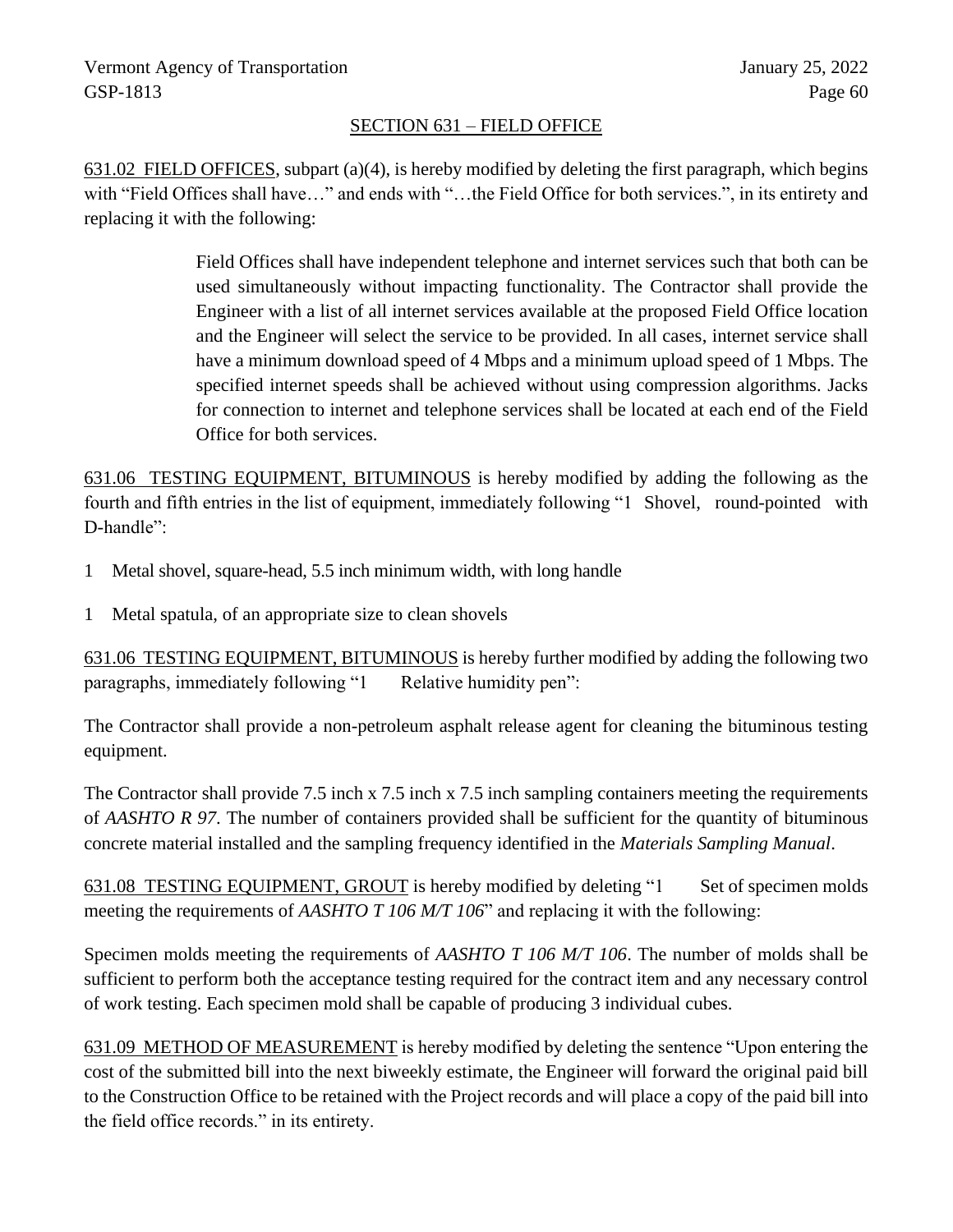# SECTION 641 – TRAFFIC CONTROL

641.02 GENERAL CONSTRUCTION REQUIREMENTS is hereby modified by deleting paragraphs four, five, six and seven in their entirety and replacing them with the following:

(a) Traffic Control. When the Contract includes the Traffic Control Pay Item, the Plans will contain an Agency-designed traffic control plan. The Contractor may implement the Agency-designed plan or submit an alternate traffic control plan for the Project. When the Contractor will implement an Agency-designed traffic control plan, written certification shall be submitted to the Engineer indicating that traffic control will be performed in accordance with the Agency design. An alternate plan may be for the entire traffic control plan of the Project or for revisions to various phases of the Agency's design in the Plans, including the specific location of the lanes where the traffic will be maintained. Any alternate plan submitted shall conform to the latest edition of the *MUTCD*.

For an alternate traffic control plan, Construction Drawings shall be submitted in accordance with Section 105. The submitted alternative plan shall include complete construction details, including all aspects of traffic control, to the same extent provided in the Agency design. The Contractor shall allow the Agency 30 Calendar Days to Review the proposed plan for Conformance before it is to be implemented.

(b) Traffic Control, All-Inclusive. When the Contract includes the Traffic Control, All-Inclusive Pay Item, the Contractor shall design and submit a site-specific traffic control plan in accordance with Section 105. The submitted site-specific plan shall include, for each phase of construction requiring a significant change in temporary traffic control, a narrative description of the proposed temporary traffic control for each phase, including pedestrian accommodations where appropriate, and the major work activities to be completed in each phase.

The submitted site-specific plan shall also include a layout for each phase of construction showing existing lane configurations, existing traffic control devices (signs, signals, and pavement markings), driveways, ramps, and highway intersections, and the location of all proposed temporary traffic control devices, Flaggers, and UTOs. All pertinent dimensions, such as taper lengths, sign spacing, temporary lane widths, and distances from existing traffic control devices shall be labeled.

641.03 TRAFFIC CONTROL DEVICES is hereby modified by adding the following as the thirteenth paragraph, immediately following the phrase "each consisting of a maximum of three lines of eight characters.":

Each PCMS unit shall be tamper-resistant. The control cabinet shall be locked when not in use. Each PCMS shall also have a security system that will only allow access if a code or password is entered. The default code or password shall be changed upon deployment of the PCMS by the Contractor. PCMS boards featuring remote access shall also be password protected.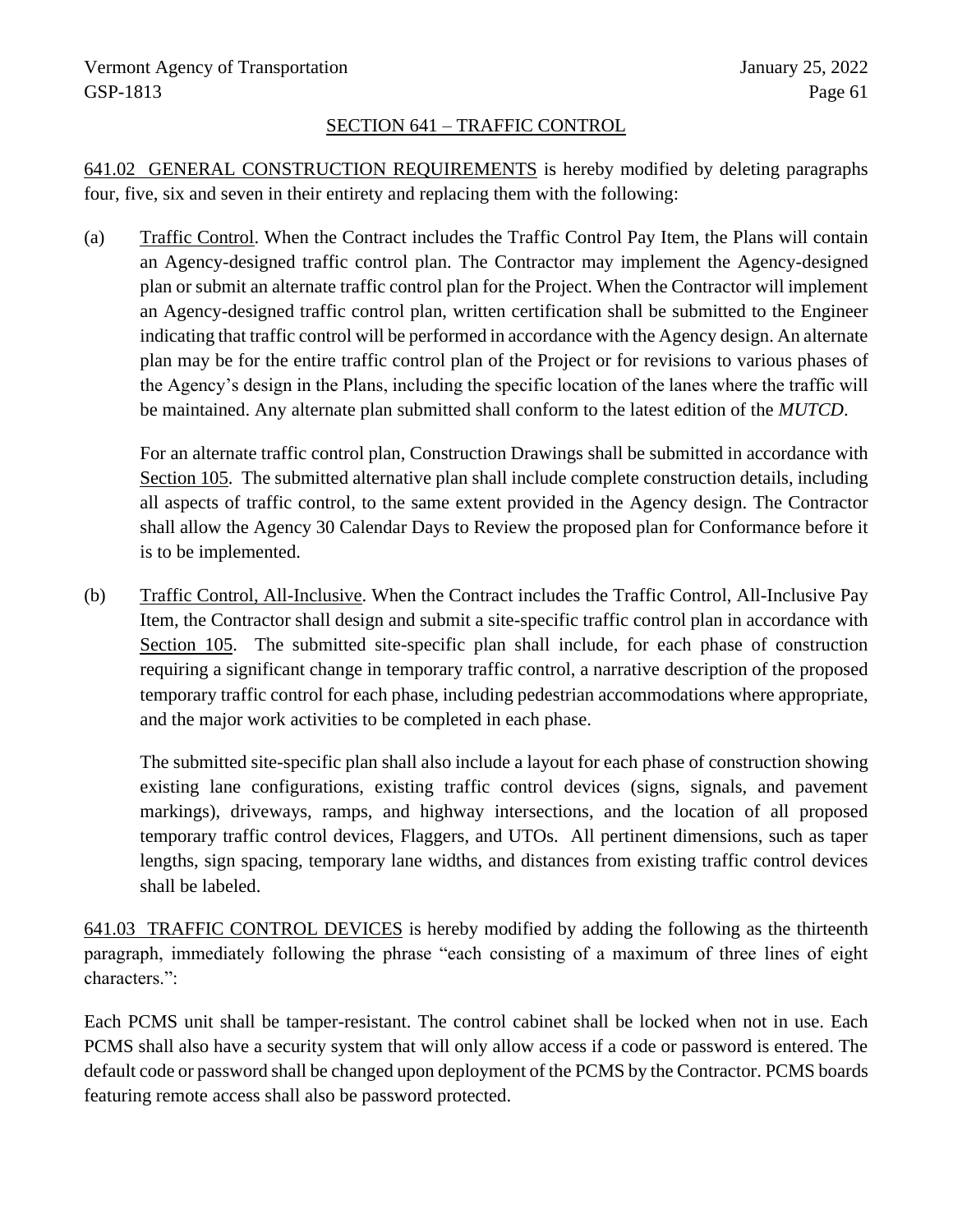641.07 BASIS OF PAYMENT is hereby modified by being deleted in its entirety and replaced with the following:

# 641.07 BASIS OF PAYMENT.

(a) Traffic Control and Traffic Control, All-Inclusive. The accepted quantity of Traffic Control and Traffic Control, All-Inclusive will be paid for at the Contract lump sum price. Payment will be full compensation for designing, preparing, implementing, inspecting, maintaining, and removing the applicable traffic control plan and specified traffic control devices, and for furnishing all labor (including traffic patrol vehicle operators, if used by the Contractor), tools, materials, equipment, and incidentals necessary to complete the work.

Partial payments for Traffic Control and Traffic Control, All-Inclusive will be made as follows:

- (1) The first 15% of the Contract lump sum price will be paid upon receipt of written certification from the Contractor that traffic control will be performed in accordance with the Agency-designed traffic control plan, or upon approval of the Contractor's traffic control plan.
- (2) The remaining 85% of quantity payments will be paid on a prorated basis for the estimated duration of the Contract work remaining.
- (b) Portable Changeable Message Sign and Portable Arrow Board. The accepted quantities of Portable Changeable Message Sign and Portable Arrow Board will be paid for at the Contract Unit Price for each. There will be no payment for any spare units, as they shall be considered incidental to the unit(s) being utilized and paid for through the Contract.

Partial payment for Portable Changeable Message Sign and Portable Arrow Board will be made as follows:

- (1) The first 50% of quantity payments will be made upon the erection of complete Portable Changeable Message Sign(s) and Portable Arrow Board(s) as specified in Subsection 641.06.
- (2) The remaining 50% of quantity payments will be paid on a prorated basis for the estimated duration of the Contract work remaining.

The accepted quantities of Portable Changeable Message Sign Rental and Portable Arrow Board Rental will be paid for at the Contract Unit Price per day. The minimum quantity for payment shall be five days.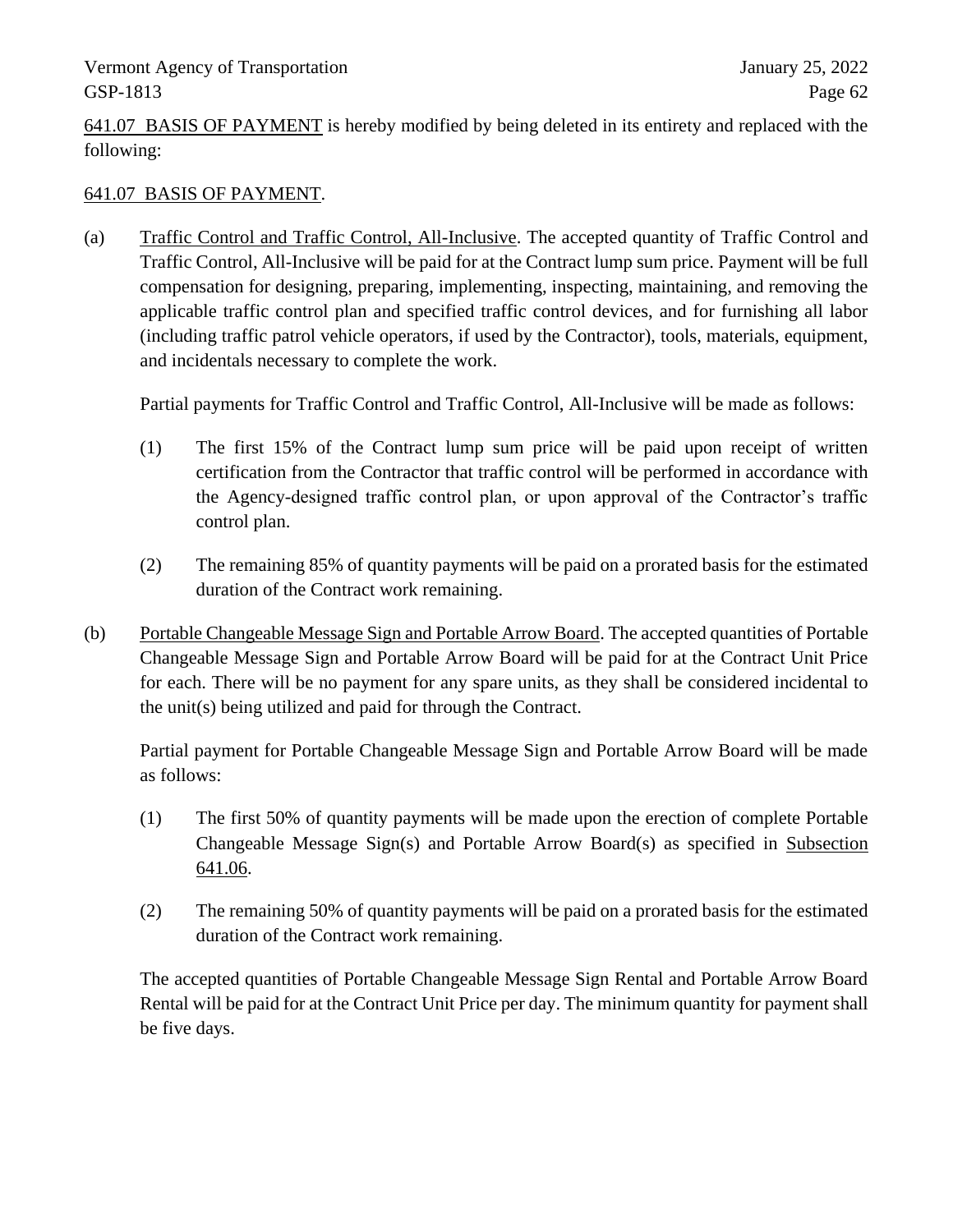Payment for the accepted quantities of Portable Changeable Message Sign, Portable Arrow Board, Portable Changeable Message Sign Rental, and Portable Arrow Board Rental shall be full compensation for furnishing, operating, maintaining, transporting, and installing the unit specified, for removing the unit when it is no longer needed, and for furnishing all labor, tools, equipment, and incidentals necessary to complete the work.

When both Pay Items are in the Contract, a Portable Changeable Message Sign used as a Portable Arrow Board will be paid for at the Contract price for a Portable Arrow Board.

Payment will be made under:

| Pay Item | Pay Unit |
|----------|----------|
|          |          |
|          |          |
|          |          |
|          |          |
|          |          |
|          |          |

# SECTION 646 – RETROREFLECTIVE PAVEMENT MARKINGS

SECTION 646 – RETROREFLECTIVE PAVEMENT MARKINGS is hereby modified by being deleted in its entirety and replaced with the following:

# SECTION 646 – RETROREFLECTIVE PAVEMENT MARKINGS

646.01 DESCRIPTION. This work shall consist of furnishing and placing retroreflective markings, including temporary markings, and necessary signing on roadway pavement and other surfaces.

646.02 MATERIALS. Materials shall meet the requirements of the following Subsections: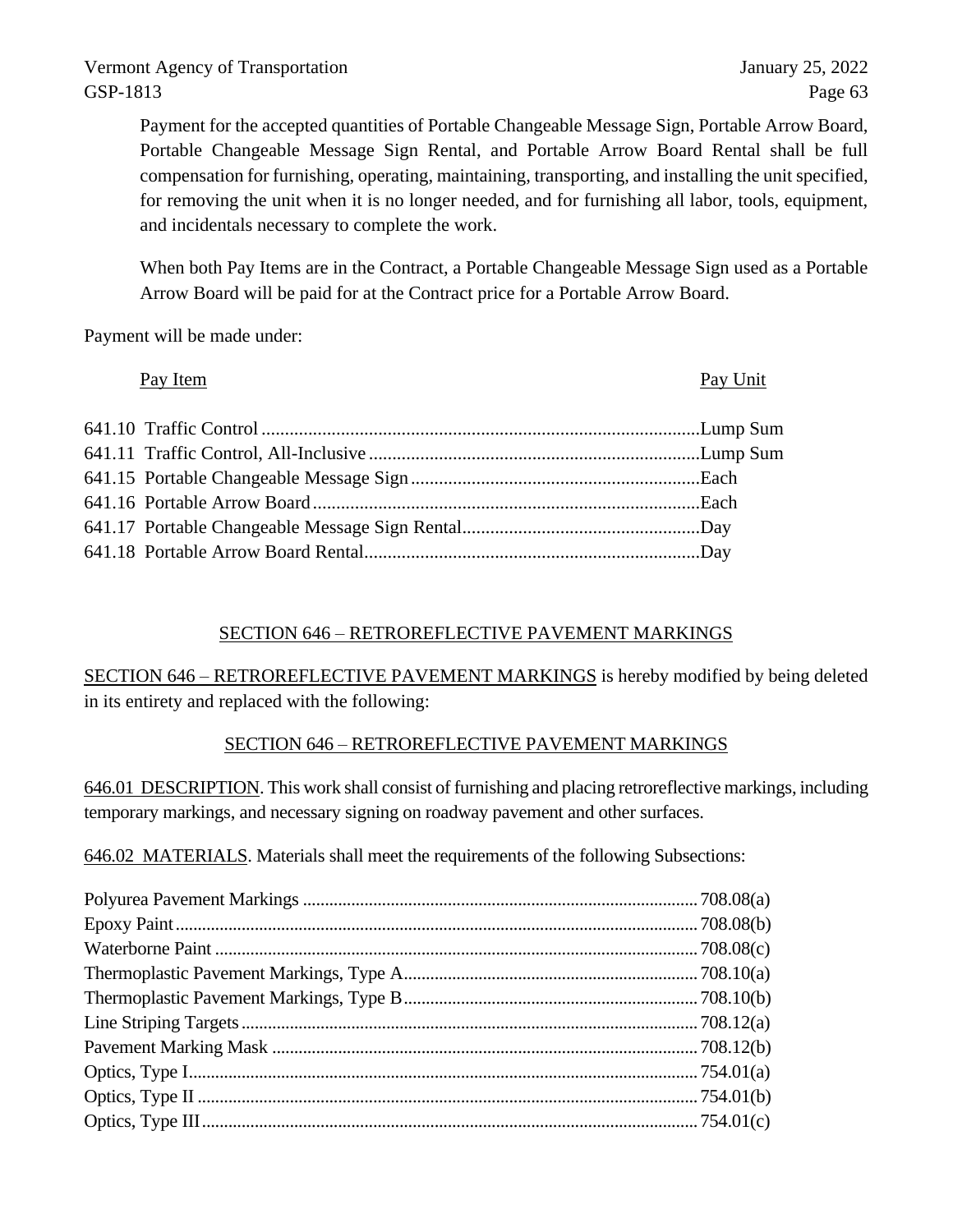Pavement marking materials furnished shall be the ones shown on the Plans or listed in these Specifications as being acceptable for the Project. The Contractor may submit alternate materials for approval in accordance with Subsection 646.15.

#### 646.03 CLASSIFICATION.

- (a) Optics. Glass beads or composite material incorporated into Waterborne Paint and Liquid Durable Pavement Markings that provide different levels of reflectivity.
- (b) Waterborne Paint. Liquid waterborne based paint binder used in permanent and temporary applications.
- (c) Liquid Durable Pavement Markings. Liquid based binder markings that include Epoxy Paint, Polyurea Paint, and Extruded Thermoplastic.
- (d) Preformed Durable Pavement Markings. Preformed durable pavement markings include Preformed Thermoplastic and Pavement Marking Tape, Type A and Pavement Marking Tape, Type B.
- (e) Temporary Pavement Markings. Temporary pavement markings include Pavement Marking Tape, Type C, Pavement Marking Mask, Line Striping Targets, and Paint.

## 646.04 GENERAL APPLICATION OF MARKINGS.

(a) Placement of Markings. Roadway surfaces shall be clean and dry at the time of application of pavement markings. The Engineer will inspect the pavement to determine if conditions are suitable for the placement of markings. The Engineer will check the pavement for cleanliness, moisture content, and temperature; and will check ambient air conditions. The Engineer will make the final determination as to the suitability of Project conditions for the application of pavement markings. Where required, the Contractor shall clean the surface to be marked to the satisfaction of the Engineer to provide for an acceptable bond between the marking and the pavement or surface.

Weather conditions must be adequate to allow the placement and curing of the pavement marking material without violating the manufacturer's requirements.

All markings shall be applied in a neat and professional manner. The lines shall be sharp and clear with no feathered edging or fogging, and precautions shall be taken to prevent tracking by tires of the marking equipment. Adequate quantities of the material shall be applied to assure constant thickness of marking material. Glass beads shall be delivered at a velocity that is at least 60% of ground speed for the application device. Markings shall be applied parallel to the roadway centerline or as shown on the Plans with no unsightly deviations.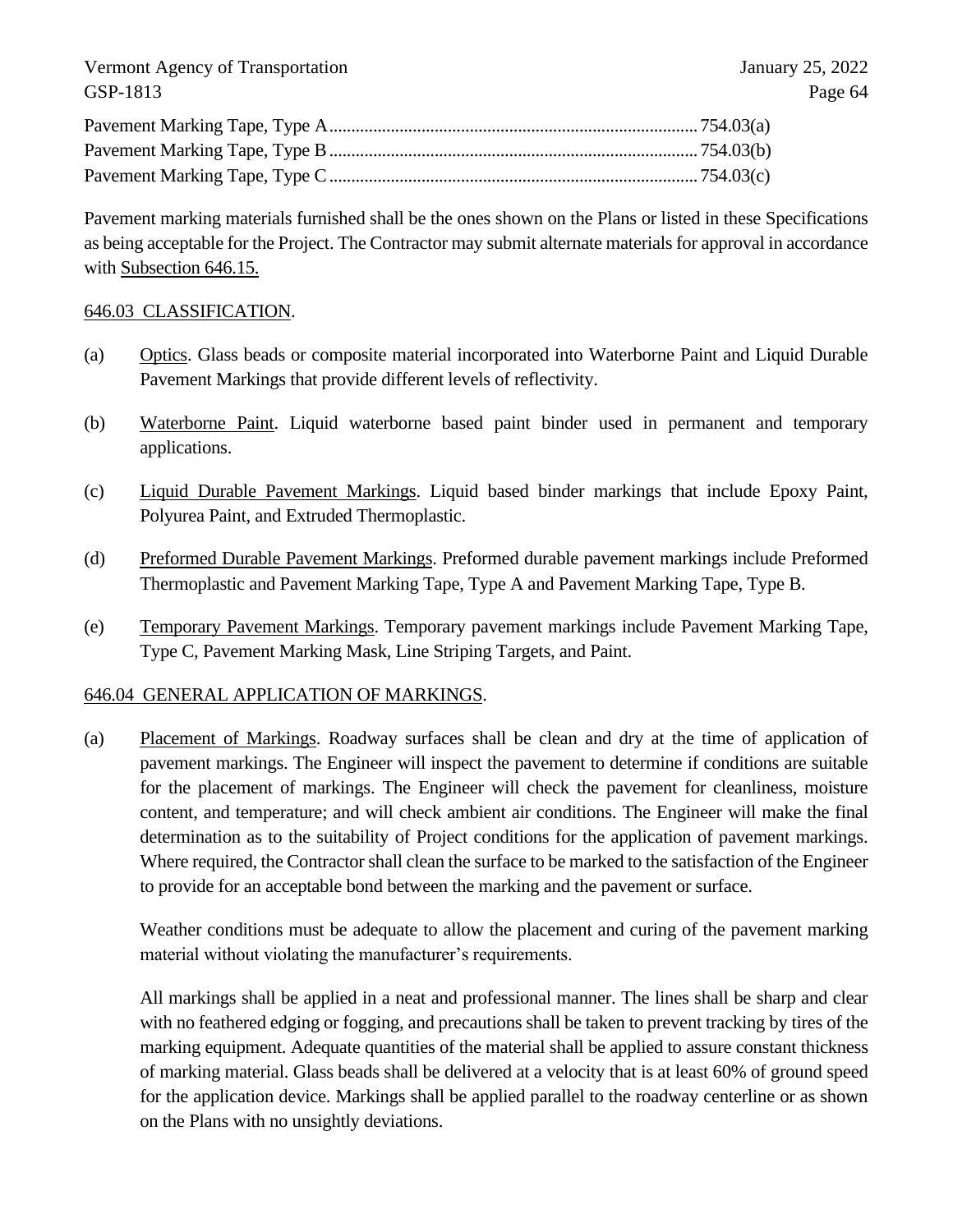After application, markings shall be protected from crossing vehicles for a time at least equivalent to the drying time of the marking material used, according to manufacturer's recommendations. Markings shall be protected from the moment of application until they are sufficiently dry to bear traffic without damage to the marking, tracking, or adhering to vehicle tires.

Any pavement marking materials spilled or tracked on the roadway surfaces shall be removed by the Contractor to the satisfaction of the Engineer and at no additional cost to the Agency. The method of removal shall be acceptable to the Engineer and not injurious to the roadway or other surfaces.

All temporary pavement markings, including line striping targets when used, shall be applied so that at the end of each working day, all centerlines, edge-line, island markings, gore markings, lane lines, special markings, etc. are in place on all paved surfaces where traffic will be maintained. During paving and milling, work shall be scheduled so that the pavement markings are complete immediately after the paving and milling operations cease for the day.

When line striping targets (LSTs) are not shown on the Plans but are used as a short-term substitute for other temporary pavement markings, they shall be placed as directed by the Engineer and will be paid for as the equivalent quantity of temporary pavement marking for which the LSTs are substituted. However, if the Engineer determines it is necessary to replace those temporary LSTs with either more LSTs or the actual temporary pavement markings designated for that particular location, no further payment for the temporary pavement markings at that particular location will be made.

At all times, the Contractor shall have on hand on the Project all necessary materials, equipment, and labor to place any and all necessary interim pavement markings, including temporary line striping targets, required by the Plans or as directed by the Engineer. The markings shall be paid for under the appropriate Contract items.

All permanent markings shall be placed within 14 calendar days of paving the wearing surface. Temporary pavement markings shall be removed concurrent with the placement of permanent pavement markings.

Failure on the part of the Contractor to comply with the provisions of this part of the specifications may be grounds for suspension of biweekly estimate payments for the Contract in accordance with Subsection 105.01(b), until the required work is performed to the satisfaction of the Engineer.

- (b) Weather Limitations.
	- (1) At the time of application of painted markings, the temperature of the surface to be painted shall be a minimum of 50°F and the ambient air temperature shall be 50°F and rising. Ambient hygrometric conditions required for drying within a 20-minute period shall exist or painting shall be suspended.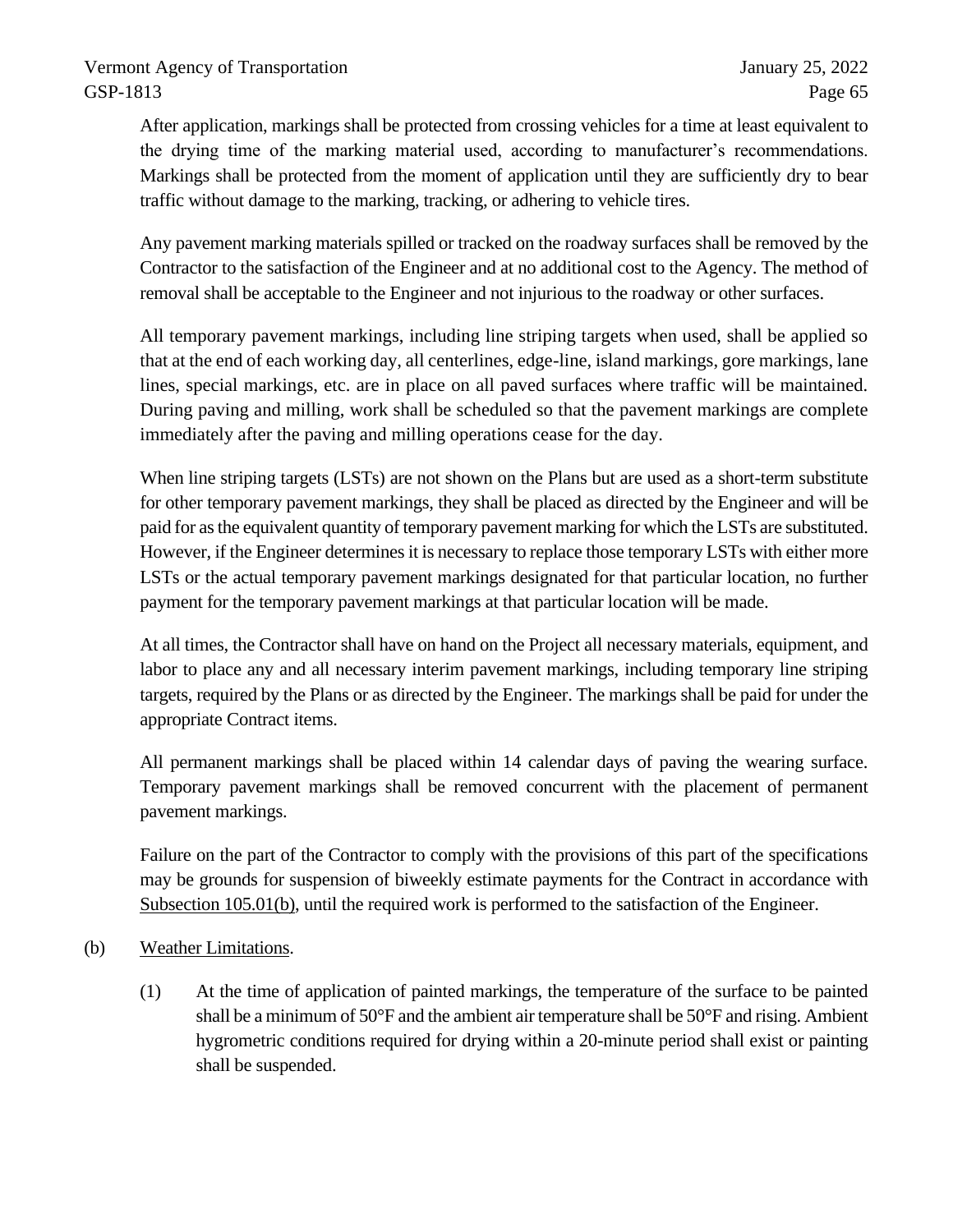At the time of application of durable pavement markings, the pavement surface and ambient air temperatures shall be as per the manufacturer's published specified application temperatures, and the dew point shall be 5°F or more below the ambient air temperature. If the manufacturer's published recommendations are unavailable, the pavement surface and ambient air temperatures shall both be a minimum of 50°F. Durable pavement markings shall be installed in the same calendar year that the wearing course of pavement is placed.

- (2) If weather conditions do not permit the application of durable markings prior to November 15<sup>th</sup>, paint will be applied in accordance with this section and Section 754.
- (3) When it is in the public interest, the Engineer may authorize the application of pavement markings under conditions that vary from these limitations or the manufacturer's published recommendations.
- (c) Layout and Control. Once the wearing course has been placed, the Engineer will establish the layout for the permanent centerline traffic markings, including passing zones, breaks for town highways and side roads, and any other items required for the centerline markings. The Contractor shall be responsible for laying out all non-centerline markings. The pattern of painted, durable, or temporary markings shall be as follows, unless otherwise shown in the Contract or directed by the Engineer.
	- (1) Centerline Markings. Centerline markings shall be positioned at the geometric center of the roads or as shown in the Plans. Solid (barrier) lines and dashed lines shall start and end at points shown on the Plans or as directed by the Engineer. A dashed line shall consist of 10 foot  $\pm$  6 inch line segments, and 30 foot  $\pm$  6 inch spaces. The spacing between a double barrier line and between a barrier line and a dashed line shall be the same width as the lines. The width of centerlines shall be as shown on the Plans,  $\pm$  1/4 inch.
	- (2) Edge Line Markings. Edge line markings shall be applied along both edges of the road, as shown on the Plans or as directed by the Engineer. Edge lines shall be discontinued through intersections of paved public side roads, unless otherwise shown on the Plans. The width of edge lines shall be as shown on the Plans,  $\pm$  1/4 inch.
	- (3) Dotted Line. Dotted lines shall be positioned as shown on the Plans or as directed by the Engineer. A dotted line shall consist of 3 foot  $\pm$  2 inch line segments, and 9 foot  $\pm$  2 inch spaces, unless otherwise specified in the Contract documents. The width of dotted lines shall be as shown on the Plans,  $\pm$  1/4 inch.
	- (4) Control. The Contractor shall provide the necessary horizontal and longitudinal control to keep all longitudinal lines within 2 inches of their designated locations.

In addition, on tangents, the Contractor shall not allow longitudinal lines to vary from either side of a straight line by more than 1 inch in 100 feet.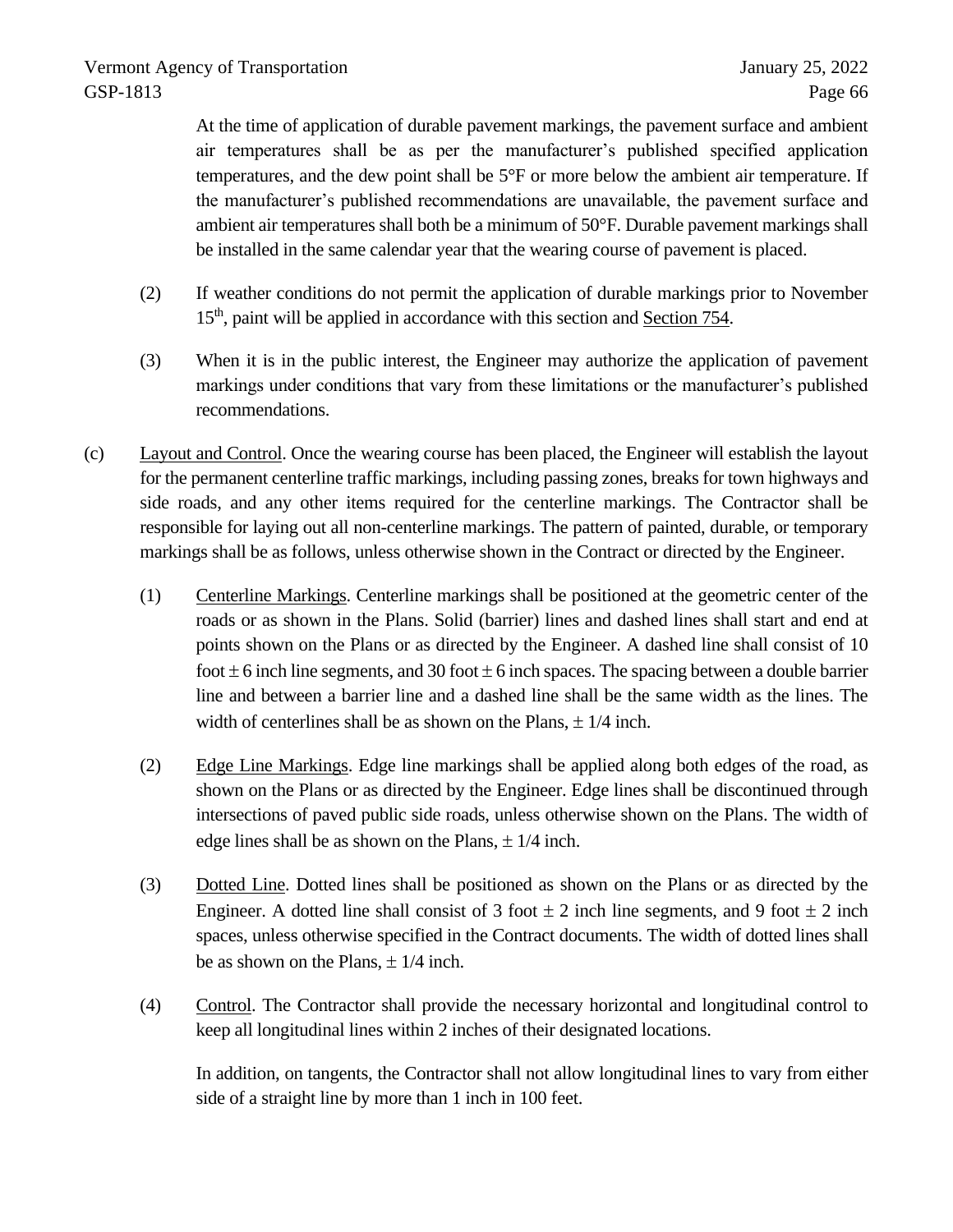- (5) Gaps and Overlaps. When applying durable diagonal pavement markings that are to be enclosed within durable long line borders, the Contractor shall apply the diagonals in such a manner as to allow a maximum of a single overlap and no gaps between the diagonals and the long lines.
- (d) Application Equipment. The pavement marking equipment shall meet the approval of the Engineer and shall be maintained in working condition at all times. The pavement marking equipment shall be of standard commercial manufacture of the type capable of satisfactorily applying the designated material at required application temperatures and rates, and in accordance with the manufacturer's recommended application practices.

For long line markings, each machine shall be capable of applying two separate stripes, either solid or dashed, at the same time. Each applicator shall be equipped with satisfactory cutoffs that will apply broken, dashed, or dotted lines automatically.

Each applicator shall have a mechanical bead dispenser that will operate simultaneously with the applicator and distribute the beads in a uniform pattern at the rate specified over the entire surface area of the marking. The bead placement device shall maximize bead embedment in the marking material. Each applicator shall also be equipped with line guides suitable to the Engineer.

Equipment for application shall be mobile and maneuverable to the extent that straight lines can be followed and normal curves can be made in a true arc. Equipment shall include adequate process controls to regulate the application of marking materials and maintain required temperatures, pressures, and delivery speed of components in the pavement marking.

The pavement marking equipment shall be operated in accordance with recommendations of the equipment manufacturer, unless otherwise directed by the Engineer. Operating speeds shall be such as to provide uniformity and the specified wet or dry film thicknesses.

The application equipment shall be so constructed as to ensure continuous uniformity in the dimensions of stripes. The applicator shall provide a means for cleanly cutting off stripe ends squarely and shall provide a method of applying dashed and dotted lines. The equipment shall be capable of applying varying widths of traffic markings.

Pavement marking vehicles shall operate in the lane for traffic moving in the same direction; they shall not encroach into the lane for opposing traffic flow. Exceptions to this requirement shall be approved in writing by the Engineer.

Equipment to be used for determining temperature, moisture, and material thickness including, but not limited to, a thermometer and a micrometer are specified in Subsection 631.06.

(e) Documentation Requirements. The Contractor shall provide to the Agency a written daily installation report of the application for all projects 2 miles or greater in length. The report shall include the following: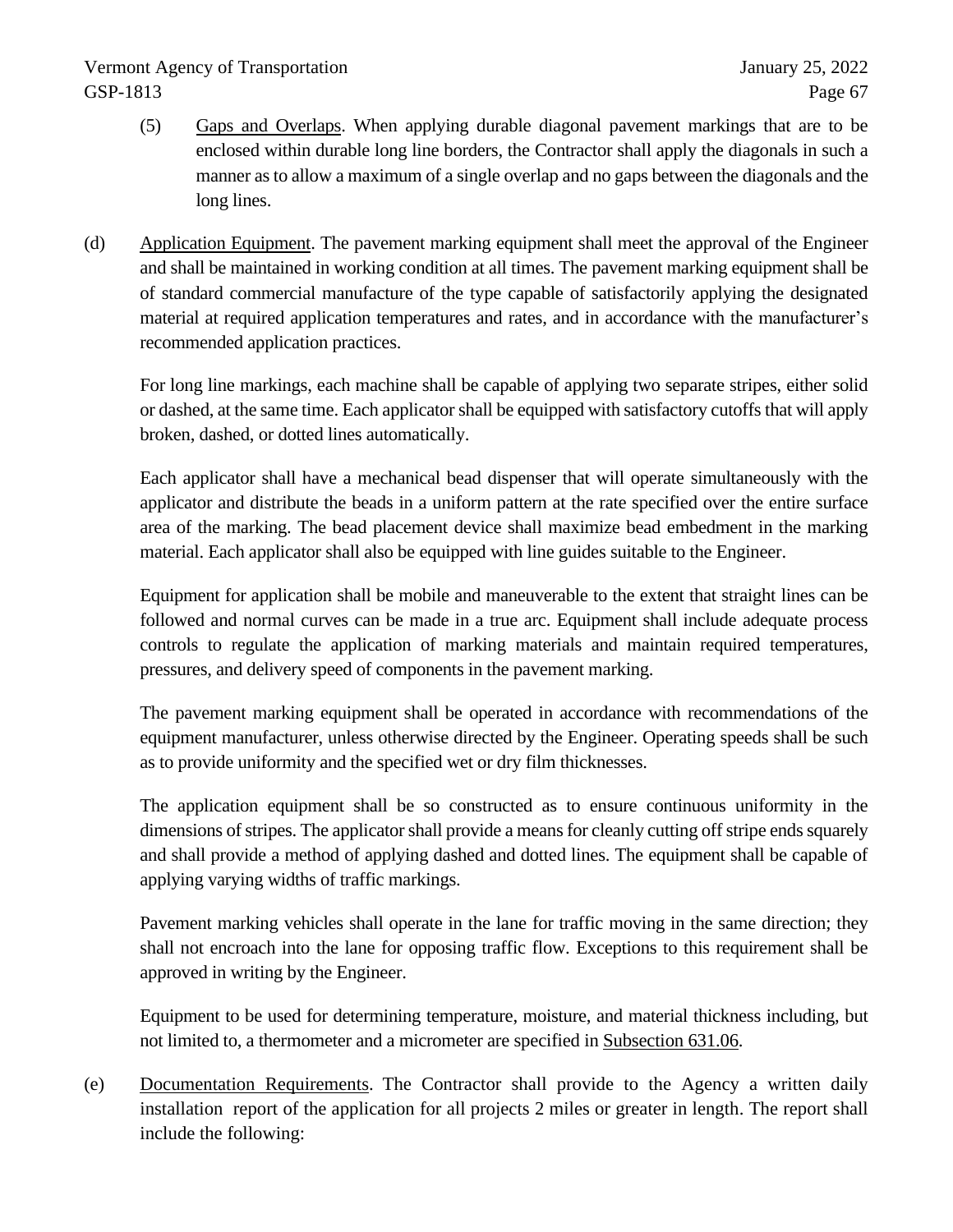- (1) Date of installation report.
- (2) Date and beginning and ending time of application.
- (3) Striping Contractor.
- (4) The highway number, highway name and town name with the beginning and ending reference points.
- (5) Approved mix design number.
- (6) Designation of the marking being applied (LEL Left Edge Line, REL Right Edge Line, CL – Centerline, LL – Lane Line).
- (7) Width of marking applied.
- (8) Vendor and product (binder and optics).
- (9) Lot numbers of products used.
- (10) Specific weight of binder lots used in pounds per gallon.
- (11) Weight in pounds and/or volume in gallons of binder used by color.
- (12) Weight in pounds of reflective glass beads/elements used.
- (13) Number of optic drops.
- (14) Optic types per each drop.
- (15) Pavement surface temperature (℉).
- (16) Air temperature  $(°F)$ .
- $(17)$  Dew point ( $\degree$ F).
- (18) Humidity (percent).
- (19) Dates of retroreflectivity testing.
- (20) Reflectometer model.
- (21) Reflectometer factory calibration date.
- (22) Retroreflectivity testing values.
- (23) Retroreflectivity testing locations.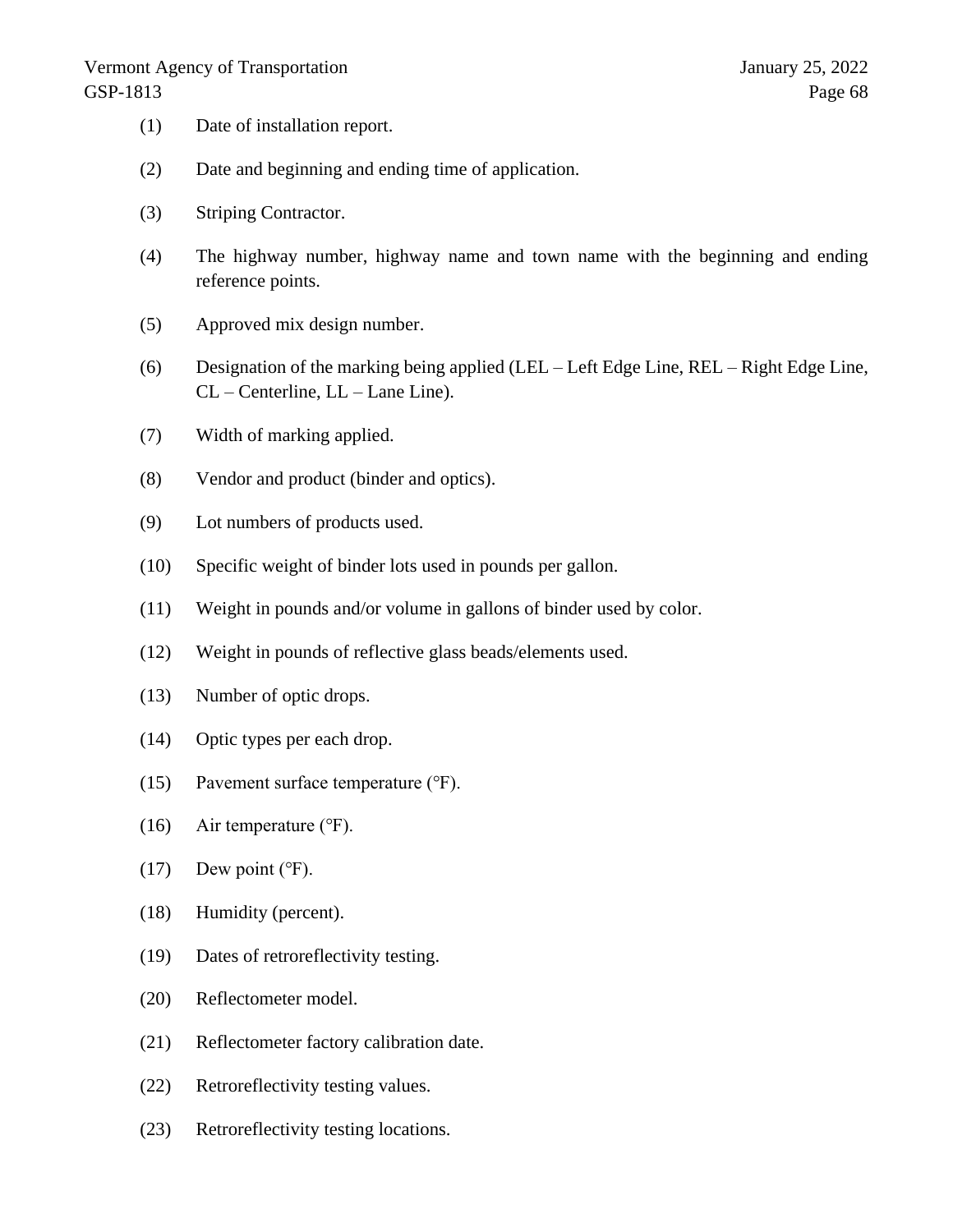646.05 PAVEMENT MARKING MIX DESIGN. The Contractor shall submit a pavement marking mix design for liquid durable pavement markings. Any change to the mix design will need to be resubmitted and reviewed for conformance in accordance with the requirements of Section 105. The mix design shall include:

- (a) Application.
	- (1) Pavement type (e.g. Superpave Type IVS, Bonded Wearing Course Type C)
	- (2) Whether the markings are to be surface applied or recessed

#### (b) Binder.

- (1) Liquid durable type
- (2) Product name
- (3) Thickness in mils
- (4) Color

### (c) Optics.

- (1) Optic types
- (2) Product names
- (3) Optic drops
	- a. Number of optic drops
	- b. Drop rates
	- c. Composition of optic drops

## (d) Minimum Retroreflectivity Values.

The Contractor shall submit a Letter of Intent a minimum of 14 calendar days prior to the start of production identifying the approved mix designs intended to be used for that particular Contract. Letters of Intent shall be submitted electronically. The Letter of Intent shall include the Contract name and number, pay item numbers, and mix design number. Usage of the mix design on Agency projects will not be authorized without the Letter of Intent being approved by the Engineer.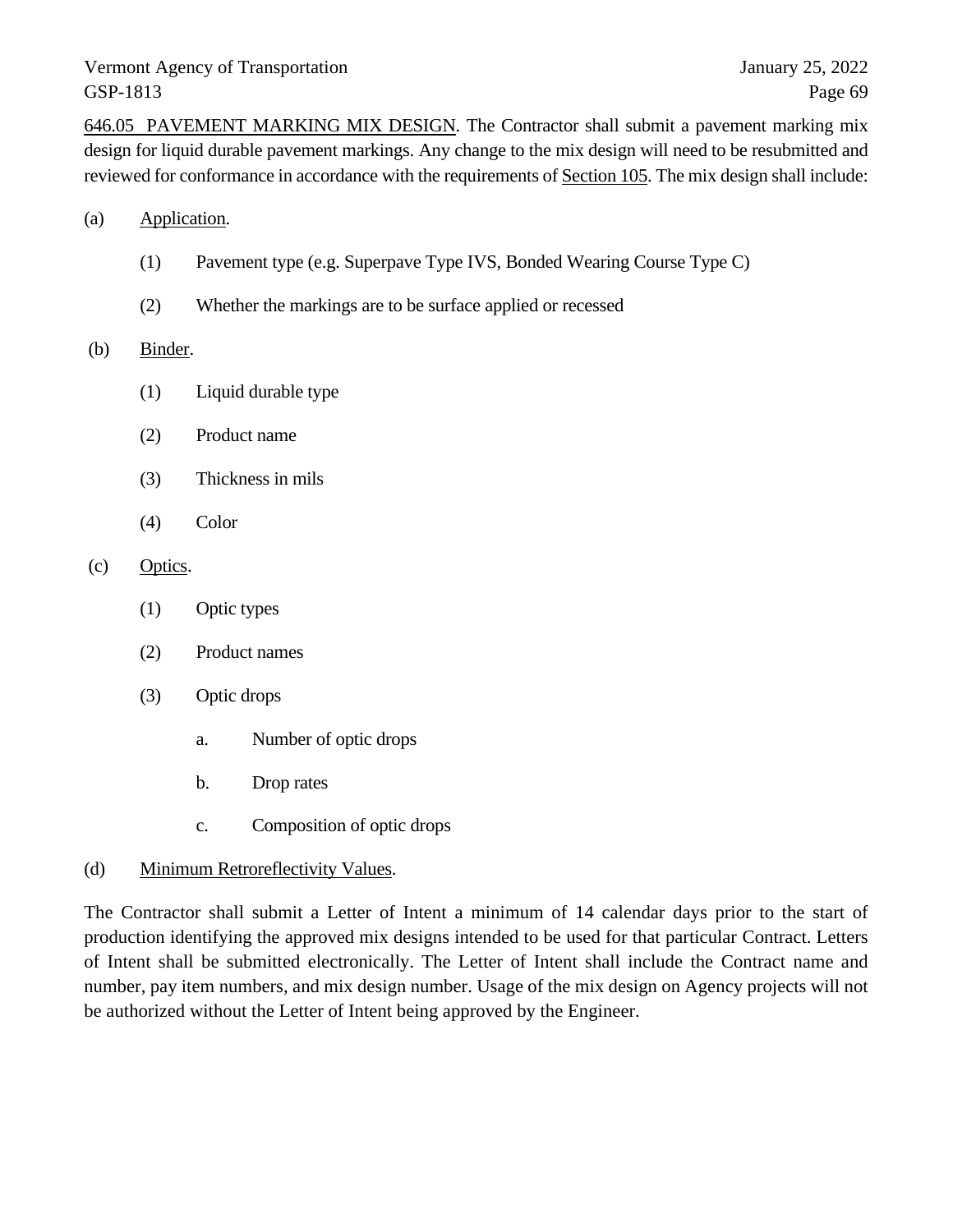### 646.06 WATERBORNE PAINT PAVEMENT MARKINGS.

(a) Application Requirements. Waterborne paint application shall be in accordance with the manufacturer's recommendations. The material shall be applied in a smooth uniform coat, free from excessively thick or thin film placement.

Liquid tanks on paint application equipment shall be equipped with mechanical agitators. Beads shall be conditioned to provide a smooth uniform rate of release. All materials shall be maintained in the condition recommended by the marking manufacturer prior to and at the time of marking.

- (1) Mil Thickness. The markings shall be applied at a rate to create a uniform wet film in-place minimum thickness as follows, unless otherwise specified in the Contract:
	- a. 20 mils for pavement constructed under the same Contract as the markings.
	- b. 15 mils for all other pavement surfaces.
- (2) Retroreflectivity. Optics, Type I shall be uniformly applied across the width of the line at a rate of 8.0 pounds per gallon of paint. The Contractor shall provide the Engineer with the optic drop on rates of all optic materials and daily binder application rates.

## 646.07 EPOXY PAINT.

- (a) Application Requirements. Epoxy paint application shall be in accordance with the manufacturer's recommendations. Mixing of the epoxy reagents shall be complete prior to the placement of the marking. Failure of the epoxy to set to a hard condition shall be grounds for rejection.
	- (1) Mil Thickness. The markings shall be applied at a rate to create a uniform wet film in-place minimum thickness as follows, unless otherwise specified in the Contract:
		- a. 25 mils for bonded wearing course constructed under the same Contract as the markings.
		- b. 18 mils for all other pavement surfaces.
	- (2) Retroreflectivity.
		- a. Surface Applied Application. Initial dry retroreflectivity minimums for surface applied epoxy shall be 300 millicandelas per square meter per lux  $(mcd/m^2/lx)$  for yellow markings and 400 mcd/m<sup>2</sup>/lx for white markings. For surface applied markings, optics shall be applied in either one or two drops. Optics, Type I and/or Optics, Type II reflective media shall be applied at a minimum rate of 12 pounds per gallon.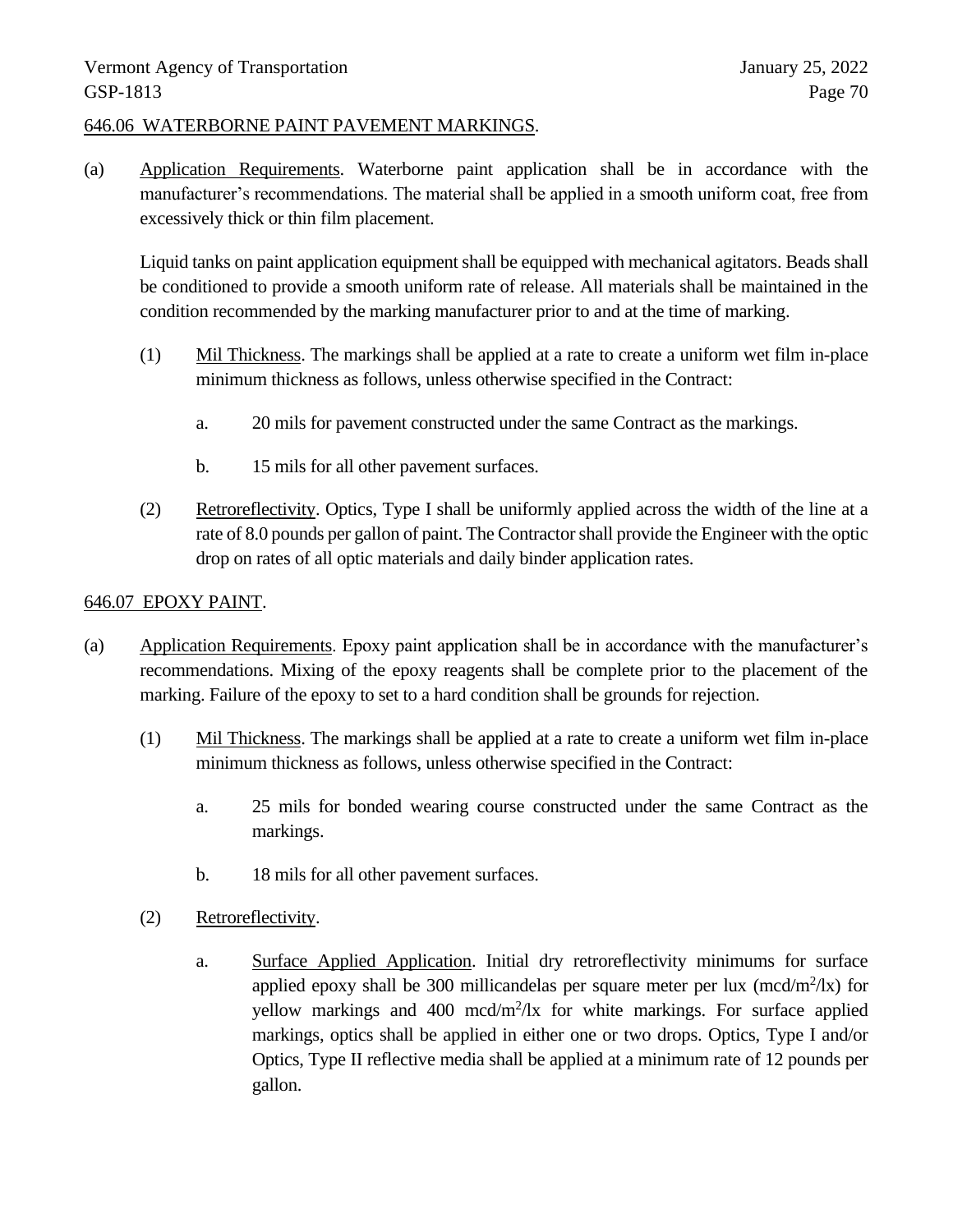b. Recessed Application. Initial dry retroreflectivity minimums for recessed epoxy shall be 400 mcd/m<sup>2</sup>/lx for yellow markings and 600 mcd/m<sup>2</sup>/lx for white markings per *ASTM E 1710*. The wet average initial retroreflectivity of the markings shall be 300 mcd/m<sup>2</sup>/lx for yellow and 375 mcd/m<sup>2</sup>/lx for white per *ASTM E 2177*.

For recessed markings, optics shall be applied in two drops. The first drop shall include Optics, Type III and be applied at a minimum rate of 5 pounds per 100 square feet. The second drop shall be Optics, Type II and be applied at a minimum rate of 8 pounds per gallon.

# 646.08 POLYUREA.

- (a) Application Requirements. Polyurea paint application shall be in accordance with the manufacturer's recommendations. Mixing of the polyurea reagents shall be complete prior to the placement of the marking. Failure of the polyurea to set to a hard condition shall be grounds for rejection.
	- (1) Mil Thickness. Polyurea paint shall be applied at a rate to create a uniform wet film in-place minimum thickness as follows, unless otherwise specified in the Contract:
		- a. 25 mils for bonded wearing course constructed under the same Contract as the markings.
		- b. 18 mils for all other pavement surfaces.
	- (2) Retroreflectivity.
		- a. Surface Applied Application. Initial dry retroreflectivity minimums for surfaceapplied polyurea shall be 300 mcd/m<sup>2</sup>/lx for yellow markings and 400 mcd/m<sup>2</sup>/lx for white markings.

For surface applied markings, optics shall be applied in either one or two drops. Optics, Type I and/or Optics, Type II reflective media shall be applied at a minimum rate of 10 pounds per gallon.

b. Recessed Application. Initial dry retroreflectivity minimums for recessed polyurea shall be 400 mcd/m<sup>2</sup>/lx for yellow markings and 600 mcd/m<sup>2</sup>/lx for white markings per *ASTM E 1710*. The wet average initial retroreflectivity of the markings shall be 300 mcd/m<sup>2</sup> /lx for yellow and 375 mcd/m<sup>2</sup> /lx for white per *ASTM E 2177*.

For recessed markings, optics shall be applied in two drops. The first drop shall include Optics, Type III and be applied at a minimum rate of 5 pounds per 100 square feet. The second drop shall be Optics, Type II and be applied at a minimum rate of 8 pounds per gallon.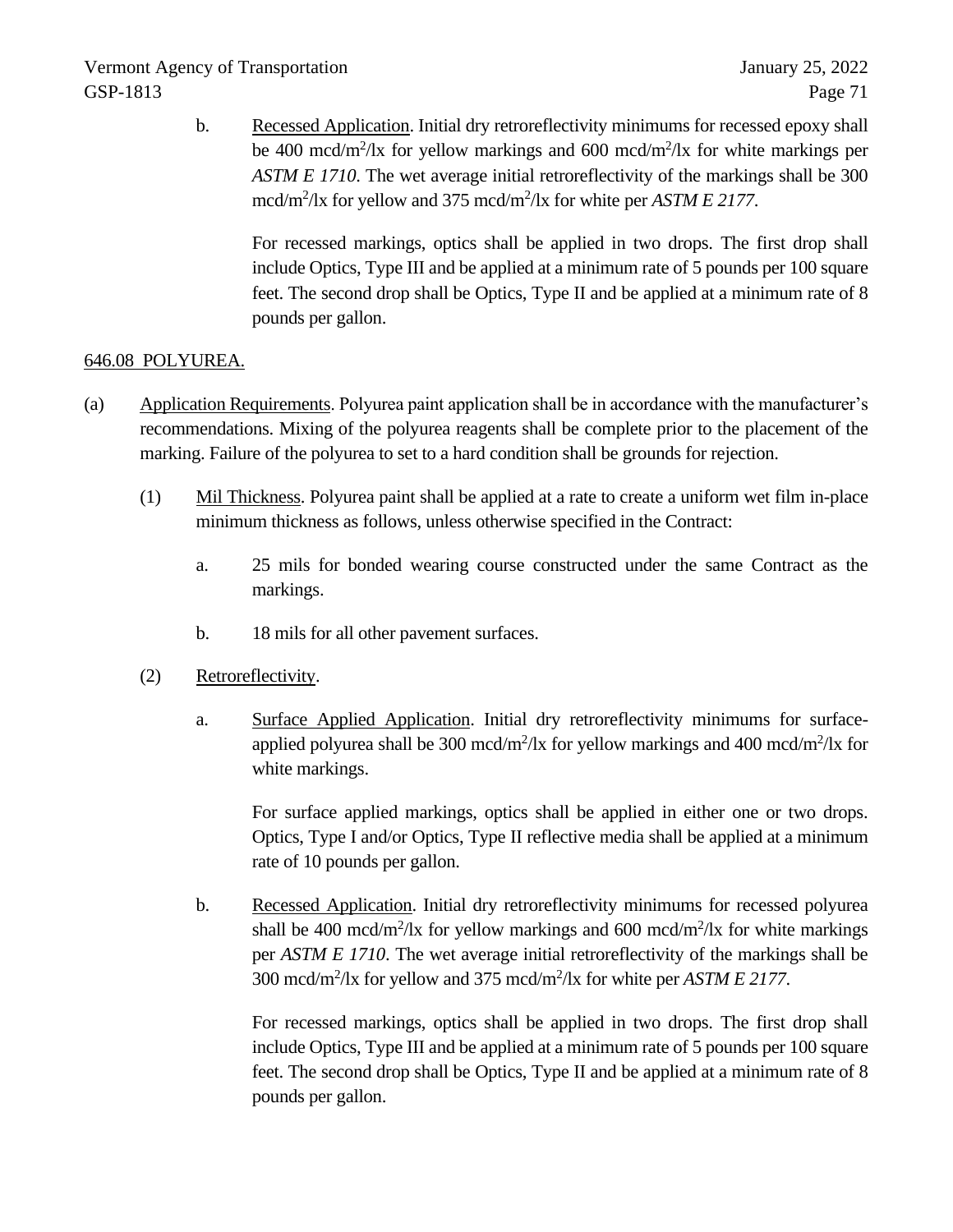646.09 EXTRUDED THERMOPLASTIC. Extruded thermoplastic markings shall be Thermoplastic Pavement Markings, Type A meeting the requirements of Subsection 708.10. The thermoplastic pavement marking compound shall be extruded onto the pavement surface in a molten state. The temperature of the material shall not exceed the manufacturer's recommended heating temperature or rate of temperature increase. The surface shall be properly prepared for receipt of the marking material, including surface roughness, cleanliness, and moisture levels. The surface shall be primed when the manufacturer's recommendations require priming.

Following an application of glass beads to the marking surface, and upon cooling to normal pavement temperatures, the resultant marking shall be an adherent retroreflective stripe of the specified thickness and width that is capable of resisting deformation by traffic.

(a) Thermoplastic Application Equipment. Thermoplastic application equipment shall be approved by the Engineer prior to the start of work.

Thermoplastic material shall be applied to the pavement surface by the extrusion method, wherein the bottom of the extrusion shoe is the pavement and the top and other three sides are contained by, or are part of, suitable equipment for maintaining the temperature and controlling the flow of material. The fourth side contains the extrusion opening.

The ribbon extrusion method will not be permitted for the application of extruded thermoplastic material.

The equipment used for the placement of extruded thermoplastic pavement markings shall be of two general types:

(1) Mobile Applicator Equipment. The mobile applicator shall be defined as truck-mounted equipment designed to apply thermoplastic by the extrusion method. The unit shall be equipped to apply the thermoplastic material at temperatures exceeding 400°F, and at the widths and thicknesses specified herein. The mobile unit shall be capable of operating continuously and/or installing a minimum of 3.8 miles of longitudinal markings in an eighthour day.

The mobile unit shall be equipped with extrusion shoes and shall be capable of simultaneously marking edge lines and/or two centerline stripes. The extrusion shoes shall be closed, heat-jacketed or suitably insulated units, and shall hold the molten thermoplastic at a temperature between 400°F and 435°F.

The mobile unit shall be capable of extruding a line from 4 inches to 8 inches wide. Material temperature gauges shall be affixed, adjacent to or incorporated in the extrusion shoe, in such a manner as to be visible and capable of monitoring the composition temperature throughout the marking operation.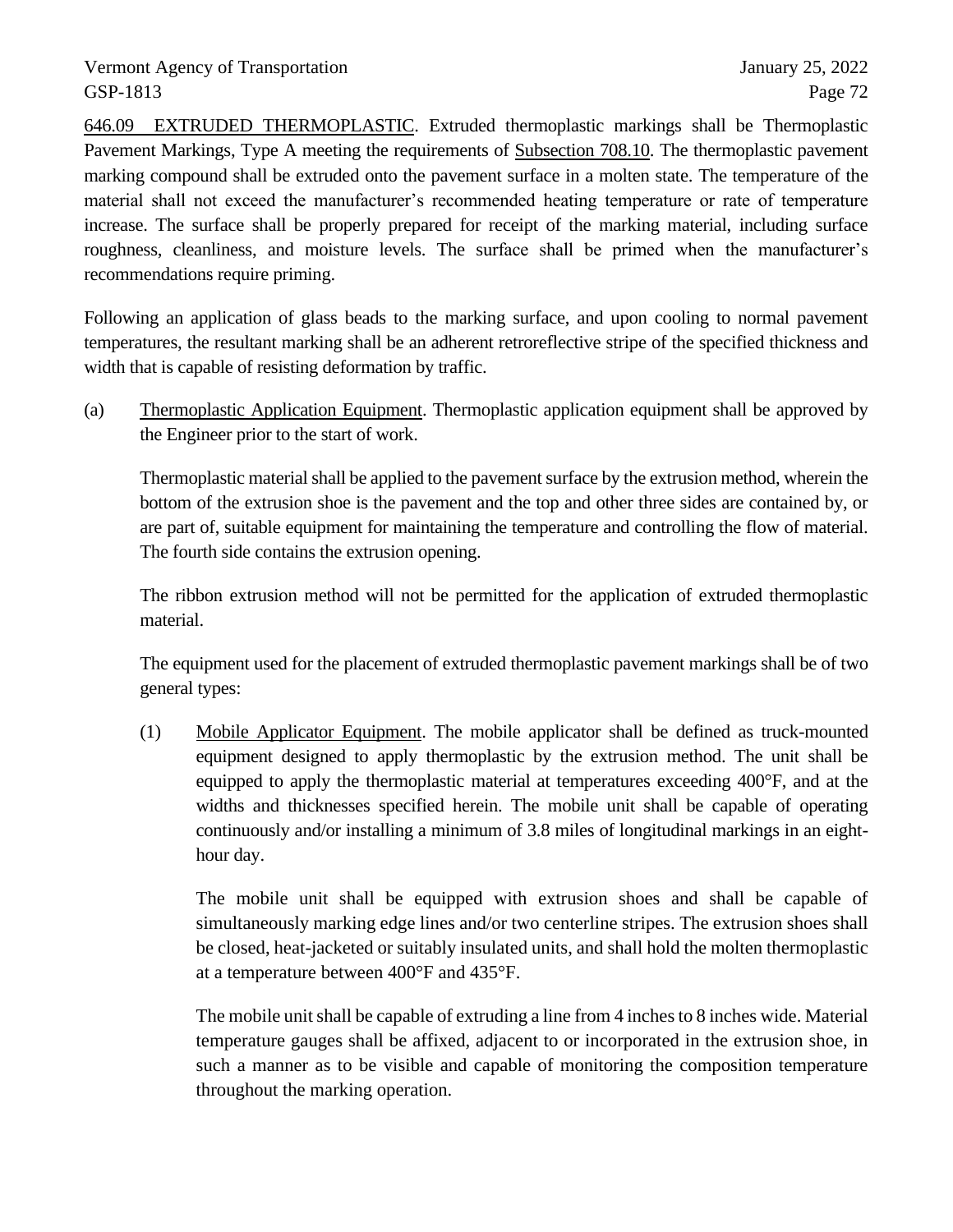The mobile unit shall be equipped with an electronic and programmable line pattern control system, or mechanical system, to be capable of applying dashed, dotted, or solid lines in any sequence and through any extrusion shoe in any cycle length.

(2) Portable Applicator Equipment. The portable applicator shall be defined as hand-operated equipment specifically designed for placing thermoplastic installations such as crosswalks, stop bars, legends, arrows, and short lengths of lane lines, edge lines, and centerlines. The portable applicator shall be capable of applying thermoplastic markings by the extrusion method.

It is intended that the portable applicator will be loaded with hot thermoplastic composition from the melting kettles or that the material will be melted by an integral "melting stack" when so equipped. The portable applicator shall be equipped with all the necessary components, including a material storage reservoir, bead dispenser, extrusion shoe and heating accessories.

The portable applicator shall be capable of holding the molten thermoplastic at a temperature of between 400°F and 435°F, and of extruding a line from 4 inches to 8 inches wide in 2-inch increments.

Material temperature gauges shall be affixed, adjacent to or incorporated in the extrusion shoe, in such a manner as to be visible and capable of monitoring the composition temperature throughout the marking operation. If a machine, as manufactured, cannot be equipped with gauges at the extrusion shoe, the Engineer may approve an alternate method of monitoring the composition temperature at the point of deposition.

- (b) Application Requirements. Bituminous concrete primer shall be applied to pavements older than two years at the application rates and procedures recommended by the thermoplastic material manufacturer. Primer shall be applied under such conditions, at such rates and thicknesses, and of a type as is recommended by the thermoplastic material manufacturer.
	- (1) Mil Thickness. All extruded markings shall be applied at the specified width and at a uniform hot film in-place minimum thickness of 105 mils.
	- (2) Retroreflectivity.
		- a. Surface Applied Application. Initial dry retroreflectivity minimums for surfaceapplied extruded thermoplastic shall be  $300 \text{ mod/m}^2/\text{lx}$  for yellow markings and  $400$ mcd/m<sup>2</sup>/lx for white markings.

For surface applied markings, optics shall be applied in either one or two drops. Optics, Type I and/or Optics, Type II reflective media shall be applied at a minimum rate of 8 pounds per square foot.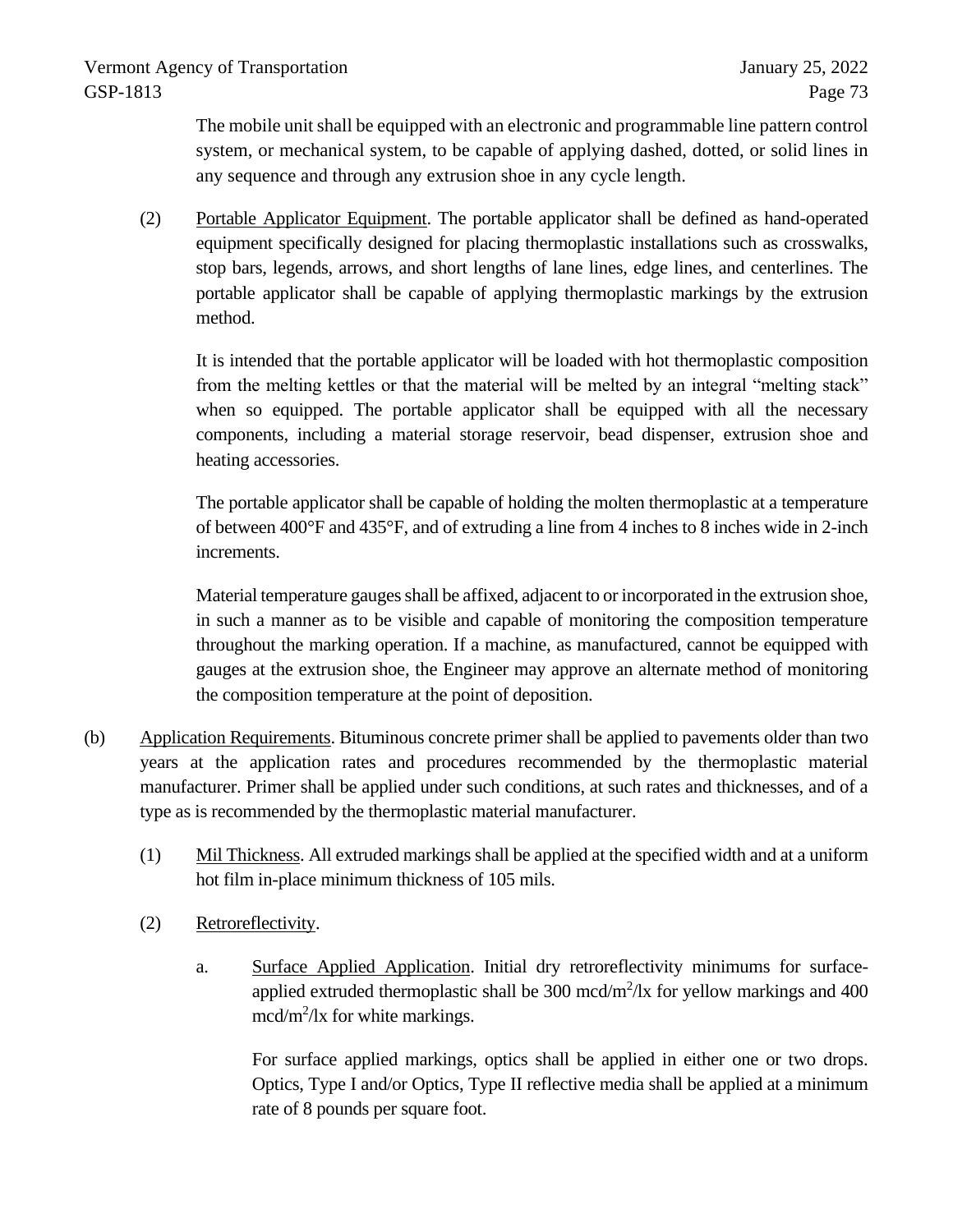b. Recessed Application. Initial dry retroreflectivity minimums for extruded thermoplastic shall be 400 mcd/m<sup>2</sup>/lx for yellow markings and 600 mcd/m<sup>2</sup>/lx for white markings per *ASTM E 1710*. The wet average initial retroreflectivity of the markings shall be 300 mcd/m<sup>2</sup>/lx for yellow and 375 mcd/m<sup>2</sup>/lx for white per *ASTM E 2177*.

For recessed markings, optics shall be applied in two drops. The first drop shall include Optics, Type III and be applied at a minimum rate of 5 pounds per 100 square feet. The second drop shall be Optics, Type II and be applied at a minimum rate of 8 pounds per gallon.

c. Intermix. Optics, Type I meeting the requirements of *AASHTO M 247,* Type I, shall be incorporated into the intermix of the thermoplastic composition at a rate of between 30% and 40% by weight of the combined material.

646.10 PREFORMED THERMOPLASTIC. Preformed thermoplastic markings shall be Thermoplastic Pavement Markings, Type B meeting the requirements of Subsection 708.10.

# 646.11 PAVEMENT MARKING TAPE.

- (a) Pavement Marking Tape, Type A. Pavement Marking Tape, Type A, when used as a final durable marking, shall be applied in a recess as defined in Subsection 646.13, and shall be applied in accordance with the manufacturer's requirements.
- (b) Pavement Marking Tape, Type B. Pavement Marking Tape, Type B, when used as a final durable marking, shall be applied in a recess as defined in Subsection 646.13, and shall be applied in accordance with the manufacturer's requirements.

646.12 TEMPORARY PAVEMENT MARKINGS. Temporary pavement markings are classified as temporary pavement marking tape (removable), pavement marking mask, line striping targets (LSTs), and waterborne paint. All temporary pavement markings shall be maintained at all times at no additional cost.

Temporary markings on the wearing course of pavement shall be Temporary Pavement Marking Tape or Line Striping Targets. Paint will not be permitted for use as a temporary marking on the wearing course of pavement. Unless otherwise indicated in the Contract, the Contractor may choose any temporary pavement marking types on all pavement surfaces except for the wearing course.

- (a) Pavement Marking Tape, Type C. This tape for pavement markings is classified as temporary and is removable and shall be installed in accordance with the manufacturer's requirements.
- (b) Pavement Marking Mask. Black or other compatible pavement color pavement marking mask is classified as removable. It shall be installed in accordance with the manufacturer's requirements.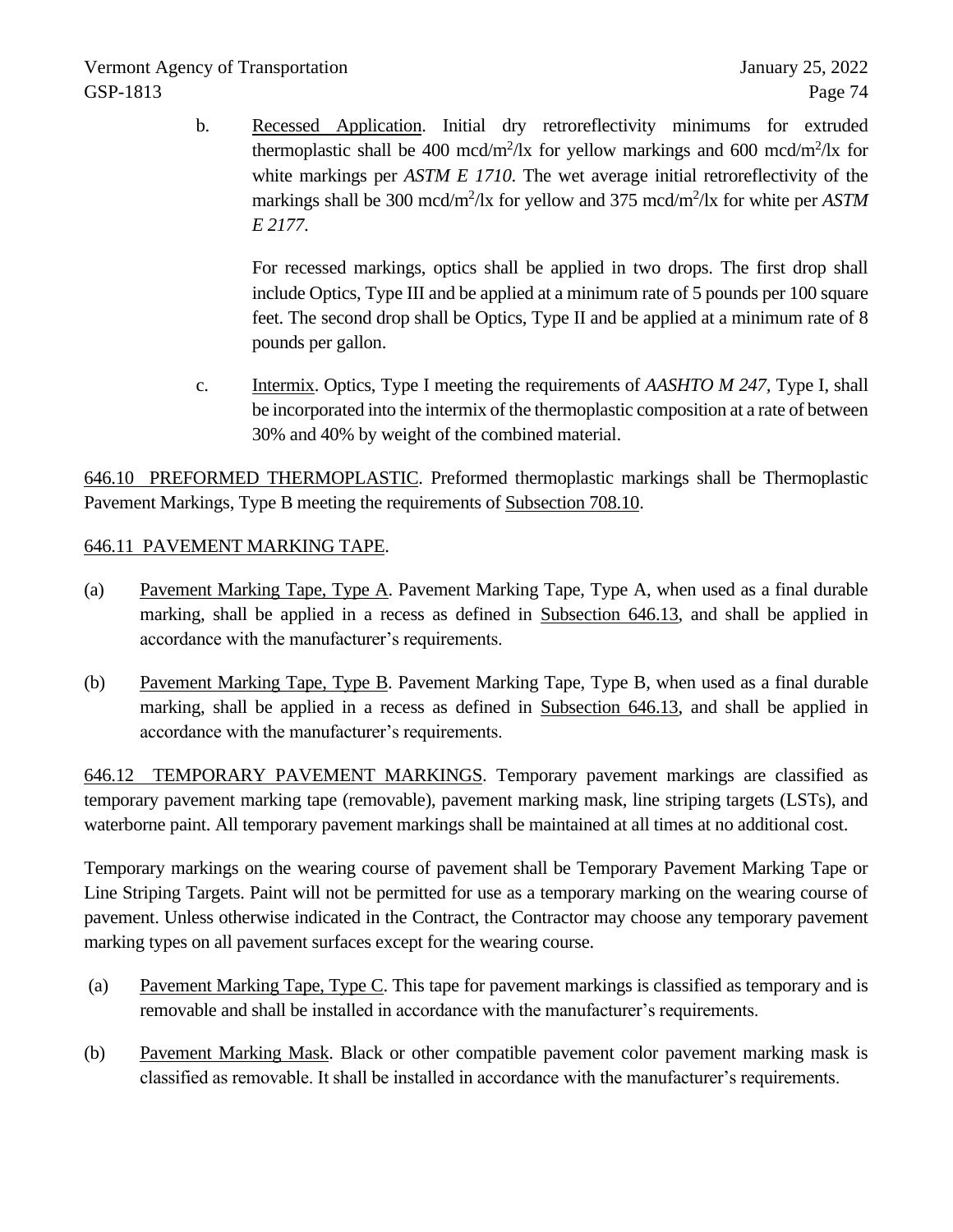(c) Line Striping Targets. Line striping targets are intended to be substitutes for pavement markings for not longer than 14 Calendar Days. Line striping targets shall be maintained and replaced as needed or as directed by the Engineer, until replaced by another temporary pavement marking or permanent pavement marking. Line striping targets shall be used only in conjunction with "Unsafe to Pass" signs.

Line striping targets of the color shown on the Plans or directed by the Engineer shall be installed as described below or as directed by the Engineer.

For solid longitudinal pavement markings, line striping targets shall be placed at 10-foot intervals. For double centerline markings, line striping targets shall be paired. For dashed pavement markings, line striping targets shall be placed in groups of three spaced at 5 feet, with the groups separated by 30-foot spaces, or as determined by the Engineer.

Line striping targets shall not be used to delineate passing zones on two-lane non-divided highways.

Line striping targets shall be installed in accordance with the manufacturer's requirements. Line striping targets shall not be nailed to the surface.

Line striping targets in conjunction with "Unsafe to Pass" signs shall be used on wearing courses of pavement prior to applying durable markings. Permanent markings shall be placed within 14 Calendar Days of the date the segment of wearing course pavement is placed.

"Unsafe to Pass" signs shall be erected prior to traffic traveling through the work zone. The signs shall be erected on each side of the road 1000 feet into the Project limits, and subsequent signs placed at 2 mile intervals.

(d) Waterborne Paint. Temporary waterborne paint applied on the base or intermediate courses of pavement shall have a minimum thickness of 8 mils. Optics, Type I shall be applied at a rate of 3 pounds per gallon of paint.

All paint used for temporary markings shall be held to the same alignment and horizontal control standards as specified in Subsection 646.04.

# 646.13 OTHER RELATED MARKINGS.

(a) Pavement Marking Recess. Recessed pavement markings shall be installed as specified for permanent markings. The recess shall be a uniform depth across the width of the marking. The recess shall be controlled such that the depth meets the requirements of Table 646.13A.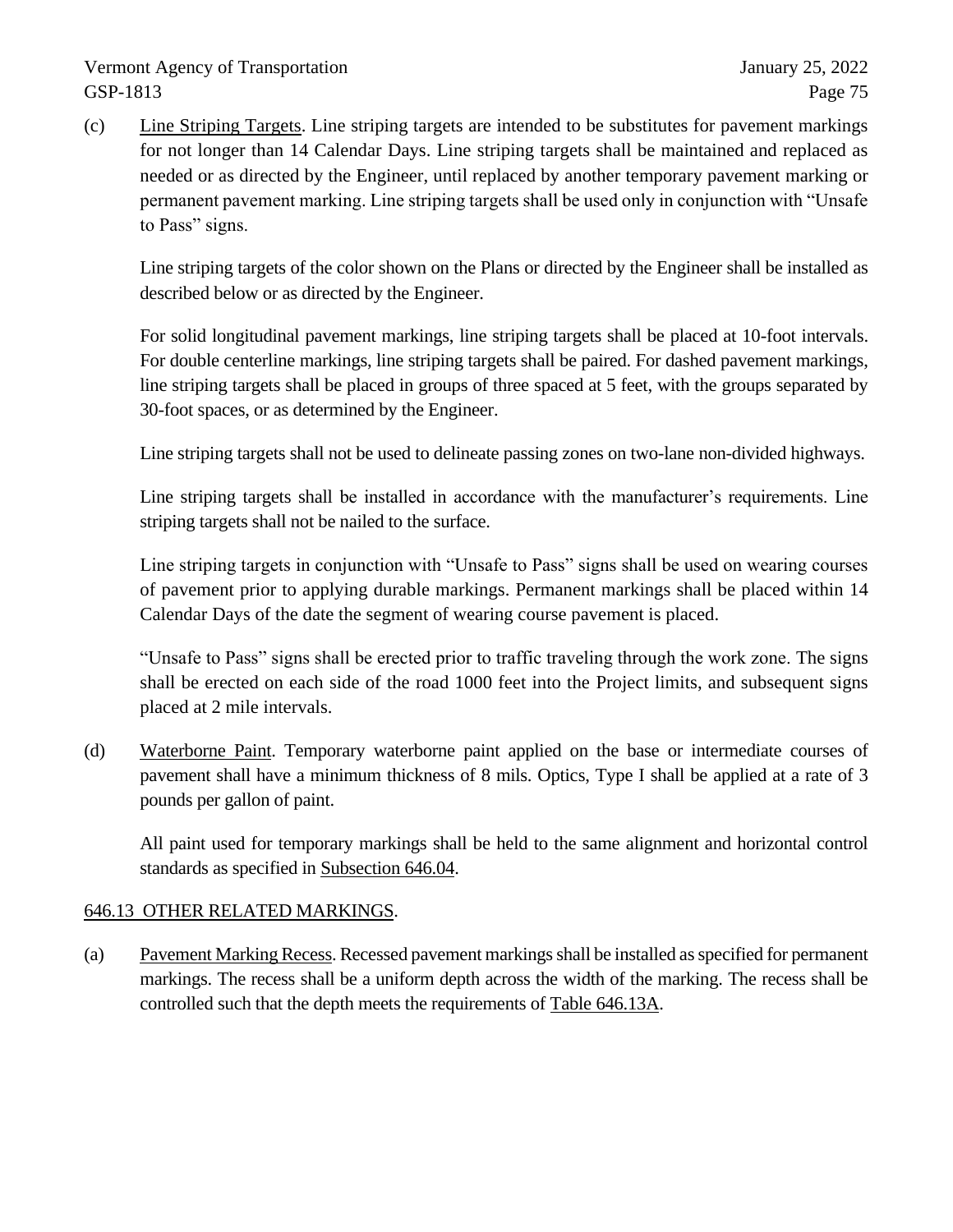| <b>Marking Material</b> | Recess Depth (mils)                   |
|-------------------------|---------------------------------------|
| Thermoplastic           | $140 - 160$                           |
| Polyurea                | $90 - 110$                            |
| Epoxy                   | $90 - 110$                            |
| Permanent tape          | As recommended by<br>the manufacturer |

#### TABLE 646.13A – PAVEMENT MARKING RECESS DEPTH

The bottom of the recess shall have a smooth, flat finished surface. The use of gang-stacked diamond cutting blades or polycrystalline diamond (PCD) is required for asphalt pavement surfaces. The spacers between blade or PCD cuts shall be such that there will be less than a 10 mil rise in the finished groove between the blades.

Recesses shall be clean, dry, and free of laitance, oil, dirt, grease, paint, or any other foreign contaminants prior to application of the pavement markings. The Contractor shall re-clean grooves, as necessary, prior to application of any primer or permanent markings. Depth plates shall be provided by the Contractor to assure that desired groove depth is achieved.

(b) Painted Curbs and Islands. Where a painted curb or painted island is called for, the existing curb or island shall be blast cleaned or wire brushed to remove scale, dirt, grass, etc. to the satisfaction of the Engineer, prior to painting. This cleaning work will not be paid for directly, but will be considered incidental to the Contract Item Painted Curb or Painted Island.

Paint shall be applied at a rate of 100 to 115 square feet per gallon with glass beads applied at a rate of 6 pounds per gallon. All paint shall be applied within the manufacturer's allowable application temperatures.

Waterborne paint shall be applied by a method in which the liquid material is applied to the curb or island surface and the glass beads are immediately applied to the material and firmly embedded therein, and which shall provide a retroreflective marking, with a night visibility satisfactory to the Engineer. The material shall have a minimum wet film thickness of 15 mils, unless otherwise specified, and be applied in a smooth, uniform coat, free from thin areas or excessively thick films.

Optics, Type I shall be applied uniformly over the entire painted surface area at the specified rate.

646.14 SUBSTITUTION OF MARKING MATERIALS. If the durable markings cannot be placed under suitable environmental conditions, paint shall be applied as specified in Subsection 646.06 at no cost to the Agency. Where it can be determined that through no fault of the Contractor the durable markings cannot be applied under suitable environmental conditions, paint may be applied for durable marking of the types indicated on the Plans where appropriate and as directed by the Engineer.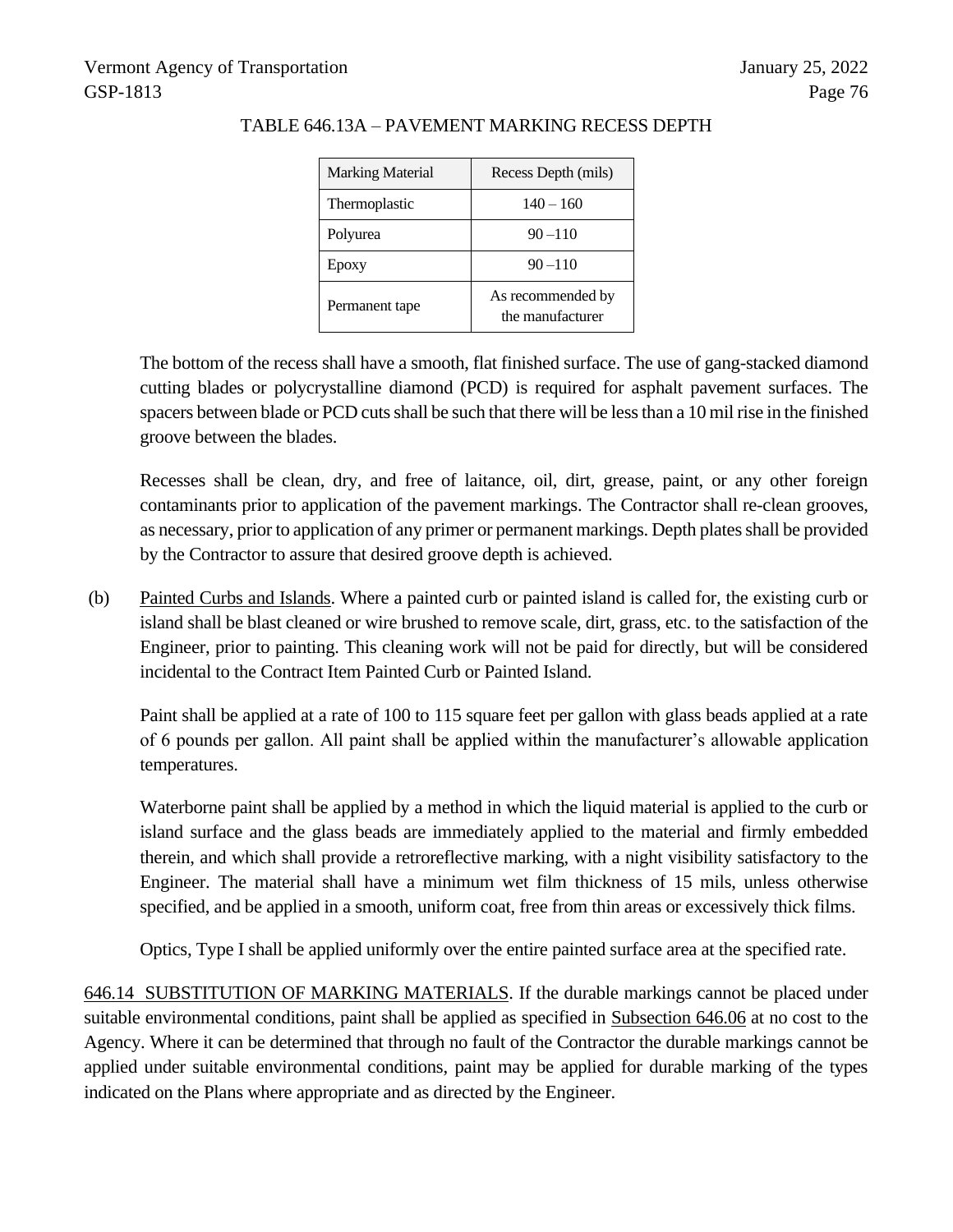Regardless of the circumstance under which paint is applied after an unsuitable environmental condition determination, durable markings of the types indicated on the Plans shall be applied as soon as suitable environmental conditions permit during the following spring. These durable markings shall be measured and paid for in accordance with Subsection 646.17 and Subsection 646.18.

646.15 ALTERNATE MARKING MATERIALS. If the Contractor wishes to use pavement markings or markers that are not specified in this Section, the Contractor shall submit samples, technical data, installation instructions and, if applicable, removal instructions to the Engineer for approval at least 30 Calendar Days before the date the markings or markers are to be placed.

The Engineer, after consultation with the Materials Manager, will approve or disapprove the use of the submitted products within the 30 Calendar Day period. The Contractor should be prepared to place approved markings on the proper date, even if the submittal is disapproved.

646.16 REMOVAL OF EXISTING PAVEMENT MARKINGS. Existing markings shall be obliterated in such a manner and by such means that a minimum of pavement scars are left and all the existing markings are removed, e.g. by grinding a square or rectangle on the pavement to remove a letter or arrow, or grinding a large rectangle to remove a word so that the outline of the letter, symbol, or word is not ground into the pavement and therefore still legible even though the marking has been removed. Painting over existing markings is not an acceptable method of removal.

The work shall be completed to the satisfaction of the Engineer. Masking of lines in intermediate duration activities shall be completed according to the Plans or as directed by the Engineer.

646.17 METHOD OF MEASUREMENT. The quantity of pavement marking edge lines and centerlines of the types and sizes specified to be measured for payment will be the number of linear feet applied in the complete and accepted work, as measured along the centerline of the pavement stripe. The number of linear feet of open spaces in a dashed or dotted line will not be measured for payment. Temporary pavement markings shall be installed on the pavement and removed in accordance with Subsection 646.04.

The quantity of Waterborne Paint Pavement Markings of the types and sizes specified per Subsection 646.14 through no fault of the Contractor and applied on the Project to be measured for payment will be the quantity determined per the measure for the Durable Pavement Marking specified, multiplied by a factor of 1.5 to determine the accepted quantity for payment.

The quantity of Stop Bar of the type specified to be measured for payment will be the number of linear feet applied in the complete and accepted work, as measured along the centerline of the pavement stripe. The quantity of Letter or Symbol of the type specified to be measured for payment will be the number of each unit applied in the complete and accepted work.

A unit will consist of one letter or one symbol. For example, the six-letter word "SCHOOL" would be measured as six units and a handicapped symbol would be measured as one unit. For arrow symbols, each arrow symbol and associated stem shall be paid as one unit.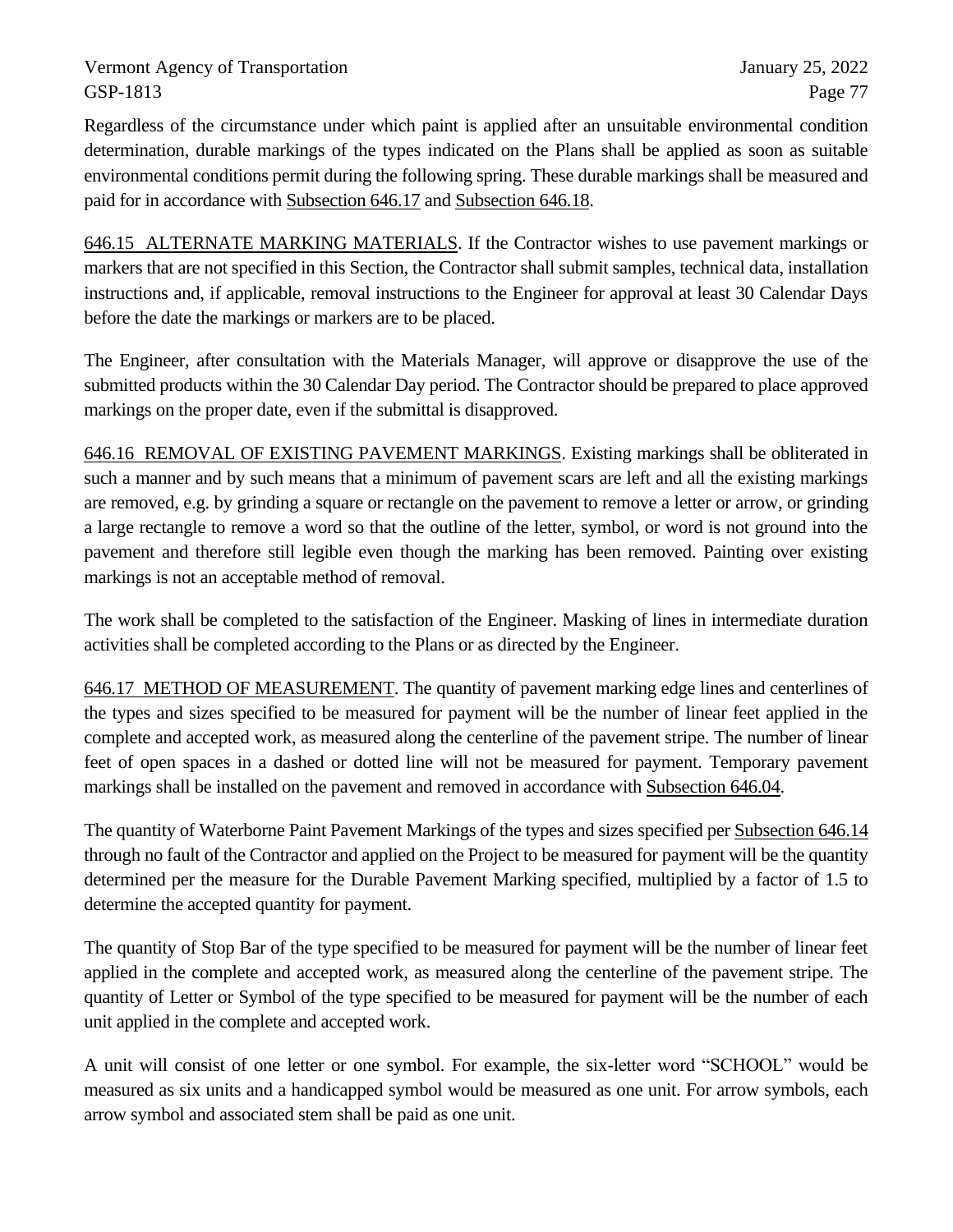The quantity of Crosswalk Marking of the type specified to be measured for payment will be the number of linear feet applied from curb-to-curb in the complete and accepted work, as measured along the center of the crosswalk.

The quantity of Railroad Crossing Symbol of the type specified to be measured for payment will be the number of each unit applied in the complete and accepted work. A unit will consist of three "stop bars," two "Rs," and one "X" for one traffic lane in one direction of travel.

The quantity of Line Striping Targets to be measured for payment will be the number of individual targets installed on the pavement and removed in accordance with Subsection 646.04.

The quantity of Painted Curb to be measured for payment will be the number of linear feet applied in the complete and accepted work, as measured along the centerline of the pavement stripe.

The quantity of Painted Island to be measured for payment will be the number of square feet of the top of an island painted in the complete and accepted work.

The quantity of Removal of Existing Pavement Markings to be measured for payment will be the number of square feet of markings removed or total area in square feet of symbol or letter removed in the complete and accepted work, as determined by the Engineer.

The quantity of Pavement Marking Mask to be measured for payment will be the number of square feet of existing marking masked in the complete and accepted work.

646.18 BASIS OF PAYMENT. The accepted quantity of Pavement Marking edge lines and centerlines of the types and sizes specified will be paid for at the Contract Unit Prices per linear foot.

The accepted quantity of Waterborne Paint Pavement Markings of the types and sizes specified per Subsection 646.06 and measured for payment will be paid for at the corresponding Contract Unit Prices for Temporary Pavement Markings.

The accepted quantity of Stop Bar of the type specified will be paid for at the Contract Unit Price per linear foot.

The accepted quantity of Letter or Symbol of the type specified will be paid for at the Contract Unit Price per each unit.

The accepted quantity of Crosswalk Marking of the type specified will be paid for at the Contract Unit Price per linear foot.

The accepted quantity of Railroad Crossing Symbol of the type specified will be paid for at the Contract Unit Price per each unit.

The accepted quantity of Painted Curb will be paid for at the Contract Unit Price per linear foot.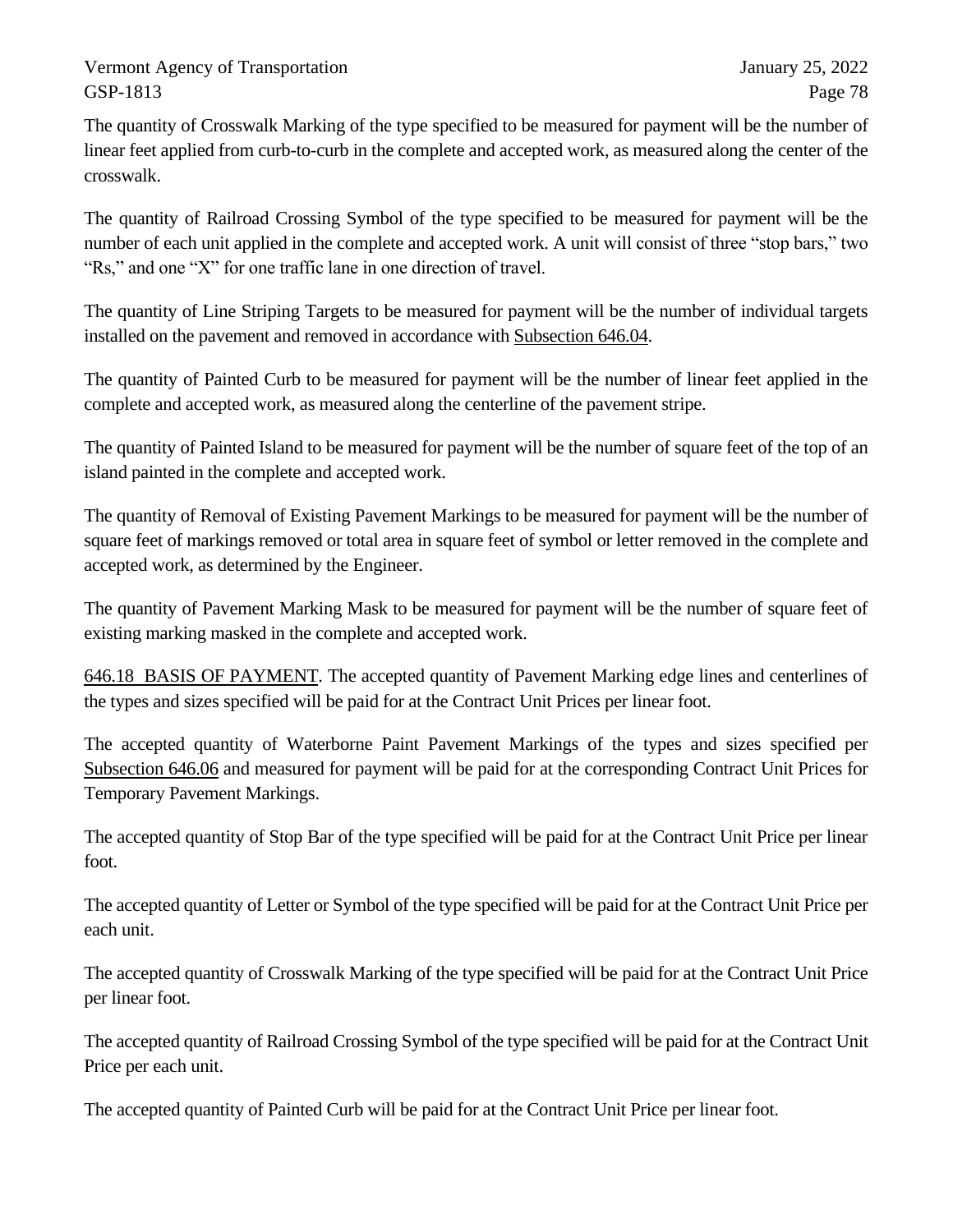The accepted quantity of Painted Island will be paid for at the Contract Unit Price per square foot.

Payment will be full compensation for furnishing, transporting, handling, assembling, and placing the material specified and for furnishing all labor, tools, equipment, and incidentals necessary to complete the work.

The Contract Unit Price for recessed pavement marking items will also include all labor, equipment, tools, and incidentals necessary for the placement of the recess and any necessary cleaning, drying, or conditioning of the recess prior to placement of the marking.

The Contract Unit Price for liquid pavement marking items shall include all costs associated with Optics, Type I; Optics, Type II; and Optics, Type III. Reflective media will not be paid for directly, but will be considered incidental to the pavement marking items in the Contract.

The Contract Unit Price for temporary pavement markings, including tape, paint, and line striping targets, as specified in Subsection 646.12 shall include all costs for maintaining marking capability for interim pavement markings, and all costs for removal.

The accepted quantity of Line Striping Targets will be paid for at the Contract Unit Price for each. Payment will be full compensation for furnishing; transporting; handling; installing and removing the LSTs; installing and removing "Unsafe to Pass" signs, posts, and sleeves; and for furnishing all labor, tools, equipment, and incidentals necessary to complete the work.

Line Striping Targets replaced at the direction of the Engineer within the first 14 Calendar Days shall be paid for at the Contract Unit Price for each. If Line Striping Targets remain in place on the roadway for longer than 14 Calendar Days, no payment will be made for the Contract Item Line Striping Targets.

The accepted quantity of Removal of Existing Pavement Markings will be paid for at the Contract Unit Price per square foot. Payment will be full compensation for removing the markings and for furnishing all labor, tools, equipment, and incidentals necessary to complete the work.

The accepted quantity of Pavement Marking Mask will be paid for at the Contract Unit Price per square foot. Payment will be full compensation for obliterating existing markings with a masking material, for removing the masking material when it is no longer required as directed by the Engineer, and for furnishing all labor, tools, equipment, and incidentals necessary to complete the work.

The Contractor is responsible for supplying necessary materials and equipment recommended by the manufacturer to determine the surface moisture condition of the pavement. The costs for supplying this material and equipment are paid for under the appropriate Contract Item specified in Section 631.

Payment will be made under:

Waterborne Paint Pavement Markings: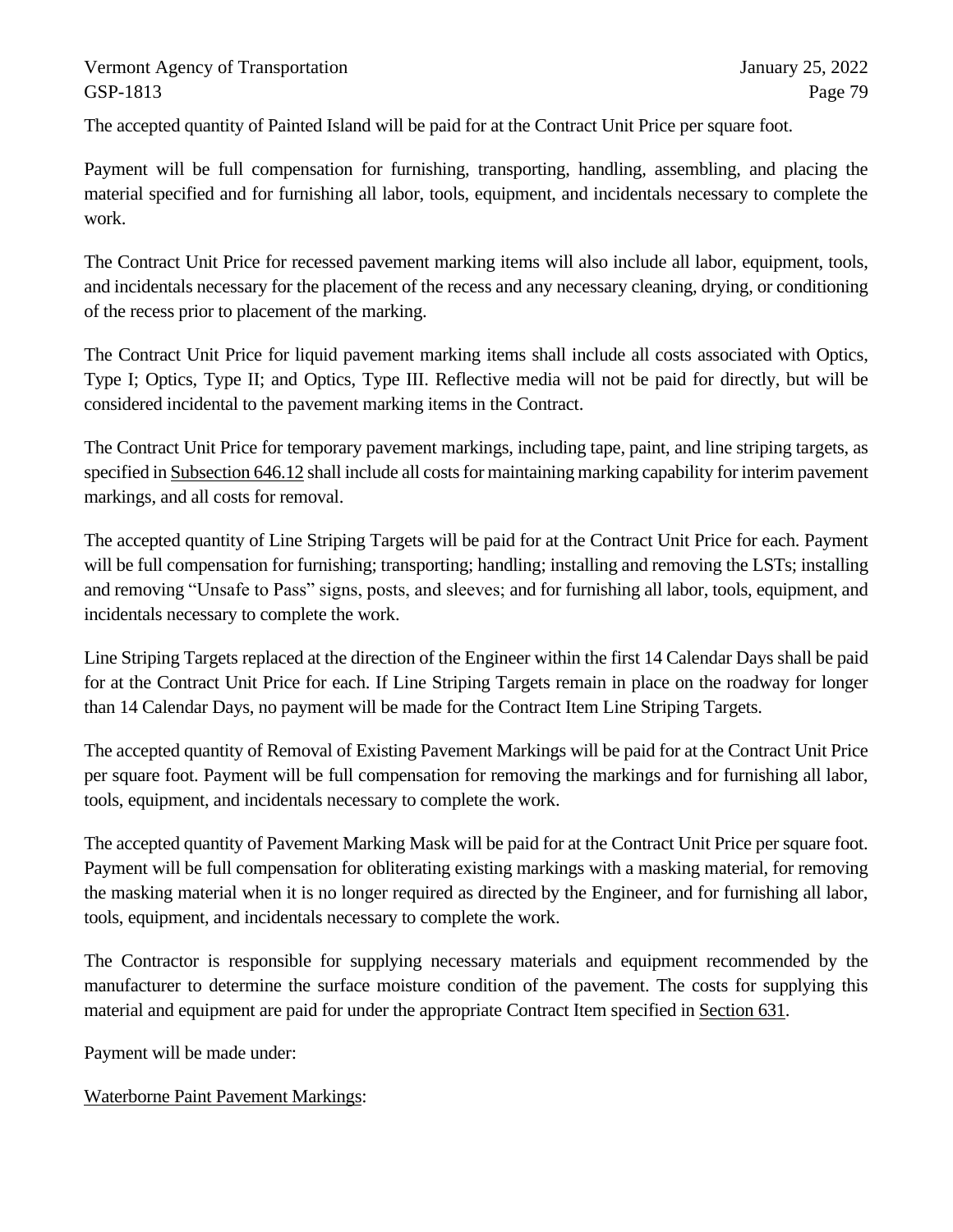# Vermont Agency of Transportation January 25, 2022<br>
GSP-1813 Page 80 GSP-1813 Page 80

# Pay Item Pay Unit

| 646,220 to 646,229 |  |
|--------------------|--|
| 646,230 to 646,239 |  |
| 646,240 to 646,249 |  |
| 646,250 to 646,259 |  |
| 646,260 to 646,269 |  |
| 646.300 to 646.309 |  |
| 646.310 to 646.319 |  |
| 646.320 to 646.329 |  |

# Durable Pavement Markings:

# Pay Item Pay Unit

# Temporary Pavement Markings:

# Pay Item Pay Unit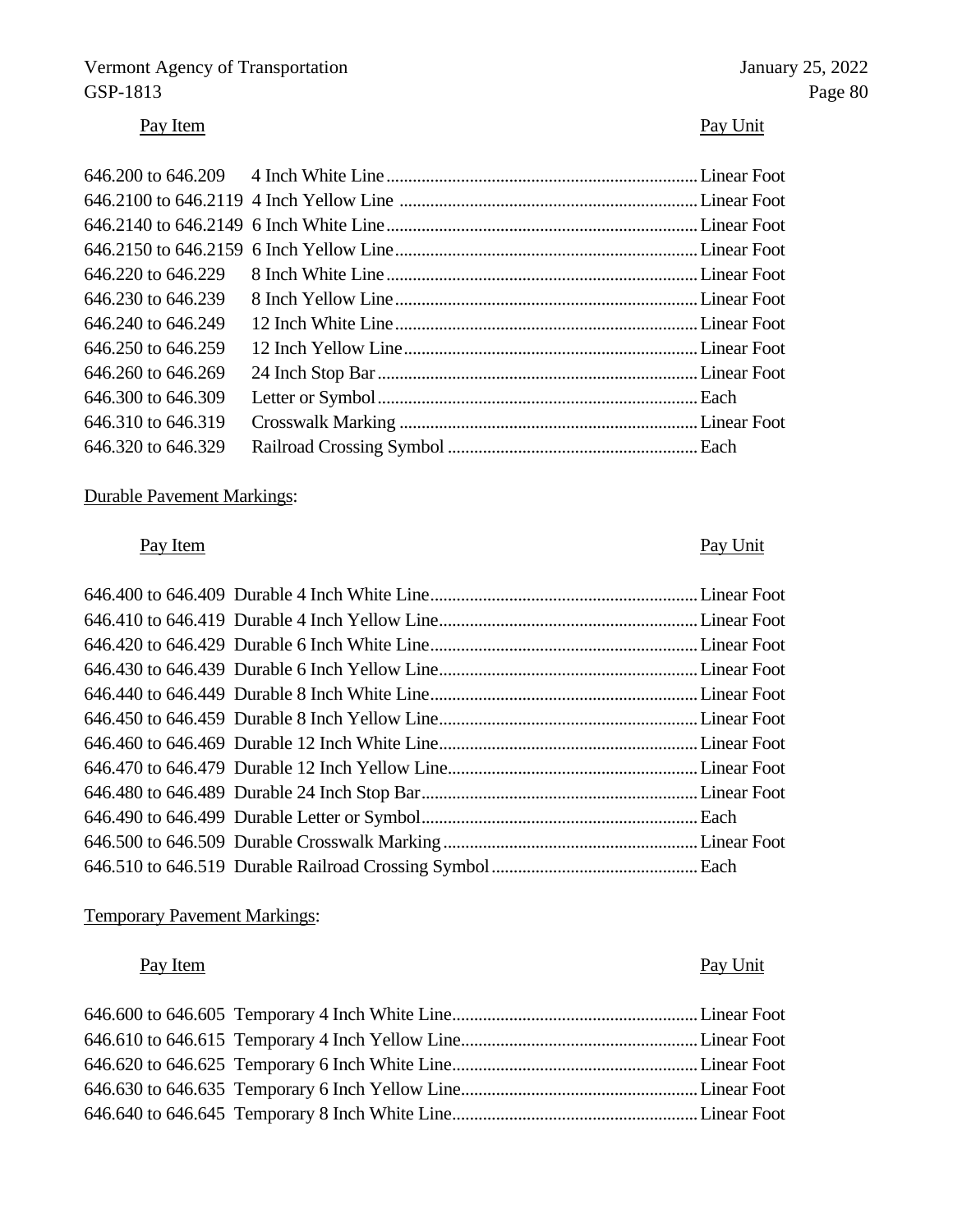#### Other Related Markings:

#### Pay Item Pay Unit

| <b>Marking Removal:</b> |  |
|-------------------------|--|

#### Pay Item Pay Unit

#### SECTION 649 – GEOTEXTILE FABRIC

649.02 MATERIALS is hereby modified by being deleted in its entirety and replaced with the following:

649.02 MATERIALS. Materials shall meet the requirements of the following Subsections:

Geotextiles shall conform to the following:

(a) Where sewn seams are used, the Contractor shall furnish the manufacturer's wide strip tensile test results as part of the certification. The results must verify that the seam meets or exceeds the specified average minimum roll values for the grab tensile strength of the geotextiles, or wide strip tensile strength for reinforcement applications.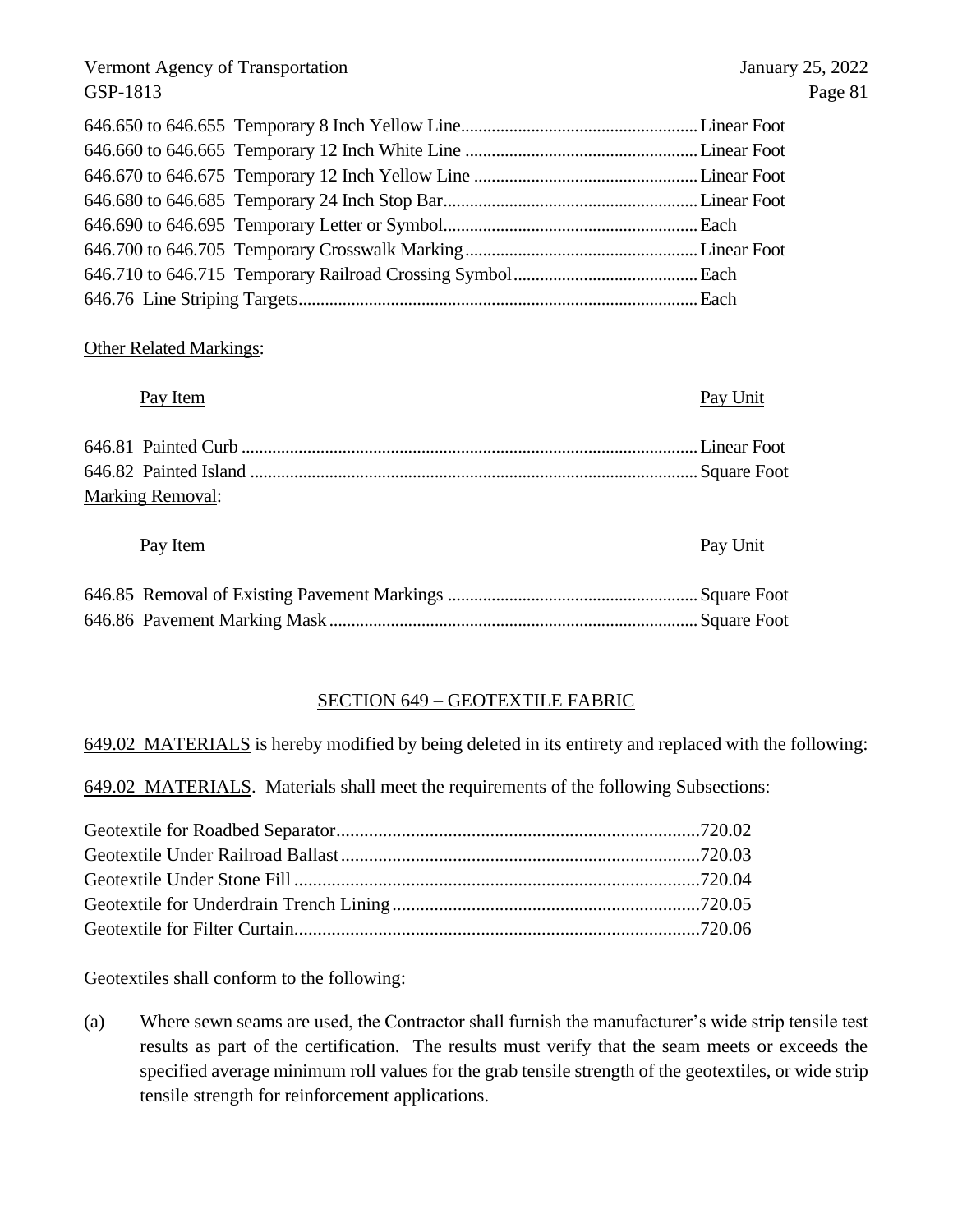(b) Field seams, where used, shall be in accordance with the manufacturer's recommendations.

#### SECTION 653 – EROSION PREVENTION AND SEDIMENT CONTROL

653.02 MATERIALS is hereby modified by inserting the following entries into the subsection list in numerical order:

653.02 MATERIALS is hereby further modified by deleting the phrase "Geotextile Under Stone Fill shall be in accordance with Section 720 and Table 720.01A. Geotextile for Silt Fence shall be in accordance with Section 720 and Table 720.01A."

653.03 EPSC PLAN, subpart (a), is hereby modified by inserting the following as the third sentence of the first paragraph:

When an EPSC Plan is not included in the Contract, the Contractor shall meet the requirements of the VTrans *Erosion Prevention and Sediment Control Plan Contractor Checklist (Non-Jurisdictional Projects)*.

653.08 RUNOFF CONTROL MEASURES is hereby modified by deleting the first paragraph of Subsection  $653.08(a)(1)$  in its entirety and replacing it with the following:

> Check Dam, Type I. Check Dam, Type I shall be placed in channels and on Geotextile Under Stone Fill meeting the requirements of Subsection 720.04.

653.08 RUNOFF CONTROL MEASURES is hereby further modified by deleting Subsection 653.08(b)(1) and Subsection 653.08(b)(2) in their entirety and replacing them with the following:

- (1) Silt Fence, Type I. Silt Fence, Type I shall be constructed of posts and Geotextile for Silt Fence meeting the requirements of Subsection 720.07.
- (2) Silt Fence, Type II. Silt Fence, Type II shall be constructed of posts, Geotextile for Silt Fence meeting the requirements of Subsection 720.07, and woven wire reinforcement.

653.09 TREATMENT MEASURES is hereby modified by deleting the second paragraph of Subsection 653.09(a), beginning with "Stabilized Construction Entrances shall be constructed of stone...", in its entirety and replacing it with the following:

Stabilized Construction Entrances shall be constructed of stone meeting the requirements of Subsection 704.17 and shall be placed on top of Geotextile Under Stone Fill meeting the requirements of Subsection 720.04.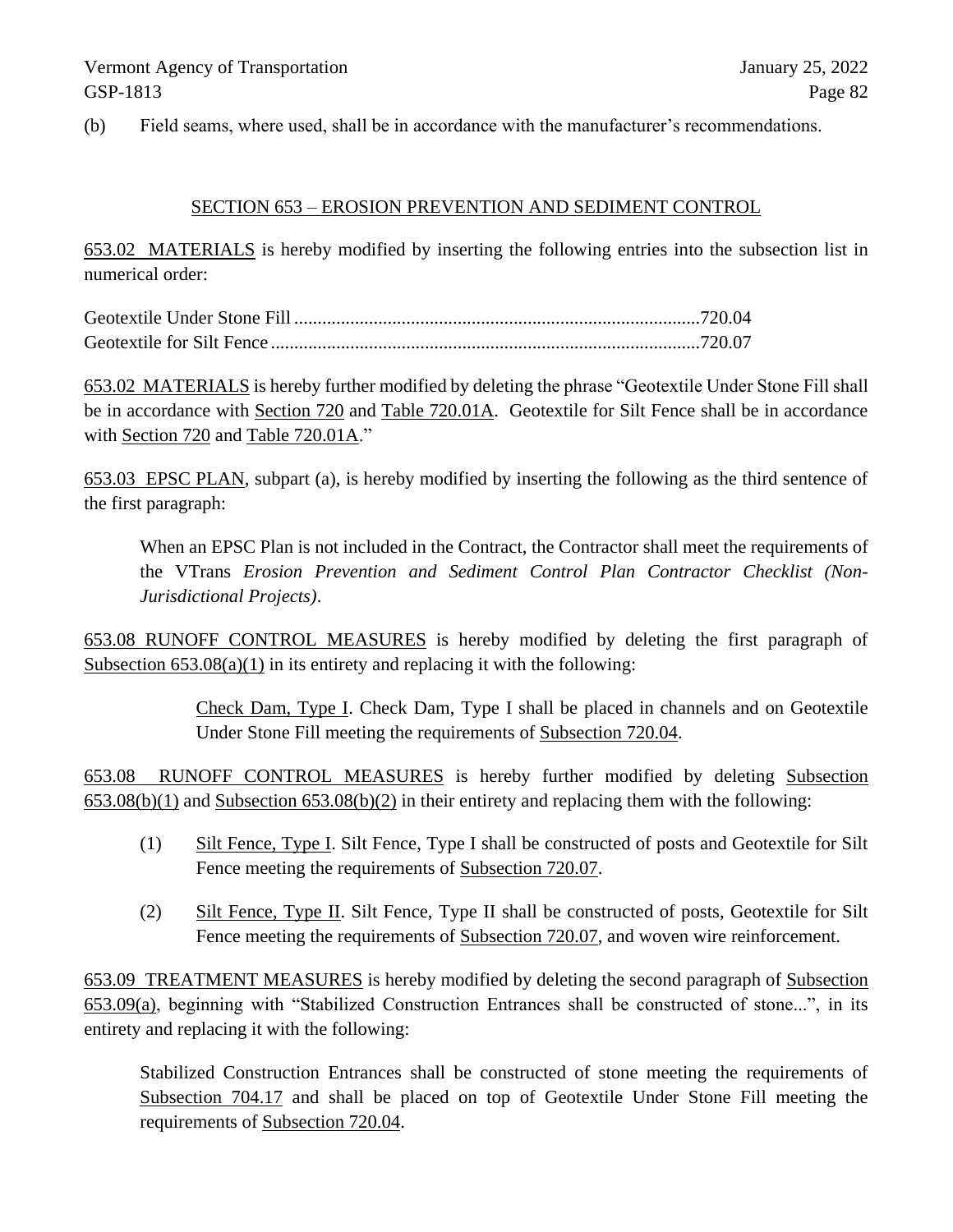653.09 TREATMENT MEASURES is hereby further modified by deleting the third paragraph of Subsection 653.09(b)(1), beginning with "Stake and fabric devices...", in its entirety and replacing it with the following:

> Stake and fabric devices shall be constructed of Geotextile for Silt Fence meeting the requirements of Subsection 720.07 and stakes approved by the Engineer.

653.09 TREATMENT MEASURES is hereby further modified by deleting the second paragraph of Subsection 653.09(b)(3), beginning with "Inlet Protection Device, Type III shall be constructed of Aggregate...", in its entirety and replacing it with the following:

> Inlet Protection Device, Type III shall be constructed of Aggregate for Erosion Prevention and Sediment Control and shall be placed on top of Geotextile Under Stone Fill meeting the requirements of Subsection 720.04.

653.17 BASIS OF PAYMENT is hereby modified by deleting the last sentence of the second paragraph and replacing it with the following:

Payment will not be made unless a report for the monitoring is submitted to the Engineer within 7 calendar days of the date of the inspection. Payment will not be made until the report has been accepted by the Engineer.

### SECTION 675 – TRAFFIC SIGNS

675.02 MATERIALS is hereby modified by deleting the entry for "Paint for Traffic Signs.......................................................................708.06" from the material list.

675.07 TRAFFIC SIGNS, subpart (b), is hereby modified by deleting subpart (2) in its entirety and replacing it with the following:

(2) Flat Sheet Aluminum. Fabrication of the flat aluminum sheets, including cutting to size, shall be completed prior to degreasing, etching, or treating, and application of the retroreflective sheeting. Flat sheet aluminum may be sheared, blanked, sawed, or milled. No flame cutting will be permitted. Field drilling or punching of holes will be allowed as needed.

675.07 TRAFFIC SIGNS is hereby further modified by adding the following as the second and third sentences of subpart (d), immediately after the sentence beginning "Signs shall be mounted as tightly to the posts, frame, or...":

For permanent installations of Type A signs to frames or posts, a nylon-insert locking nut and two washers shall be used. For all sign types, if bolts are used for mounting, the installed bolt shall be at least flush with the nut.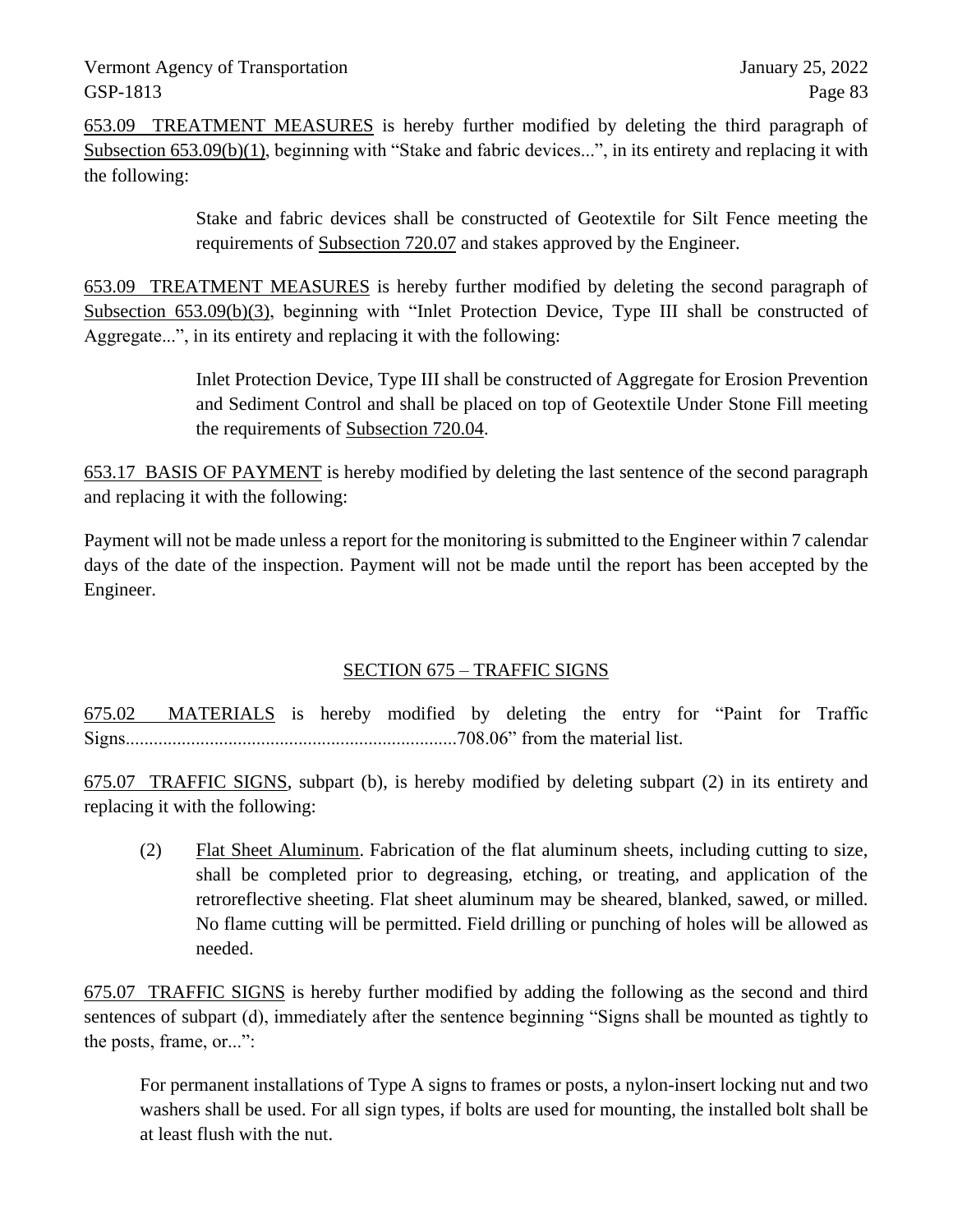#### SECTION 677 – OVERHEAD TRAFFIC SIGN SUPPORTS

677.03 GENERAL is hereby modified by adding the sentence "Field verification testing for Direct Tension Indicators is not required." immediately following the sentence "High-Strength Bolts, Nuts, and Washers shall be tensioned in accordance with Subsection 506.19."

#### SECTION 678 – TRAFFIC CONTROL SIGNALS

678.09 ERECTION OF POSTS AND POLES is hereby modified by adding the sentence "Field verification testing for Direct Tension Indicators is not required." immediately following the sentence "High-Strength Bolts, Nuts, and Washers shall be tensioned in accordance with Subsection 506.19."

#### SECTION 679 – STREET LIGHTING

679.02 MATERIALS is hereby modified by deleting the entry for "Bracket Arms...........................................................753.04" from the subsection list.

679.02 MATERIALS is hereby further modified by inserting the following entries into the subsection list in numerical order:

Bracket Arms, Aluminum..........................................................................................753.04(a) Bracket Arms, Steel ...................................................................................................753.04(b)

679.05 BRACKET ARMS is hereby modified by deleting the first sentence of the Subsection and replacing it with the following:

Bracket arms shall be free of defects and burrs. Bracket arms shall be able to withstand a vertical load of 100 pounds and a horizontal load of 50 pounds without fracture or permanent deformation and shall be installed as shown in the Contract Documents.

Bracket arms installed on aluminum posts shall be in accordance with Subsection 753.04(a). Bracket arms installed on steel or wood posts shall be in accordance with Subsection 753.04(b).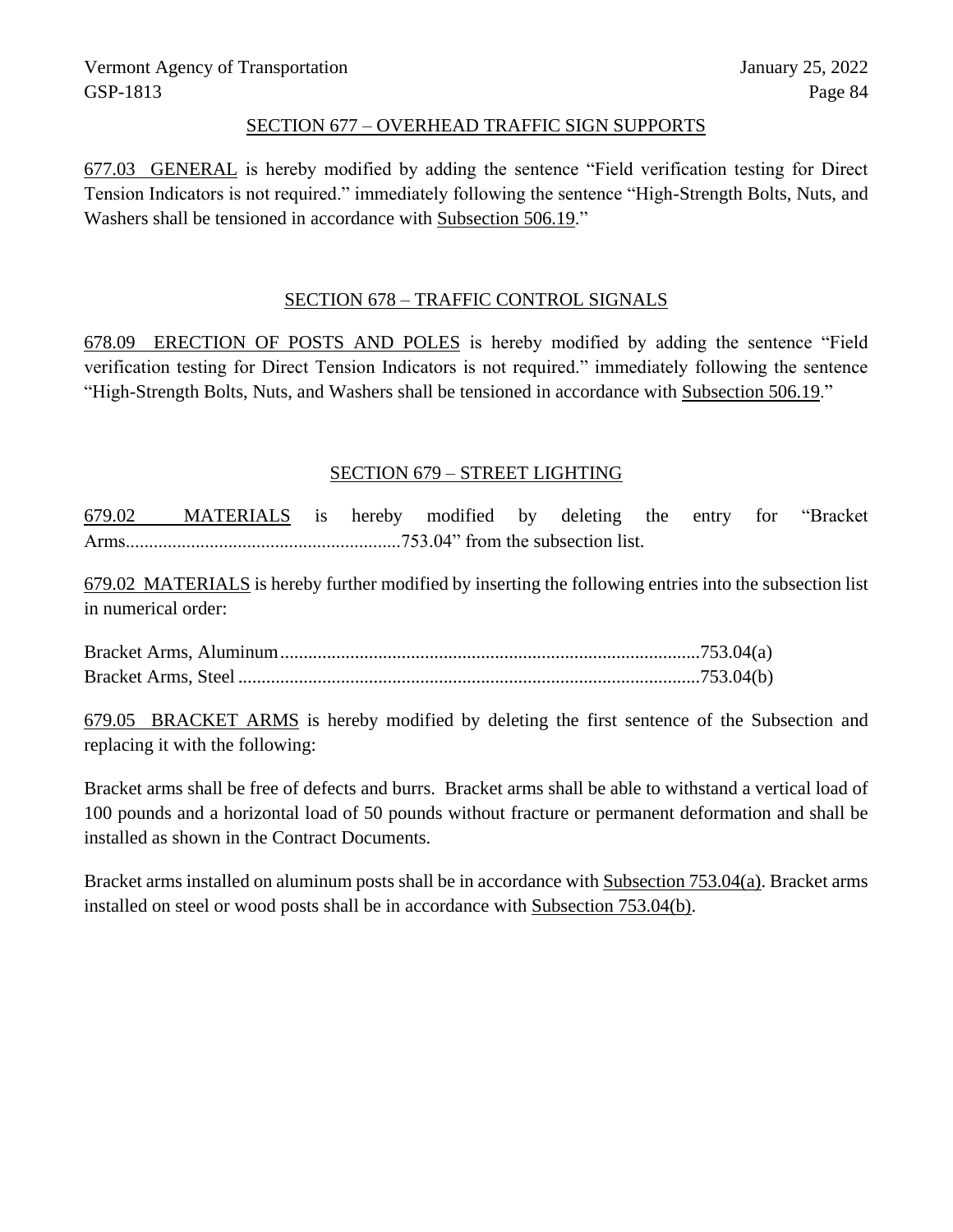#### SECTION 680 – TRAVEL INFORMATION SIGNS

680.02 MATERIALS is hereby modified by deleting the entry in the subsection list for "Aggregate for Bituminous Surface Treatment....................................704.11" and replacing it with the following:

Drainage Aggregate ...................................................................................................704.16

680.02 MATERIALS is hereby further modified by deleting the entry for "Paint for Traffic Signs.......................................................................708.06" from the subsection list.

680.06 INFORMATION PLAZAS is hereby modified by deleting the word "peastone" from the last sentence of the second paragraph and replacing it with the phrase "drainage aggregate".

### SECTION 690 – FUEL PRICE ADJUSTMENT

SECTION 690 – THIS SECTION RESERVED is hereby modified by being deleted in its entirety and replaced with the following:

#### SECTION 690 – FUEL PRICE ADJUSTMENT

690.01 DESCRIPTION. This Specification contains price adjustment provisions for fuel used by the Contractor during construction. For the purposes of this Specification, it is assumed that all fuel used is diesel fuel. This price adjustment clause will provide for either additional compensation to the Contractor, or a payment to the Agency, based upon changes in the retail price of fuel between the time of bidding and the time when the work was performed.

690.02 GENERAL REQUIREMENTS AND CONDITIONS. Fuel Price Adjustment (FPA) will be performed in accordance with the following requirements and conditions:

(a) Fuel price adjustment will only be performed as specified herein for Pay Items listed in Table 690.02A or identified in the Project Special Provisions. No other adjustments will be allowed.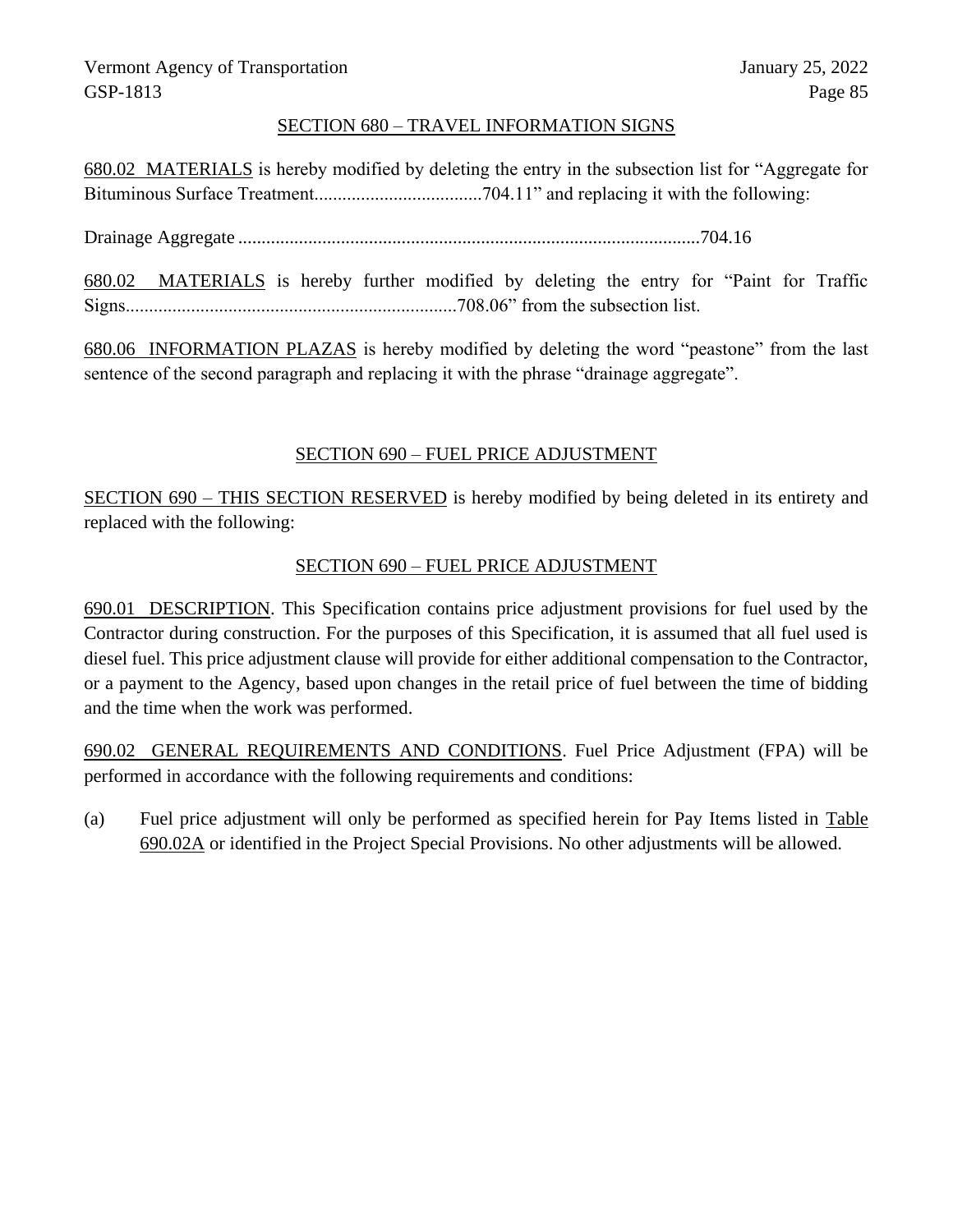| <b>Work Category</b>                              | Eligible Pay<br><b>Item Numbers</b>                                     | Fuel Usage<br>Factor $(F_{FU})$ | Threshold<br>Quantity |
|---------------------------------------------------|-------------------------------------------------------------------------|---------------------------------|-----------------------|
| <b>Earth Excavation</b>                           | 203.15, 203.17,<br>203.20, 203.25,<br>203.27, 204.20,<br>204.25, 208.30 | $0.319$ gal/CY                  | 40,000 CY             |
| Aggregates Paid for by<br>the Cubic Yard          | 203.35, 204.30,<br>301.15, 301.25,<br>301.26, 301.35,<br>401.10         | $0.558$ gal/CY                  | 25,000 CY             |
| Aggregates Paid for by<br>the Ton                 | 301.28, 402.12,<br>629.54                                               | $0.413$ gal/ton                 | 30,000 tons           |
| Cold Mixed Recycled<br><b>Bituminous Pavement</b> | 415.20                                                                  | $0.140$ gal/SY                  | 95,000 SY             |
| <b>Bituminous Concrete</b><br>Pavement            | 406.25, 406.27,<br>406.35, 406.36                                       | 2.827 gal/ton                   | $5,000$ tons          |
| <b>Bonded Wearing Course</b>                      | 407.15                                                                  | $0.115$ gal/SY                  | 115,000 SY            |

### TABLE 690.02A – FUEL USAGE FACTORS AND THRESHOLD QUANTITIES

- (b) It shall be understood by the Contractor that a price adjustment increase may cause the Agency to decrease the quantities of the Pay Items subject to adjustment under these provisions. Provisions providing for decreased quantities and item cancellation in this paragraph are separate and take precedence, notwithstanding any other provisions of the Contract.
- (c) No price adjustment will be computed for work performed after the Contract completion date, as modified by Change Order, if applicable.
- (d) Fuel price adjustment will only be computed for a Pay Item if all of the following criteria are met:
	- (1) The Pay Item is included in the original awarded Contract. Items added by Change Order will not be subject to FPA.
	- (2) The Pay Item is listed in Table 690.02A, or is identified as being subject to FPA in the Project Special Provisions.
	- (3) The original awarded Contract bid quantity for the Pay Item (being the total bid quantity across all Projects in the Contract) equals or exceeds the threshold quantity specified in Table 690.02A. Pay Items which have a Contract bid quantity that is less than the threshold quantity will not be subject to FPA, even if the quantity of the item is later increased by Change Order.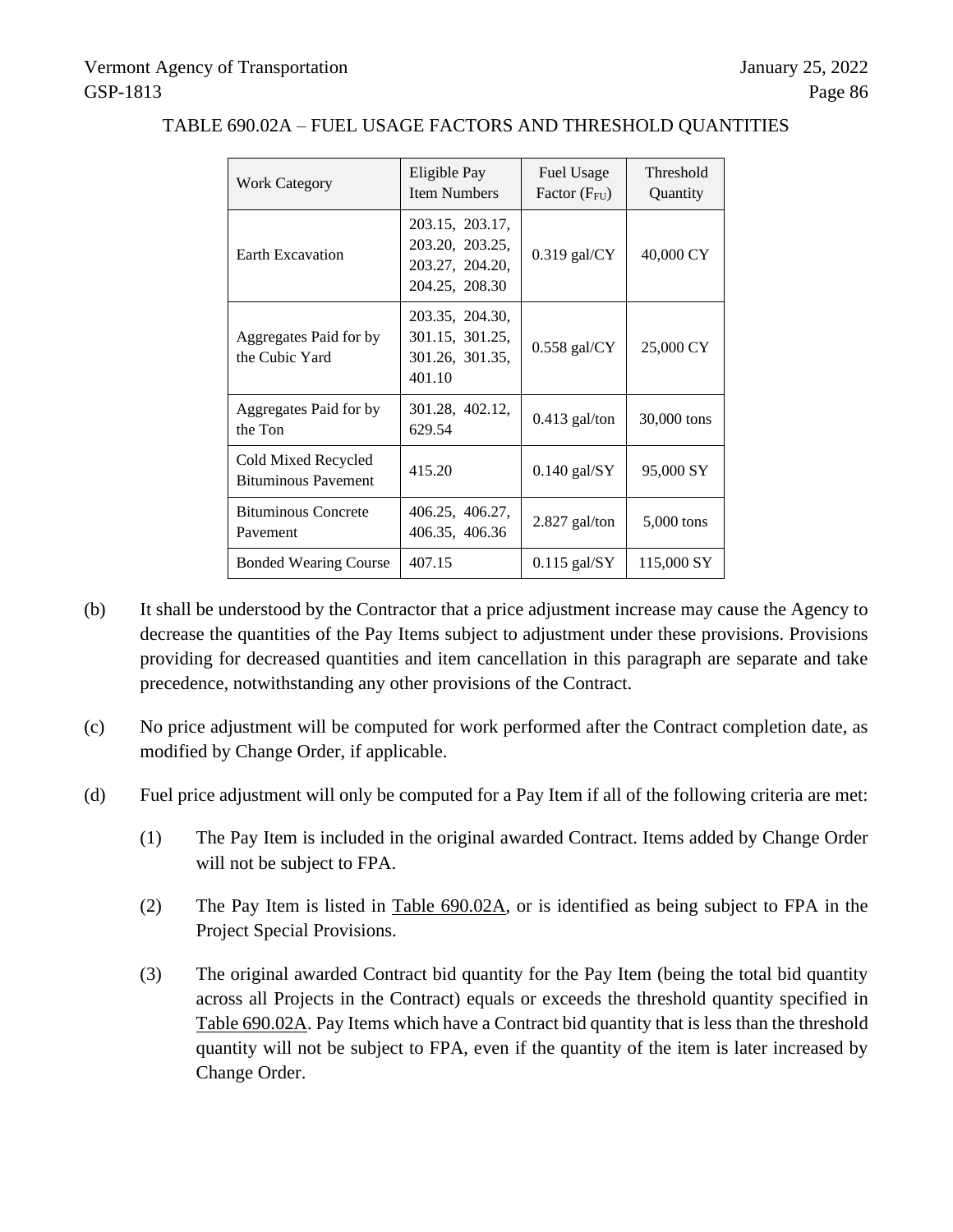- (e) Any increase in the total Contract amount due to FPA will not be justification for an extension of time under Subsection 108.11.
- (f) In such cases that estimated quantities are used to determine estimated FPA throughout the duration of the Contract, reconciliation of those estimated adjustments will be made upon the determination of actual final quantities and final adjustments to the total final quantity made by prorating those estimated adjustments over the applicable fuel price adjustment periods previously paid. Reconciliation of any FPA will only be performed in those instances where the actual final quantity differs by more than five percent from the total estimated quantity. Payments owed to either the Contractor or VTrans will not be subject to any applicable interest claims.

#### 690.03 PRICE ADJUSTMENT PROCEDURES.

- (a) Prior to advertising for bids, an Index Price (IP) per gallon of diesel fuel will be established by the Agency using the retail price reported by the Energy Information Administration (EIA) for the New England Region. The index price will be set monthly using the first EIA posting falling either on or after the first Calendar Day of that month. This price is specified elsewhere in the Contract and will be the basis from which fuel price adjustments are computed.
- (b) For the duration of the Contract, the Posted Price (PP) for diesel fuel will be established monthly by the Agency. The posted prices will be established in the same manner as the index price and may be found on the Agency website.
- (c) The index price, posted prices, fuel usage factors and the quantity of the item will be used to determine the amount of adjustment required. The posted price used to calculate the adjustment will be the price for the month in which the work was performed.

690.04 METHOD OF MEASUREMENT. Payment for Price Adjustment, Fuel will be based upon the quantity of fuel incorporated in the work, as determined by the fuel usage factors given in Table 690.02A, and will be computed as follows:

(a) Calculate the ratio of the posted price to the index price using the following equation.

$$
R = \frac{PP_F}{IP_F}
$$

where:

 $R =$ Ratio of the posted price to the index price

 $PP_F$  = Posted price of fuel for the month the work was performed (dollars/gallon)

 $IP_F$  = Index price of fuel (dollars/gallon)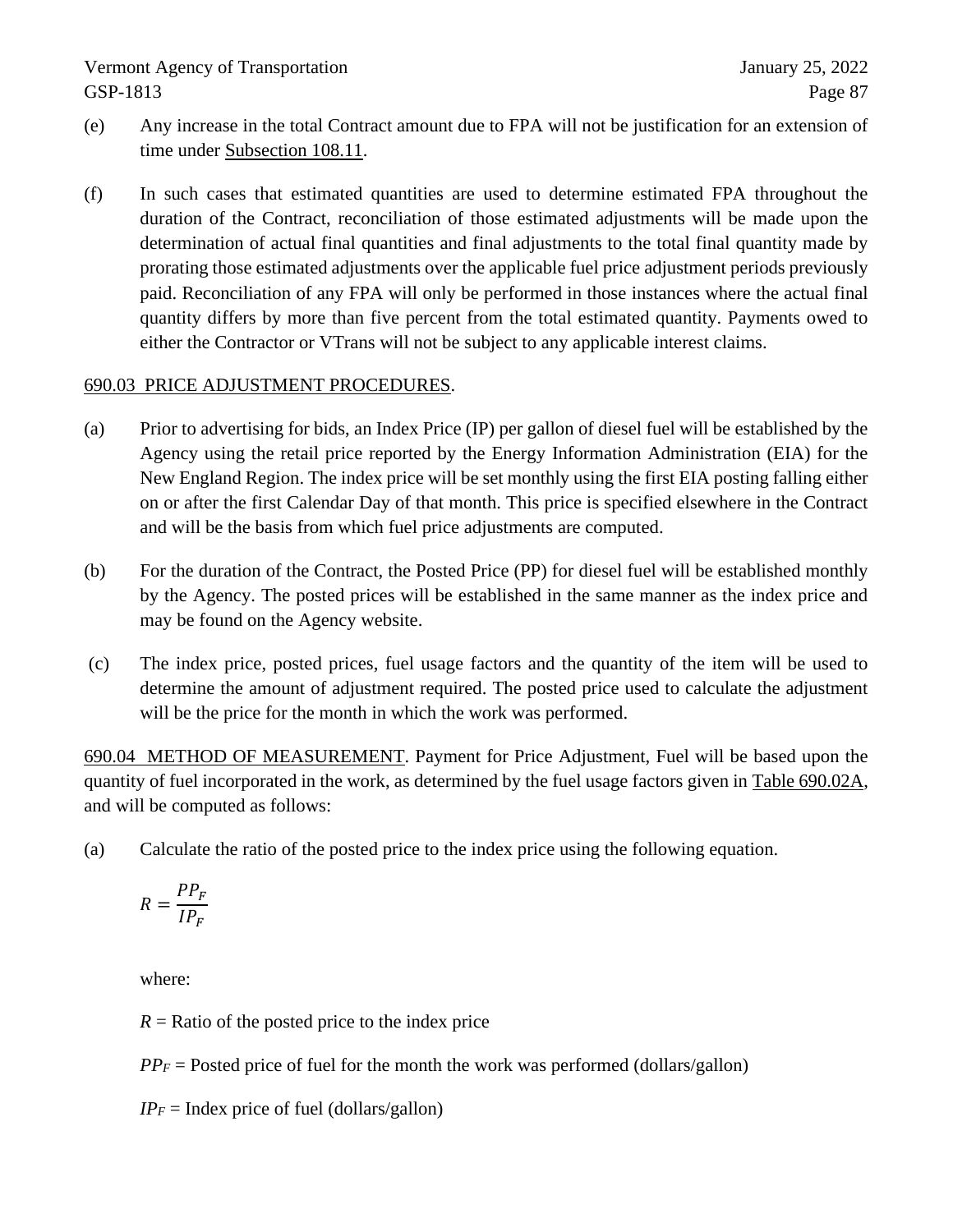(b) Calculate the quantity of fuel price adjustment using the appropriate equation below.

For  $R \leq 0.95$  $PA_F = F_{FI} \times Q \times [PP_F - (0.95 \times IP_F)]$ 

For  $0.95 < R < 1.05$ 

 $PA_F = 0$ 

For  $R > 1.05$ 

 $PA_F = F_{FI} \times Q \times [PP_F - (1.05 \times IP_F)]$ 

where:

 $R =$ Ratio of the posted price to the index price

 $PA<sub>F</sub>$  = Price Adjustment, Fuel (lump units)

 $F_{FU}$  = Fuel usage factor (gallon/unit)

 $Q =$  Quantity of the item placed in the month (varying units)

 $PP_F$  = Posted price of fuel for the month the work was performed (dollars/gallon)

 $IP_F$  = Index price of fuel (dollars/gallon)

If multiple items are eligible for price adjustment, the price adjustment for each individual item will be calculated and the resulting values summed to generate one price adjustment for the month.

690.05 BASIS OF PAYMENT. The Contract bid prices for the applicable Pay Items will be paid under the Contract. Payment for Price Adjustment, Fuel will be debited or credited against the Contract price (lump unit) for Price Adjustment, Fuel.

Payment will be made under:

| Pay Item | Pay Unit |
|----------|----------|
|          |          |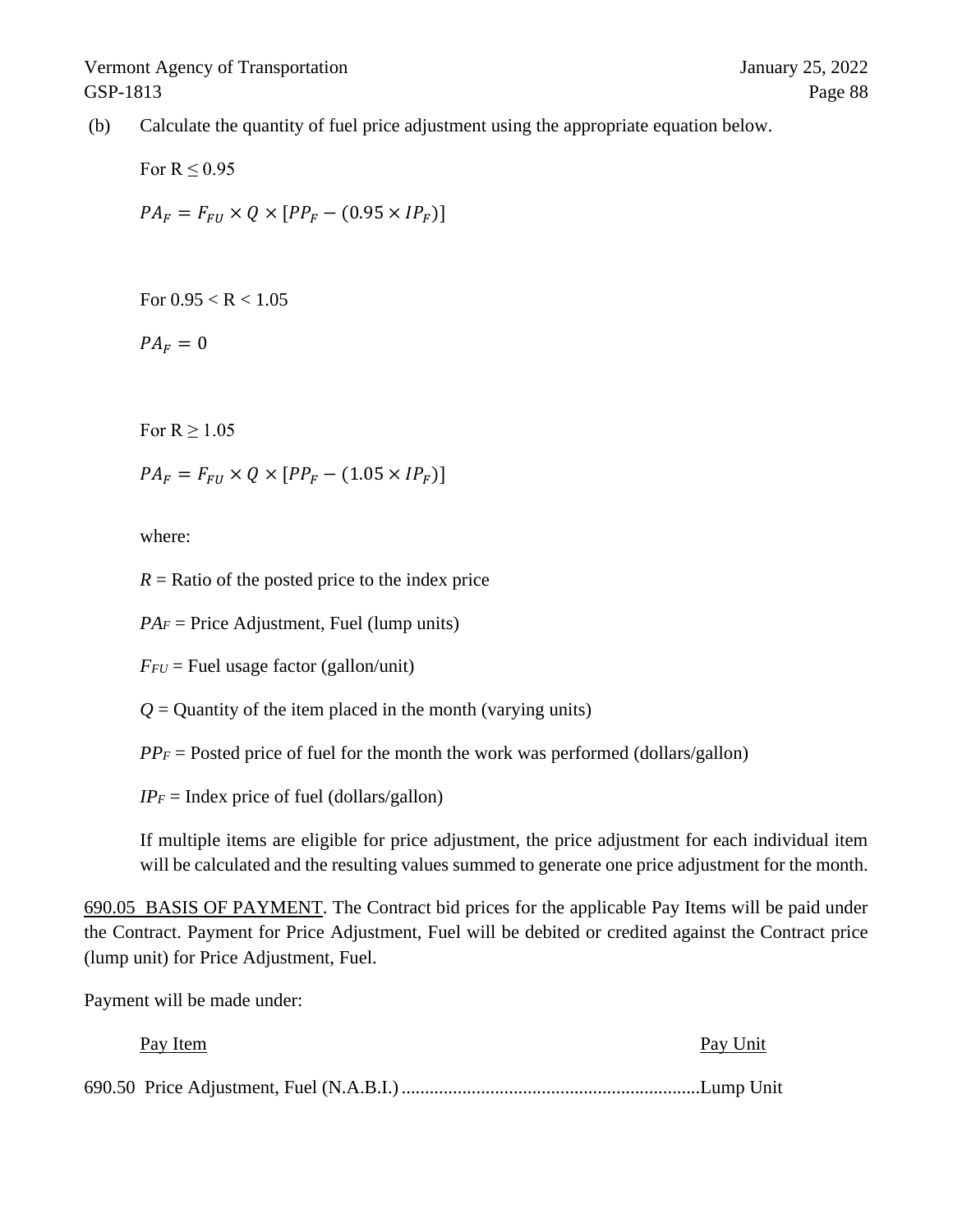#### **DIVISION 700**

#### **MATERIALS**

#### SECTION 701– HYDRAULIC CEMENT

SECTION 701 – HYDRAULIC CEMENT is hereby modified by being deleted in its entirety and replaced with the following:

#### SECTION 701 – HYDRAULIC CEMENT

701.01 GENERAL REQUIREMENTS. Hydraulic cement shall meet the following general requirements.

The Contractor shall provide suitable means for storing and protecting the cement against dampness. Cement which, for any reason, has become partially set or which contains lumps or is caked shall be rejected.

Storage of Hydraulic Cement shall be by the brand, type, and mill. Cements of different brands and types or from different mills shall not be mixed.

701.02 PORTLAND CEMENT. Portland Cement shall conform to the requirements of *AASHTO M 85*, Type II and *ASTM C 150/C 150 M,* Type II, unless otherwise shown on the Plans or directed by the Engineer.

701.04 HIGH EARLY-STRENGTH PORTLAND CEMENT. High Early-Strength Portland Cement shall conform to the requirements of *AASHTO M 85,* Type III and *ASTM C 150/C 150 M,* Type III*.*

701.05 PORTLAND-POZZOLAN CEMENT. Portland-Pozzolan Cement shall conform to the requirements of *AASHTO M 240 M/M 240* and *ASTM C 595/C 595 M*, Type IP, except that the pozzolan constituent shall not be less than 20% of the total mass (weight) of the Portland-pozzolan cement.

701.06 PORTLAND-LIMESTONE CEMENT. Portland-Limestone Cement shall conform to the requirements of *AASHTO M 240/M240 M* and *ASTM C 595/C 595 M*, Type IL.

701.07 PORTLAND BLAST-FURNACE SLAG CEMENT. Portland Blast-Furnace Slag Cement shall conform to the requirements of *AASHTO M 240 M/M 240* and *ASTM C 595/C 595 M*, Type IS, except that for concrete mixes complying with Table 541.03A, the slag constituent shall not be less than 25% of the total mass (weight) of the Portland Blast-Furnace Slag Cement.

701.08 TERNARY BLENDED CEMENT. Ternary Blended Cement shall conform to the requirements of *AASHTO M 240 M/M 240* and *ASTM C 595/C 595 M*, Type IT.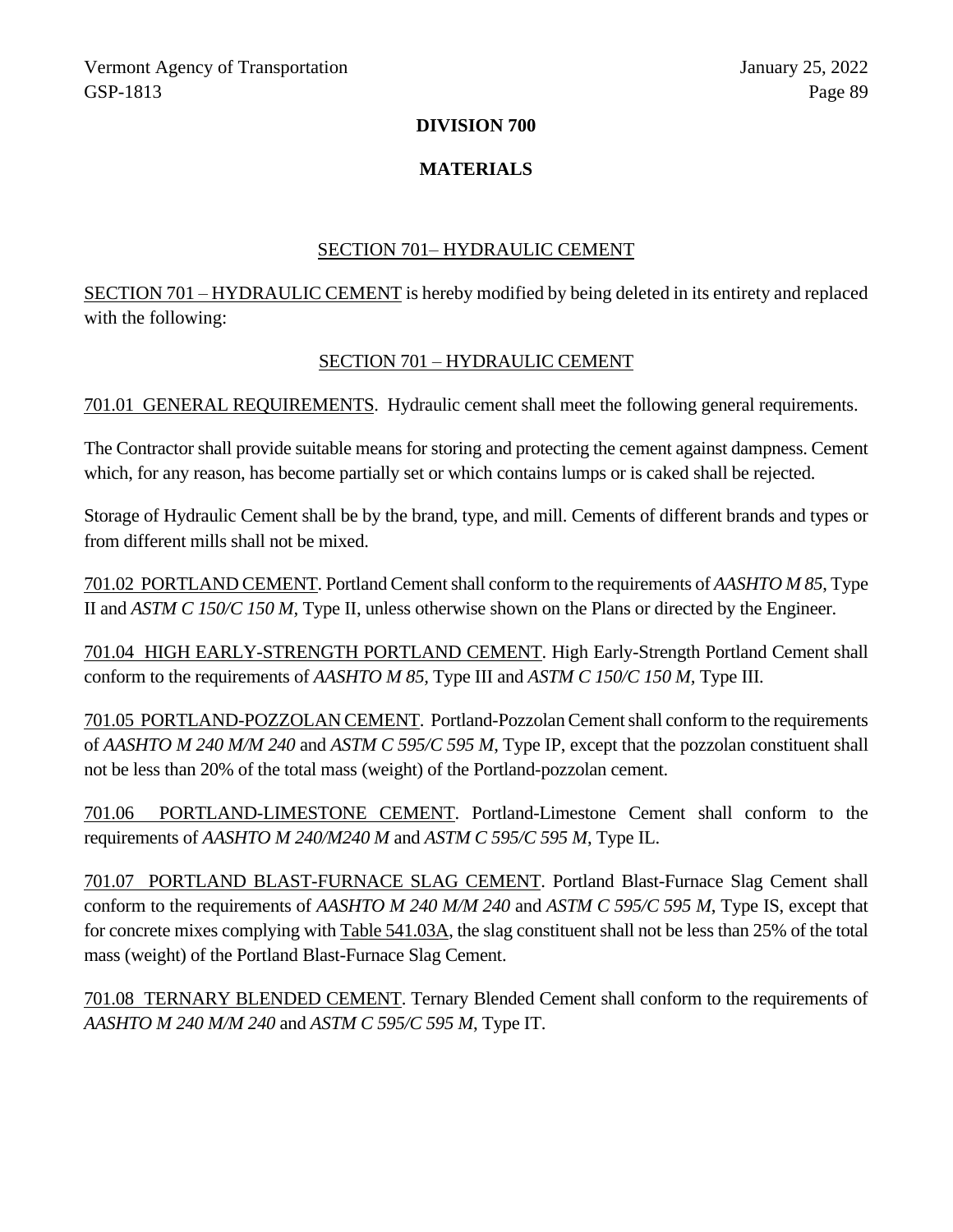#### SECTION 702 – BITUMINOUS MATERIALS

702.06 APPLICATION TEMPERATURE RANGES is hereby modified by deleting Table 702.06A in its entirety and replacing it with the following:

#### TABLE 702.06A – EMULSIFIED ASPHALT APPLICATION TEMPERATURE RANGES

|                                   | Temperature Range (°F) |               | Temperature Range $({}^{\circ}C)$ |               |
|-----------------------------------|------------------------|---------------|-----------------------------------|---------------|
| Emulsified<br><b>Asphalt Type</b> | Spray                  | <b>Mix</b>    | Spray                             | <b>Mix</b>    |
|                                   | $Min. - Max.$          | $Min. - Max.$ | $Min. - Max.$                     | $Min. - Max.$ |
| $RS-1$                            | $70 - 170$             |               | $21 - 77$                         |               |
| $RS-2$ , $CRS-1$                  | $120 - 160$            |               | $49 - 71$                         |               |
| $CRS-2$                           | $140 - 175$            |               | $60 - 79$                         |               |
| RS-1h, CRS-1h                     | $70 - 170$             |               | $21 - 77$                         |               |
| SS-1h, CSS-1h                     | $75 - 130$             | $50 - 130$    | $24 - 54$                         | $10 - 54$     |
| MS-2h, CMS-2h                     |                        | $75 - 140$    |                                   | $24 - 60$     |

702.07 ANTI-STRIP ADDITIVES is hereby modified by being deleted in its entirety and replaced with the following:

702.07 ANTI-STRIP ADDITIVES. Anti-strip additives shall be capable of improving the bonding properties of the performance-graded asphalt binder to the aggregates in the presence of moisture and shall also be capable of reducing film stripping.

- (a) General. The anti-strip additive used in performance-graded asphalt cement shall be heat stable for all temperature ranges prescribed for such performance-graded asphalt cement. The anti-strip additive shall not alter the material properties nor change the grade of the performance-graded asphalt cement. The anti-strip additive shall be capable of thorough dispersion in the asphalt cement and be capable of remaining in the asphalt cement, in storage, and at temperatures specified for the mix, without losing its effectiveness. The percentage of anti-strip additive included in the mixture shall be as recommended by the anti-strip additive manufacturer.
- (b) Performance Requirements. Bituminous concrete mixtures containing anti-strip additive shall demonstrate no loss of adhesion of the performance-graded asphalt cement to the aggregate when tested in accordance with *ASTM D 3625*.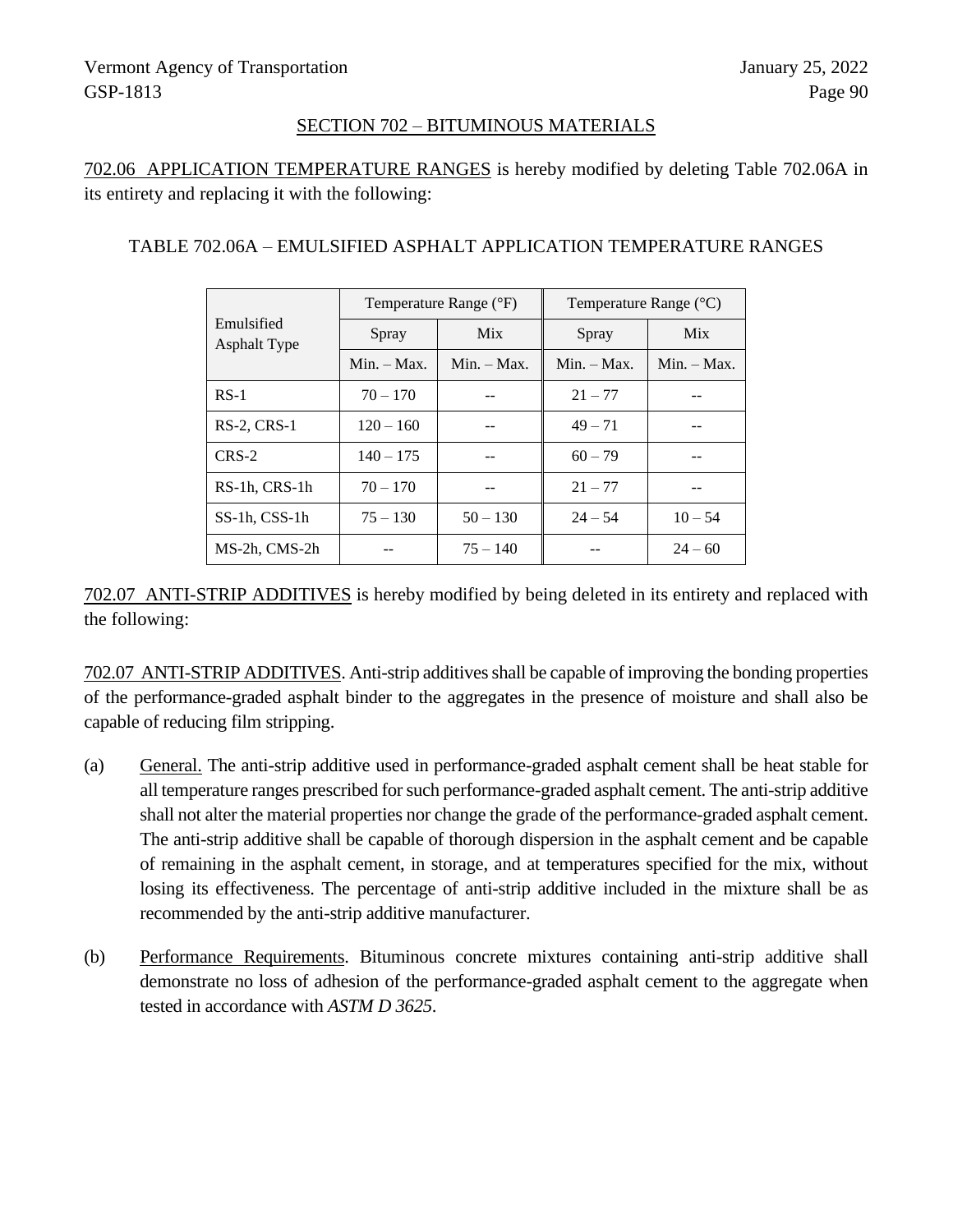### SECTION 704 – AGGREGATES

704.01 FINE AGGREGATE FOR CONCRETE, subpart (b), is hereby modified by being deleted in its entirety and replaced with the following:

(b) Organic Impurities. Fine aggregate for concrete shall have an Organic Plate Number of two or less as determined in accordance with *AASHTO T 21*.

704.10 AGGREGATE FOR BITUMINOUS CONCRETE PAVEMENT, subpart (a), is hereby modified by inserting "If granite or quartzite aggregates are used, the requirements specified in Subsection 704.15 shall apply." as the second sentence of the first paragraph.

704.10 AGGREGATE FOR BITUMINOUS CONCRETE PAVEMENT, subpart (a), is hereby further modified by deleting the reference to "*ASTM C 295/C 295 M (Modified)*" from the end of the sentence that begins with "Manufactured sand may be substituted for..." and replacing it with "*AASHTO T 304*".

704.10 AGGREGATE FOR BITUMINOUS CONCRETE PAVEMENT, subpart (a)(3), is hereby modified by deleting the reference to "*ASTM D 5821*" from the end of the sentence that begins with "When crushed gravel is used as coarse aggregate in Marshall bituminous..." and replacing it with "*AASHTO T 335*".

704.10 AGGREGATE FOR BITUMINOUS CONCRETE PAVEMENT, subpart (a)(3)a., is hereby modified by deleting "Measurement is made using test method *ASTM D 5821*, *Standard Test Method for Determining the Percentage of Fractured Particles in Coarse Aggregate*." and replacing it with "Measurement is made using test method *AASHTO T 335*."

704.10 AGGREGATE FOR BITUMINOUS CONCRETE PAVEMENT, Table 704.10D, is hereby modified by deleting the fifth row, which contains information on percent of wear, in its entirety.

704.11 AGGREGATE FOR BITUMINOUS SURFACE TREATMENT is hereby modified by being deleted in its entirety and replaced with the following:

### 704.11 THIS SUBSECTION RESERVED.

704.15 QUARTZITE OR GRANITE AGGREGATE USED IN PAVEMENTS is hereby modified by being deleted in its entirety and replaced with the following:

704.15 QUARTZITE OR GRANITE AGGREGATE USED IN PAVEMENTS. The Agency has identified the potential for loss of adhesion between performance-graded asphalt cement and granite and quartzite aggregates used in the production of bituminous concrete pavement.

(a) General. Loss of adhesion between performance-graded asphalt cement and aggregate is commonly referred to as "stripping." Anti-strip additives meeting the requirements of Subsection 702.07 may be used to reduce the potential for loss of adhesion between performance-graded binder and aggregate.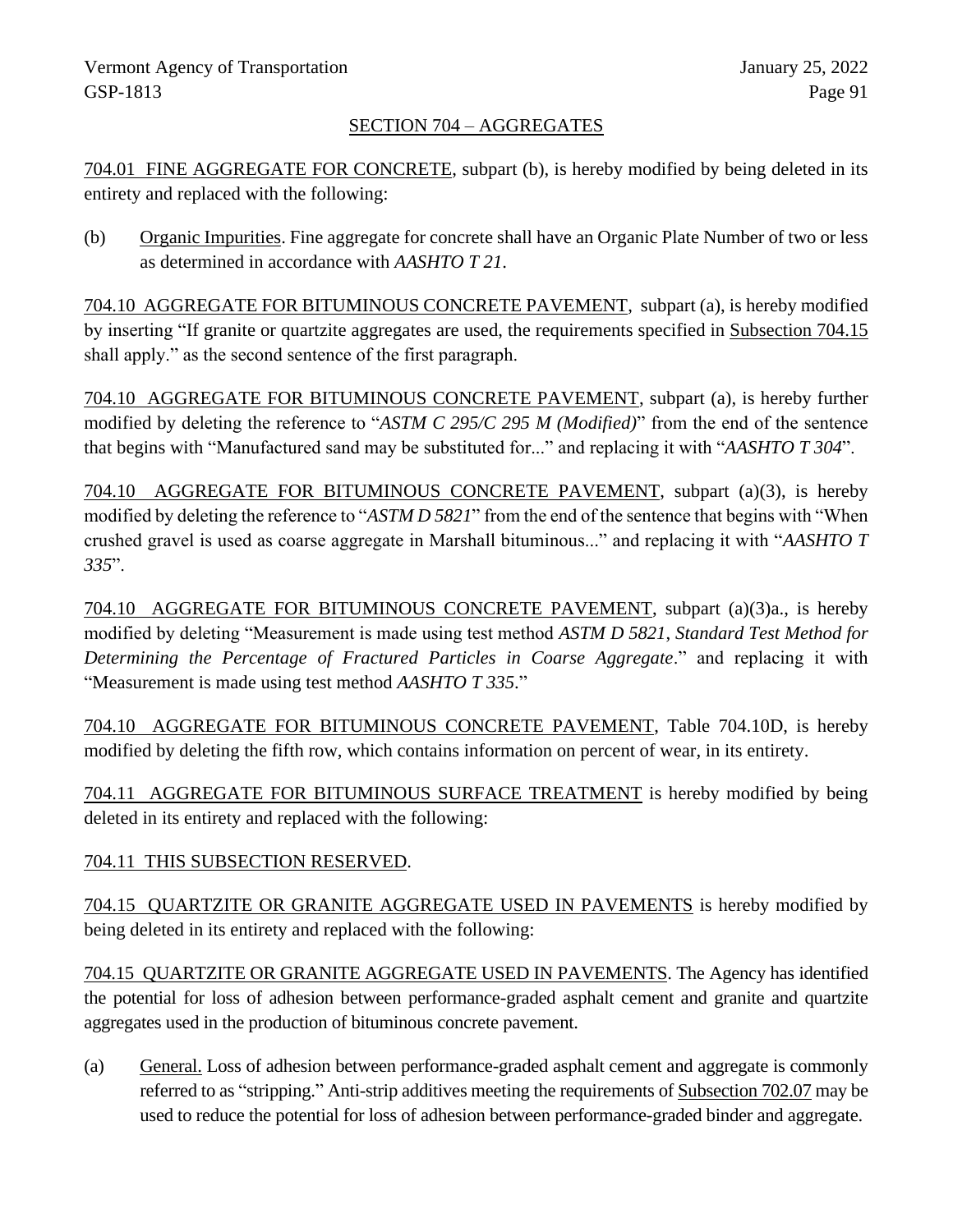- (b) Testing Procedures. Bituminous concrete mixtures containing monomineralic (a rock consisting essentially of one mineral) quartzite or granite aggregates shall demonstrate no loss of adhesion of the performance-graded asphalt cement to the aggregate when tested in accordance with *ASTM D 3625*. *ASTM D 3625* test results shall be submitted with any bituminous concrete mix design that utilizes monomineralic quartzite or granite aggregate sources in accordance with the latest bituminous concrete mix design submittal policy.
- (c) Production Testing Procedures. To identify any change in stripping potential between the asphalt cement and the monomineralic quartzite or granite aggregate, any bituminous concrete mixture containing monomineralic quartzite or granite aggregate shall be tested in accordance with *ASTM D 3625* by the Contactor each week it is being produced. These weekly tests will be observed by Agency staff to verify that the mix does not exhibit stripping.

704.20 PROCESSED GLASS AGGREGATE is hereby made a new subsection of the specifications as follows:

704.20 PROCESSED GLASS AGGREGATE. Materials used to produce processed glass aggregate (PGA) shall consist of recycled glass food or beverage containers. PGA materials listed on the Agency's *Approved Products List* shall meet the following requirements:

- (a) Grading. PGA shall be a crushed and screened material meeting the grading requirements of Section 5.2 and 5.5 of *AASHTO M 318*.
- (b) Deleterious Content. Small amounts (less than 5% total) of china dishes, ceramics, plate (window or mirror) glass, or other glass products will be allowed in PGA. The PGA material shall not contain more than trace amounts of screw tops, plastic cap rings, or other contaminants. Amounts of contaminants greater than 1% by weight shall be grounds for rejection of the entire PGA batch.
- (c) Hazardous Materials. Glass cullet shall be free of TV or other cathode ray tubes, fluorescent lightbulbs, and shall not meet the definition of hazardous waste as defined by the *Resource Conservation and Recovery Act* (*RCRA*), State, or local jurisdiction. Glass containers containing, or having contained, toxic or hazardous materials will not be allowed, and, when present, shall be grounds for rejecting the entire stockpile of PGA or PGA blends.
- (d) Process Control. PGA materials shall be subjected to process control testing. Process control tests shall be performed at a minimum frequency of one test per 2,500 cubic yards of material produced by a stable process and shall demonstrate conformance with the requirements of Subsection 704.20(a), Subsection 704.20(b), and Subsection 704.20(c). A copy of each test result shall be made available to the Engineer upon request.

704.21 RECYCLED CONCRETE AGGREGATE is hereby made a new subsection of the specifications as follows: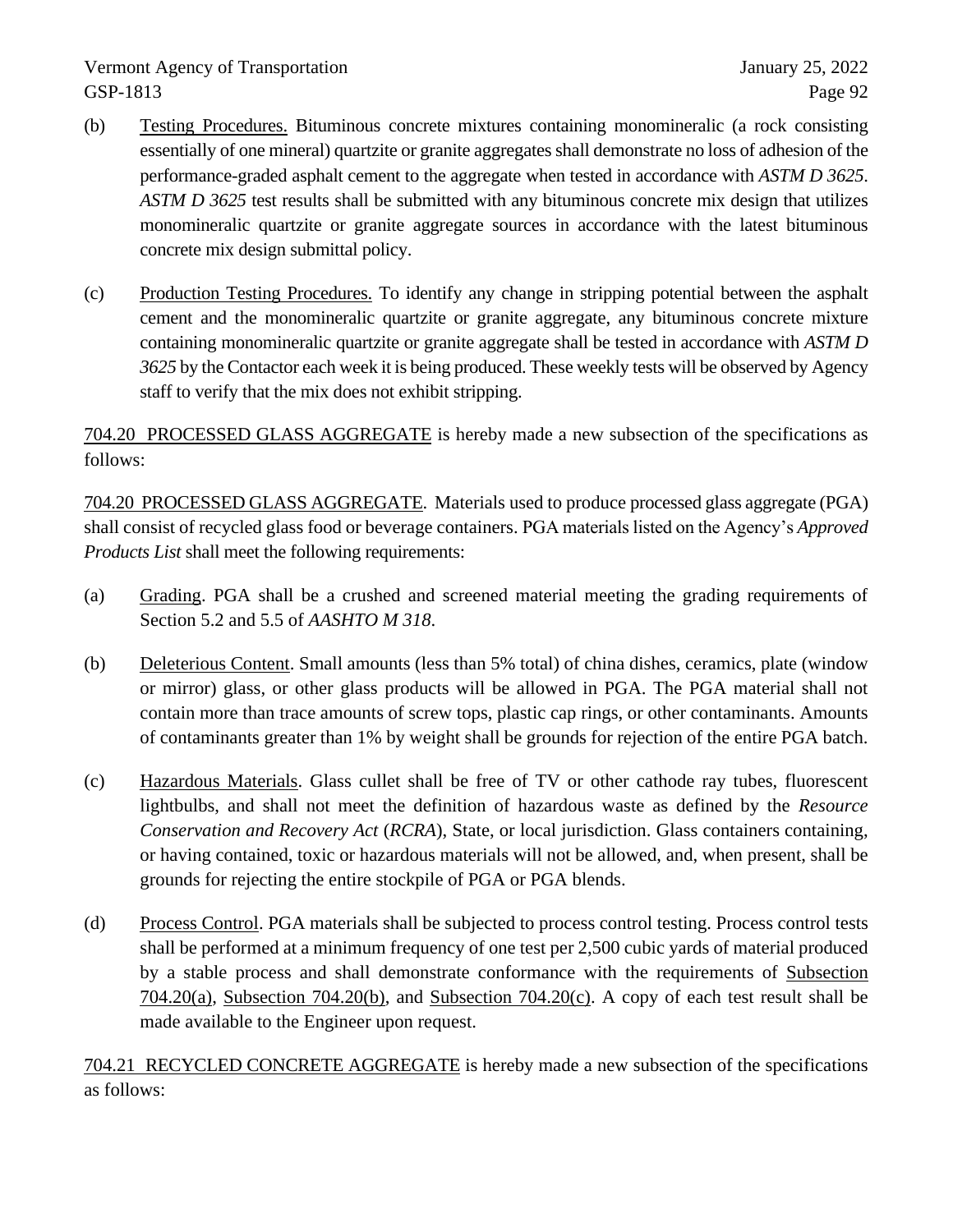704.21 RECYCLED CONCRETE AGGREGATE. Recycled concrete aggregate (RCA) shall consist of recycled concrete that has been crushed. RCA materials listed on the Agency's *Approved Products List*shall meet the requirements of *AASHTO M 319* and the following exceptions:

- (a) Grading. RCA shall be crushed to aggregate dimensions of 6 inches or less.
- (b) Deleterious Content. Small amounts of brick, block or mortar may be present in the RCA at a level not to exceed a total of 5% by weight. The RCA material shall not contain more than trace amounts of wire, steel or plastic that were associated with the original placement of the concrete, bituminous material, or unreacted cementitious materials. No additional wire, steel or plastic may be added to the RCA. No discernable amounts of oils, fats, soaps, surfactants, or organic contaminants shall be present in the RCA.
- (c) Hazardous Materials. The recycled concrete aggregate shall not meet the definition of hazardous waste as defined by the *Resource Conservation and Recovery Act* (*RCRA*), State, or local jurisdiction. Concrete structures used to contain hazardous materials will not be allowed, and, when present, shall be grounds for rejection of the entire stockpile of RCA or RCA blends.
- (d) Process Control. RCA materials shall be subjected to process control testing. Process control tests shall be performed at a minimum frequency of one test per 2,500 cubic yards of material produced by a stable process and shall demonstrate conformance with the requirements of Subsection 704.21(a), Subsection 704.21(b), and Subsection 704.21(c). A copy of each test result shall be made available to the Engineer upon request.

### SECTION 706 – STONE FOR MASONRY, RIPRAP, AND OTHER PURPOSES

706.06 ROCK FILL FOR GABIONS is hereby modified by being deleted in its entirety and replaced with the following:

### 706.06 THIS SUBSECTION RESERVED.

### SECTION 707 – JOINT MATERIALS

707.01 MORTAR, TYPE I, subpart (a), is hereby modified by adding "or Subsection 701.06." to the end of the first sentence.

707.14 PREFORMED JOINT FILLER, Table 707.14A, is hereby modified by deleting the reference to "*AASHTO T 42 /*" from the third column.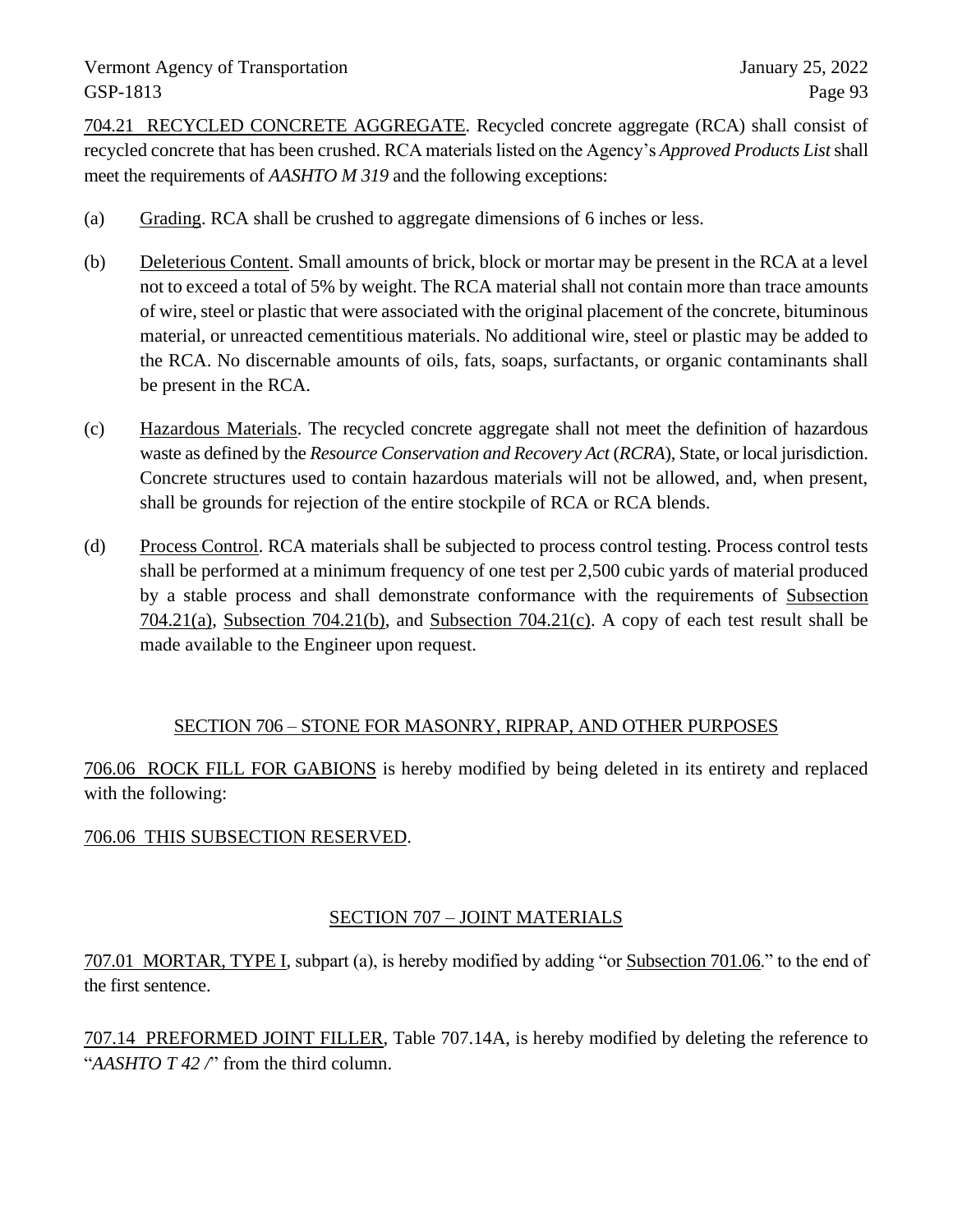707.15 ASPHALTIC PLUG JOINTS FOR BRIDGES is hereby modified being deleted in its entirety and replaced with the following:

707.15 ASPHALTIC PLUG JOINTS FOR BRIDGES. Asphaltic Plug Joints for Bridges shall be single and/or multiple layer systems consisting of asphaltic binder, aggregate, closed cell foam expansion joint filler, and steel bridging plate, as applicable. Asphaltic Plug Joints shall be in accordance with *ASTM D 6297* and shall be one of the products listed on the Agency's *Approved Products List*.

707.17 ASPHALTIC PLUG JOINT BINDER is hereby made a new subsection of the specifications as follows:

707.17 ASPHALTIC PLUG JOINT BINDER. Asphaltic Plug Joint Binder shall be a thermoplastic polymeric-modified asphalt in accordance with *ASTM D 6297* and shall be one of the products listed on the Agency's *Approved Products List*.

# SECTION 708 – PAINTS, STAINS, AND TRAFFIC MARKING MATERIALS

708.03 APROVED STRUCTURAL COATING SYSTEMS is hereby modified by being deleted in its entirety and replaced with the following:

708.03 STRUCTURAL STEEL COATING SYSTEMS. Acceptable structural steel coating systems shall be one of the systems listed on the Agency's *Approved Products List*, listed on the *NEPCOAT Qualified Products List B*, and shall meet the following requirements:

- (a) System. The structural steel coating system shall be a three-coat system with a prime, intermediate, and top coat. Components of different systems shall not be intermixed.
- (b) Color. Individual coats shall have contrasting colors. The finish color of the top coat shall be green, black, or brown as specified in the Contract Documents, and shall conform to *SAE AMS-STD 595* for the respective chip number as specified in Table 708.03A.

| Color        | Chip Number |
|--------------|-------------|
| Green        | 14062       |
| <b>Black</b> | 27038       |
| <b>Brown</b> | 20059       |

TABLE 708.03A – COLORS FOR STRUCTURAL COATING SYSTEMS

Damage to structural steel coating systems shall be repaired with a compatible structural steel coating system as specified herein.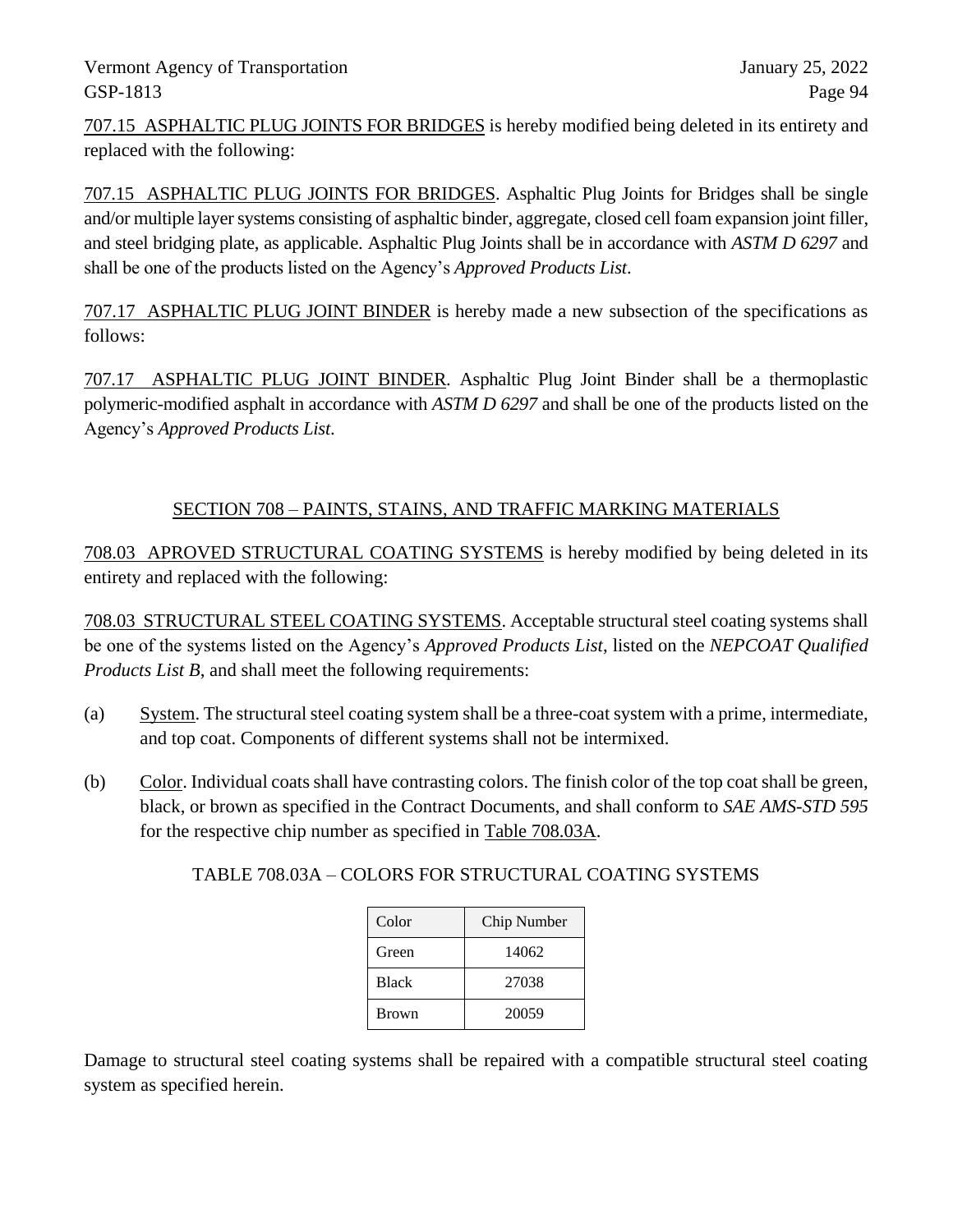708.06 PAINT FOR TRAFFIC SIGNS is hereby modified by being deleted in its entirety and replaced with the following:

#### 708.06 THIS SUBSECTION RESERVED.

708.08 PAINT FOR PAVEMENT MARKINGS is hereby modified by adding the following two rows to Table 708.08C, immediately after the row for "Close cup flash point".

| Viscosity | ASTM D 562 | 78 Krebs min./<br>95 Krebs max. | 78 Krebs min./<br>95 Krebs max. |
|-----------|------------|---------------------------------|---------------------------------|
| Dry Time  | ASTM D 711 | 10 minutes max                  | 10 minutes max.                 |

708.09 OPTICS is hereby modified by being deleted in its entirety and replaced with the following:

#### 708.09 THIS SUBSECTION RESERVED.

SUBSECTION 708.11 PAVEMENT MARKING TAPE is hereby modified by being deleted in its entirety and replaced with the following:

#### 708.11 THIS SUBSECTION RESERVED

708.12 TEMPORARY DELINEATION SYSTEMS is hereby modified by being deleted in its entirety and replaced with the following:

#### 708.12 TEMPORARY DELINEATION SYSTEMS.

- (a) Line Striping Targets. Acceptable Line Striping Targets shall be one of the Line Striping Targets on the Agency's *Approved Products List*.
- (b) Pavement Marking Mask. Acceptable Pavement Marking Mask shall be one of the Masking Marking Tapes on the Agency's *Approved Products List*.

#### SECTION 710 – CULVERTS, STORM DRAINS, AND SEWER PIPES, NONMETAL

710.03 CORRUGATED POLYETHYLENE PIPE is hereby modified by being deleted in its entirety and replaced with the following:

710.03 CORRUGATED POLYETHYLENE PIPE. CPEP shall be evaluated in accordance with the NTPEP HDPE pipe work plan and in compliance with the NTPEP audit program for thermoplastic pipe. CPEP shall be one of the products listed on the Agency's *Approved Products List* for the respective material specification.

(a) Corrugated Polyethylene Pipe, Unlined.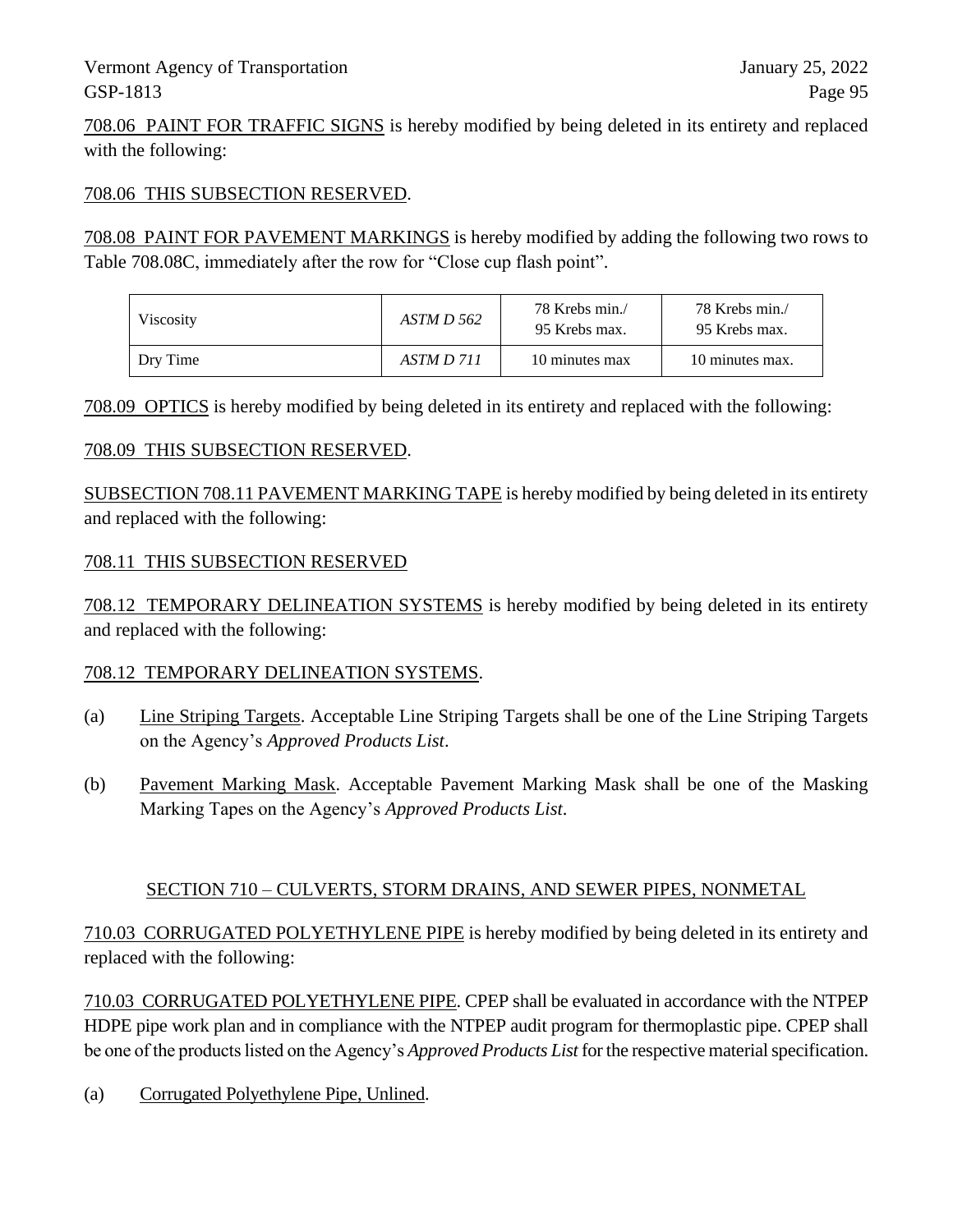- (1) Small Diameter. CPEP, Unlined, with a nominal diameter of 3 inches to 10 inches, inclusive, shall be in accordance with *AASHTO M 252*, Type C.
- (2) Large Diameter. CPEP, Unlined, with a nominal diameter of 12 inches to 60 inches, inclusive, shall be in accordance with *AASHTO M 294*, Type C.
- (b) Corrugated Polyethylene Pipe, Smooth Lined.
	- (1) Small Diameter. CPEP, Smooth Lined, with a nominal diameter of 3 inches to 10 inches, inclusive, shall be in accordance with *AASHTO M 252*, Type S.
	- (2) Large Diameter. CPEP, Smooth Lined, with a nominal diameter of 12 inches to 60 inches, inclusive, shall be in accordance with *AASHTO M 294*, Type S.
- (c) Corrugated Polyethylene Pipe, Perforated. CPEP, Perforated shall be in accordance with *AASHTO M 252*, Type CP or Type SP.

Large diameter CPEP may be virgin, recycled materials, or a blend of both in accordance with *AASHTO M 294*.

710.07 CORRUGATED POLYPROPYLENE PIPE is hereby modified by being deleted in its entirety and replaced with the following:

710.07 CORRUGATED POLYPROPYLENE PIPE. CPPP shall be evaluated in accordance with the NTPEP polypropylene pipe work plan and in compliance with the NTPEP audit program for thermoplastic pipe. CPPP shall be one of the products listed on the Agency's *Approved Products List* for the respective material specification.

- (a) Corrugated Polypropylene Pipe, Unlined. CPPP, Unlined shall be in accordance with *AASHTO M 330*, Type C.
- (b) Corrugated Polypropylene Pipe, Smooth Lined. CPPP, Smooth Lined shall be in accordance with *AASHTO M 330*, Type S.

# SECTION 711 – CULVERTS, STORM DRAINS, AND SEWER PIPES, METAL

711.02 CORRUGATED ALUMINUM ALLOY PIPE, PIPE ARCHES, AND UNDERDRAINS, subpart (a)(2)c., is hereby modified by deleting the phrase "requirements of Subsection 711.01(a)(2)c." and replacing it with the phrase "requirements of Subsection  $711.01(a)(1)c$ ."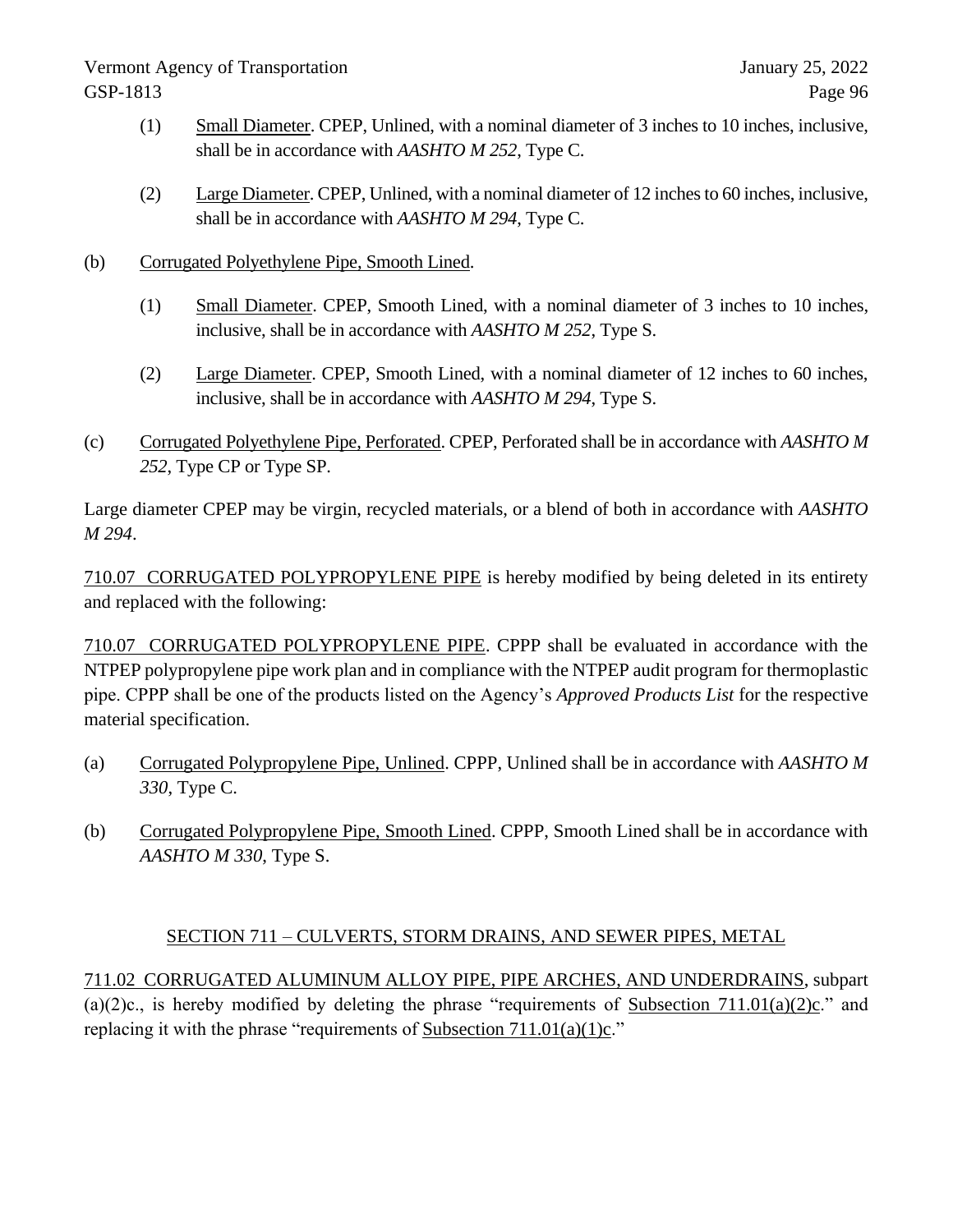#### SECTION 712 – CRIBBING MATERIALS

712.04 GABION BASKETS is hereby modified by being deleted in its entirety and replaced with the following:

#### 712.04 THIS SUBSECTION RESERVED.

#### SECTION 713 – REINFORCING STEEL, STRAND, AND WELDED WIRE REINFORCEMENT

713.04 COLD DRAWN STEEL WIRE is hereby modified by deleting the reference to "*AASHTO M 32 M/M 32*"and replacing it with "*AASHTO M 336 M/M 336*".

713.05 WELDED WIRE REINFORCEMENT is hereby modified by deleting the phrase "*AASHTO M 55 M/M 55* or *AASHTO M 221 M/M 221*" and replacing it with "*AASHTO M 336 M/M 336*".

# SECTION 714 – STRUCTURAL STEEL

714.01 GENERAL REQUIREMENTS is hereby modified by deleting the second sentence of the first paragraph, which begins with "All main load carrying members..." and ends with "...fracture critical steel, for Zone 2." and replacing it with "All main load carrying members and components of rolled or welded sections subject to tensile stress or the reversal of stresses, as well as any other members or components identified in the Contract as requiring CVN testing, shall meet the longitudinal Charpy V-Notch impact requirements specified in *AASHTO M 270 M/M 270*, Supplementary Requirement tables for non-fracture critical steel and fracture critical steel, for Zone 2."

714.01 GENERAL REQUIREMENTS is hereby further modified by deleting the second paragraph in its entirety. The deleted text begins with "Main members are..." and ends with "...as main load carrying members."

714.05 HIGH-STRENGTH BOLTS, NUTS, AND WASHERS is hereby modified by deleting the first sentence in its entirety and replacing it with the following:

High-strength bolts shall conform to the requirements of *ASTM F 3125/F 3125 M,* Grade A 325, including rotational capacity testing, for each lot of fasteners.

714.05 HIGH-STRENGTH BOLTS, NUTS, AND WASHERS is hereby further modified by deleting the word "painted" from the first sentence of the second paragraph and replacing it with the word "coated".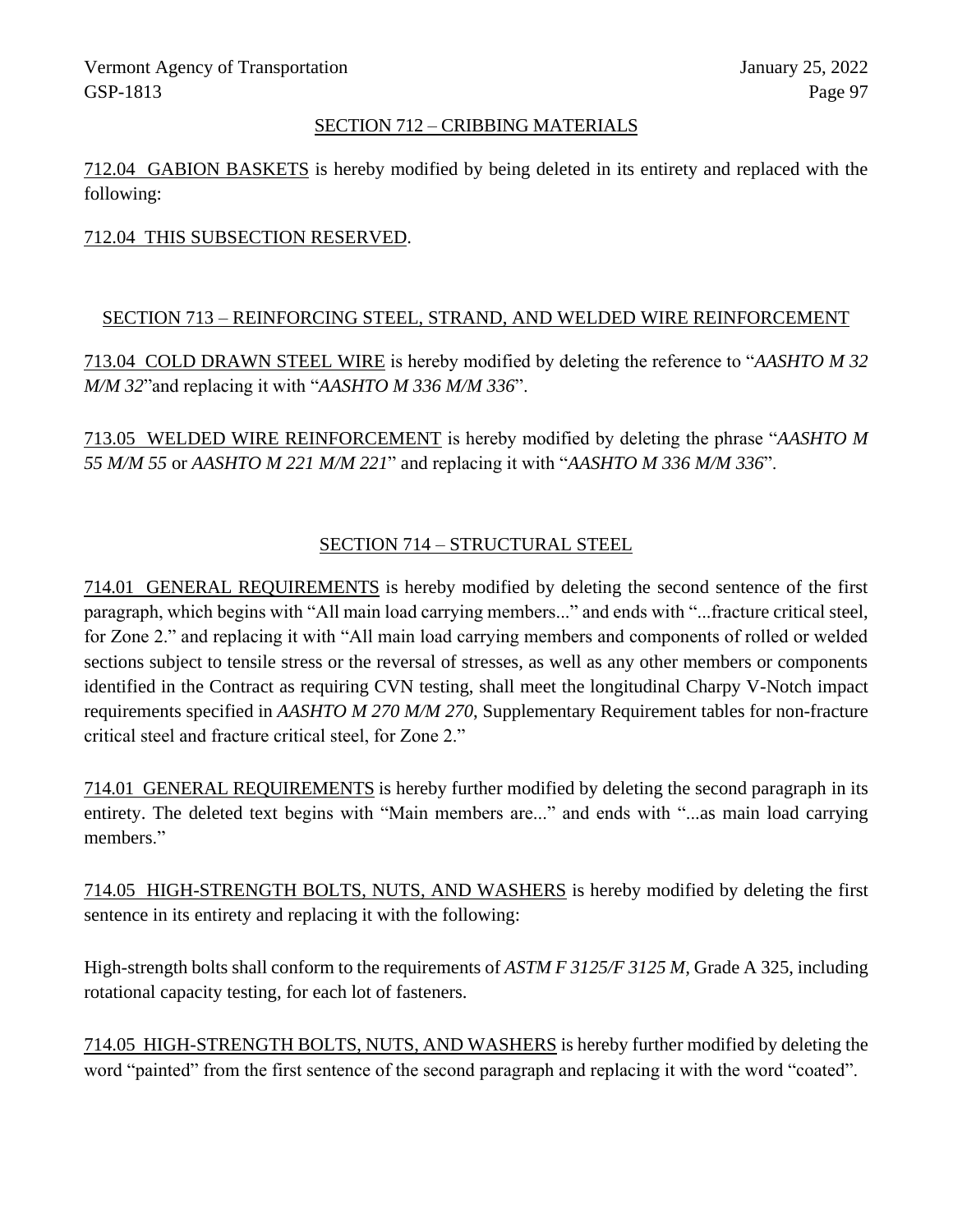714.06 HEAT-TREATED STEEL STRUCTURAL BOLTS is hereby modified by deleting the first sentence of the first paragraph in its entirety and replacing it with the following:

Heat-treated steel structural bolts shall conform to the requirements of *ASTM F 3125/F 3125 M,* Grade A 490, including rotational capacity testing, for each lot of fasteners.

714.06 HEAT-TREATED STEEL STRUCTURAL BOLTS is hereby further modified by deleting the second sentence of the second paragraph in its entirety and replacing it with the following:

The combination of bolt, nut, and washer shall be coated in accordance with *ASTM F 3125/F 3125 M*.

714.10 WELDED STUD SHEAR CONNECTORS is hereby modified by deleting the phrase "*ANSI/AWS D1.5*, and *ASTM A 29/A 29 M*." and replacing it with the phrase "and *AASHTO/AWS D1.5*."

# SECTION 719 – EPOXY RESIN MATERIALS

SECTION 719 – EPOXY RESIN MATERIALS is hereby modified by being deleted in its entirety and replaced with the following:

# SECTION 719 – EPOXY RESIN MATERIALS

719.02 EPOXY BONDING SYSTEMS. Epoxy Bonding Systems shall be a Grade and Class adhesive conforming to the requirements of *AASHTO M 235/M 235 M*. Systems shall be evaluated in accordance with the NTPEP Epoxy and Resin Based Adhesive Bonding Systems workplan, be one of the products listed on the Agency's *Approved Products List,* and meet the following requirements:

- (a) Epoxy Bonding System, Type IV. Type IV systems shall conform to the requirements of *AASHTO M 235/M 235 M* for Type IV adhesives. Type IV systems shall be for use in load-bearing applications for bonding hardened concrete to hardened concrete and other materials and as a binder for epoxy mortars and concretes.
- (b) Epoxy Bonding System, Type V. Type V systems shall conform to the requirements of *AASHTO M 235/M 235 M* for Type V adhesives and shall bond freshly mixed concrete to steel. Type V systems shall be for use in load-bearing applications for bonding freshly mixed concrete to hardened concrete and freshly mixed concrete to steel.
- (c) Epoxy Bonding System, Type VI. Type VI systems shall conform to the requirements of *AASHTO M 235/M 235 M* for type VI adhesives. Type VI systems shall be for bonding and sealing segmental precast elements, as in segment-by-segment erection and for span-by-span erection when temporary post tensioning is applied.

Elongation at break will not be required.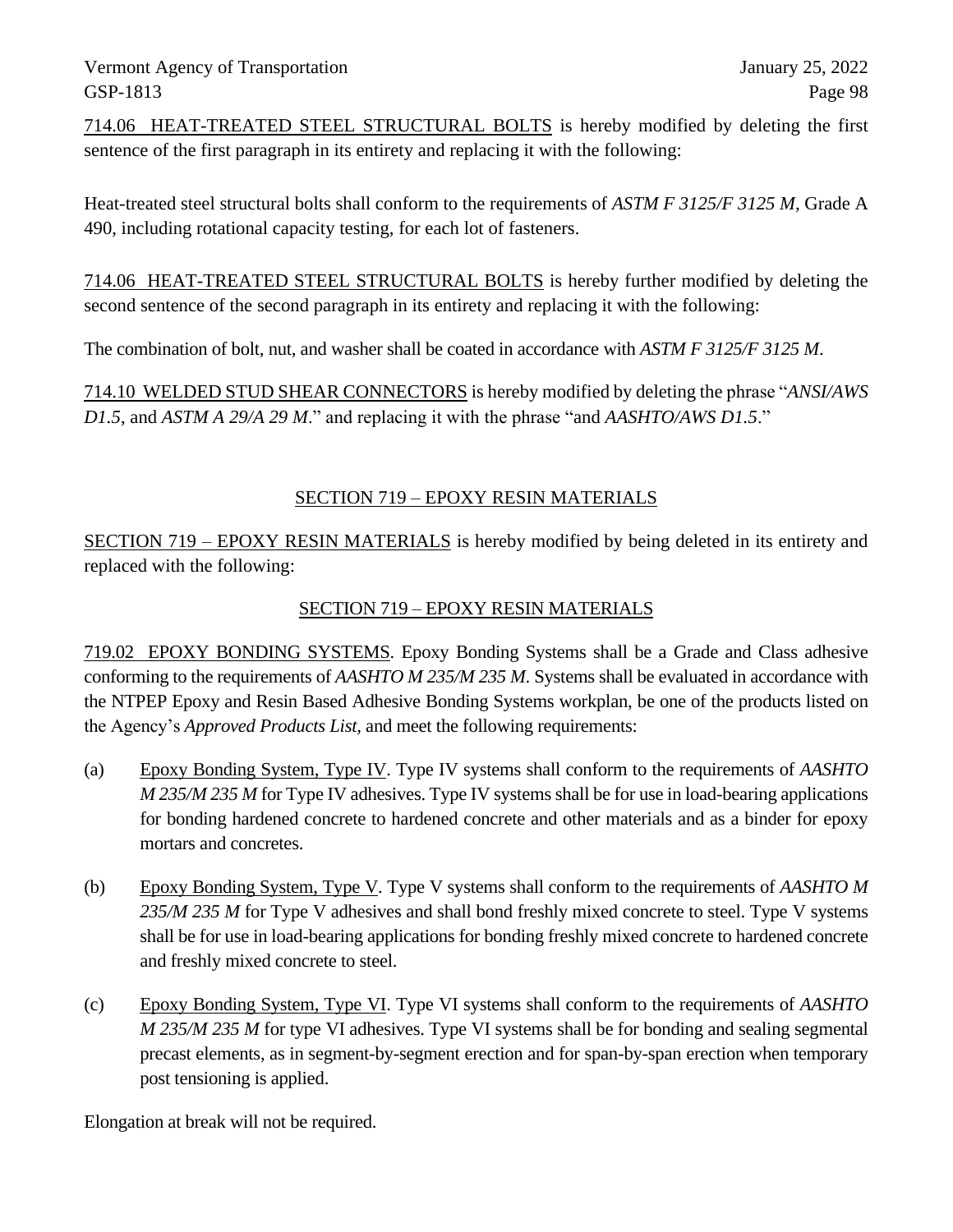#### SECTION 720 – GEOTEXTILES

SECTION 720 – GEOTEXTILES is hereby modified by being deleted in its entirety and replaced with the following:

### SECTION 720 – GEOTEXTILES

720.01 GENERAL. Geotextiles shall be evaluated in accordance with the NTPEP geotextiles work plan and in compliance with the NTPEP audit program for geotextiles. Geotextiles shall be one of the products listed on the Agency's *Approved Products List* for the respective material specification.

720.02 GEOTEXTILE FOR ROADBED SEPARATOR. Geotextile for Roadbed Separator shall conform to *AASHTO M 288*, Table 1, Class 1 for Geotextile Strength Property Requirements, and shall conform to *AASHTO M 288*, Table 3 for Separation Geotextile Property Requirements.

720.03 GEOTEXTILE UNDER RAILROAD BALLAST. Minimum Average Roll Values (MARV) for Geotextile Under Railroad Ballast shall be as required in Table 720.03A.

| Geotextile Property                                   | <b>Test Method</b>              | <b>MARV</b>                             |
|-------------------------------------------------------|---------------------------------|-----------------------------------------|
| <b>Elongation Criteria</b><br>at Failure <sup>1</sup> | ASTM D 4632/<br>D4632 M         | $> 50\%$                                |
| Grab Strength (lbs)                                   | ASTM D 4632/<br>D4632 M         | 225                                     |
| Tear Strength (lbs)                                   | ASTM D 4533/<br>D 4533 M        | 115                                     |
| <b>Puncture Strength</b><br>(lbs)                     | ASTM D 6241                     | 850                                     |
| Permittivity $(s^{-1})$                               | ASTM D 4491/<br>D 4491 M        | 0.70                                    |
| <b>Apparent Opening</b><br>Size (mm)                  | <b>ASTM D 4751</b>              | $0.212 \text{ max}$ .<br>(No. 70 Sieve) |
| <b>IIV Resistance</b><br>(% Strength Retained)        | <i>ASTM D 4355/</i><br>D 4355 M | 70% at 500 hours of<br>exposure         |
| Structure                                             |                                 | Nonwoven only                           |

TABLE 720.03A – MARV FOR GEOTEXTILE UNDER RAILROAD BALLAST

<sup>1</sup> Elongation corresponds to Maximum Grab Tensile Strength as measured in accordance with the requirements of *ASTM D 4632/D 4632 M*.

720.04 GEOTEXTILE UNDER STONE FILL. Geotextile Under Stone Fill shall conform to *AASHTO M 288,* Table 1, Class 1 for Geotextile Strength Property Requirements, and shall conform to *AASHTO M 288,* Table 5 for Stabilization Geotextile Property Requirements. Geotextile structure shall not be slit film.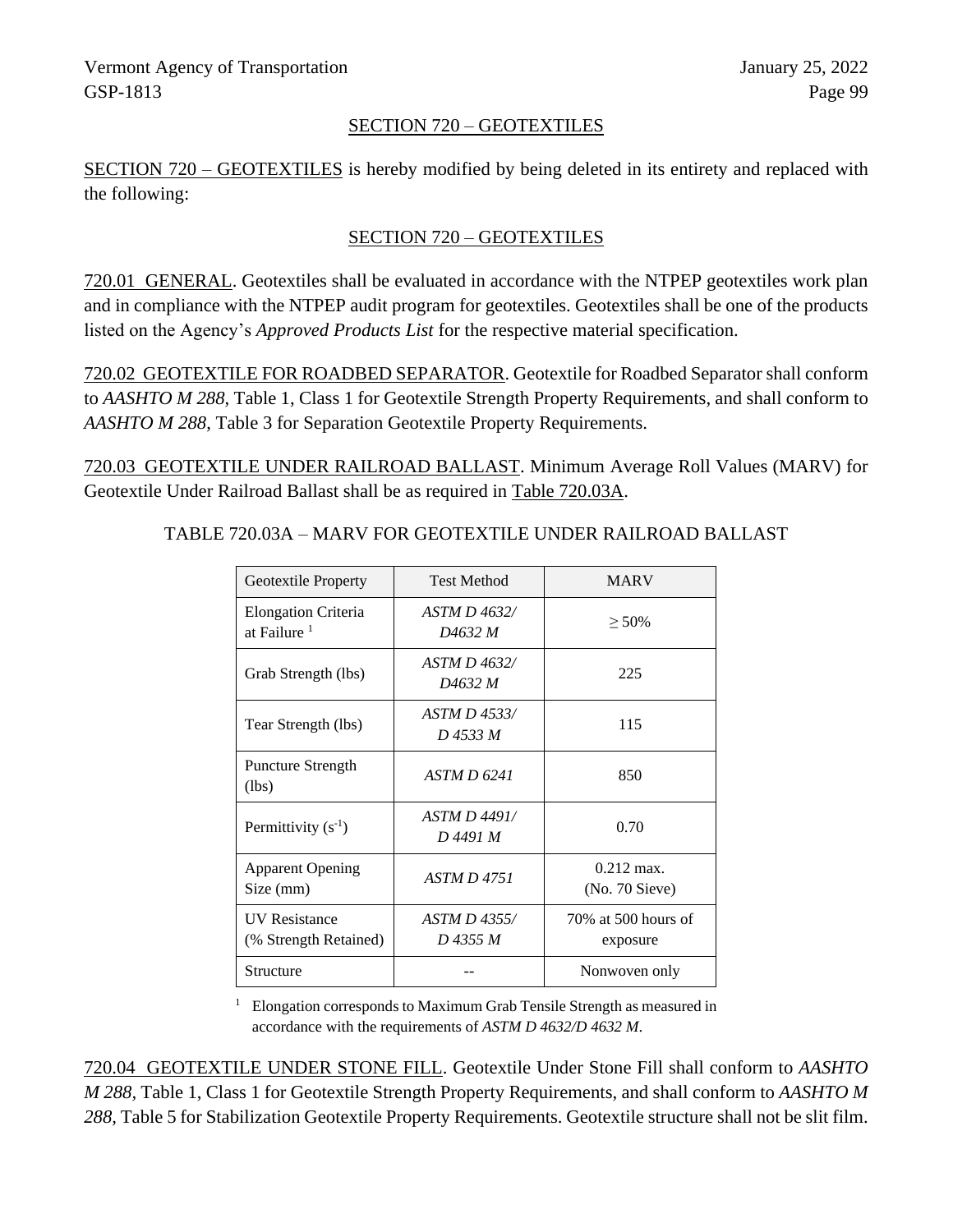720.05 GEOTEXTILE FOR UNDERDRAIN TRENCH LINING. Geotextile for Underdrain Trench Lining shall conform to *AASHTO M 288*, Table 1, Class 3 for Geotextile Strength Property Requirements, with a minimum elongation of 20%. Geotextile for Underdrain Trench Lining shall conform to *AASHTO M 288*, Table 2 (> 50% of in situ soil passing the No. 200 (0.075 mm) sieve) for Subsurface Drainage Geotextile Requirements. Geotextile structure shall be nonwoven and shall not be slit film.

720.06 GEOTEXTILE FOR FILTER CURTAIN. Minimum Average Roll Values (MARV) for Geotextile for Filter Curtain shall be as required in Table 720.06A.

| Geotextile Property                                   | <b>Test Method</b>              | <b>MARV</b>                     |
|-------------------------------------------------------|---------------------------------|---------------------------------|
| <b>Elongation Criteria</b><br>at Failure <sup>1</sup> | ASTM D 4632/<br>D4632 M         | 20% max.                        |
| Grab Strength (lbs)                                   | <i>ASTM D 4632/</i><br>D4632 M  | 200                             |
| Tear Strength (lbs)                                   | ASTM D 4533/<br>D 4533 M        | 50                              |
| Puncture Strength<br>(lbs)                            | ASTM D 6241                     | 430                             |
| Permittivity $(s^{-1})$                               | <b>ASTM D 4491/</b><br>D 4491 M | 0.28                            |
| <b>Apparent Opening</b><br>Size (mm)                  | <i>ASTM D 4751</i>              | $0.212$ max.<br>(No. 70 Sieve)  |
| <b>UV</b> Resistance<br>(% Strength Retained)         | ASTM D 4355/<br>D 4355 M        | 70% at 500 hours of<br>exposure |
| Structure                                             |                                 | Woven only                      |

TABLE 720.06A – MARV FOR GEOTEXTILE FOR FILTER CURTAIN

<sup>1</sup> Elongation corresponds to Maximum Grab Tensile Strength as measured in accordance with the requirements of *ASTM D 4632/D 4632 M*.

720.07 GEOTEXTILE FOR SILT FENCE. Geotextile for Silt Fence shall conform to *AASHTO M 288*, Table 8 for Temporary Silt Fence Property Requirements. Geotextile structure shall be woven.

### SECTION 725 – CONCRETE CURING MATERIALS AND ADMIXTURES

725.01 CONCRETE CURING MATERIALS, subpart (d), is hereby modified by being deleted in its entirety and replaced with the following:

(d) Liquid Membrane-Forming Compounds. Liquid membrane-forming compounds shall be one of the products listed on the Agency's *Approved Products List* and shall meet the following requirements: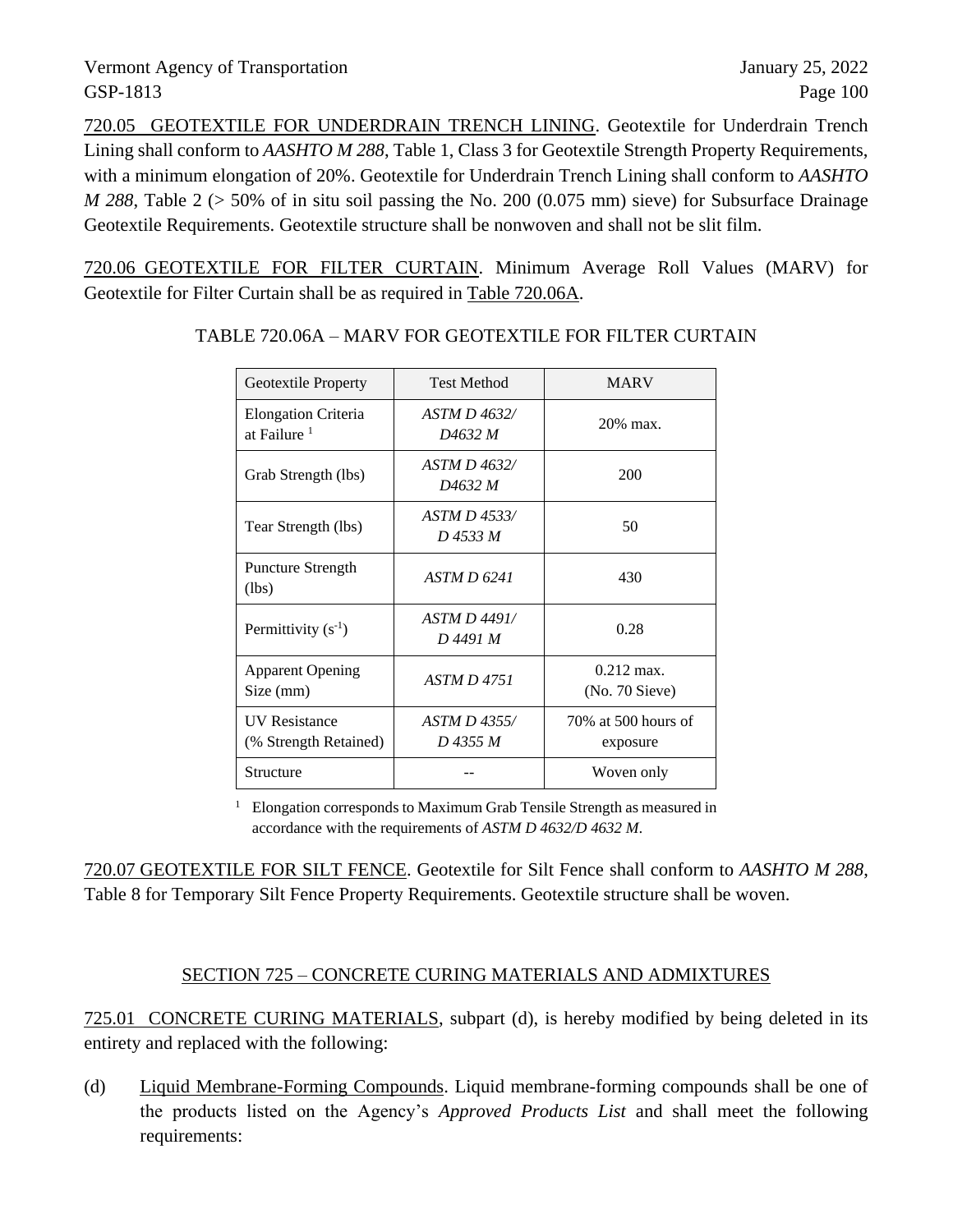- (1) Liquid membrane-forming compounds shall be evaluated in accordance with the NTPEP concrete curing compounds work plan.
- (2) Liquid membrane-forming compounds shall conform to the requirements of *ASTM C 309*, Type 1-D or Type 2, Class B.
- (3) Liquid membrane-forming compounds shall not be allowed to freeze.

725.02 CHEMICAL ADMIXTURES, subpart (b), is hereby modified by being deleted in its entirety and replaced with the following:

(b) Silica Fume. Silica fume shall conform to the requirements of *AASHTO M 307* and be one of the products listed on the Agency's *Approved Products List*. Silica fume shall be delivered in containers clearly labeled with the manufacturer's name, mass (weight) of the silica fume, if densified or undensified, and if wet or dry.

725.03 MINERAL ADMIXTURES, subpart (b), is hereby modified by being deleted in its entirety and replaced with the following:

(a) General Requirements. Non-bulk quantities of chemical admixtures shall be delivered in the manufacturer's original containers marked with the manufacturer's name and product name. Bulk quantities shall be accompanied by a delivery slip indicating both the manufacturer's name and the product name. Chemical admixtures shall be one of the products listed on the Agency's *Approved Products List* for the respective material specification, shall be evaluated in accordance with the NTPEP concrete admixtures work plan, and shall meet the requirements of the respective material specification below.

### SECTION 726 – PROTECTIVE COATINGS AND WATERPROOFING MATERIALS

726.08 GALVANIZING is hereby modified by deleting the second sentence, which begins with "Galvanizing that has been damaged...", in its entirety.

726.08 GALVANIZING is hereby further modified by adding the following as a new second paragraph:

Zinc coating that has been damaged shall be repaired in accordance with the requirements of *ASTM A 780/A 780 M,* Annex A2. The paint used in the repair shall be organic rich, containing a minimum of 92% zinc by mass (weight) in the dry film. The paint shall be applied per the manufacturer's recommendations to a thickness equivalent to the surrounding zinc coating.

726.09 METALIZING is hereby modified by being deleted in its entirety and replaced with the following: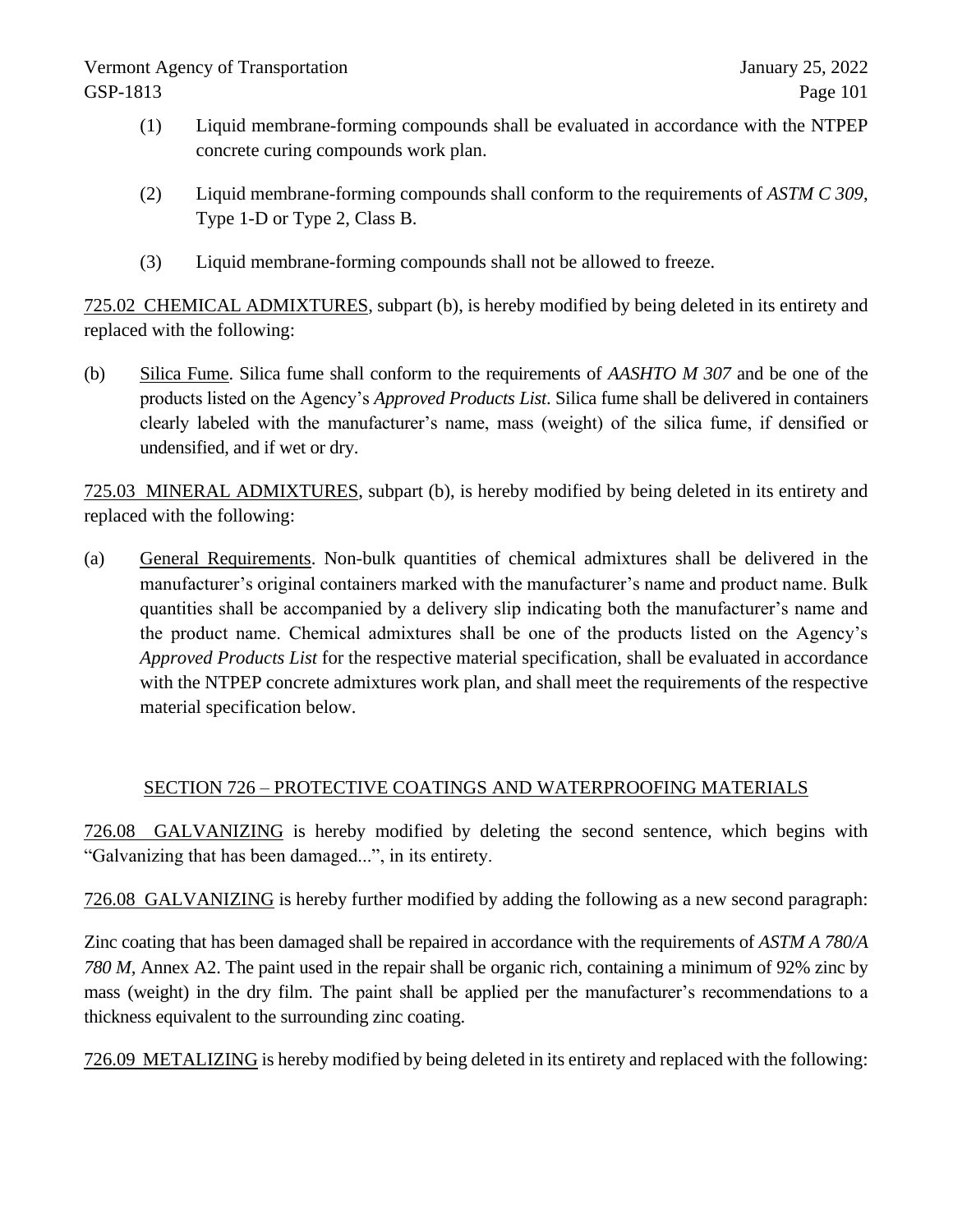726.09 METALIZING. Surfaces to be metalized shall be prepared and coated in accordance with the requirements of *AASHTO/NSBA S8.2/SSPC-PA 18, Specification for Application of Thermal Spray Coating Systems to Steel Bridges*, and the following:

- (a) The coating shall be zinc with a minimum purity of 99.9%.
- (b) All surfaces to be thermal sprayed shall be blast-cleaned to white metal immediately prior to metalizing. The final surface appearance shall be equivalent to Preparation Grade *SSPC-SP 5* supplemented by *SSPC-VIS 1*. All surfaces shall also have a uniform surface profile of 3.5 to 5.5 mils. If the profile requirements of the coating manufacturer are more restrictive, the Fabricator shall advise the Structural Steel Fabrication Engineer and comply with the more restrictive requirements.

The surface profile produced by the Fabricator's surface preparation procedures shall be determined by replica tape and spring micrometer (*ASTM D 4417*, Method C), for each nozzle used at the beginning of the work, and each shift that the surface preparation is performed. The replica tape shall be attached to the daily inspection records. Areas having unacceptable measurements shall be further tested to determine the limits of the deficient area and subsequently corrected to meet specification requirements. Additional profile measurements required by *SSPC-PA 18* shall be performed according to the requirements of *ASTM D 4417*, Method B or Method C.

- (c) Thermal Spray Coating (TSC) shall be applied within six hours of completing blast cleaning. If this time is exceeded, or rust appears on the surface, the steel surface shall be properly prepared again. TSC shall be applied in the thickness range of 8 to 12 mils to all exterior surfaces. Internal surface (e.g. pot bearings) shall have a coating with a minimum thickness of 2 mils.
- (d) Exterior surfaces (except faying surfaces) shall be sealed with an approved sealant conforming to the sealant manufacturer's recommendations for the TSC applied. The sealant name, manufacturer, and product data sheets shall be included with the submittal for the metalizing procedure. Unless otherwise specified in the Contract, a top coat will not be applied over the seal coat, and therefore the seal coat shall be UV-resistant. The dry film thickness of the sealant shall be 1 to 2 mils. The sealant shall be applied within 8 hours of completing the TSC application.
- (e) In addition to the requirements above, the following shall also apply:
	- (1) QA witnessing of Job Reference Standard(s) is required, when applicable
	- (2) Companion coupons shall be used in lieu of destructive testing on the work piece, except when a test failure occurs. If more than one thermal spray equipment setup is to be used in production, the frequency requirements apply to each one.
	- (3) Bend tests shall be performed for each thermal spray unit. The tests shall meet the requirements of *AWS C2.23*.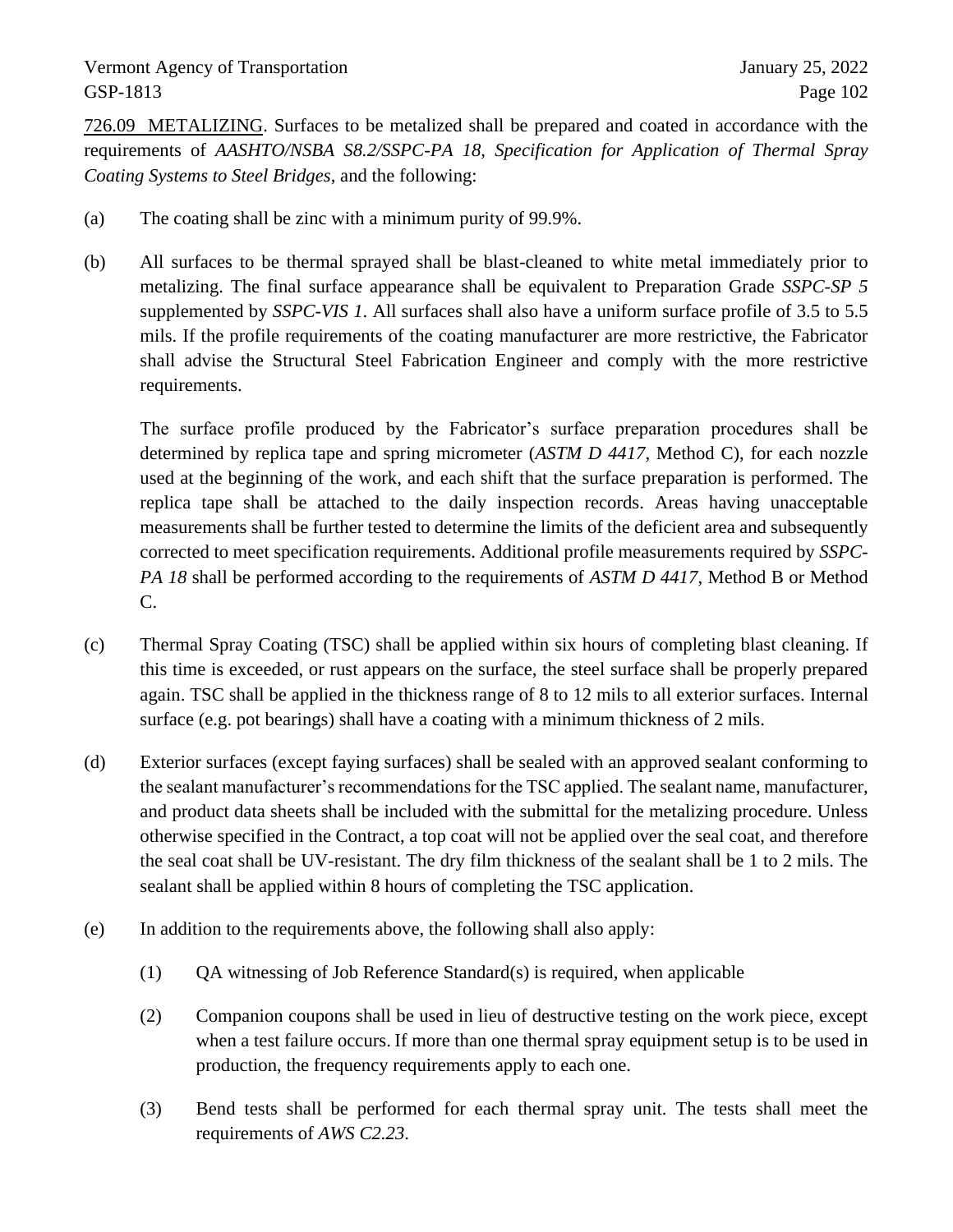(f) Inaccessible areas, as well as metalizing that has been damaged in the field, shall be repaired in accordance with the requirements of Subsection 726.08. The repair coating shall be brush applied.

726.11 WATERPROOFING MEMBRANE SYSTEMS is hereby modified by being deleted in its entirety and replaced with the following:

726.11 WATERPROOFING MEMBRANE SYSTEMS. Waterproofing Membrane Systems shall be one of the products listed on the Agency's *Approved Products List* and shall meet the following requirements for the respective material specification.

- (a) Waterproofing Membrane System, Type I. Waterproofing Membrane System, Type I shall be a Type I cold applied elastomeric system in accordance with *ASTM D 6153*.
- (b) Waterproofing Membrane System, Type II. Waterproofing Membrane System, Type II shall be a Type II hot applied elastomeric system in accordance with *ASTM D 6153*.
- (c) Waterproofing Membrane System, Type III. Waterproofing Membrane System, Type III shall be preformed sheet system for below-grade applications and shall meet the following requirements:
	- (1) Permeability. Permeability shall meet the requirements of *ASTM D6153*, Table 1.
	- (2) Adhesion. The system shall adhere to vertical surfaces.

### SECTION 731 – BEARING PADS FOR STRUCTURES

731.03 ELASTOMERIC MATERIAL is hereby modified by deleting the word "*Design*" from the first sentence and replacing it with the word "*Construction*".

# SECTION 732 – RAILING MATERIALS

732.01 METAL HAND RAILING is hereby modified by adding "or *ASTM A 500/A 500 M*, Grade B." to the end of the first sentence.

732.03 GALVANIZED BOX BEAM BRIDGE RAILING is hereby modified by being deleted in its entirety and replaced with the following:

### 732.03 GALVANIZED BOX BEAM BRIDGE RAILING.

(a) Structural Steel Tubing. Tubing for posts, rails, and rail splices shall conform to the requirements of *ASTM A 500/A 500 M,* Grade B, except as modified below: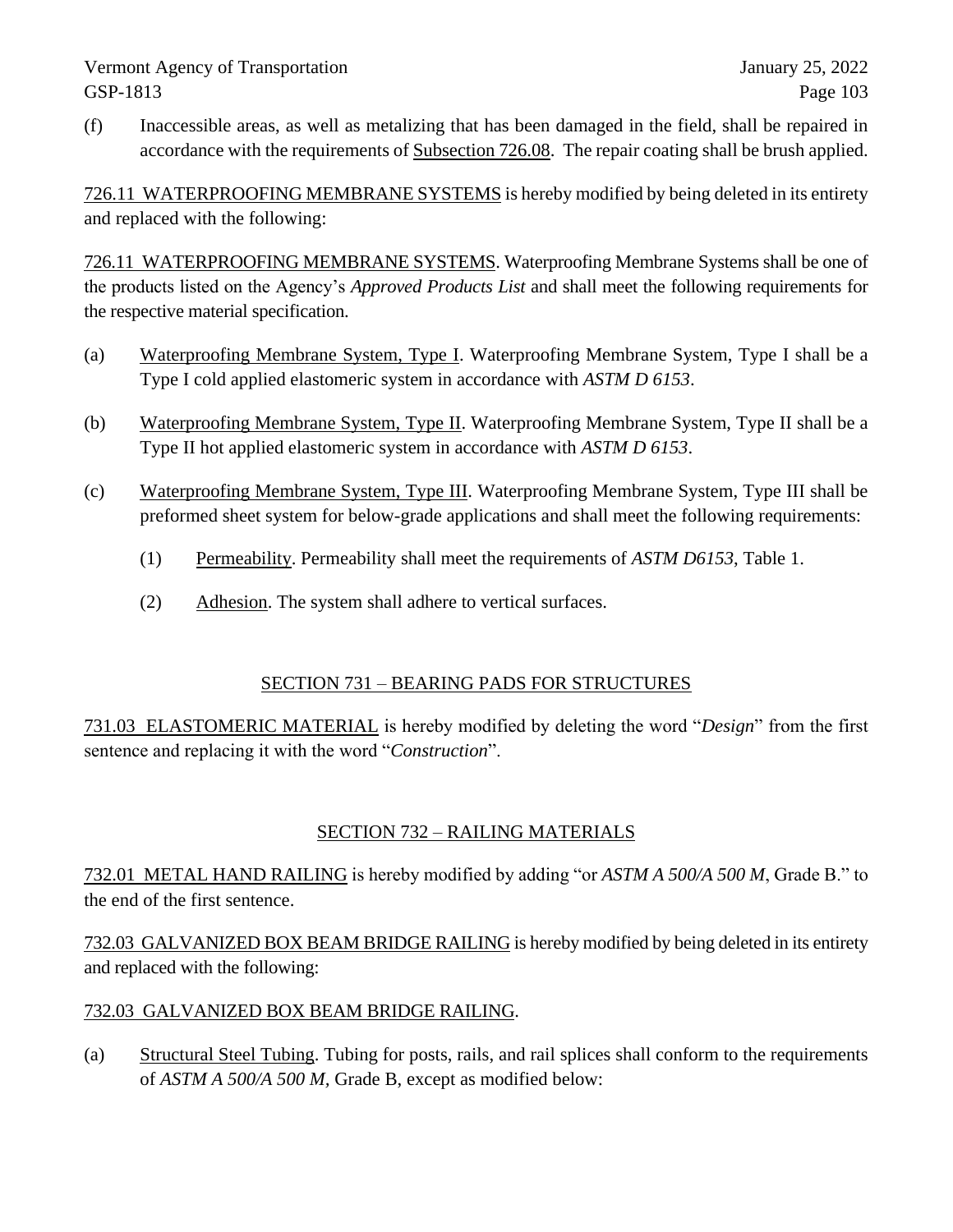- (1) The manufacturer shall test both welded and formed tubular material for the physical properties specified. Results of all tests shall be submitted with material certifications.
- (2) Welds shall be sound, free from defects, and have no repairs. Transverse mill welds will not be permitted.
- (3) Longitudinally-welded tubing shall have a tensile strength of 58,000 psi when tested in accordance with the requirements of *ASTM E 8/E 8 M*.
- (4) A traceable identification number shall be placed on each piece of material in a form that can be read after the galvanizing process. Quantities of the same item made from the same heat numbers are allowed to be packaged together with a single identification.
- (5) Posts and rails shall be CVN tested in accordance with *AASHTO T 243*, Frequency H testing. Full size  $3/8$  inch  $\times$   $3/8$  inch specimens shall be used whenever thickness permits. Sub-size specimens may be used when material thickness is less than 3/8 inch. The average energy absorbed by a sub-sized specimen shall be prorated for the actual thickness of the specimen. The average energy absorbed by a full-size specimen shall be not less than 15 foot-pounds force at 0°F.

### (b) Structural Carbon Steel (Non-Tubular).

- (1) Structural carbon steel for posts, baseplates, and rail splices shall meet the requirements of *ASTM A 572/A 572 M,* Grade 50 or *AASHTO M 270 M/M 270,* Grade 345 (Grade 50). Posts and baseplates shall be CVN tested in accordance with *AASHTO T 243*, Frequency H testing. Full size  $3/8$  inch  $\times$   $3/8$  inch specimens shall be used whenever thickness permits. Sub-size specimens may be used when material thickness is less than 3/8 inch. The average energy absorbed by a sub-sized specimen shall be prorated for the actual thickness of the specimen. The average energy absorbed by a full-size specimen shall be not less than 15 foot-pounds force at 40°F.
- (2) Structural carbon steel for anchor plates shall conform to the requirements of *AASHTO M 270 M/M 270,* Grade 250 (Grade 36) or *ASTM A 36/A 36 M*.
- (3) Structural carbon steel for angles shall conform to the requirements of *AASHTO M 270 M/M 270,* Grade 345 (Grade 50) or *ASTM A 572/A 572 M, Grade 50*.
- (c) Bolts, Nuts, and Washers. Bolts, nuts, and washers for railing and rail-to-post connections shall conform to the requirements of Subsection 714.04. Lock washers shall be high-carbon heat-treated spring steel conforming to the requirements of *ASME D18.2*.
- (d) Anchor Bolts, Nuts, and Washers. Anchor bolts, nuts, and washers shall conform to the requirements of Subsection 714.07.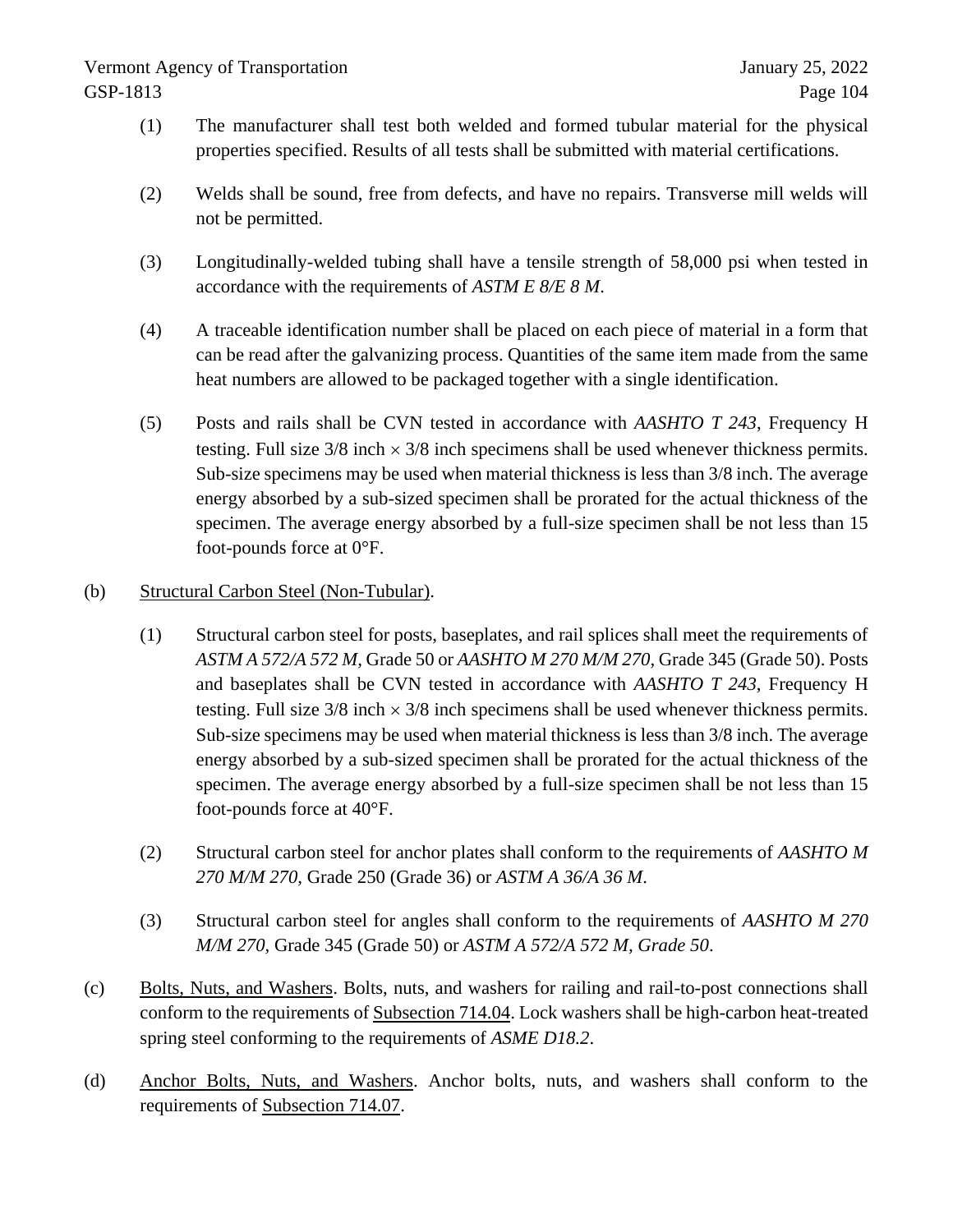732.04 STEEL BEAM BRIDGE RAILING is hereby modified by being deleted in its entirety and replaced with the following:

#### 732.04 STEEL BEAM BRIDGE RAILING.

- (a) Beam Guardrail. Beam guardrail for bridge railing shall conform to the requirements of Subsection 728.02. The beam guardrail shall be Class B type.
- (b) Steel Tubing. Tubular steel backing material for steel beam bridge railing shall conform to the requirements of *ASTM A 500/A 500 M,* Grade B. Splice material shall conform to Subsection 732.04(c).
- (c) Steel Posts and Components. Posts, baseplates, offset blocks, brackets, washers, and other steel components shall be structural carbon steel conforming to the requirements of the following Standards: *AASHTO M 270 M/M 270,* Grade 345W (Grade 50W), *or ASTM A 588/A 588 M, or ASTM A 572/A 572 M,* Grade 345 (Grade 50), or *AASHTO M 270 M/M 270,* Grade 345 (Grade 50). Posts, baseplates, and post mounting brackets or components shall be CVN tested for impact properties in accordance with AASHTO T 243, Frequency H testing. Full size  $3/8$  inch  $\times$   $3/8$  inch specimens shall be used whenever thickness permits. Sub-size specimens may be used when material thickness is less than 3/8 inch. The average energy absorbed by a sub-sized specimen shall be prorated for the actual thickness of the specimen. The average energy absorbed by a fullsize specimen shall be not less than 15 foot-pounds force at 40°F.
- (d) Steel Pipe. Steel pipe for anchor bolt sleeves shall conform to the requirements of Subsection 740.05.
- (e) Anchor Bolts, Nuts, and Washers. Anchor bolts, nuts, and washers shall conform to the requirements of Subsection 714.07.

### SECTION 751 – DELINEATORS

751.01 DELINEATOR POSTS, subpart (b), is hereby modified by being deleted in its entirety and replaced with the following:

- (b) Flexible Delineators. Flexible delineators shall be one of the products listed on the Agency's *Approved Products List* and meet the following requirements:
	- (1) Shall be in accordance with the *MUTCD* for Tubular Markers for use on high-speed highways or nighttime use.
	- (2) Shall be *MASH* compliant with self-certification from the manufacturer.
	- (3) Shall be surface mounted.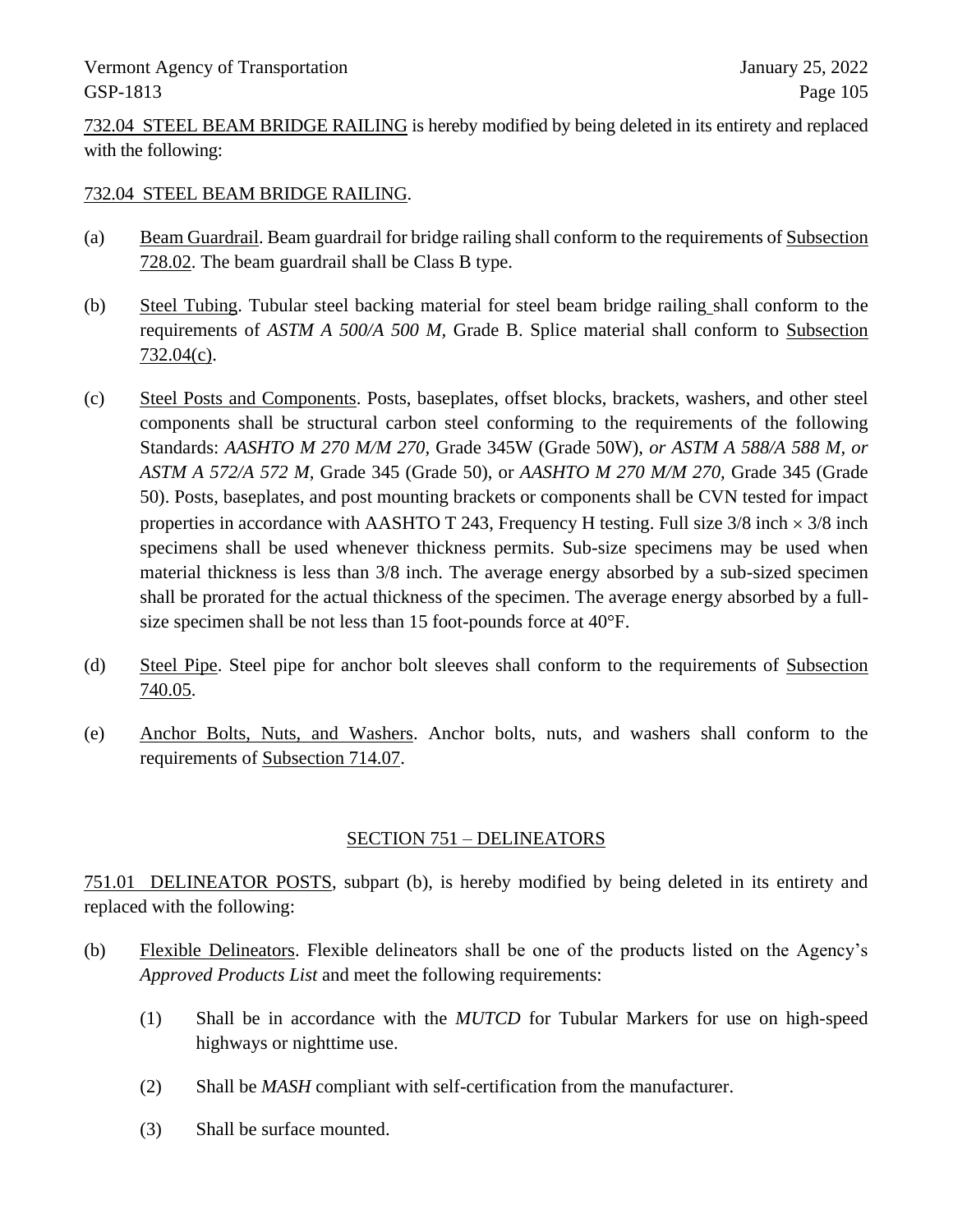#### SECTION 753 – HIGHWAY ILLUMINATION

753.04 BRACKET ARMS is hereby modified by being deleted in its entirety and replaced with the following:

#### 753.04 BRACKET ARMS.

- (a) Bracket Arms, Aluminum. Single member bracket arms and the main member of truss-type arms shall be fabricated from seamless aluminum tube conforming to the requirements of *ASTM B 221/B 221 M,* Alloy 6063-T6 or Alloy 6061-T6. Other members of truss-type arms shall conform to the requirements of *ASTM B 221/B 221 M,* Alloy 6063-T6. All screws, nuts, bolts and other hardware for mounting bracket arms to the light pole shall be stainless steel, unless otherwise specified.
- (b) Bracket Arms, Steel. Components of single member and truss-type bracket arms shall be fabricated from standard steel pipe meeting the requirements of *ASTM A 53/A 53 M* or *ASTM A 501/A 501 M*.

753.05 LUMINAIRES is hereby modified by being deleted in its entirety and replaced with the following:

753.05 LUMINAIRES. All luminaires shall be 120 V and shall be one of the products listed on the Agency's *Approved Products List*.

### SECTION 754 – PAVEMENT MARKING MATERIALS

SECTION 754 – PAVEMENT MARKING MATERIALS is hereby made a new section of the specifications as follows:

#### SECTION 754 – PAVEMENT MARKING MATERIALS

754.01 OPTICS. Optics shall be beads or elements incorporated into pavement markings so as to produce reflectorized pavement markings. Optics shall be one of the products listed on the Agency's *Approved Product List* for the respective material specification and shall meet the following requirements.

- (a) Optics, Type I. Optics, Type I shall be standard optics consisting of glass beads free from carbon residue. Optics, Type I shall conform to the requirements of *AASHTO M* 247, Type 1, except as modified below.
	- (1) Roundness. Roundness shall be a minimum of 80% true spheres, as determined in accordance with *ASTM D 1155*.
	- (2) Moisture Resistance. Optics shall be moisture resistant in accordance with *AASHTO M 247*.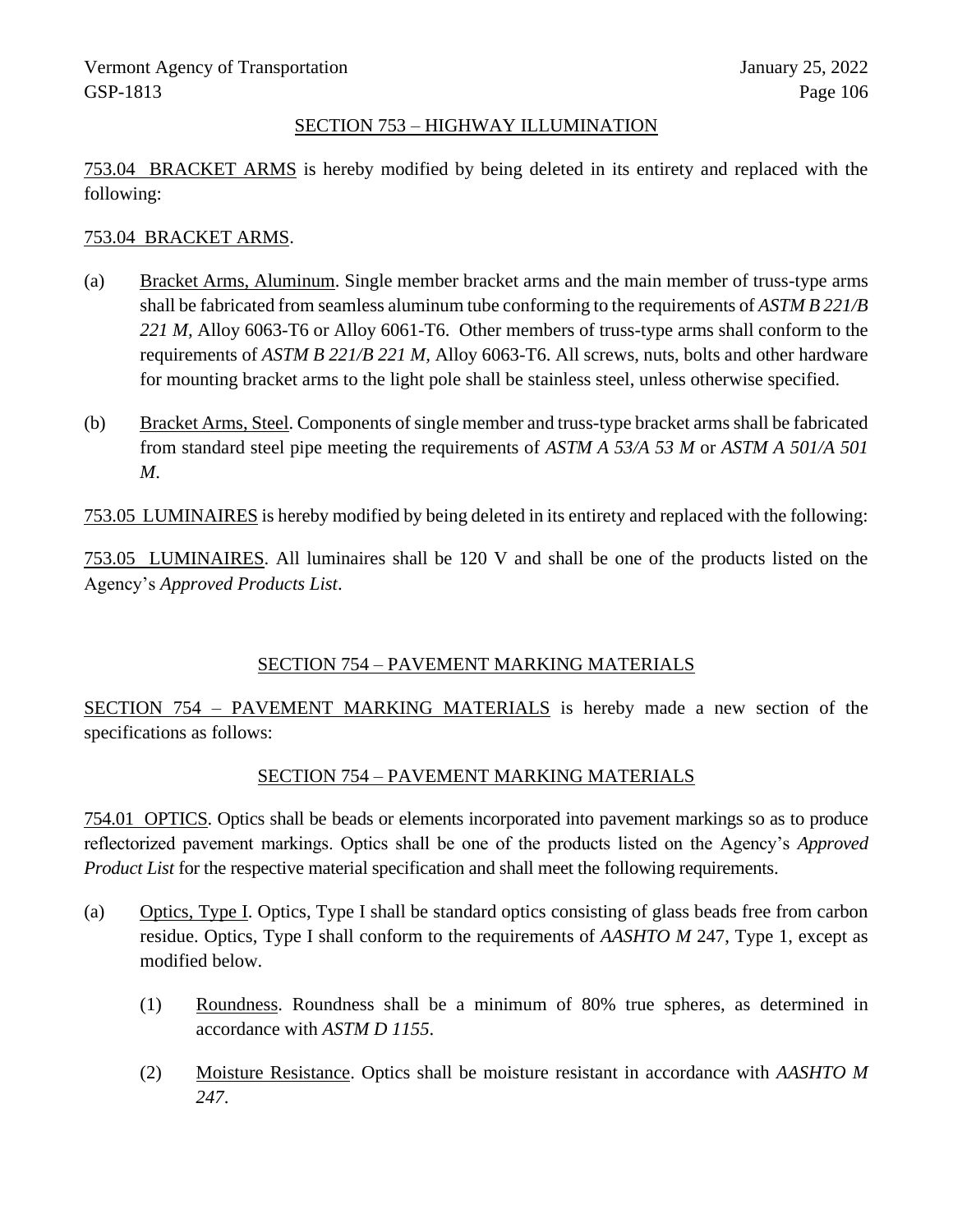- (3) Chemical Resistance. Optics shall be resistant to hydrochloric acid, water, calcium chloride, and sodium sulfide in accordance with Section 4.3.6 to Section 4.3.9 of *Federal Specification TT-B-1325D*.
- (b) Optics, Type II. Optics, Type II shall be premium optics consisting of virgin glass beads or a mixture of virgin glass beads and direct melt glass beads, with a maximum of 50% direct melt glass beads. All glass beads shall be free from carbon residue. Optics, Type II shall conform to the requirements of *AASHTO M 247* except as modified below.
	- (1) Gradation. Optics shall have a maximum size of 1.45 mm and minimum size of 0.18 mm as determined in accordance with *ASTM D 1214*.
	- (2) Roundness. Roundness shall be a minimum of 80% true spheres, as determined in accordance with *ASTM D 1155*.
	- (3) Refractive Index.
		- a. Refractive index shall be 1.5 to 1.7, inclusive, as determined in accordance with *AASHTO T 346*, or;
		- b. Refractive index shall be above 1.7 with all beads above the No. 18 (1.00 mm) sieve having an average hardness of C70.5 as determined in accordance with the Rockwell C scale method, with a minimum sampling of 100 glass beads.
	- (4) Moisture Resistance. Optics shall be moisture resistant in accordance with *AASHTO M 247*.
	- (5) Chemical Resistance. Optics shall be resistant to hydrochloric acid, water, calcium chloride, and sodium sulfide in accordance with Section 4.3.6 to Section 4.3.9 of *Federal Specification TT-B-1325D*.
- (c) Optics, Type III. Optics, Type III shall be wet reflective optics consisting of a composite material. Pavement markings containing Optics, Type III shall demonstrate retroreflective properties in accordance with Section 646, for the respective pavement marking material type.

### 754.02 THIS SUBSECTION RESERVED.

754.03 PAVEMENT MARKING TAPE. Pavement marking tape is a white or yellow preformed retroreflective tape. Pavement marking tape shall be evaluated in accordance with the applicable NTPEP pavement marking materials work plan, with a minimum of one year of data for permanent tape and a full data set for temporary tape, listed on the Agency's *Approved Product List* for the respective material specification, and meet the following requirements.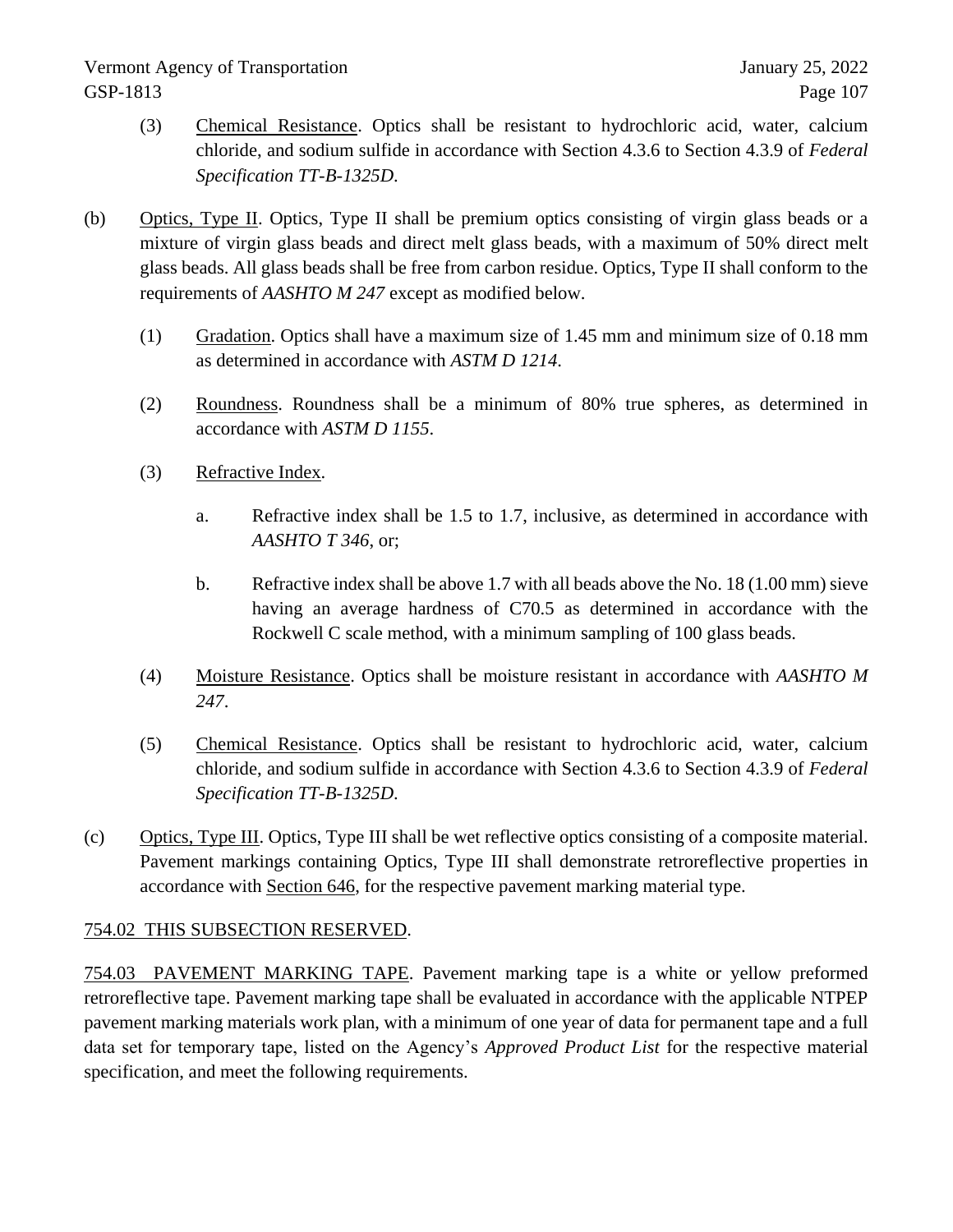- (a) Pavement Marking Tape, Type A. Pavement Marking Tape, Type A shall be a high performance and extended service life pavement marking tape in accordance with *ASTM D 4505*. The tape shall have continuous wetting properties and meet the following requirements.
	- (1) Skid Resistance. Skid resistance shall be Skid Resistance Level A in accordance with *ASTM D 4505*.
	- (2) Adhesive. Adhesive shall be Class I, II, or III in accordance with *ASTM D 4505*.
	- (3) Durability. Initial durability shall be 10 and three-year durability shall be a minimum of 7 as determined in accordance with *ASTM D 913*.
	- (4) Retroreflectivity.
		- a. Dry. Initial dry retroreflectivity shall be Reflectivity Level I in accordance with ASTM D4505. Three-year retroreflectivity shall be a minimum of 150 mcd/m<sup>2</sup>/lx for white and 100 mcd/m<sup>2</sup>/lx for yellow as determined in accordance with *ASTM E 1710*.
		- b. Wet. Initial wet retroreflectivity shall be a minimum of 250 mcd/m<sup>2</sup>/lx for white and 200 mcd/m<sup>2</sup>/lx for yellow. Three-year wetness retroreflectivity shall be a minimum of 150 mcd/m<sup>2</sup>/lx for white and 75 mcd/m<sup>2</sup>/lx for yellow as determined in accordance with *ASTM E 2177*.
		- c. Wet Continuous. Wet continuous retroreflectivity shall be a minimum of 150 mcd/m<sup>2</sup>/lx for white and 100 mcd/m<sup>2</sup>/lx for yellow in accordance with *ASTM E 2832*.
- (b) Pavement Marking Tape, Type B. Pavement Marking Tape, Type B shall be a standard performance pavement marking tape in accordance with *ASTM D 4505*.
	- (1) Skid Resistance. Skid resistance shall be Skid Resistance Level A in accordance with *ASTM D 4505*.
	- (2) Adhesive. Adhesive shall be Class I, II, or III in accordance with *ASTM D 4505*.
	- (3) Durability. Initial durability shall be 10 and three-year durability shall be a minimum of 7 as determined in accordance with *ASTM D 913*.
	- (4) Retroreflectivity. Initial dry retroreflectivity shall be Level II in accordance with *ASTM D 4505*.
- (c) Pavement Marking Tape, Type C. Pavement Marking Tape, Type C shall be a temporary pavement marking tape in accordance with *ASTM D 4592* and the following requirements.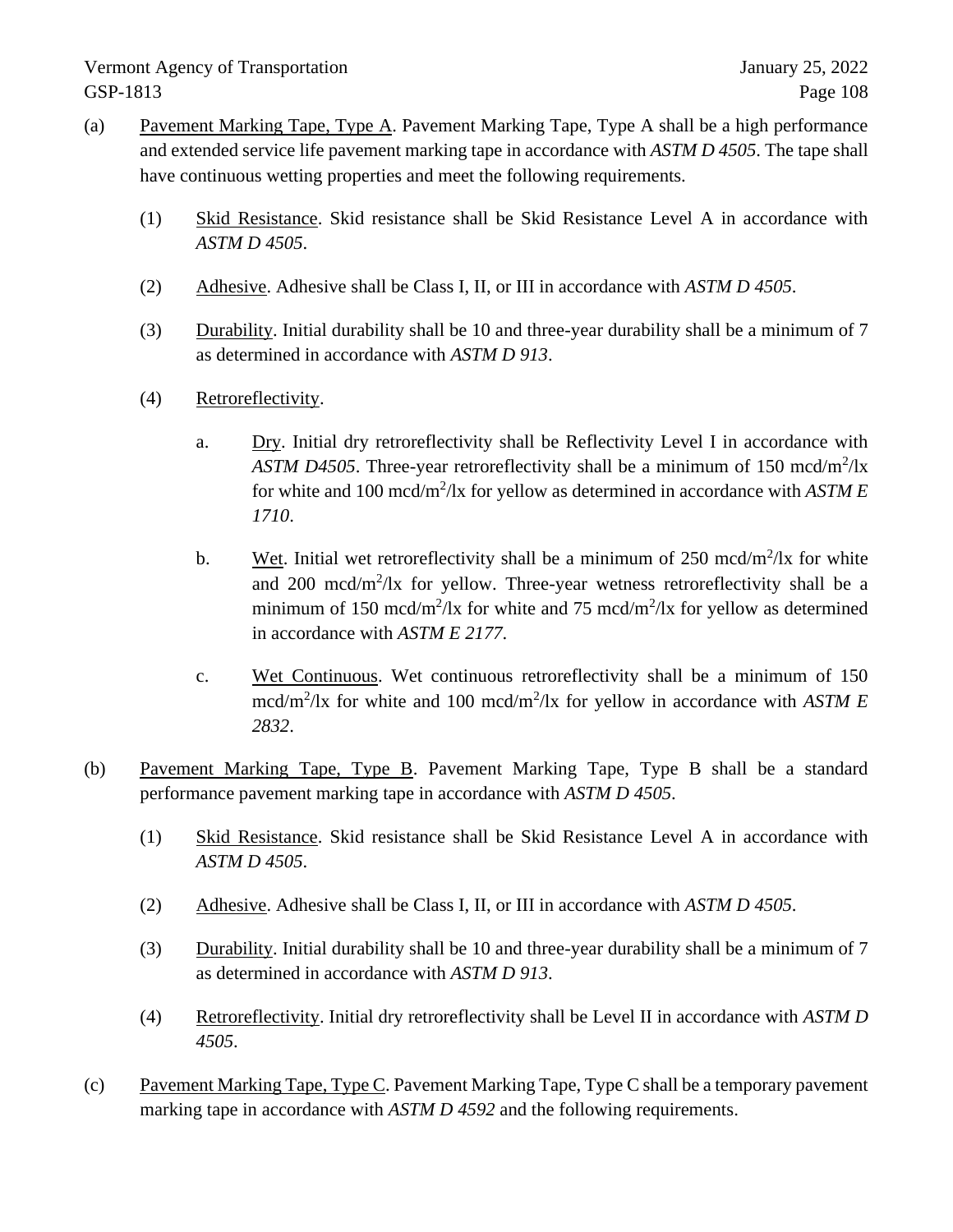# Vermont Agency of Transportation January 25, 2022 GSP-1813 Page 109

(1) Retroreflectivity. Initial wet retroreflectivity shall be a minimum of  $250 \text{ med/m}^2/\text{lx}$  for white and 200 mcd/m<sup>2</sup>/lx for yellow.

## SECTION 755 – LANDSCAPING MATERIALS

755.12 PLANT MATERIALS, subparts (a) and (b), are hereby modified by being deleted in their entirety and replaced with the following:

(a) Quality of Plant Material. All plants shall be first-class representatives of their normal species or varieties, unless otherwise specified.

All plant materials shall be nursery grown stock that have been transplanted or root-trimmed two or more times, according to the kind and size of plants. They shall have average or normal, welldeveloped branches, together with vigorous root systems. Plant materials shall be free of insects, disease, sun scald, injuries, abrasions of the bark, knots, dead or dry wood, broken terminal growth, or other objectionable disfigurements. Thin, weak plants shall not be acceptable. Plant materials shall display the appearance of normal health and vigor in strict accordance with these specifications.

Each shipment shall be accompanied by a description of all the included plant materials or an itemized bill of lading.

The plant supplier shall certify that all plant materials were grown in a hardiness zone that is the same or colder than the project site's hardiness zone as established by the current *U.S. Department of Agriculture Plant Hardiness Zone Map*. The certification shall be identified in such a manner as to be directly traceable to the individual shipment. Plants that are not certified to have been grown under the designated hardiness zone conditions will not be accepted.

(b) Plant Names. All scientific and common plant names of the items specified shall be names accepted by the *Integrated Taxonomic Information System.* All plant materials delivered shall be true to name and legibly tagged with the names and sizes of materials.

Should it be necessary to substitute a plant or plants of a different variety than the plant material specified, it will be necessary for the Contractor to secure written approval from the Engineer for the proposed substitution prior to digging the plants. An approved substitute plant shall be of a value at least equal to the specified plant for which the substitution is being made and then only when sufficient evidence is shown that the plant specified cannot be obtained.

755.12 PLANT MATERIALS is hereby modified by changing the name of subpart (e) from "Balled and Burlapped Plants (B&B)." to "Balled and Burlapped (B&B) Plants."

755.12 PLANT MATERIALS, subpart (e), is hereby modified by deleting "," (a comma) after the word "possible" in the first sentence of the first paragraph.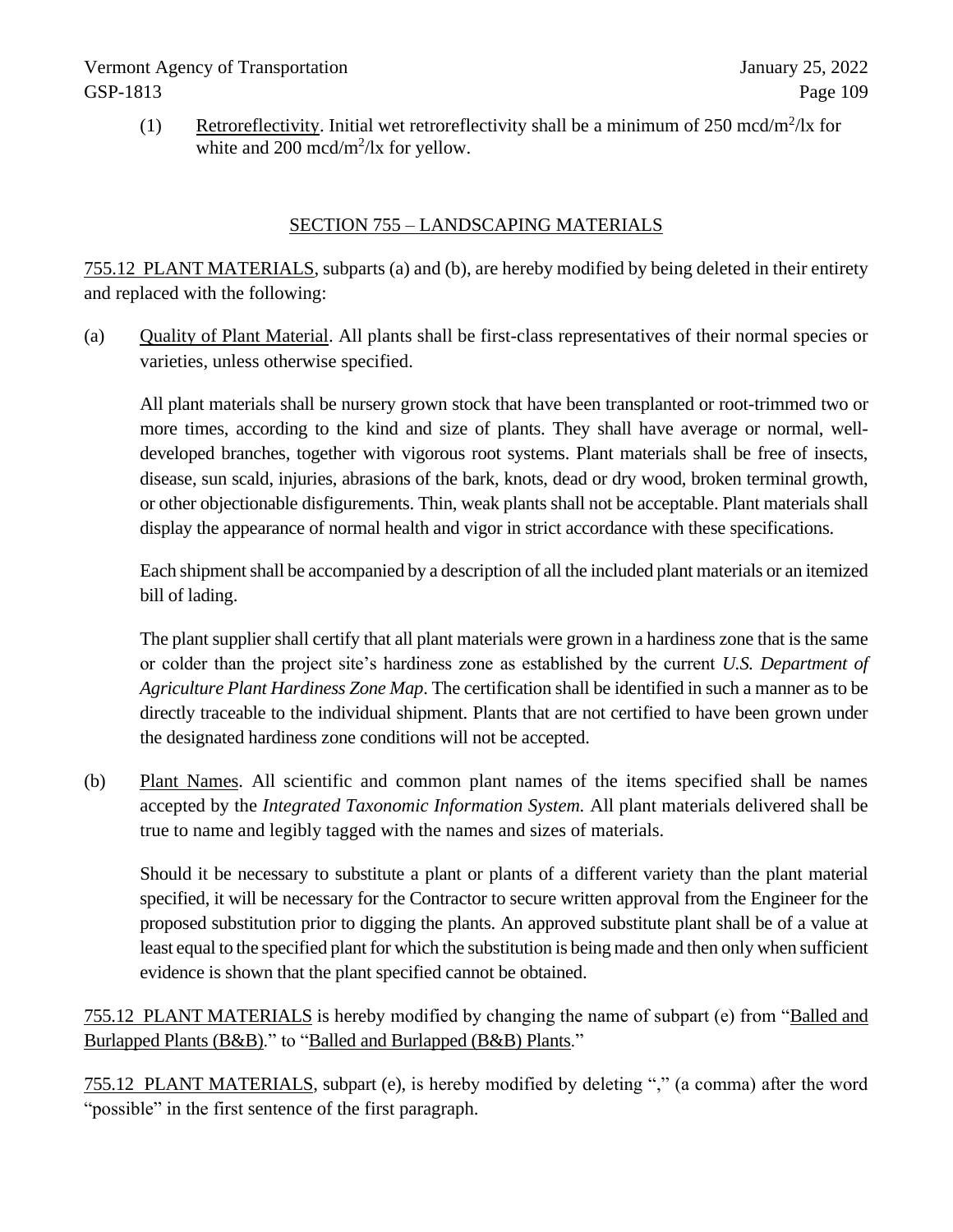Vermont Agency of Transportation January 25, 2022 GSP-1813 Page 110

755.12 PLANT MATERIALS, subpart (e), is hereby further modified by inserting the word "square" after the word "per" in the first sentence of the second paragraph.

755.12 PLANT MATERIALS, subpart (f), is hereby modified by being deleted in its entirety.

### SECTION 780 – CONCRETE REPAIR MATERIALS

SECTION 780 – CONCRETE REPAIR MATERIALS is hereby modified by being deleted in its entirety and replaced with the following:

## SECTION 780 – REPAIR MATERIALS

780.01 CONCRETE REPAIR MATERIALS. Concrete Repair Material shall be a prepackaged material and shall be one of the products listed on the Agency's *Approved Products List.*

- (a) Concrete Repair Material, Type I. Concrete Repair Material, Type I shall be evaluated in accordance with the NTPEP Rapid Set Concrete Patching Materials work plan, be a neat (having less than 5% aggregate retained on the 3/8 inch (9.50 mm) sieve) overhead and vertical repair material, and meet the following requirements:
	- (1) Compressive Strength. The neat material shall have a minimum 7-day compressive strength of 2,000 psi and a minimum 28-day compressive strength of 4,000 psi as determined in accordance with *AASHTO T 106 M/T 106*.
	- (2) Bond Strength by Direct Tension. The material shall have a minimum bond strength of 150 psi as determined in accordance with *ASTM C 1583/C 1583 M* at 28 days, or sooner.
	- (3) Freeze-Thaw Durability. The material shall have a minimum durability factor of 80, after 300 cycles, as determined in accordance with *AASHTO T 161*, Procedure A.
	- (4) Length Change. The material shall meet the performance requirements of *ASTM C 928/ C 928 M* as determined in accordance with *AASHTO T 160*.
	- (5) Chloride Ion Penetration. The material shall exhibit a chloride ion penetrability of "low", or less, as determined in accordance with *AASHTO T 277* or *AASHTO T 358*.
- (b) Concrete Repair Material, Type II. Concrete Repair Material, Type II shall be evaluated in accordance with the NTPEP Rapid Set Concrete Patching Materials work plan, be a horizontal rapid setting repair material, and meet the requirements of Subsection 780.01(a) except as modified below:
	- (1) Compressive Strength. The neat material shall have a minimum 3-hour compressive strength of 1,200 psi and a minimum 7-day compressive strength of 5,000 psi as determined in accordance with *AASHTO T 106 M/T 106*.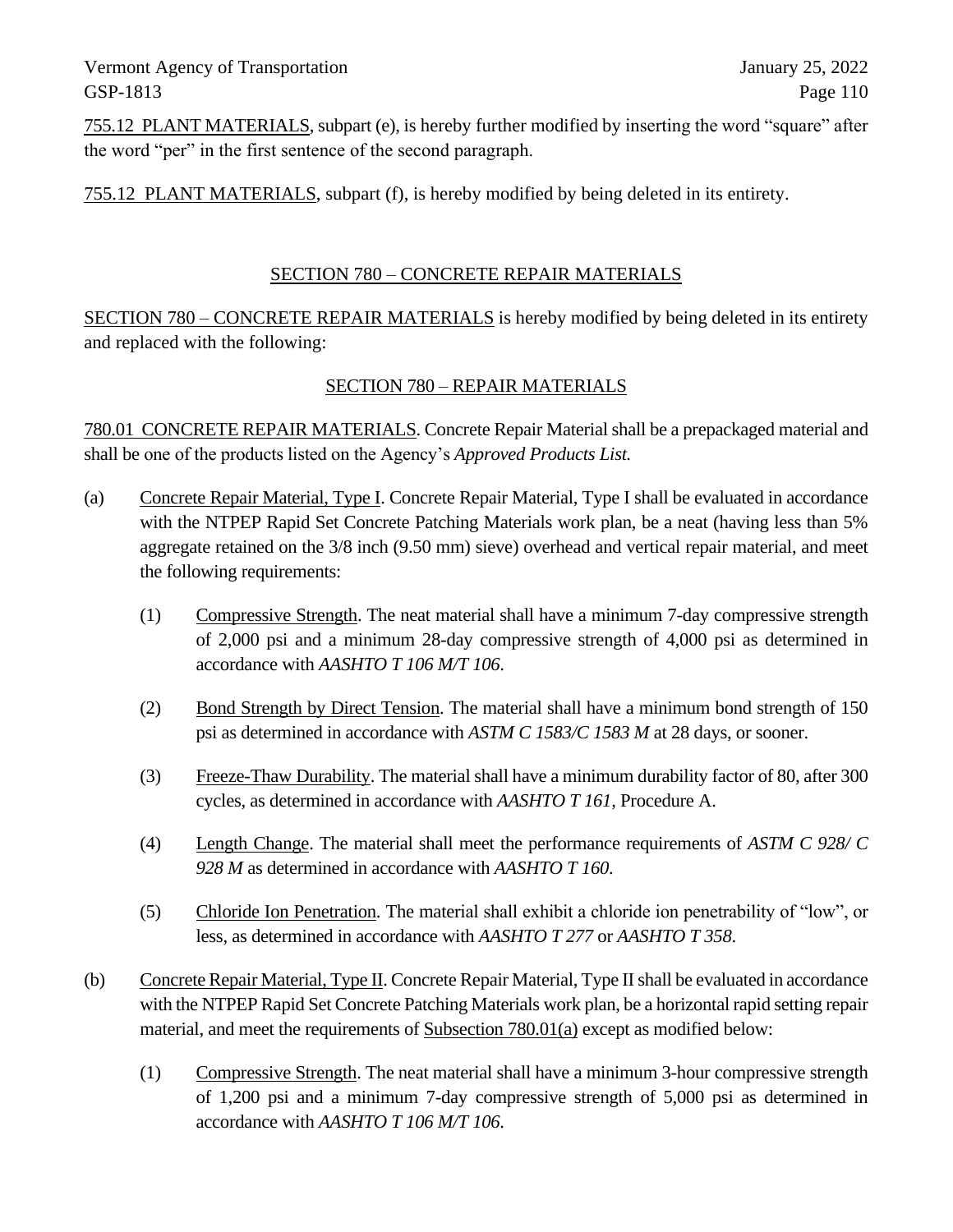# Vermont Agency of Transportation January 25, 2022 GSP-1813 Page 111

- (c) Concrete Repair Material, Type III. Concrete Repair Material, Type III shall be evaluated in accordance with the NTPEP Rapid Set Concrete Patching Materials work plan, be a horizontal rapid setting repair material, and meet the requirements of Subsection 780.01(a) except as modified below:
	- (1) Compressive Strength. The neat material shall have a minimum 3-hour compressive strength of 1,200 psi, a minimum 1-day compressive strength of 2,900 psi, and a minimum 7-day compressive strength of 5,000 psi as determined in accordance with *AASHTO T 22*.
	- (2) Aggregate. The material shall contain greater than 5% coarse aggregate (aggregate contained on the 3/8 inch (9.50 mm) sieve). Coarse aggregate may be contained in the prepackage material (extended), or material of the type and quantity specified by the manufacturer may be added to the prepackaged material (extendable).
- (d) Concrete Repair Material, Type IV. Concrete Repair Material, Type IV shall be an overhead, vertical, or horizontal polymer repair material meeting the following requirements:
	- (1) Compressive Strength. The neat material shall have a minimum 3-hour compressive strength of 1,200 psi and a minimum 7-day compressive strength of 5,000 psi as determined in accordance with *ASTM C 579*.
	- (2) Bond Strength by Direct Tension. The material shall have a minimum bond strength of 150 psi as determined in accordance with *ASTM C 1583/C 1583 M* at 28 days, or sooner.
	- (3) Linear Shrinkage. The material shall have a maximum linear shrinkage of 0.15% as determined in accordance with *ASTM C 531*.
	- (4) Chloride Ion Penetration. The material shall exhibit a chloride ion penetrability of "Low", or less, as determined in accordance with *AASHTO T 277*.